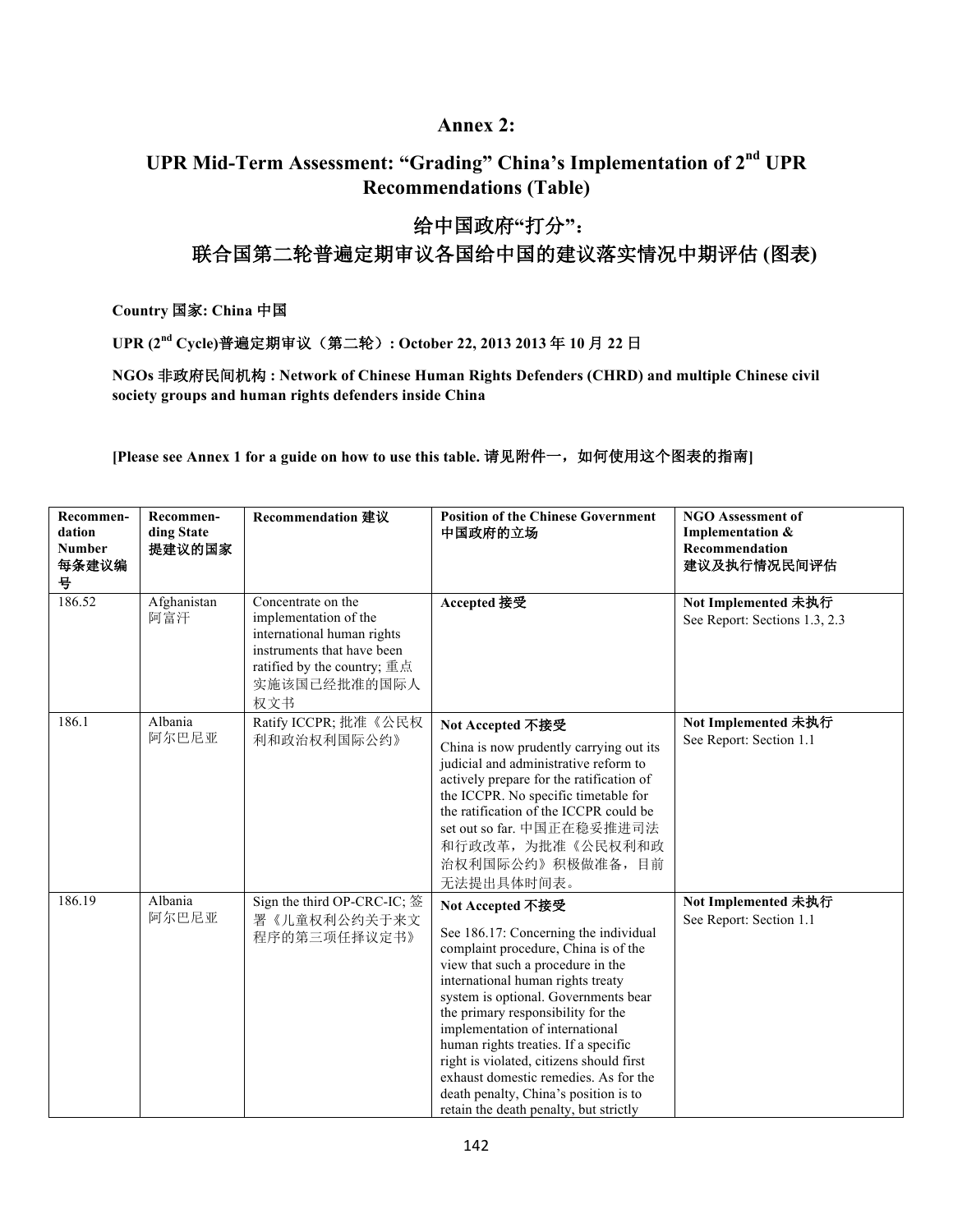|         |                  |                                                                                                                                                                                                                                  | and prudently limit its application<br>according to law. China has been<br>making legal and systematic efforts to<br>gradually reduce the application of<br>death penalty. On February 25, 2011,<br>Amendment Eight to the Criminal<br>Law adopted at the 19 <sup>th</sup> Meeting of<br>the 11 <sup>th</sup> Standing Committee of the<br>National People's Congress (NPC) of<br>China, abolished 13 crimes applicable<br>to death penalty. China will continue<br>its efforts in this regard according to<br>its economic and social development.<br>关于个人申诉机制问题, 中国认<br>为, 国际人权公约体系中此类程序<br>均被规定为任择性程序。履行国际<br>人权公约的首要责任在各国政府,<br>如公民某项权利遭受侵害, 应通过<br>本国申诉机制得到救济和解决。关<br>于死刑问题, 保留死刑、严格限制<br>和慎重适用死刑是中国的政策,中<br>国一直为逐步减少死刑适用创造法<br>律和制度条件。2011年2月25<br>日, 第十一届全国人民代表大会常<br>务委员会第十九次会议通过的《刑<br>法修正案(八)》取消了13个罪名的<br>死刑。中国还将根据经济社会的发<br>展情况,继续研究逐步减少死刑罪<br>名的问题。 |                                                                                                                                                                                                                                                                                                                                                                                                                                                               |
|---------|------------------|----------------------------------------------------------------------------------------------------------------------------------------------------------------------------------------------------------------------------------|------------------------------------------------------------------------------------------------------------------------------------------------------------------------------------------------------------------------------------------------------------------------------------------------------------------------------------------------------------------------------------------------------------------------------------------------------------------------------------------------------------------------------------------------------------------------------------------------------------------------------------------------------------------------------------------------------------------------------------------------------------------------------------------------------------------------------------------------------------------|---------------------------------------------------------------------------------------------------------------------------------------------------------------------------------------------------------------------------------------------------------------------------------------------------------------------------------------------------------------------------------------------------------------------------------------------------------------|
| 186.69  | Albania<br>阿尔巴尼亚 | Step up cooperation with<br>Special Procedures and<br>mandate holders; 加强与各特<br>别程序和任务负责人的合作                                                                                                                                     | Accepted 接受                                                                                                                                                                                                                                                                                                                                                                                                                                                                                                                                                                                                                                                                                                                                                                                                                                                      | Not Implemented 未执行<br>See Report: Section 1.3                                                                                                                                                                                                                                                                                                                                                                                                                |
| 186.110 | Algeria<br>阿尔及利亚 | Continue to strictly observe<br>the stipulations on evidence<br>used to examine and decide<br>on cases of the death penalty<br>and adopt stricter standards in<br>this regard; 继续严格遵守死<br>刑案件审理和判决的证据使<br>用规定,并在这方面采取<br>更加严格的标准 | Accepted 接受                                                                                                                                                                                                                                                                                                                                                                                                                                                                                                                                                                                                                                                                                                                                                                                                                                                      | <b>Partially implemented</b><br>部分执行<br>See Report: Section 2.2<br><b>Poor Recommendation</b><br>There is a problematic that the<br>government has "strictly observed"<br>current stipulations on the use of<br>evidence in death penalty cases. This<br>presumption is unsubstantiated. Since<br>such stipulations have not been<br>evidently observed, this<br>recommendation has the effect of<br>praising the government for what it<br>has not achieved. |
| 186.178 | Algeria<br>阿尔及利亚 | Implement the employment<br>priority strategy and ensure<br>equal employment<br>opportunities to urban and<br>rural residents; 实施就业优<br>先战略,并确保城乡居民享<br>有平等就业机会                                                                  | Accepted 接受                                                                                                                                                                                                                                                                                                                                                                                                                                                                                                                                                                                                                                                                                                                                                                                                                                                      | Not Implemented 未执行<br>See Report: Section 3.5                                                                                                                                                                                                                                                                                                                                                                                                                |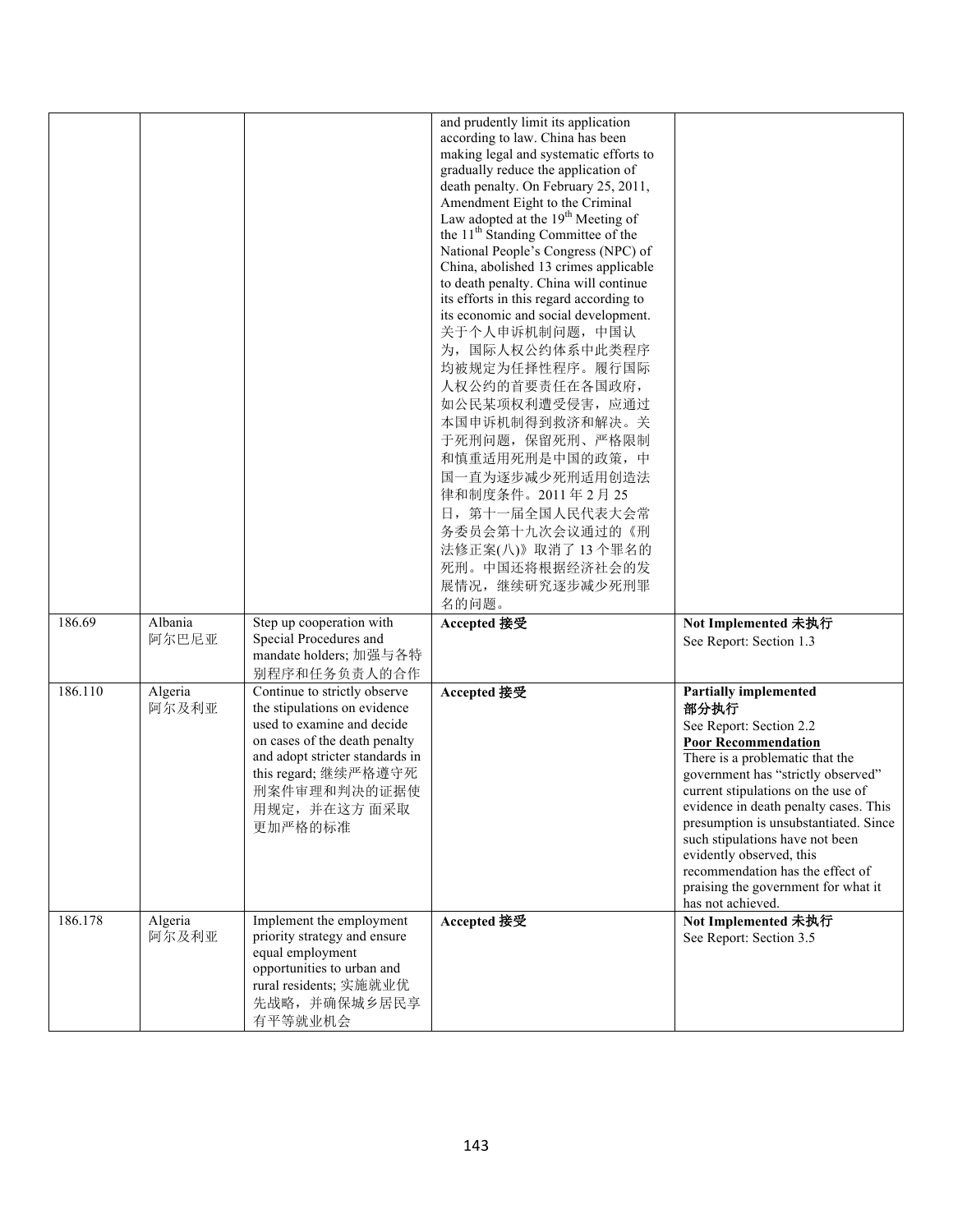| 186.180 | Angola<br>安哥拉    | Further improve<br>unemployment insurance and<br>elevate the level of unified<br>planning for unemployment<br>insurance funds; 进一步完善<br>失业保险,并提高失业保险<br>金的统一规划水平                                                                            | Accepted 接受                                                                                                                                                                                                                                                                                                                                                                                                                                                                                                                                                                                                           | Not Implemented 未执行<br>See Report: Section 3.5                                                                                                                                                                                                                                                                                                                                                                     |
|---------|------------------|---------------------------------------------------------------------------------------------------------------------------------------------------------------------------------------------------------------------------------------------|-----------------------------------------------------------------------------------------------------------------------------------------------------------------------------------------------------------------------------------------------------------------------------------------------------------------------------------------------------------------------------------------------------------------------------------------------------------------------------------------------------------------------------------------------------------------------------------------------------------------------|--------------------------------------------------------------------------------------------------------------------------------------------------------------------------------------------------------------------------------------------------------------------------------------------------------------------------------------------------------------------------------------------------------------------|
| 186.199 | Angola<br>安哥拉    | Prevent and treat diseases and<br>popularize knowledge in the<br>prevention and treatment of<br>chronic diseases; 防治疾病并<br>普及慢性病防治知识                                                                                                        | Accepted 接受                                                                                                                                                                                                                                                                                                                                                                                                                                                                                                                                                                                                           | <b>Partially implemented</b><br>部分执行<br>The WHO commended China on<br>progress in combatting hepatitis, but<br>warned that discrimination remains a<br>problem.<br>http://www.wpro.who.int/china/medi<br>acentre/releases/2016/20160727-<br>china-world-hepatitis-day/en/<br>CESCR expressed concern over<br>China's progress in protecting the<br>rights of persons with HIV/AIDs<br>(E/C.12/CHN/CO/2, para. 34). |
| 186.23  | Argentina<br>阿根廷 | Continue efforts to ratify the<br>OP-CAT and CPED, as well<br>as the main international<br>human rights instruments to<br>which the country is not yet a<br>party;继续努力批准《禁止<br>酷刑公约任择议定书》和《<br>保护所有人免遭 强迫失踪<br>国际公约》, 以及该国尚未<br>加入的主要国际人权文书 | Not Accepted 不接受<br>Regarding OP-CAT and CPED, see<br>186.16: Concerning the enforced<br>disappearance, China has enacted<br>related regulations, and will carry out<br>the study on the possibility of acceding<br>to the CPED in due time. As for OP-<br>CAT, the Chinese government believes<br>that the promotion and protection of<br>human rights is mainly realized through<br>the efforts of countries themselves, not<br>through the means of visits to state<br>parties. 关于免遭强迫失踪问题, 中<br>国已制定相应规定, 将适时就加入该<br>公约的可能性进行研究。关于《禁止<br>酷刑公约》任择议定书问题, 中国政<br>府认为, 促进和保护人权主要依赖各<br>国政府通过自身努力实现,而非基于<br>对缔约国查访的方式。 | Not Implemented 未执行<br>See Report: Section 1.1                                                                                                                                                                                                                                                                                                                                                                     |
| 186.104 | Argentina<br>阿根廷 | Continue with efforts to<br>combat discrimination and<br>abandonment of children with<br>disabilities;继续努力打击歧<br>视和遗弃残疾儿童的行为                                                                                                                | Accepted 接受                                                                                                                                                                                                                                                                                                                                                                                                                                                                                                                                                                                                           | Not Implemented 未执行<br>See Report: Section 3.4                                                                                                                                                                                                                                                                                                                                                                     |
| 186.107 | Argentina<br>阿根廷 | Consider the abolition of the<br>death penalty in its legal<br>System; 考虑在中国法律制<br>度中废除死刑                                                                                                                                                   | Not Accepted 不接受<br>See 186.17: Concerning the individual<br>complaint procedure, China is of the<br>view that such a procedure in the<br>international human rights treaty<br>system is optional. Governments bear<br>the primary responsibility for the<br>implementation of international<br>human rights treaties. If a specific<br>right is violated, citizens should first<br>exhaust domestic remedies. As for the<br>death penalty, China's position is to<br>retain the death penalty, but strictly<br>and prudently limit its application                                                                   | Not Implemented 未执行<br>See Report: Section 2.2<br><b>Poor Recommendation</b><br>Authorities have not indicated that<br>abolishing the death penalty is a goal<br>and it is impossible to know or<br>measure the "consideration" to<br>abolish the death penalty. Even if the<br>government had "considered" this<br>question, such an act does not<br>necessarily indicate a step toward<br>abolition.             |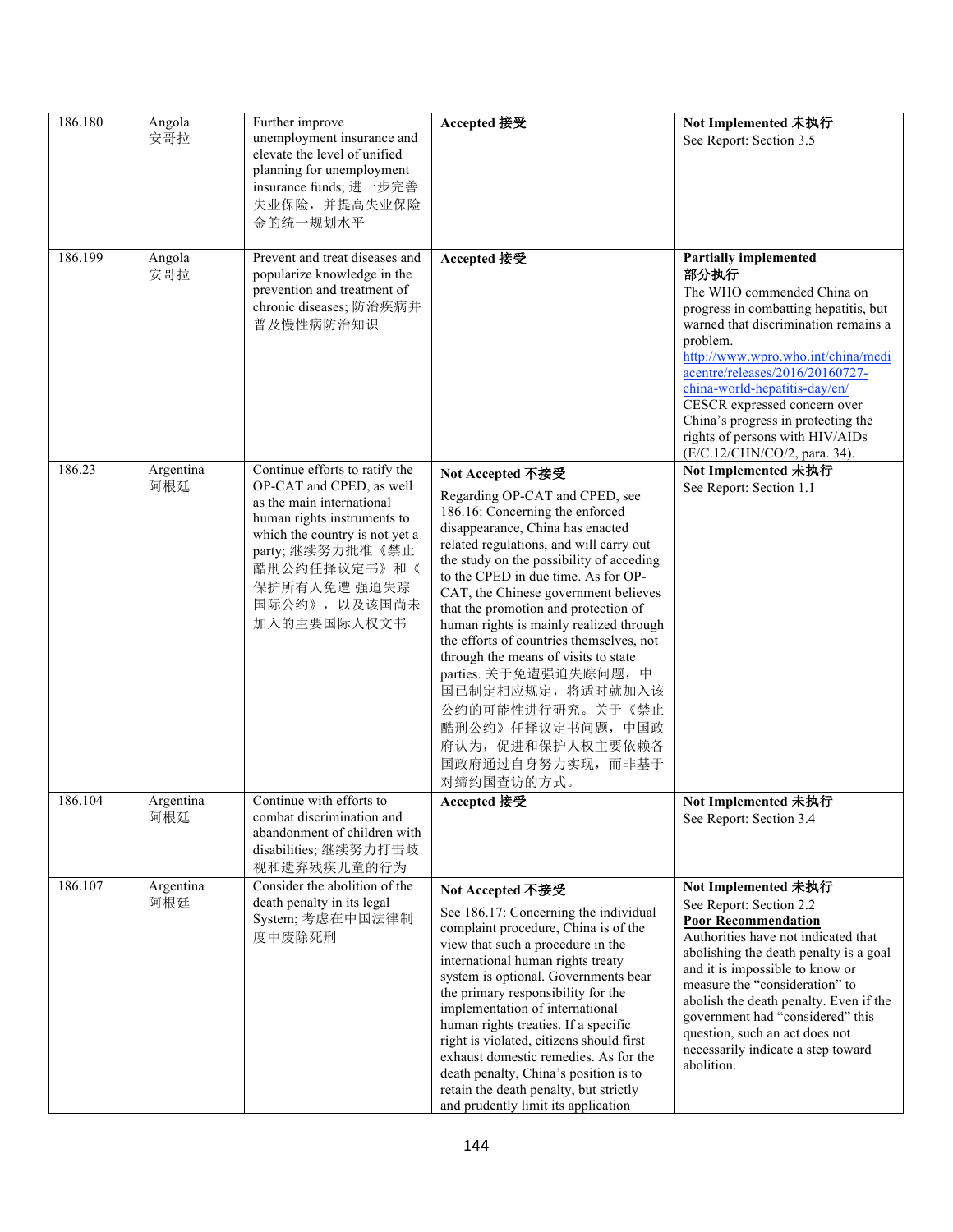|        |                   |                                                                                                                                                                                                                                                              | according to law. China has been<br>making legal and systematic efforts to<br>gradually reduce the application of<br>death penalty. On February 25, 2011,<br>Amendment Eight to the Criminal<br>Law adopted at the 19 <sup>th</sup> Meeting of<br>the 11 <sup>th</sup> Standing Committee of the<br>National People's Congress (NPC) of<br>China, abolished 13 crimes applicable<br>to death penalty. China will continue<br>its efforts in this regard according to<br>its economic and social development.<br>关于个人申诉机制问题, 中国认<br>为, 国际人权公约体系中此类程序<br>均被规定为任择性程序。履行国际<br>人权公约的首要责任在各国政府,<br>如公民某项权利遭受侵害, 应通过<br>本国申诉机制得到救济和解决。关<br>于死刑问题, 保留死刑、严格限制<br>和慎重适用死刑是中国的政策,中<br>国一直为逐步减少死刑适用创造法<br>律和制度条件。2011年2月25<br>日, 第十一届全国人民代表大会常<br>务委员会第十九次会议通过的《刑<br>法修正案(八)》取消了13个罪名的<br>死刑。中国还将根据经济社会的发<br>展情况,继续研究逐步减少死刑罪 |                                                |
|--------|-------------------|--------------------------------------------------------------------------------------------------------------------------------------------------------------------------------------------------------------------------------------------------------------|------------------------------------------------------------------------------------------------------------------------------------------------------------------------------------------------------------------------------------------------------------------------------------------------------------------------------------------------------------------------------------------------------------------------------------------------------------------------------------------------------------------------------------------------------------------------------------------------------------------------------------------------------------------------------------------------------------------------------------------------------------------------------------------------------------------|------------------------------------------------|
|        |                   |                                                                                                                                                                                                                                                              | 名的问题。                                                                                                                                                                                                                                                                                                                                                                                                                                                                                                                                                                                                                                                                                                                                                                                                            |                                                |
| 186.72 | Australia<br>澳大利亚 | Enhance cooperation with the<br>OHCHR by agreeing to<br>outstanding requests for visits<br>to China and extending a<br>standing invitation for future<br>UN special procedures<br>requests; 同意未予答复的访<br>华请求,并对联合国特别程<br>序今后的请求发出 长期邀<br>请, 从而加强与人权高专办<br>的合作 | Not Accepted 不接受<br>The government will assess its<br>decision to extend a standing<br>invitation to special procedures based<br>on its national conditions. Although<br>China has not extended a standing<br>invitation, China has received many<br>visits by special procedures. China<br>takes every visit by special procedures<br>seriously, and these visits have<br>produced good overall results.<br>邀请特别机制访问及发出永久邀请<br>应由各国政府根据国情自主决定。<br>尽管中国没有发出永久邀请,但中<br>国接待了很多特别机制访华。中方<br>认真接待每一个特别机制来访, 总<br>体效果良好。                                                                                                                                                                                                                                                                                              | Not Implemented 未执行<br>See Report: Section 1.3 |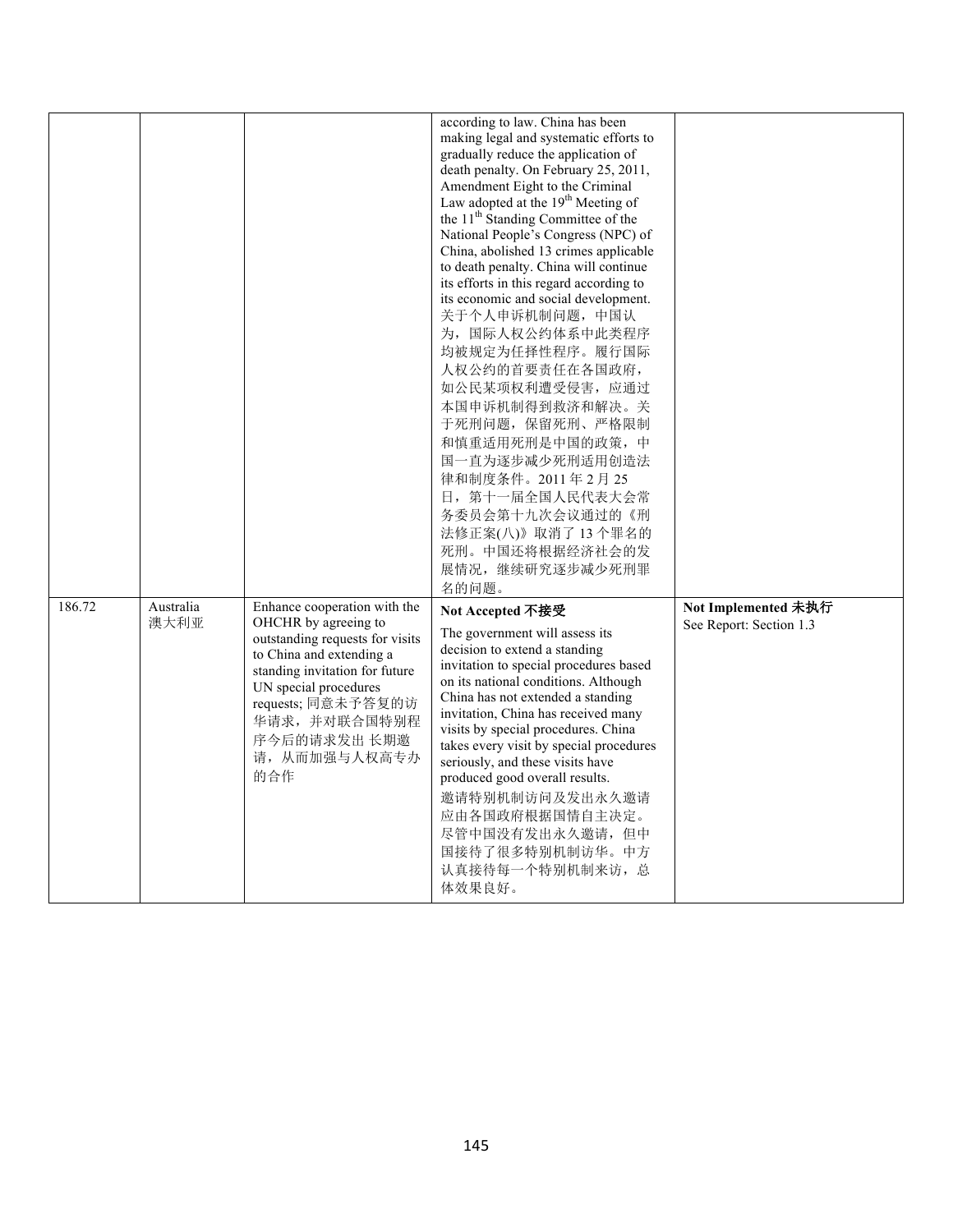| 186.107 | Australia         | Work towards abolition of the                                                                                                                                                                                                 |                                                                                                                                                                                                                                                                                                                                                                                                                                                                                                                                                                                                                                                                                                                                                                                                                                                                                                                                                                                                                                                                                                                                                                                                                                                                                                                                                                        | Not Implemented 未执行                                       |
|---------|-------------------|-------------------------------------------------------------------------------------------------------------------------------------------------------------------------------------------------------------------------------|------------------------------------------------------------------------------------------------------------------------------------------------------------------------------------------------------------------------------------------------------------------------------------------------------------------------------------------------------------------------------------------------------------------------------------------------------------------------------------------------------------------------------------------------------------------------------------------------------------------------------------------------------------------------------------------------------------------------------------------------------------------------------------------------------------------------------------------------------------------------------------------------------------------------------------------------------------------------------------------------------------------------------------------------------------------------------------------------------------------------------------------------------------------------------------------------------------------------------------------------------------------------------------------------------------------------------------------------------------------------|-----------------------------------------------------------|
|         | 澳大利亚              | death penalty; 努力争取废除<br>死刑                                                                                                                                                                                                   | Not Accepted 不接受<br>See 186.17: Concerning the individual<br>complaint procedure, China is of the<br>view that such a procedure in the<br>international human rights treaty<br>system is optional. Governments bear<br>the primary responsibility for the<br>implementation of international<br>human rights treaties. If a specific<br>right is violated, citizens should first<br>exhaust domestic remedies. As for the<br>death penalty, China's position is to<br>retain the death penalty, but strictly<br>and prudently limit its application<br>according to law. China has been<br>making legal and systematic efforts to<br>gradually reduce the application of<br>death penalty. On February 25, 2011,<br>Amendment Eight to the Criminal<br>Law adopted at the $19th$ Meeting of<br>the 11 <sup>th</sup> Standing Committee of the<br>National People's Congress (NPC) of<br>China, abolished 13 crimes applicable<br>to death penalty. China will continue<br>its efforts in this regard according to<br>its economic and social development.<br>关于个人申诉机制问题, 中国认<br>为, 国际人权公约体系中此类程序<br>均被规定为任择性程序。履行国际<br>人权公约的首要责任在各国政府,<br>如公民某项权利遭受侵害, 应通过<br>本国申诉机制得到救济和解决。关<br>于死刑问题, 保留死刑、严格限制<br>和慎重适用死刑是中国的政策,中<br>国一直为逐步减少死刑适用创造法<br>律和制度条件。2011年2月25<br>日, 第十一届全国人民代表大会常<br>务委员会第十九次会议通过的《刑<br>法修正案(八)》取消了13个罪名的<br>死刑。中国还将根据经济社会的发<br>展情况,继续研究逐步减少死刑罪<br>名的问题。 | See Report: Section 2.2                                   |
| 186.136 | Australia<br>澳大利亚 | Expedite legal and<br>institutional reforms to fully<br>protect in law and in practice<br>freedom of expression,<br>association and assembly, and<br>religion and belief; 加快法律<br>和制度改革, 在法律上和实<br>践中充分保护言论、结社<br>和集会、宗教和信仰自由 | Accepted 接受                                                                                                                                                                                                                                                                                                                                                                                                                                                                                                                                                                                                                                                                                                                                                                                                                                                                                                                                                                                                                                                                                                                                                                                                                                                                                                                                                            | Not Implemented 未执行<br>See Report: Sections 2.5, 2.6, 2.7 |
| 186.170 | Australia<br>澳大利亚 | Increase transparency of its<br>traditional and social media<br>by guaranteeing the rights of<br>Chinese citizens to freely<br>critique any state organ or<br>functionary; 保障中国公民自<br>由批评任何国家机关或公职                            | Accepted and being implemented<br>接受并正在执行<br>China's Constitution stipulates that<br>citizens have the right to criticize and<br>make suggestions to any state organ or<br>official. The traditional and social                                                                                                                                                                                                                                                                                                                                                                                                                                                                                                                                                                                                                                                                                                                                                                                                                                                                                                                                                                                                                                                                                                                                                        | Not Implemented 未执行<br>See Report: Section 2.5            |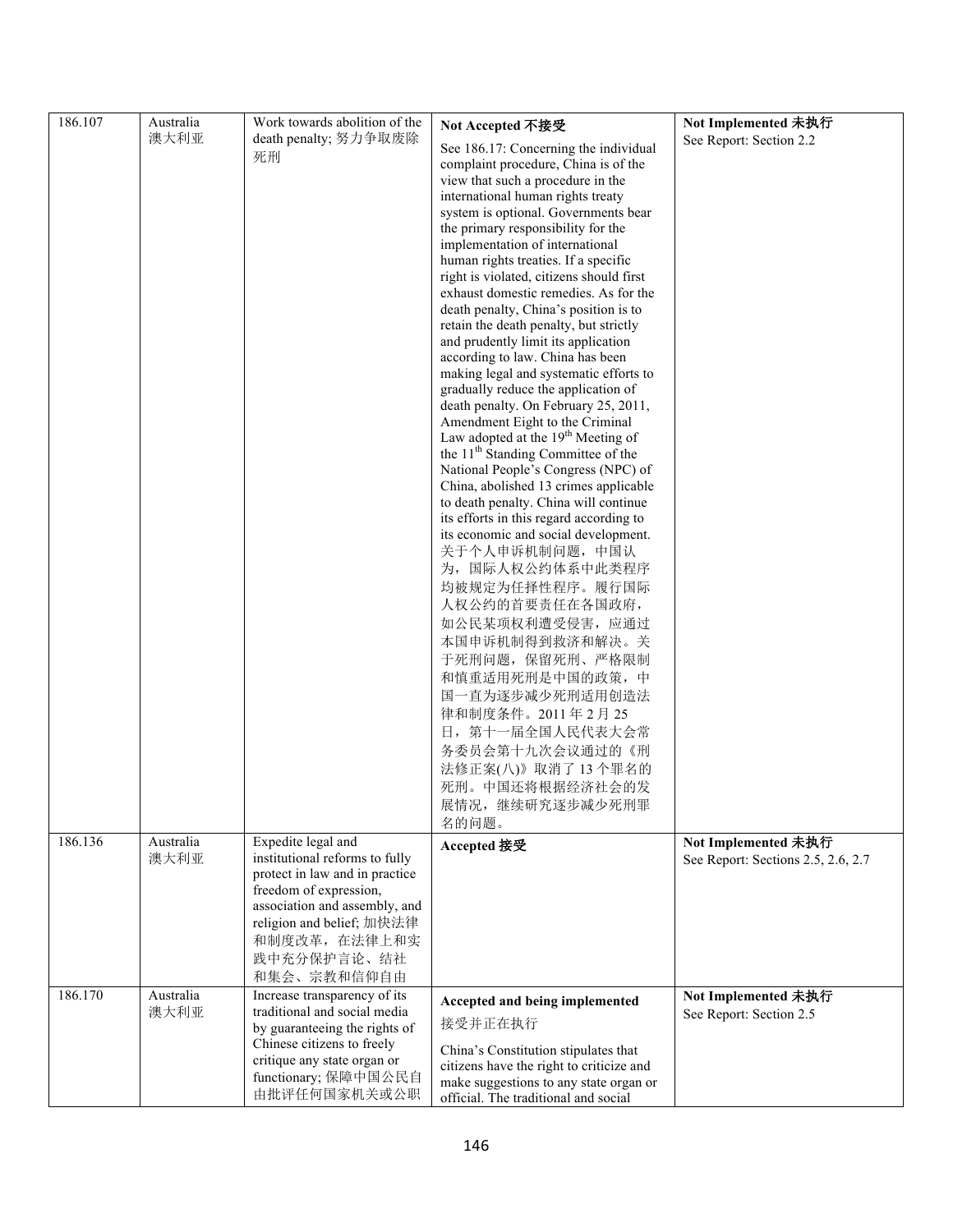|         |                   | 人员的权利, 从而 提高传<br>统媒体和社交媒体的透明度                                                                                                                                                                                                                        | media in China are responsible for<br>what and how they should report. But<br>they must operate within the scope<br>prescribed by law, and the content of<br>their report should be true and<br>credible. 中国《宪法》规定公民对<br>于任何国家机关和国家工作人员,<br>有提出批评和建议的权利。中国的<br>传统新闻媒体和社交媒体报道什<br>么、怎么报道, 由各媒体负责, 但<br>必须在法律允许的范围内工作, 报<br>道内容应真实可信。                                                                                                                                                                                                                                                                                                   |                                                                                                                                                                                                                                                                                                                                                                                                                                                                                                                                                                                                                                                                                     |
|---------|-------------------|------------------------------------------------------------------------------------------------------------------------------------------------------------------------------------------------------------------------------------------------------|---------------------------------------------------------------------------------------------------------------------------------------------------------------------------------------------------------------------------------------------------------------------------------------------------------------------------------------------------------------------------------------------------------------------------------------------------------------------------------------------------------------------------------------------------------------------------------------------------------------------------------------|-------------------------------------------------------------------------------------------------------------------------------------------------------------------------------------------------------------------------------------------------------------------------------------------------------------------------------------------------------------------------------------------------------------------------------------------------------------------------------------------------------------------------------------------------------------------------------------------------------------------------------------------------------------------------------------|
| 186.224 | Australia<br>澳大利亚 | Strengthen protection of<br>ethnic minorities' religious,<br>socio-economic and political<br>rights, ensuring reports of<br>violations are promptly and<br>transparently investigated; 加<br>强对少数民族宗教、社会经<br>济和政治权利的保护,同时<br>确保 对侵权行为报告予以<br>迅速、透明的调查 | Accepted and being implemented<br>接受并正在执行<br>With the strong support of China's<br>central government, undertakings in<br>regions of ethnic minorities have been<br>developed rapidly. Ethnic minorities'<br>political, economic, cultural, and<br>religious rights have been fully<br>protected. Once violation of human<br>rights is discovered, the Chinese<br>judicial organs will launch<br>independent and comprehensive<br>investigation to ensure equality,<br>fairness and transparency. 在中国中<br>央政府的强力支持下, 民族地区各<br>项事业快速发展, 少数民族的政<br>治、经济、文化、宗教等各项权利<br>都得到充分保护。一旦发现有侵犯<br>人权行为的发生, 中国司法机关将<br>开展独立、全面调查, 确保公平、<br>公正、公开。 | Not Implemented 未执行<br>CESCR expressed concern over<br>violations of the rights of ethnic<br>minorities in its 2014 Concluding<br>Observations (COB)<br>(E/C.12/CHN/CO/2, paras. 14, 38).<br>In its 2015 COB, CAT said it had<br>received credible reports of torture of<br>ethnic minorities<br>(CAT/C/CHN/CO/5, para. 40-41).                                                                                                                                                                                                                                                                                                                                                     |
| 186.225 | Australia<br>澳大利亚 | Permanently lift restrictions<br>on access to minority areas;<br>永久撤销对访问少数群体地<br>区的限制                                                                                                                                                                | Not Accepted 不接受<br>China implements the system of<br>regional ethnic autonomy. Ethnic<br>minority areas formulate relevant<br>policies according to their local<br>characteristics. 中国实行民族区域自<br>治制度, 少数民族地区根据各自地<br>域特点制定相应的政策。                                                                                                                                                                                                                                                                                                                                                                                                     | Not Implemented 未执行<br>A 2015 Human Rights Watch<br>(HRW) report and 2015 International<br>Campaign for Tibet report<br>documented the restrictions on<br>movement of ethnic minorities.<br>https://www.hrw.org/report/2015/07/<br>13/one-passport-two-systems/chinas-<br>restrictions-foreign-travel-tibetans-<br>and-others;<br>https://www.savetibet.org/policy-<br>alienating-tibetans-denial-passports-<br>tibetans-china-intensifies-control/<br>The Foreign Correspondents Club of<br>China reported officials rejected<br>approximately 75% of journalists<br>who sought permission to visit TAR<br>in 2015.<br>https://cpj.org/blog/04262016FCCCT<br><b>IBETSURVEY.pdf</b> |
| 186.73  | Austria<br>奥地利    | Take the necessary concrete<br>steps to facilitate a visit by the<br>UN High Commissioner for<br>Human Rights as soon as<br>possible; 采取必要的具体措                                                                                                       | Accepted 接受                                                                                                                                                                                                                                                                                                                                                                                                                                                                                                                                                                                                                           | Not Implemented 未执行<br>See Report: Section 1.3                                                                                                                                                                                                                                                                                                                                                                                                                                                                                                                                                                                                                                      |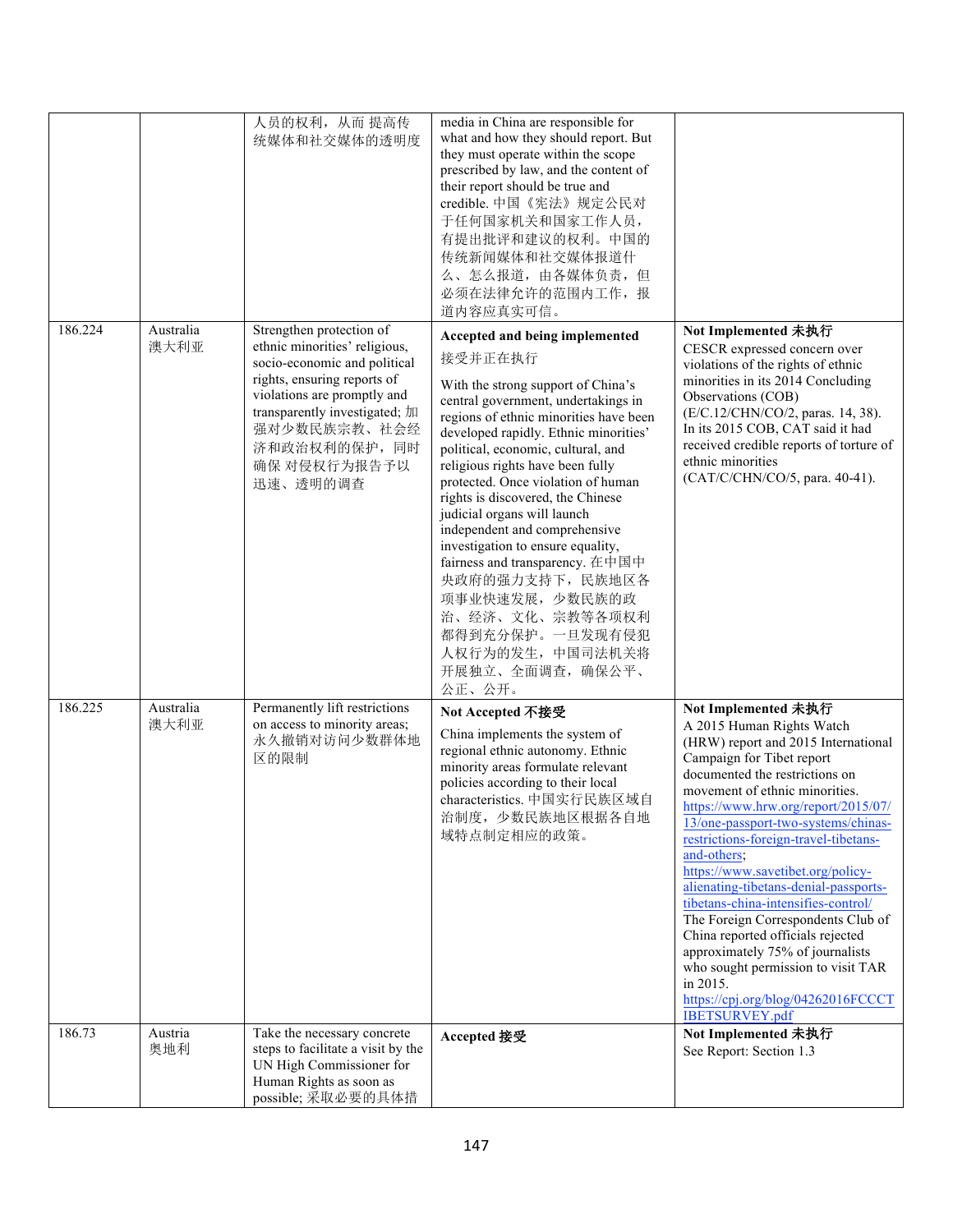|         |                | 施,为联合国人权事务高级                                                                                                                                                                                                                                                                                                                 |                                                                                                                                                                                                                                                                                                                                                                                                                                                                                                                                                                                                                                                                                                                                                                                                                                                                                                                                                                                                                                                                                                                                                                                                                                                                                                                                                                                                                                                                                                                                                  |                                                      |
|---------|----------------|------------------------------------------------------------------------------------------------------------------------------------------------------------------------------------------------------------------------------------------------------------------------------------------------------------------------------|--------------------------------------------------------------------------------------------------------------------------------------------------------------------------------------------------------------------------------------------------------------------------------------------------------------------------------------------------------------------------------------------------------------------------------------------------------------------------------------------------------------------------------------------------------------------------------------------------------------------------------------------------------------------------------------------------------------------------------------------------------------------------------------------------------------------------------------------------------------------------------------------------------------------------------------------------------------------------------------------------------------------------------------------------------------------------------------------------------------------------------------------------------------------------------------------------------------------------------------------------------------------------------------------------------------------------------------------------------------------------------------------------------------------------------------------------------------------------------------------------------------------------------------------------|------------------------------------------------------|
|         |                | 专员尽快访华提供便利                                                                                                                                                                                                                                                                                                                   |                                                                                                                                                                                                                                                                                                                                                                                                                                                                                                                                                                                                                                                                                                                                                                                                                                                                                                                                                                                                                                                                                                                                                                                                                                                                                                                                                                                                                                                                                                                                                  |                                                      |
| 186.140 | Austria<br>奥地利 | Take effective measures to<br>protect the right to freedom of<br>religion or belief; 采取有效<br>措施, 保护宗教或信仰自由<br>权                                                                                                                                                                                                              | Accepted 接受                                                                                                                                                                                                                                                                                                                                                                                                                                                                                                                                                                                                                                                                                                                                                                                                                                                                                                                                                                                                                                                                                                                                                                                                                                                                                                                                                                                                                                                                                                                                      | Not Implemented 未执行<br>See Report: Section 2.7       |
| 186.160 | Austria<br>奥地利 | Take steps that all persons<br>including bloggers, journalists<br>and human rights defenders<br>can freely exercise their right<br>to freedom of expression,<br>online as well as offline,<br>without fear from censorship<br>or persecution; 采取措施,<br>以便包括写博客者、记者和<br>人权卫士在内的所有人都可<br>在网络上和网络外自由行使<br>言论自由权,不用担心遭到<br>审查或起诉 | Not Accepted 不接受<br>See 186.159: Flow of information on<br>the Internet is open and free in China.<br>However, with the rapid development<br>of the Internet, cyber security<br>problems such as gambling,<br>pornography, violence, and hacking<br>are posing increasing threats to the<br>legitimate rights and interests of the<br>public. To ensure the safe flow of<br>information, the Chinese government<br>has the responsibility to prevent the<br>flooding of harmful information and<br>take steps to fight cybercrime.中国互<br>联网信息流动是开放的、自由的。<br>但随着互联网快速发展, 赌博、色<br>情、暴力、黑客等网络安全问题日<br>益威胁公众合法权益。为确保信息<br>安全流动, 中国政府有责任防止有<br>害信息泛滥, 并采取措施打击网络<br>犯罪。<br>See also 186.115: There are no<br>arbitrary or extrajudicial detentions in<br>China. All criminal and security<br>detentions are decided on and<br>implemented based on the Criminal<br>Procedure Law and Law on Public<br>Security Administration of China.<br>According to China's Constitution and<br>relevant laws, all citizens enjoy<br>freedom of speech, the press,<br>assembly, association and religious<br>belief, and shall not harm the national,<br>social and collective interests and<br>legitimate rights of other citizens<br>when exercising the above-mentioned<br>rights. Illegal and criminal activities<br>shall be prosecuted according to law.<br>中国不存在任意和法外拘留, 所有<br>的刑事拘留和治安拘留均分别依据<br>《刑事诉讼法》和《治安管理处罚<br>法》决定并执行。根据中国《宪<br>法》和相关法律规定, 公民有言<br>论、出版、集会、结社、宗教信仰<br>等方面的自由权利,但公民行使上<br>述权利时不得损害国家、社会和集<br>体的利益及其他公民的合法权利,<br>从事违法犯罪活动将被依法追究责<br>任。 | Not Implemented 未执行<br>See Report: Sections 2.5, 2.9 |
| 186.222 | Austria<br>奥地利 | Take further legislative and<br>practical measures to allow                                                                                                                                                                                                                                                                  | Accepted 接受                                                                                                                                                                                                                                                                                                                                                                                                                                                                                                                                                                                                                                                                                                                                                                                                                                                                                                                                                                                                                                                                                                                                                                                                                                                                                                                                                                                                                                                                                                                                      | Not Implemented 未执行<br>See report: Section 2.1       |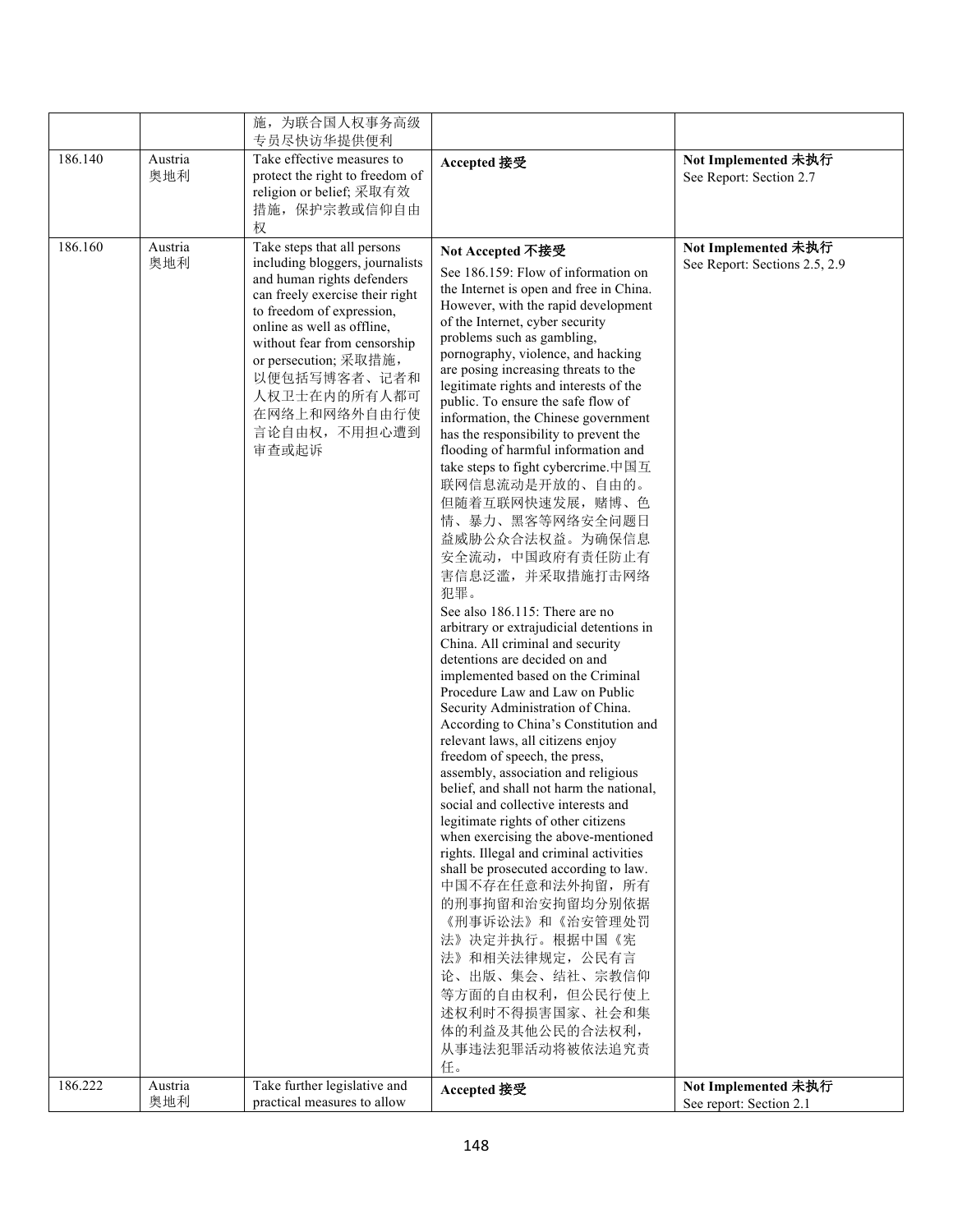|         |                    | ethnic minorities to preserve<br>their cultural identity, to fully<br>exercise their human rights<br>and to ensure their<br>participation in decision-<br>making, in accordance with<br>the Chinese Constitution; 采<br>取进一步法律和实际措施,<br>依照中国《宪法》允许少数<br>民族 保留文化身份、充分<br>行使人权并确保他们参与决<br>策 |                                                                                                                                                                                                                                                                                                                                  | A May 2016 report by Human Rights<br>Watch documented a diminished<br>tolerance by authorities for the<br>exercise of the rights of free<br>expression and peaceful assembly by<br>Tibetans since 2013.<br>https://www.hrw.org/report/2016/05/<br>22/relentless/detention-and-<br>prosecution-tibetans-under-chinas-<br>stability-maintenance#290612<br>CESCR expressed concern in its<br>2014 COB over severe restrictions on<br>ethnic minorities to exercise cultural<br>rights, (E/C.12/CHN/CO/2, paras. 14,<br>$17, 38$ ). |
|---------|--------------------|------------------------------------------------------------------------------------------------------------------------------------------------------------------------------------------------------------------------------------------------------------------------------------------|----------------------------------------------------------------------------------------------------------------------------------------------------------------------------------------------------------------------------------------------------------------------------------------------------------------------------------|---------------------------------------------------------------------------------------------------------------------------------------------------------------------------------------------------------------------------------------------------------------------------------------------------------------------------------------------------------------------------------------------------------------------------------------------------------------------------------------------------------------------------------|
| 186.34  | Azerbaijan<br>阿塞拜疆 | Continue the successful<br>implementation of the new<br>National Human Rights<br>Action Plan (NHRAP) for<br>2012-2015 through its<br>cooperation with OHCHR;<br>与人权高专办开展合作,继<br>续成功实施新的《国家人权<br>行动计划 (2012-2015年)》                                                                       | Accepted 接受                                                                                                                                                                                                                                                                                                                      | Not implemented 未执行<br>See Report: Sections 1.2, 1.3<br><b>Poor Recommendation</b><br>This problematically presupposes<br>yet-to-be demonstrated "successful"<br>implementation of NHRAP. Asking<br>China to "continue" something that it<br>has not evidently achieved has the<br>effect of misguidedly praising China.                                                                                                                                                                                                        |
| 186.63  | Azerbaijan<br>阿塞拜疆 | Continue its constructive and<br>cooperative dialogue with the<br>UN human rights system; 继<br>续与联合国人权系统开展建<br>设性的合作对话                                                                                                                                                                   | Accepted 接受                                                                                                                                                                                                                                                                                                                      | Not Implemented 未执行<br>See Report: Sections 1.1, 1.3<br><b>Poor Recommendation</b><br>This problematically asks China to<br>"continue" what it has not already<br>done-hold a "constructive and<br>cooperative dialogue with the UN<br>human rights system."                                                                                                                                                                                                                                                                    |
| 186.187 | Azerbaijan<br>阿塞拜疆 | Continue its measures in the<br>field of social security and<br>health;继续在社会保障和卫<br>生领域采取措施                                                                                                                                                                                              | Accepted 接受                                                                                                                                                                                                                                                                                                                      | Not Implemented 未执行<br>See Report: Section 3.5.<br><b>Poor Recommendation</b><br>This is too vague. It recommends<br>unclear "measures" to be "continued"<br>without specifically urging China to<br>improve relevant rights or ending the<br>long-standing discrimination in these<br>areas.                                                                                                                                                                                                                                   |
| 186.42  | Bahrain<br>巴林      | Human rights education<br>which includes training<br>programmes for civil servants<br>to promote human rights<br>policy and mainstream it in<br>various areas; 开展人权教育<br>, 包括面向公职人员的培训<br>方案, 以宣传人权政策,<br>并将其纳入各领域的主流                                                                    | Accepted and already implemented<br>接受并已经执行<br>See 186.39: The Chinese government<br>attaches great importance to human<br>rights education and promotes it at all<br>levels. China has included human rights<br>education in training programs of civil<br>servants. 中国政府高度重视人权教育<br>并在各个层面大力推进, 已在公务员<br>培训班次中纳入人权教育的有关内<br>容。 | Not Implemented 未执行<br>See Report: Chapter 4<br><b>Poor Recommendation</b><br>HR training for officials barely<br>exists, and relevant governmental<br>depts. rarely disclose the contents of<br>training materials, so it is unclear if<br>materials promote universal human<br>rights. If the contents are<br>questionable, it is unlikely or even<br>desirable for such training to be<br>"mainstreamed."                                                                                                                    |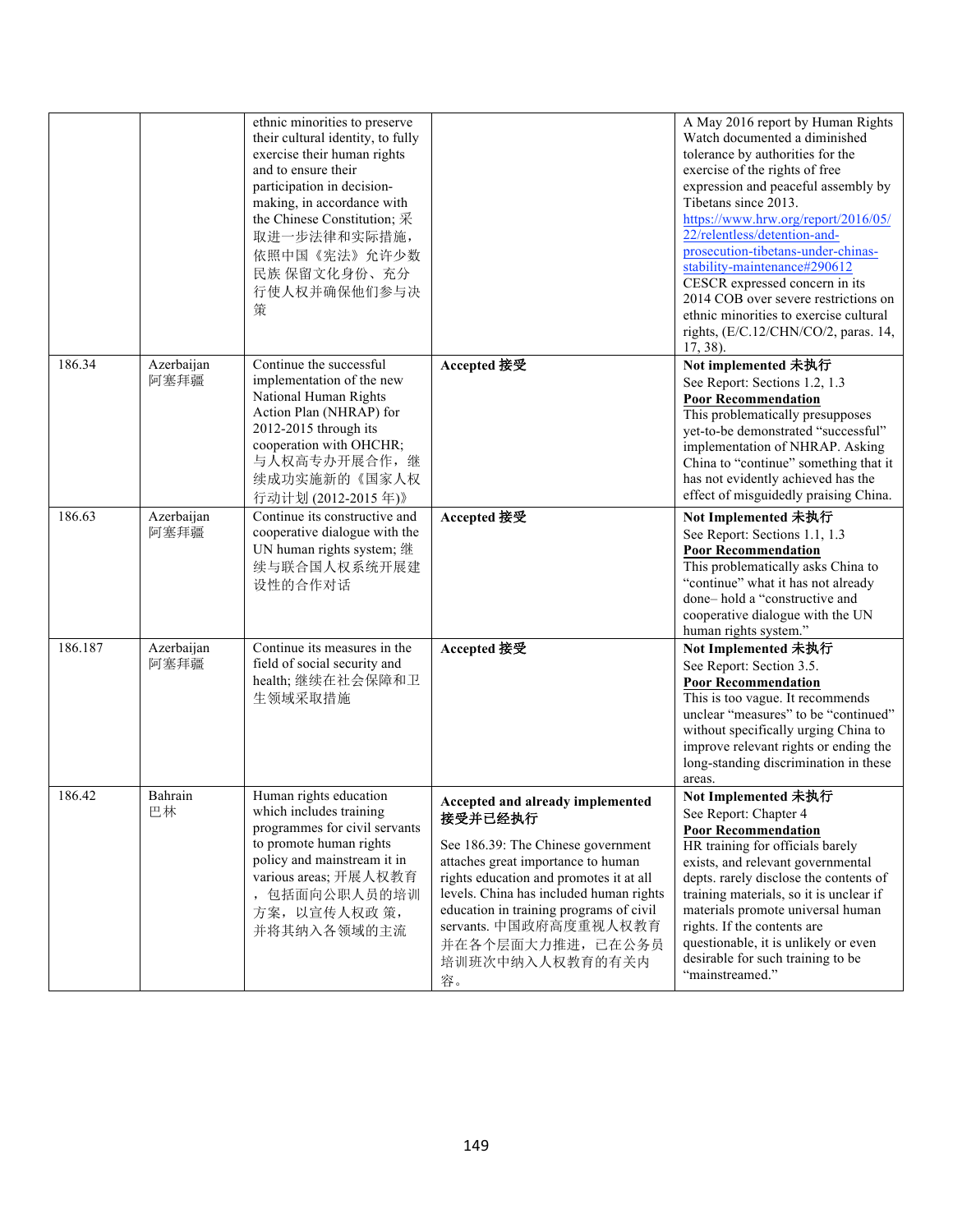| 186.163 | Bangladesh<br>孟加拉国     | Strengthen efforts to promote<br>orderly development of<br>Internet and protect the<br>legitimate rights and interests<br>of ordinary people while<br>reinforcing the legislation on<br>Internet information<br>protection and supervision; 加<br>强努力,促进互联网的有序<br>发展并保护普通大众的合法<br>权 益, 同时加强互联网信<br>息保护和监督方面的立法 | Accepted 接受 | Assessment Unavailable 无法评估<br>See Report: Section 2.5<br><b>Inappropriate Recommendation</b><br>Unprincipled: Putting "order" above<br>information freedom on the Internet,<br>with a vague reference to "ordinary<br>people" to justify state "supervision"<br>in an authoritarian state, where the<br>people have no say in governance;<br>counter-productive for the UPR<br>objective to improve/protect human<br>rights.                                                                                                                                                                                                                                                                                                                                                                                                                      |
|---------|------------------------|---------------------------------------------------------------------------------------------------------------------------------------------------------------------------------------------------------------------------------------------------------------------------------------------------------------|-------------|----------------------------------------------------------------------------------------------------------------------------------------------------------------------------------------------------------------------------------------------------------------------------------------------------------------------------------------------------------------------------------------------------------------------------------------------------------------------------------------------------------------------------------------------------------------------------------------------------------------------------------------------------------------------------------------------------------------------------------------------------------------------------------------------------------------------------------------------------|
| 186.248 | Bangladesh<br>孟加拉国     | Continue its international<br>cooperation to contribute to<br>the development of the world<br>economy; 继续开展国际合<br>作,为世界经济发展作出贡<br>献                                                                                                                                                                           | Accepted 接受 | Assessment Unavailable 无法评估<br>CESCR expressed concern in its<br>2014 COB over human rights<br>violations stemming from China's<br>economic and technical assistance in<br>developing countries.<br>(E/C.12/CHN/CO/2, para. 12)<br><b>Inappropriate Recommendation</b><br>Populating China's development<br>model in other countries would likely<br>lead to an increase in human rights<br>violations. China has pursued<br>economic growth at the expense of<br>the environment, public health, rights<br>of workers and migrants, and forcibly<br>demolished homes, while<br>suppressing freedom of expression,<br>association, and assembly, and<br>democratic participation. Citizens,<br>especially ethnic minorities and<br>disadvantaged and marginalized<br>groups, are often blocked from<br>receiving redress for rights<br>violations. |
| 186.119 | <b>Belarus</b><br>白俄罗斯 | Improve further means and<br>methods for vocational<br>education of persons in prison<br>in order to assist in their later<br>integration into the society;<br>进一步完善服刑人员职业教<br>育的方式方法, 以便帮助他<br>们将来 重返社会                                                                                                      | Accepted 接受 | Not Implemented 未执行<br>There is no evidence China has taken<br>any steps on this recommendation<br>since the 2013 UPR. China did not<br>include any proposals for improving<br>vocational education of persons in<br>prison in its last two National Human<br>Rights Action Plans (2012-2015)<br>(2016-2020). http://cl.china-<br>embassy.org/esp/ztbd/bps/t980936.ht<br>m;http://usa.chinadaily.com.cn/epape<br>r/2016-09/30/content 26949523.htm<br>China's Prison Law has provisions<br>on providing technical and vocational<br>education to prisoners, however,<br>according to some Chinese lawyers,<br>prisons focus on forced manual labor<br>and not teaching skills.<br>http://www.npc.gov.cn/englishnpc/L<br>aw/2007-12/12/content 1383784.htm                                                                                          |
| 186.246 | <b>Belarus</b><br>白俄罗斯 | Continue efforts in<br>environmental protection and<br>in improving living<br>conditions; 继续开展保护环<br>境和改善生活水平方面的工                                                                                                                                                                                             | Accepted 接受 | Partially implemented 部分执行<br>China amended the Environmental<br>Protection Law in 2014 with new<br>provisions increasing fines for<br>polluters and introducing public-                                                                                                                                                                                                                                                                                                                                                                                                                                                                                                                                                                                                                                                                           |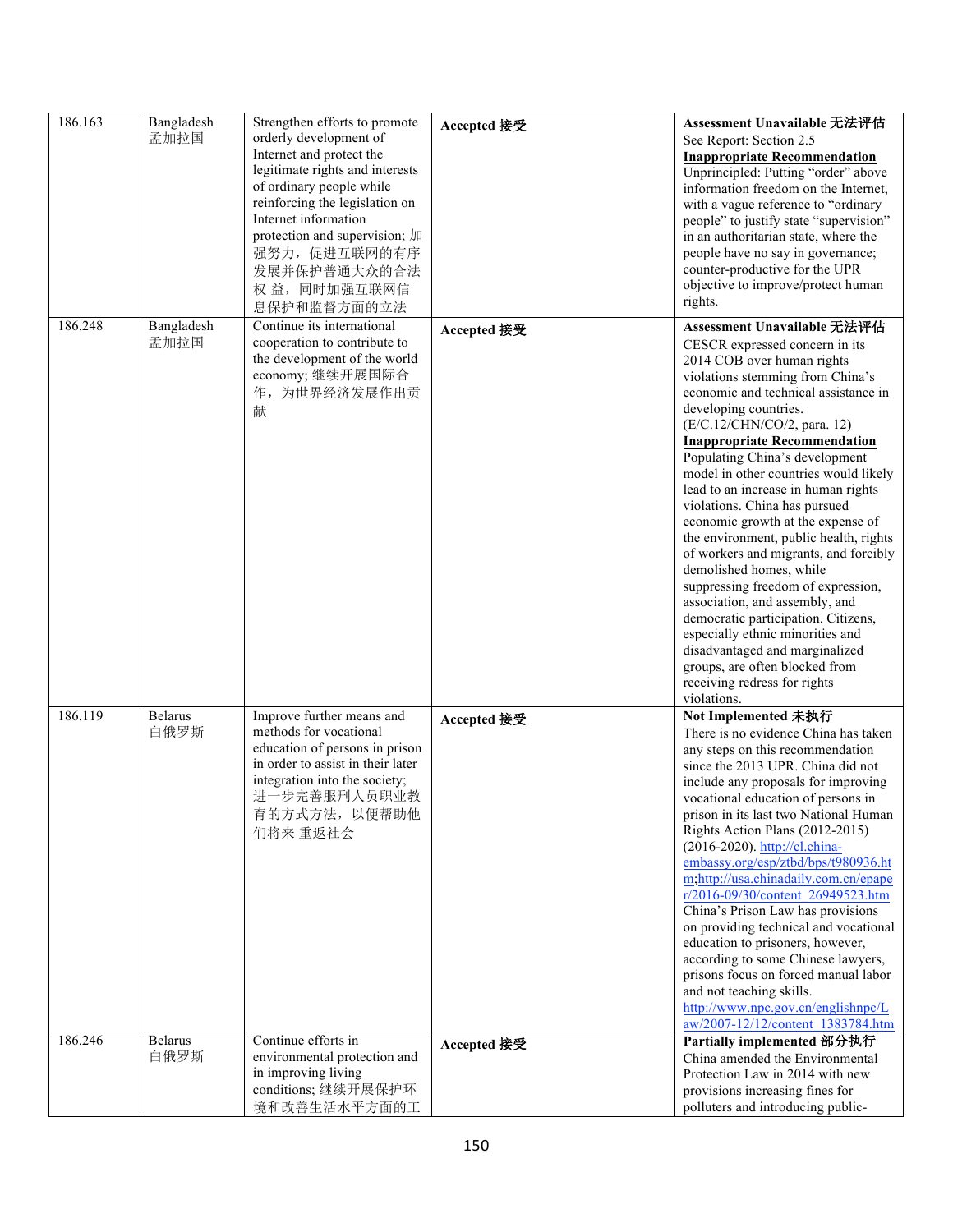| 186.1   | Belgium        | 作<br>Abide by its commitment of                                                                                                                                                                                                                      |                                                                                                                                                                                                                                                                                                                                                                                                                                                                                                                                                                                                                                                                                                                                                                                                                                                                                                                                                                                                                                                                                        | interest litigation.<br>http://news.xinhuanet.com/english/ch<br>ina/2014-04/24/c 133287570.htm<br>However, according to a December<br>2015 report from Greenpeace, nearly<br>80% of Chinese cities still fail to<br>meet national health safety standards.<br>http://www.greenpeace.org/eastasia/n<br>ews/blog/367-shades-of-grey-why-<br>china-needs-a-coal-cap/blog/54429/<br>Not Implemented 未执行 |
|---------|----------------|------------------------------------------------------------------------------------------------------------------------------------------------------------------------------------------------------------------------------------------------------|----------------------------------------------------------------------------------------------------------------------------------------------------------------------------------------------------------------------------------------------------------------------------------------------------------------------------------------------------------------------------------------------------------------------------------------------------------------------------------------------------------------------------------------------------------------------------------------------------------------------------------------------------------------------------------------------------------------------------------------------------------------------------------------------------------------------------------------------------------------------------------------------------------------------------------------------------------------------------------------------------------------------------------------------------------------------------------------|-----------------------------------------------------------------------------------------------------------------------------------------------------------------------------------------------------------------------------------------------------------------------------------------------------------------------------------------------------------------------------------------------------|
|         | 比利时            | 2009 and establish a clear<br>timeframe in order to ratify<br>ICCPR; 遵守 2009年的承<br>诺, 规定批准《公民权利和<br>政治权利国际公约》的明确<br>时间表                                                                                                                              | Not Accepted 不接受<br>See 186.1: China is now prudently<br>carrying out its judicial and<br>administrative reform to actively<br>prepare for the ratification of the<br>ICCPR. No specific timetable for the<br>ratification of the ICCPR could be set<br>out so far. 中国正在稳妥推进司法和<br>行政改革,为批准《公民权利和政<br>治权利国际公约》积极做准备,目<br>前无法提出具体时间表。                                                                                                                                                                                                                                                                                                                                                                                                                                                                                                                                                                                                                                                                                                                                                   | See Report: Section 1.1                                                                                                                                                                                                                                                                                                                                                                             |
| 186.108 | Belgium<br>比利时 | Publish or make available<br>precise information on the<br>identity and number of the<br>individuals currently awaiting<br>execution and of those who<br>were executed in the past<br>year; 公布或提供精确资料<br>, 说明目前待处决者的身<br>份和人数, 以及过去一年中<br>被处决者的身份和人数 | Not Accepted 不接受<br>The statistics of death penalty and<br>death penalty with reprieve is<br>included in that of fixed-term<br>imprisonment of more than five years<br>and life imprisonment. There is no<br>separate statistics on death penalty. 在<br>中国法院的司法统计中, 死刑和死<br>缓的数字是与被判处五年以上有期<br>徒刑、无期徒刑的罪犯的数字合并<br>统计的,无单独的死刑统计数字。                                                                                                                                                                                                                                                                                                                                                                                                                                                                                                                                                                                                                                                                                                                                                      | Not Implemented 未执行<br>See Report: Section 2.2                                                                                                                                                                                                                                                                                                                                                      |
| 186.109 | Belgium<br>比利时 | Continue to reduce the<br>offences punishable by the<br>death penalty; 继续减少可处<br>以死刑的罪名                                                                                                                                                              | Not Accepted 不接受<br>See 186.17: Concerning the individual<br>complaint procedure, China is of the<br>view that such a procedure in the<br>international human rights treaty<br>system is optional. Governments bear<br>the primary responsibility for the<br>implementation of international<br>human rights treaties. If a specific<br>right is violated, citizens should first<br>exhaust domestic remedies. As for the<br>death penalty, China's position is to<br>retain the death penalty, but strictly<br>and prudently limit its application<br>according to law. China has been<br>making legal and systematic efforts to<br>gradually reduce the application of<br>death penalty. On February 25, 2011,<br>Amendment Eight to the Criminal<br>Law adopted at the 19 <sup>th</sup> Meeting of<br>the 11 <sup>th</sup> Standing Committee of the<br>National People's Congress (NPC) of<br>China, abolished 13 crimes applicable<br>to death penalty. China will continue<br>its efforts in this regard according to<br>its economic and social development.<br>关于个人申诉机制问题, 中国认 | Partially implemented 部分执行<br>See Report: Section 2.2                                                                                                                                                                                                                                                                                                                                               |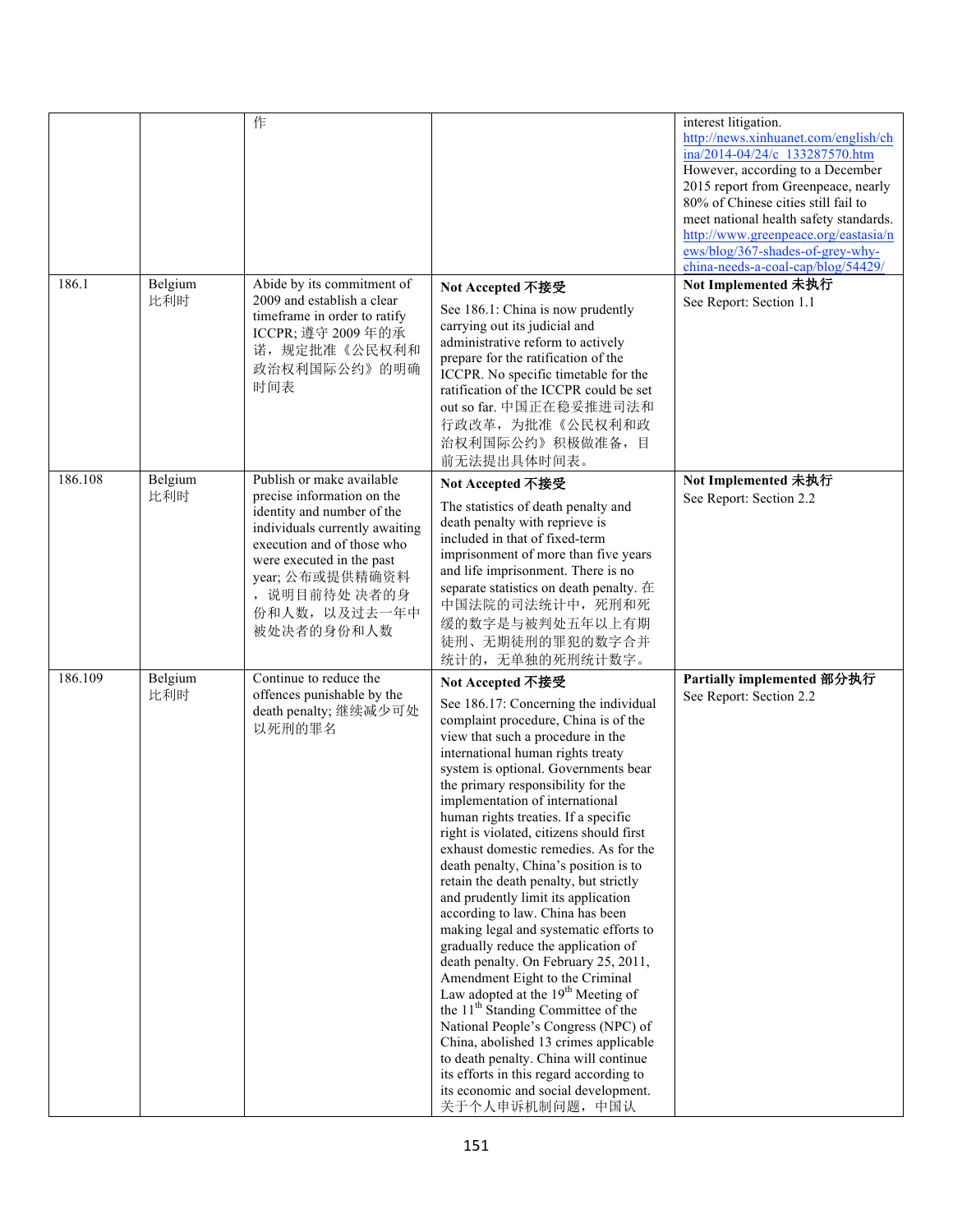|         |                |                                                                                                                                                                                     | 为,国际人权公约体系中此类程序<br>均被规定为任择性程序。履行国际<br>人权公约的首要责任在各国政府,<br>如公民某项权利遭受侵害, 应通过<br>本国申诉机制得到救济和解决。关<br>于死刑问题, 保留死刑、严格限制<br>和慎重适用死刑是中国的政策,中<br>国一直为逐步减少死刑适用创造法<br>律和制度条件。2011年2月25<br>日, 第十一届全国人民代表大会常<br>务委员会第十九次会议通过的《刑<br>法修正案(八)》取消了13个罪名的<br>死刑。中国还将根据经济社会的发<br>展情况,继续研究逐步减少死刑罪<br>名的问题。                                                                                                                                                                                                                                                                                                                                                                                    |                                                                                                                                                                                                                                       |
|---------|----------------|-------------------------------------------------------------------------------------------------------------------------------------------------------------------------------------|--------------------------------------------------------------------------------------------------------------------------------------------------------------------------------------------------------------------------------------------------------------------------------------------------------------------------------------------------------------------------------------------------------------------------------------------------------------------------------------------------------------------------------------------------------------------------------------------------------------------------------------------------------------------------|---------------------------------------------------------------------------------------------------------------------------------------------------------------------------------------------------------------------------------------|
| 186.120 | Belgium<br>比利时 | Publish a detailed plan for the<br>abolition of re-education<br>camps through labour, re-<br>stating the timeframe of this<br>welcomed measure; 公布废<br>除劳教所的详细计划,重申<br>这一受到欢迎的措施的时限 | Accepted and already implemented<br>接受并已经执行<br>See 186.117: Meeting of the Standing<br>Committee of NPC adopted the<br>Resolution of the Standing Committee<br>of NPC on the Abolition of Legal<br>Documents on Re-education through<br>Labour, abolishing the system of re-<br>education through labour. After the<br>abolition of the system, those still<br>serving re-education through labour<br>were set free, and their remaining<br>terms will not be enforced. 2013年12<br>月28日, 第十二届全国人大常委会<br>第六次会议通过的《全国人民代表<br>大会常务委员会关于废止有关劳动<br>教养法律规定的决定》, 废除了劳<br>动教养制度。劳教制度废止后, 对<br>正在被依法执行劳动教养的人员,<br>解除劳动教养, 剩余期限不再执<br>行。                                           | Implemented 执行<br>China abolished the RTL system in<br>December 2013, although other<br>forms of extra-judicial administrative<br>detention are still used.<br>http://news.xinhuanet.com/english/ch<br>ina/2013-12/28/c 133003042.htm |
| 186.5   | Benin<br>贝宁    | Take steps towards the<br>ratification of ICCPR; 采取措<br>施,争取批准《公民权利和<br>政治权利国际公约》                                                                                                   | Accepted 接受                                                                                                                                                                                                                                                                                                                                                                                                                                                                                                                                                                                                                                                              | Not Implemented 未执行<br>See Report: Section 1.1                                                                                                                                                                                        |
| 186.17  | Benin<br>贝宁    | Take steps towards the<br>ratification of ICCPR's two<br>optional protocols; 采取措施<br>, 争取批准《公民权利和政<br>治权利国际公约》的两项任<br>择议定书                                                          | Not Accepted 不接受<br>Concerning the individual complaint<br>procedure, China is of the view that<br>such a procedure in the international<br>human rights treaty system is optional.<br>Governments bear the primary<br>responsibility for the implementation of<br>international human rights treaties. If a<br>specific right is violated, citizens should<br>first exhaust domestic remedies. As for<br>the death penalty, China's position is to<br>retain the death penalty, but strictly and<br>prudently limit its application according<br>to law. China has been making legal<br>and systematic efforts to gradually<br>reduce the application of death penalty. | Not Implemented 未执行<br>See Report: Section 1.1, 2.2                                                                                                                                                                                   |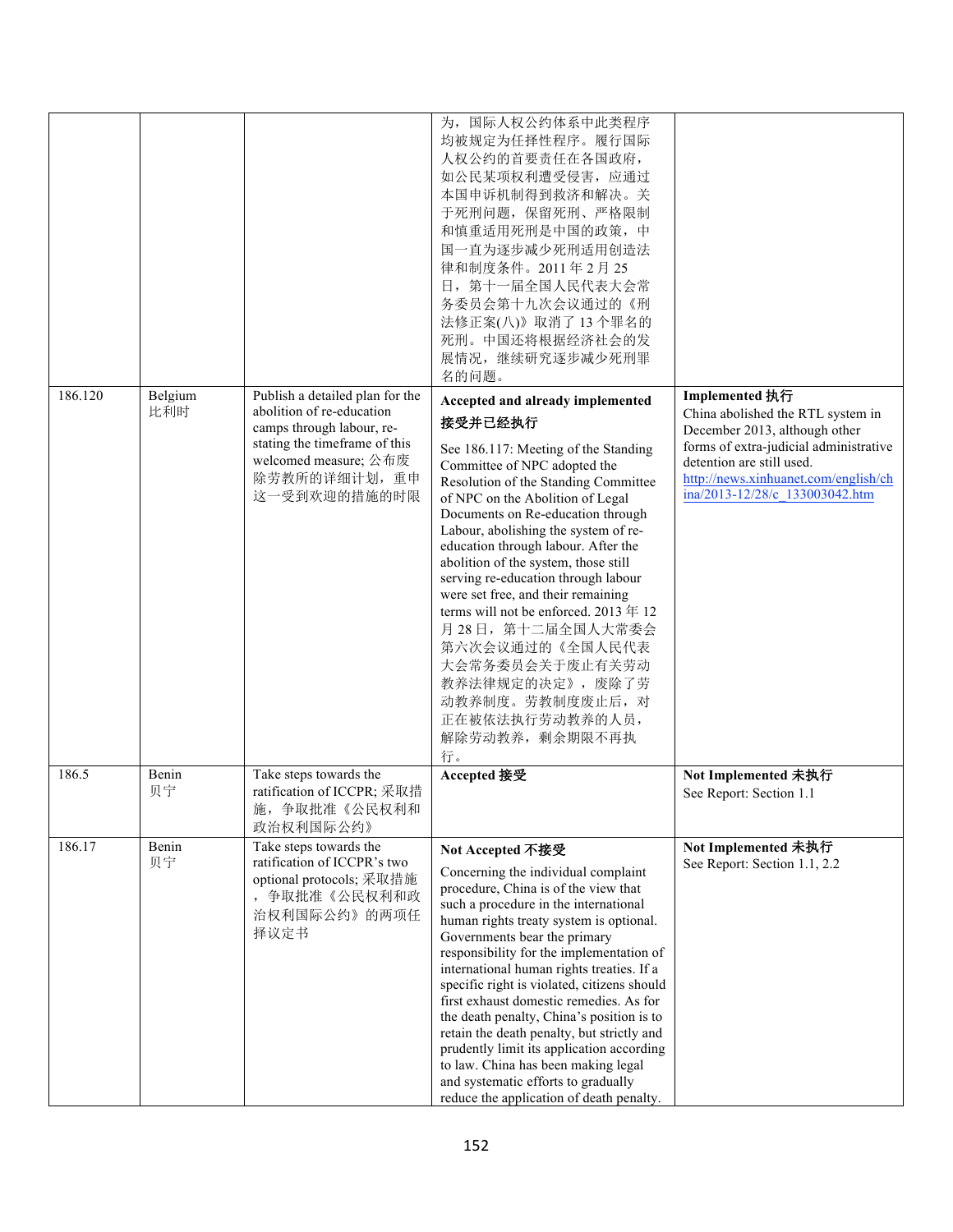| 186.69 | Benin        | Intensify the cooperation with                                                                                                                                                      | On February 25, 2011, Amendment<br>Eight to the Criminal Law adopted at<br>the 19 <sup>th</sup> Meeting of the 11 <sup>th</sup> Standing<br>Committee of the National People's<br>Congress (NPC) of China, abolished 13<br>crimes applicable to death penalty.<br>China will continue its efforts in this<br>regard according to its economic and<br>social development. 关于个人申诉机<br>制问题, 中国认为, 国际人权公约体<br>系中此类程序均被规定为任择性程<br>序。履行国际人权公约的首要责任在<br>各国政府, 如公民某项权利遭受侵<br>害, 应通过本国申诉机制得到救济和<br>解决。关于死刑问题, 保留死刑、严<br>格限制和慎重适用死刑是中国的政<br>策, 中国一直为逐步减少死刑适用创<br>造法律和制度条件。2011年2月25<br>日, 第十一届全国人民代表大会常务<br>委员会第十九次会议通过的《刑法修<br>正案(八)》取消了13个罪名的死刑。<br>中国还将根据经济社会的发展情况,<br>继续研究逐步减少死刑罪名的问题。 | Not Implemented 未执行                                                                                                                                                                                                         |
|--------|--------------|-------------------------------------------------------------------------------------------------------------------------------------------------------------------------------------|----------------------------------------------------------------------------------------------------------------------------------------------------------------------------------------------------------------------------------------------------------------------------------------------------------------------------------------------------------------------------------------------------------------------------------------------------------------------------------------------------------------------------------------------------------------------------------------------------------------------------------------------------------------------------------|-----------------------------------------------------------------------------------------------------------------------------------------------------------------------------------------------------------------------------|
|        | 贝宁           | special rapporteurs mandate<br>holders of the United Nations;<br>深化与联合国特别报告员任<br>务负责人的合作                                                                                            | Accepted 接受                                                                                                                                                                                                                                                                                                                                                                                                                                                                                                                                                                                                                                                                      | See Report: Section 1.3                                                                                                                                                                                                     |
| 186.75 | Bhutan<br>不丹 | Continue to strengthen its<br>efforts to protect the rights of<br>vulnerable groups with a<br>particular focus on narrowing<br>the gaps between the different<br>regions; 继续加强努力, 保 | Accepted 接受                                                                                                                                                                                                                                                                                                                                                                                                                                                                                                                                                                                                                                                                      | Not Implemented 未执行<br>See Report: Section 3.5<br><b>Poor Recommendation</b><br>This is based on a problematic<br>presumption that the government has<br>"strengthened" such "efforts."<br>Asking for the "continuation" of |
|        |              | 护弱势群体的权利, 特别是<br>重点缩小不同地区之间的差<br>距                                                                                                                                                  |                                                                                                                                                                                                                                                                                                                                                                                                                                                                                                                                                                                                                                                                                  | something that hasn't been done has<br>the effect of misguidedly praising<br>China.                                                                                                                                         |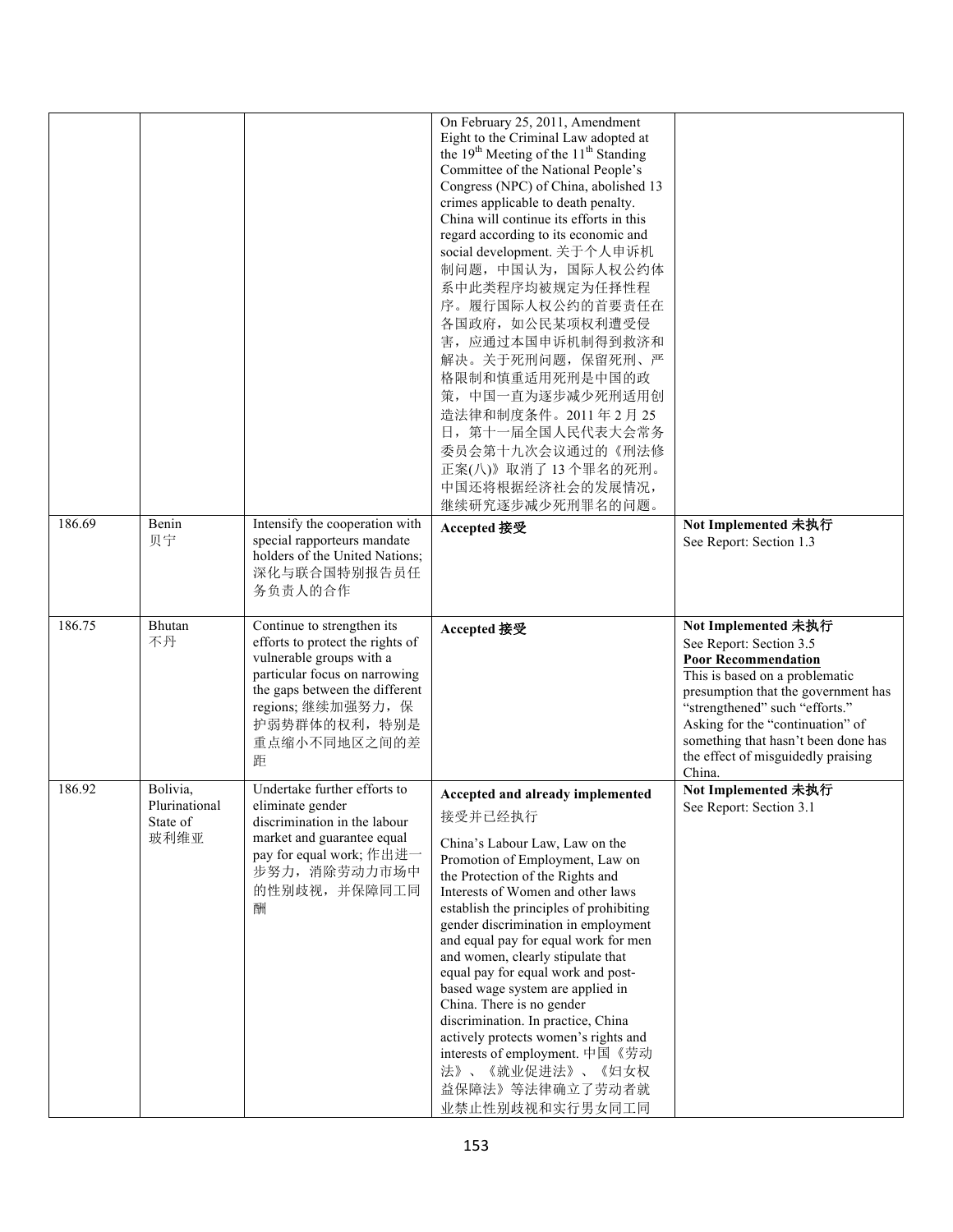|         |                                               |                                                                                                                                                                                              | 酬的原则, 明确规定实行男女同工<br>同酬,工资分配实行岗位工资制,<br>按岗位确定工资, 不存在性别歧<br>视。实践中积极保护妇女就业权<br>益。                                                                                                                                                                                                                                                                                                                                                                                                                                                                                                                                                               |                                                       |
|---------|-----------------------------------------------|----------------------------------------------------------------------------------------------------------------------------------------------------------------------------------------------|----------------------------------------------------------------------------------------------------------------------------------------------------------------------------------------------------------------------------------------------------------------------------------------------------------------------------------------------------------------------------------------------------------------------------------------------------------------------------------------------------------------------------------------------------------------------------------------------------------------------------------------------|-------------------------------------------------------|
| 186.198 | Bolivia,<br>Plurinational<br>State of<br>玻利维亚 | Undertake further efforts to<br>promote the tasks of all<br>government departments that<br>provide public services; 作出<br>进一步努力, 促进所有提供<br>公共服务的政府部门开展工<br>作                                 | Accepted 接受                                                                                                                                                                                                                                                                                                                                                                                                                                                                                                                                                                                                                                  | Partially implemented 部分执行<br>See Report: Section 3.5 |
| 186.9   | Botswana<br>玻利维亚                              | Continue to take measures<br>towards ratification of the<br>ICCPR;继续采取措施, 争<br>取批准《公民权利和政治权<br>利国际公约》                                                                                        | Accepted 接受                                                                                                                                                                                                                                                                                                                                                                                                                                                                                                                                                                                                                                  | Not Implemented 未执行<br>See Report: Section 1.1        |
| 186.98  | Botswana<br>玻利维亚                              | Review its sentencing policy<br>for perpetrators of human<br>trafficking and strengthen<br>assistance measures to<br>victims; 审视对贩运人口者<br>的量刑政策,并加强对受害<br>者的援助措施                             | Accepted and already implemented<br>接受并已经执行<br>See 186.96: The Chinese government<br>attaches great importance to<br>combating human trafficking. It has<br>adopted resolute and comprehensive<br>measures to effectively prevent and<br>crack down on human trafficking,<br>worked actively for the rescue,<br>settlement and rehabilitation of<br>victims, and conducted effective<br>cooperation with related countries and<br>international organizations in the field<br>of combating human trafficking. 中国<br>政府一贯高度重视反对拐卖人口工<br>作,坚决采取综合措施,有效预<br>防、严厉打击拐卖犯罪活动, 积极<br>开展对拐卖受害人的救助、安置和<br>康复工作, 在打击人口拐卖领域与<br>有关国家和国际组织开展了卓有成<br>效的合作。 | Not Implemented 未执行<br>See Report: Sections 3.1, 3.3  |
| 186.2   | <b>Brazil</b><br>巴西                           | Ratify as soon as possible<br>ICCPR; 尽快批准《公民权<br>利和政治权利国际公约》                                                                                                                                 | Not Accepted 不接受<br>See 186.1: China is now prudently<br>carrying out its judicial and<br>administrative reform to actively<br>prepare for the ratification of the<br>ICCPR. No specific timetable for the<br>ratification of the ICCPR could be set<br>out so far. 中国正在稳妥推进司法和<br>行政改革, 为批准《公民权利和政<br>治权利国际公约》积极做准备, 目<br>前无法提出具体时间表。                                                                                                                                                                                                                                                                                                       | Not Implemented 未执行<br>See Report: Section 1.1        |
| 186.100 | <b>Brazil</b><br>巴西                           | Introduce a comprehensive<br>and inclusive national plan of<br>action to guarantee the rights<br>of persons with disabilities, in<br>accordance with international<br>human rights law; 依照国际 | Accepted and already implemented<br>接受并已经执行<br>China has formulated and<br>implemented six national five-year<br>work programs on disability. After the                                                                                                                                                                                                                                                                                                                                                                                                                                                                                      | Not Implemented 未执行<br>See Report: Section 3.4        |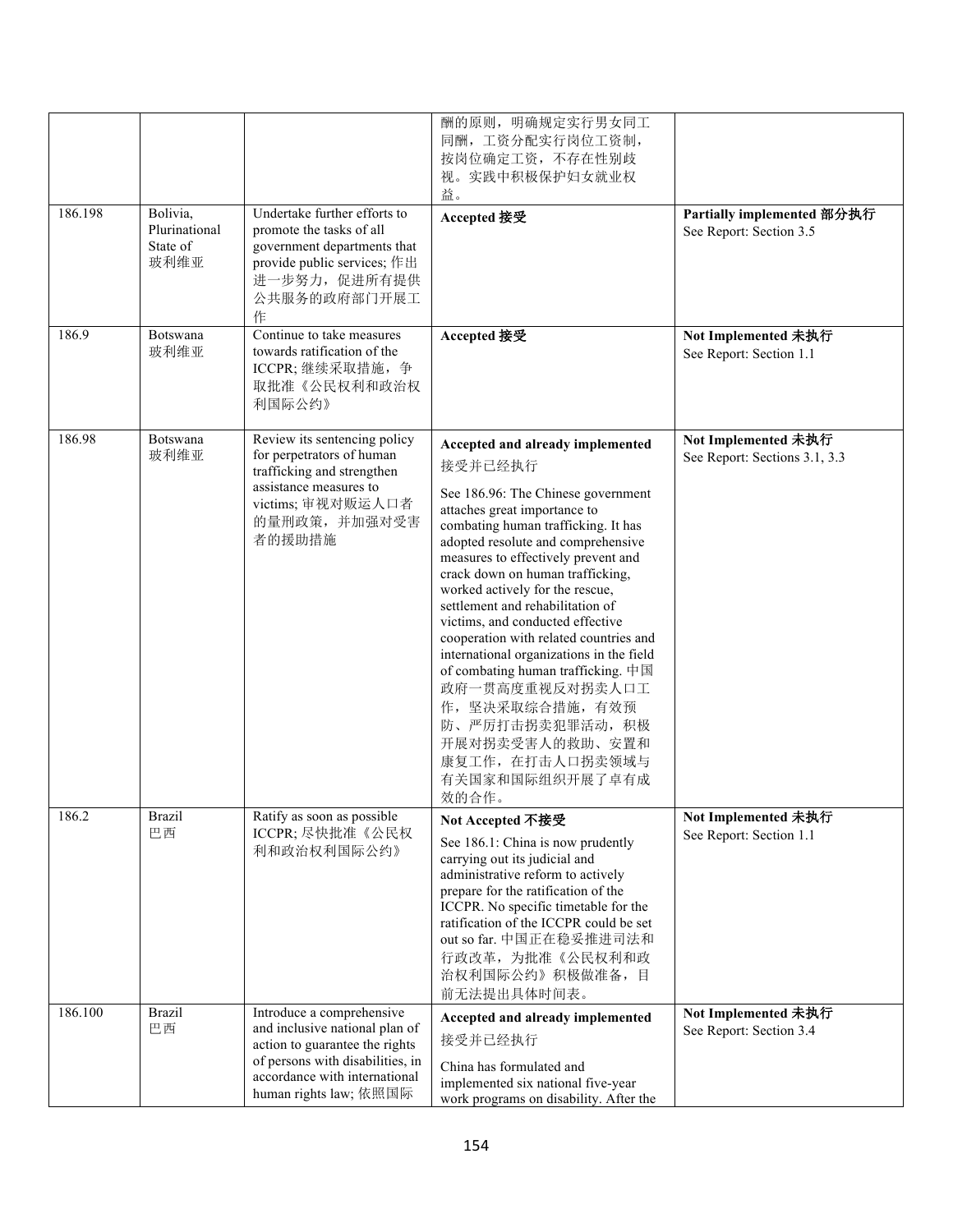|         |                                            | 人权法, 推行全面和包容的<br>国家行动计划, 保障残疾人<br>权利                                                                                                                              | adoption of Convention on the Rights<br>of Persons with Disabilities, China has<br>integrated the convention's purposes<br>and principles into its latest five-year<br>work program on disability to its aim<br>and principles. 中国已连续制定和实<br>施六个残疾人事业五年规划,<br>《残<br>疾人权利公约》通过后, 其宗旨和<br>原则融入了"中国残疾人事业五年发<br>展纲要"。                                                                                                                                                                                                                                                                                                                                                                                                                                                                                                                                                                                                                                                                |                                                       |
|---------|--------------------------------------------|-------------------------------------------------------------------------------------------------------------------------------------------------------------------|----------------------------------------------------------------------------------------------------------------------------------------------------------------------------------------------------------------------------------------------------------------------------------------------------------------------------------------------------------------------------------------------------------------------------------------------------------------------------------------------------------------------------------------------------------------------------------------------------------------------------------------------------------------------------------------------------------------------------------------------------------------------------------------------------------------------------------------------------------------------------------------------------------------------------------------------------------------------------------|-------------------------------------------------------|
| 186.106 | <b>Brunei</b><br>Darussalam<br>文莱达鲁萨兰<br>国 | Continue its ongoing efforts<br>to protect the rights of<br>persons with disabilities<br>through relevant laws and<br>regulations;继续不断努力,<br>通过相关法律法规保护残疾<br>人的权利 | Accepted 接受                                                                                                                                                                                                                                                                                                                                                                                                                                                                                                                                                                                                                                                                                                                                                                                                                                                                                                                                                                      | Partially implemented 部分执行<br>See Report: Section 3.4 |
| 186.182 | Brunei<br>Darussalam<br>文莱达鲁萨兰<br>国        | Continue to improve all social<br>security system for all its<br>elderly population; 继续完善<br>惠及全体老年人的各种社会<br>保障体系                                                 | Accepted 接受                                                                                                                                                                                                                                                                                                                                                                                                                                                                                                                                                                                                                                                                                                                                                                                                                                                                                                                                                                      | Partially Implemented 部分执行<br>See Report: Section 3.5 |
| 186.2   | Bulgaria<br>保加利亚                           | Speed up the ratification of<br>the ICCPR, which has been<br>already signed by China; 加<br>快批准中国已经签署的《<br>公民权利和政治权利国际公<br>约》                                      | Not Accepted 不接受<br>See 186.1: China is now prudently<br>carrying out its judicial and<br>administrative reform to actively<br>prepare for the ratification of the<br>ICCPR. No specific timetable for the<br>ratification of the ICCPR could be set<br>out so far. 中国正在稳妥推进司法和<br>行政改革, 为批准《公民权利和政<br>治权利国际公约》积极做准备,目<br>前无法提出具体时间表。                                                                                                                                                                                                                                                                                                                                                                                                                                                                                                                                                                                                                                            | Not Implemented 未执行<br>See Report: Section 1.1        |
| 186.109 | Bulgaria<br>保加利亚                           | Make further progress in the<br>reduction of the scope of<br>capital offences in Chinese<br>legislation; 在缩小中国法律<br>中死刑 适用范围方面取得<br>进一步进展                         | Not Accepted 不接受<br>See 186.17: Concerning the individual<br>complaint procedure, China is of the<br>view that such a procedure in the<br>international human rights treaty<br>system is optional. Governments bear<br>the primary responsibility for the<br>implementation of international<br>human rights treaties. If a specific<br>right is violated, citizens should first<br>exhaust domestic remedies. As for the<br>death penalty, China's position is to<br>retain the death penalty, but strictly<br>and prudently limit its application<br>according to law. China has been<br>making legal and systematic efforts to<br>gradually reduce the application of<br>death penalty. On February 25, 2011,<br>Amendment Eight to the Criminal<br>Law adopted at the 19 <sup>th</sup> Meeting of<br>the 11 <sup>th</sup> Standing Committee of the<br>National People's Congress (NPC) of<br>China, abolished 13 crimes applicable<br>to death penalty. China will continue | Partially Implemented 部分执行<br>See Report: Section 2.2 |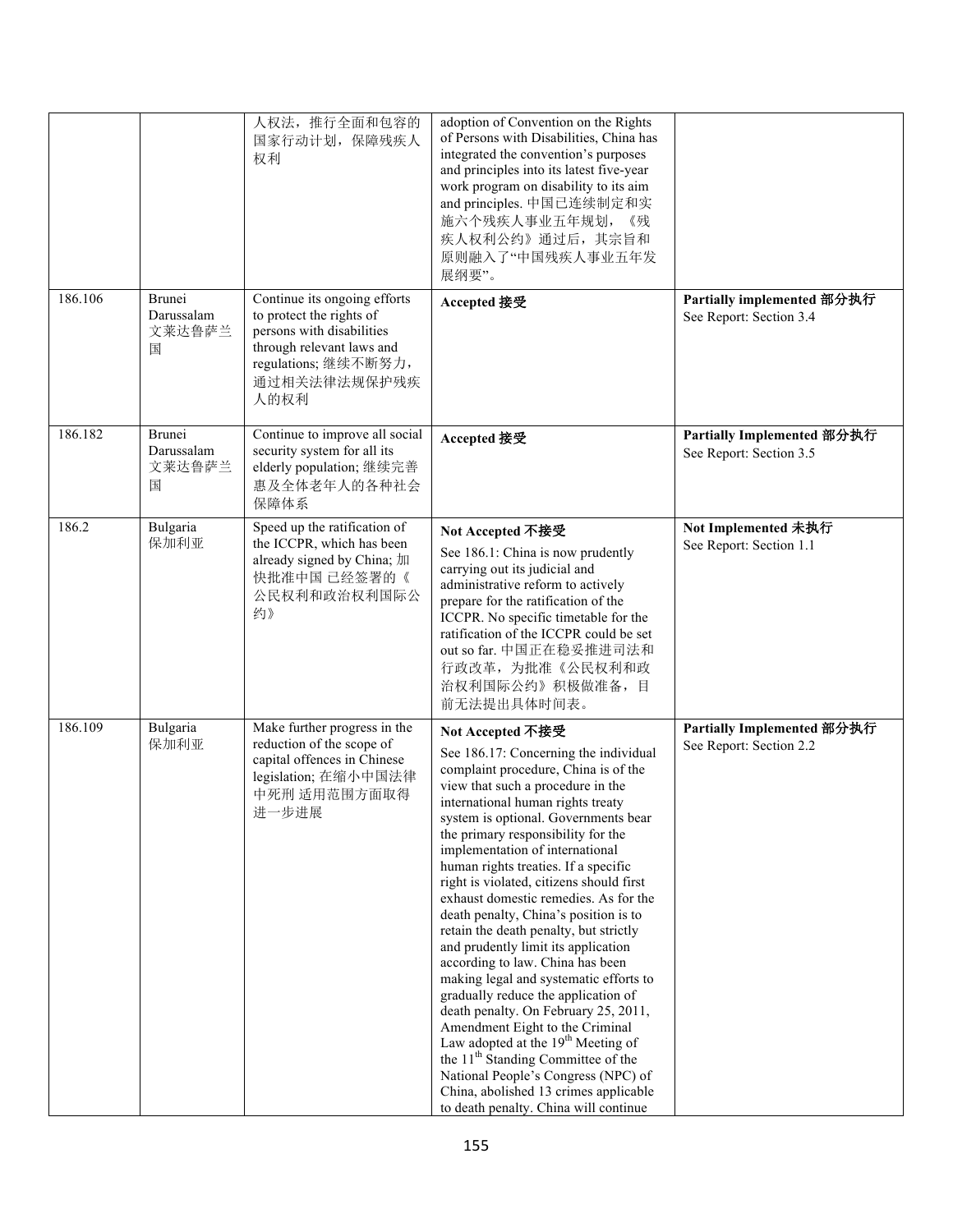|         |                  |                                                                                                                                                                                                                                                                                                                                                                       | its efforts in this regard according to<br>its economic and social development.<br>关于个人申诉机制问题, 中国认<br>为, 国际人权公约体系中此类程序<br>均被规定为任择性程序。履行国际<br>人权公约的首要责任在各国政府,<br>如公民某项权利遭受侵害, 应通过<br>本国申诉机制得到救济和解决。关<br>于死刑问题, 保留死刑、严格限制<br>和慎重适用死刑是中国的政策,中<br>国一直为逐步减少死刑适用创造法<br>律和制度条件。2011年2月25<br>日, 第十一届全国人民代表大会常<br>务委员会第十九次会议通过的《刑<br>法修正案(八)》取消了13个罪名的<br>死刑。中国还将根据经济社会的发 |                                                                                                                                                                                                                                                                                                                                                                                                     |
|---------|------------------|-----------------------------------------------------------------------------------------------------------------------------------------------------------------------------------------------------------------------------------------------------------------------------------------------------------------------------------------------------------------------|------------------------------------------------------------------------------------------------------------------------------------------------------------------------------------------------------------------------------------------------------------------------------------------------------------------------------------------------------------------|-----------------------------------------------------------------------------------------------------------------------------------------------------------------------------------------------------------------------------------------------------------------------------------------------------------------------------------------------------------------------------------------------------|
|         |                  |                                                                                                                                                                                                                                                                                                                                                                       | 展情况,继续研究逐步减少死刑罪<br>名的问题。                                                                                                                                                                                                                                                                                                                                         |                                                                                                                                                                                                                                                                                                                                                                                                     |
| 186.179 | Bulgaria<br>保加利亚 | Continue adopting a job<br>friendly policy and ensuring<br>equal employment<br>opportunities for urban and<br>rural residents; 继续采取有<br>利于就业的政策,并确保城<br>乡居民享有平等就业机 会                                                                                                                                                                                                  | Accepted 接受                                                                                                                                                                                                                                                                                                                                                      | Not Implemented 未执行<br>See Report: Section 3.5                                                                                                                                                                                                                                                                                                                                                      |
| 186.40  | Burundi<br>布隆地   | Intensify greatly the<br>numerous measures taken in<br>this sector of human rights<br>education; 大力加强在人权<br>教育这一领域采取的诸多措<br>施                                                                                                                                                                                                                                         | Accepted and already implemented<br>接受并已经执行<br>See 186.39: The Chinese government<br>attaches great importance to human<br>rights education and promotes it at all<br>levels. China has included human rights<br>education in training programs of civil<br>servants. 中国政府高度重视人权教育<br>并在各个层面大力推进, 已在公务员<br>培训班次中纳入人权教育的有关内<br>容。                                 | Not Implemented 未执行<br>See Report: Chapter 4<br><b>Poor Recommendation</b><br>The contents of HR education and<br>training materials are often not<br>disclosed and the school materials do<br>not clearly promote universal human<br>rights. It is problematic to<br>recommend China "intensify"<br>something that does not exist, and<br>incorrectly presume it has taken<br>"numerous measures." |
| 186.194 | Cambodia<br>柬埔寨  | Continue efforts in<br>implementation of the<br>country's Plans of Action in<br>particular those relating to the<br>safeguard of the economic,<br>social and cultural rights of<br>the people, including those of<br>the most vulnerable ones and<br>disadvantaged groups; 继续<br>努力实施国家各项《行动计<br>划》, 特别是与保障民众经<br>济、社会和文化权利,包括<br>最弱势人群和困难群体的经<br>济、社会和文化权 利有关<br>的计划 | Accepted 接受                                                                                                                                                                                                                                                                                                                                                      | Not Implemented 未执行<br>See Report: Section 1.2, 3.5                                                                                                                                                                                                                                                                                                                                                 |
| 186.219 | Cambodia<br>柬埔寨  | Continue pursuing measures<br>and policy aimed at ensuring<br>the rights of ethnic minorities'<br>learning, writing and the                                                                                                                                                                                                                                           | Accepted 接受                                                                                                                                                                                                                                                                                                                                                      | Not Implemented 未执行<br>CESCR expressed concern in its<br>2014 COB that ethnic minorities<br>continue to face severe restrictions to                                                                                                                                                                                                                                                                 |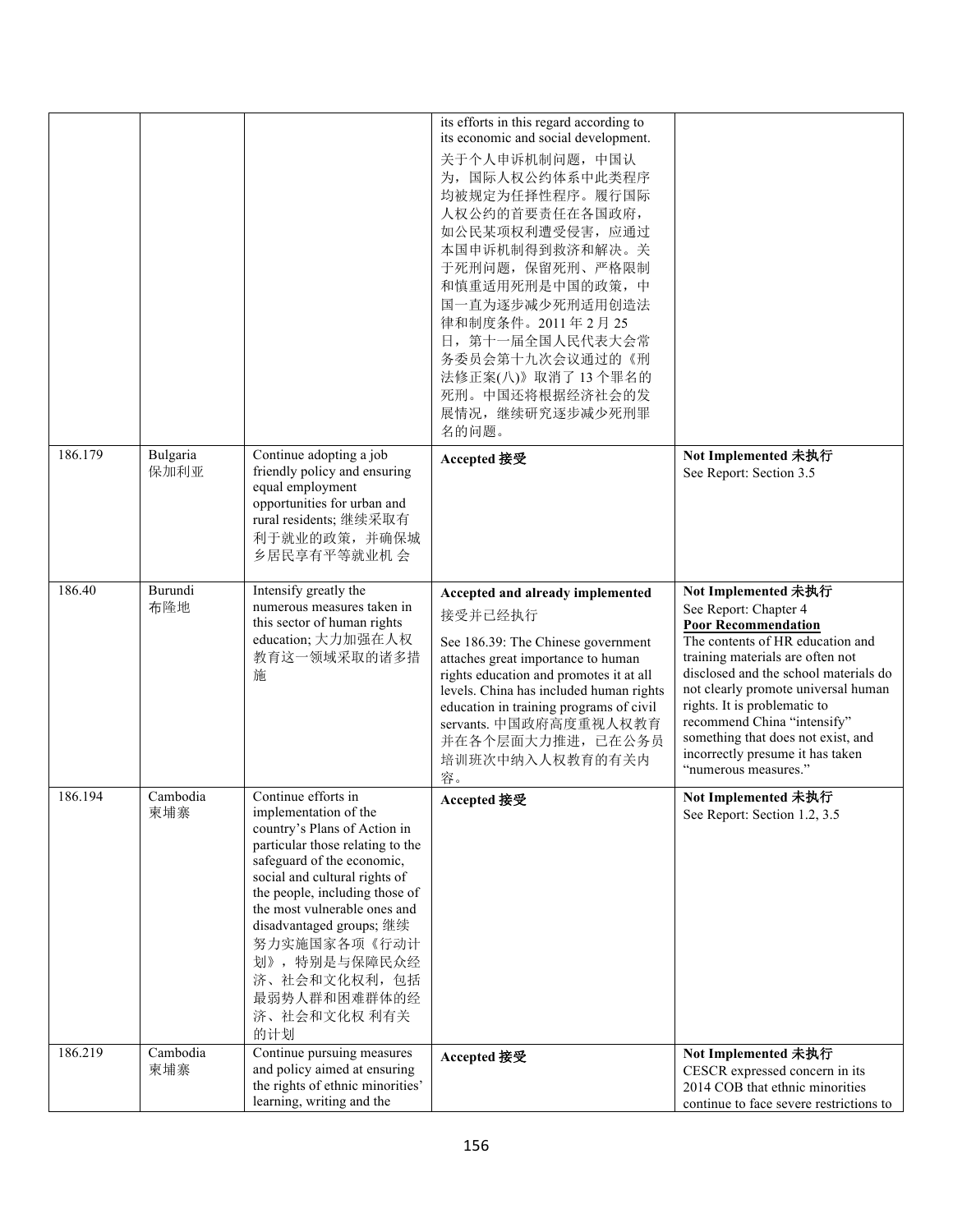|         |               | development of their own<br>languages according to the<br>relevant laws; 继续推行旨在<br>保障少数民族依照相关法律<br>学习、书写和发展本 民族<br>语言的权利的措施和政策                                                                                                                                                                                                                                                                |                                                                                                                                                                                                                                                                                                                                                                                                                                                                                                                                                                                                                                                                                                                                                                                                       | use and teach minority languages<br>(E/C.12/CHN/CO/2, para. 36). CRC<br>expressed deep concern over<br>discrimination and continuous<br>violations of right of ethnic minority<br>children to freedom of language.<br>(CRC/C/CHN/CO/3-4, para. 25). |
|---------|---------------|-----------------------------------------------------------------------------------------------------------------------------------------------------------------------------------------------------------------------------------------------------------------------------------------------------------------------------------------------------------------------------------------------|-------------------------------------------------------------------------------------------------------------------------------------------------------------------------------------------------------------------------------------------------------------------------------------------------------------------------------------------------------------------------------------------------------------------------------------------------------------------------------------------------------------------------------------------------------------------------------------------------------------------------------------------------------------------------------------------------------------------------------------------------------------------------------------------------------|-----------------------------------------------------------------------------------------------------------------------------------------------------------------------------------------------------------------------------------------------------|
| 186.66  | Canada<br>加拿大 | Invite the UN Commission of<br>Inquiry on Human Rights in<br>the Democratic People's<br>Republic of Korea to visit<br>North-Eastern China to meet<br>officials and North Korean<br>citizens who have fled to<br>China; 请联合国朝鲜民主主<br>义人民共和国人权问题调查<br>委员会访问中国 东北, 面<br>见官员和逃至中国的朝鲜公<br>民                                                                                                        | Not Accepted 不接受<br>China is opposed to politicizing<br>human rights issues, disapproves<br>exerting pressure on a country in the<br>name of human rights, and does not<br>support establishing an UN<br>Commission of Inquiry on Human<br>Rights in the Democratic People's<br>Republic of Korea. 中国反对将人权<br>问题政治化,不赞成利用人权问题<br>向一国施压,不支持设立联合国朝<br>鲜人权问题调查委员会。                                                                                                                                                                                                                                                                                                                                                                                                                                       | Not Implemented 未执行<br>See Report: Section 1.3                                                                                                                                                                                                      |
| 186.94  | Canada<br>加拿大 | Implement measures to<br>address the sex ratio<br>imbalance in its population<br>given the harm that occurs<br>when many women and girls<br>are missing, and put in place<br>safeguards that ensure<br>policies related to the family<br>are consent-based; 考虑到许<br>多妇女和女童失踪造成的危<br>害,采取措施解决人口性别<br>比例不平衡问题,并落实保<br>障措施, 确保与家庭有关的<br>政策征得当事方的 同意                                              | Not Accepted 不接受<br>There is no such situation as many<br>women and children missing in China.<br>中国不存在大量妇女和女童失踪的<br>情况。                                                                                                                                                                                                                                                                                                                                                                                                                                                                                                                                                                                                                                                                              | Partially implemented 部分执行<br>See Report: Sections 3.3                                                                                                                                                                                              |
| 186.122 | Canada<br>加拿大 | Release all people in<br>administrative detention for<br>political reasons including<br>bishops, priests, artists,<br>reporters, dissidents, people<br>working to advance human<br>rights, and their family<br>members, and eliminate extra-<br>judicial measures like forced<br>disappearances; 释放所有因<br>政治原因而被行政拘留的人<br>,包括主教、牧师、艺术<br>家、记者、异见者、推进人<br>权工作者, 以及他们的家人<br>, 并废止强迫失 踪等法外<br>措施 | Not Accepted 不接受<br>See 186.115: There are no arbitrary or<br>extrajudicial detentions in China. All<br>criminal and security detentions are<br>decided on and implemented based on<br>the Criminal Procedure Law and Law<br>on Public Security Administration of<br>China. According to China's<br>Constitution and relevant laws, all<br>citizens enjoy freedom of speech, the<br>press, assembly, association and<br>religious belief, and shall not harm the<br>national, social and collective interests<br>and legitimate rights of other citizens<br>when exercising the above-mentioned<br>rights. Illegal and criminal activities<br>shall be prosecuted according to law.<br>中国不存在任意和法外拘留, 所有<br>的刑事拘留和治安拘留均分别依据<br>《刑事诉讼法》和《治安管理处罚<br>法》决定并执行。根据中国《宪<br>法》和相关法律规定, 公民有言<br>论、出版、集会、结社、宗教信仰 | Not Implemented 未执行<br>See Report: Section 2.4                                                                                                                                                                                                      |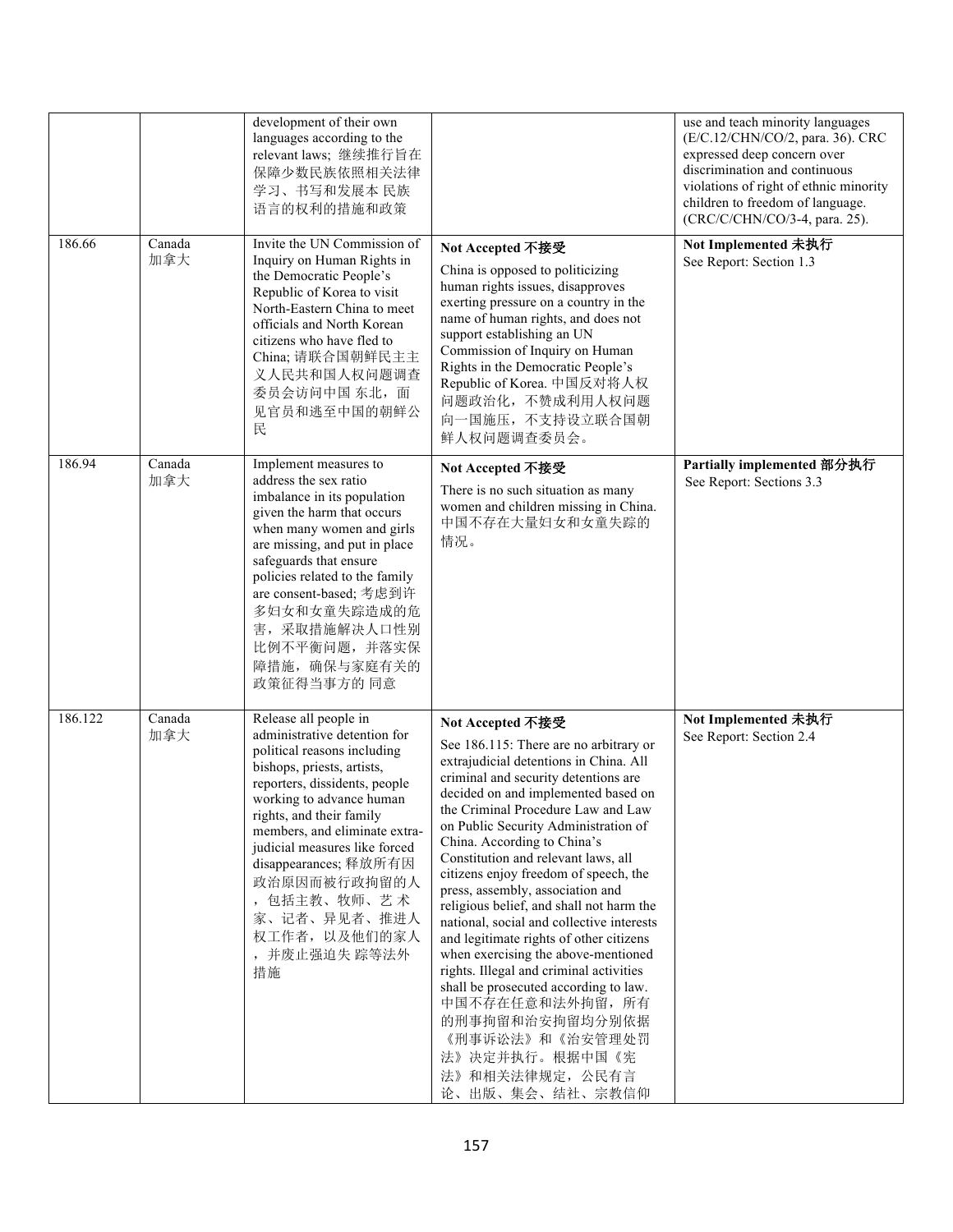|         |               |                                                                                                                                                                                                                                                                                                                                                                                    | 等方面的自由权利,但公民行使上<br>述权利时不得损害国家、社会和集<br>体的利益及其他公民的合法权利,<br>从事违法犯罪活动将被依法追究责<br>任。                                                                                                                                                                                                                                                                                                                                                                                                                                                                                                                                                                                                                                                          |                                                                                                                                                                                                                                                                                                                                                                                                                                                                                         |
|---------|---------------|------------------------------------------------------------------------------------------------------------------------------------------------------------------------------------------------------------------------------------------------------------------------------------------------------------------------------------------------------------------------------------|-----------------------------------------------------------------------------------------------------------------------------------------------------------------------------------------------------------------------------------------------------------------------------------------------------------------------------------------------------------------------------------------------------------------------------------------------------------------------------------------------------------------------------------------------------------------------------------------------------------------------------------------------------------------------------------------------------------------------------------------|-----------------------------------------------------------------------------------------------------------------------------------------------------------------------------------------------------------------------------------------------------------------------------------------------------------------------------------------------------------------------------------------------------------------------------------------------------------------------------------------|
| 186.133 | Canada<br>加拿大 | Accelerate reform of the<br>administrative justice system<br>so that all persons have access<br>to legal procedures of appeal;<br>加快行政司法制度改革,以<br>便所有人都能通过法律程序<br>上诉                                                                                                                                                                                                               | Accepted and already implemented<br>接受并已经执行<br>China's Criminal Procedure Law,<br>Civil Procedure Law and<br>Administrative Procedure Law all<br>clearly stipulate that if a party refuses<br>to accept a judgment of first instance<br>of a local people's court, he or she<br>shall have the right to file an appeal.<br>The right of appeal, as a basic<br>procedural right of parties, has been<br>fully embodied and guaranteed in<br>China's judicial activities.<br>中国《刑事诉讼法》、《民事诉讼<br>法》、《行政诉讼法》均明确规<br>定, 当事人不服地方人民法院第一<br>审判决、裁定的,有权提起上诉。<br>上诉权作为当事人的一项基本诉讼<br>权利, 在中国司法活动中得到充分<br>体现和保障。                                                                                                                                    | Not Implemented 未执行<br>While China's administrative and<br>criminal procedure laws have<br>provisions granting the legal right to<br>an appeal, in practice this right is not<br>actually guaranteed due to the lack of<br>an independent judiciary, an issue<br>CESCR expressed concern about in<br>its 2014 COB (E/C.12/CHN/CO/2,<br>paras. 10). This is often evident in<br>politically-sensitive cases, where the<br>appeals courts almost always uphold<br>the original judgement. |
| 186.131 | Canada<br>加拿大 | Take steps to ensure lawyers<br>and individuals working to<br>advance human rights can<br>practice their profession<br>freely, including by promptly<br>investigating allegations of<br>violence and intimidation<br>impeding their work; 采取措<br>施确保律师和从事推进人权<br>工作的个人可以自由执<br>业,包括迅速调查以暴力和<br>恐吓方式妨碍这些人工作的<br>指控                                                                  | Accepted 接受                                                                                                                                                                                                                                                                                                                                                                                                                                                                                                                                                                                                                                                                                                                             | Not Implemented 未执行<br>See Report: Sections 2.8, 2.9                                                                                                                                                                                                                                                                                                                                                                                                                                    |
| 186.142 | Canada<br>加拿大 | Stop the prosecution and<br>persecution of people for the<br>practice of their religion or<br>belief including Catholics,<br>other Christians, Tibetans,<br>Uyghurs, and Falun Gong,<br>and set a date for the visit of<br>the Special Rapporteur on<br>Freedom of Religion or<br>Belief; 停止起诉和迫害信奉<br>宗教或信仰的民众,包括天<br>主教徒、其他 基督教徒、<br>藏族、维吾尔族和法轮功,<br>并确定宗教或信仰自由问题<br>特别报 告员的访华日期 | Not Accepted 不接受<br>China's Constitution and laws<br>guarantee citizens' freedom of<br>religious belief, and, at the same time,<br>stipulate obligations that citizens must<br>fulfill. The Chinese government<br>handles in accordance with the law<br>illegal religious organizations and<br>individuals that promote superstition<br>and fallacies, deceive the people,<br>instigate and create disturbances, and<br>undermine social stability. "Falun<br>Gong" is not a religion but an out-and-<br>out cult. The purpose of banning<br>"Falun Gong" by the Chinese<br>government in accordance with the<br>law is to protect human rights and<br>fundamental freedoms of citizens, and<br>uphold the sanctity of the Constitution | Not Implemented 未执行<br>See Report: Section 2.7                                                                                                                                                                                                                                                                                                                                                                                                                                          |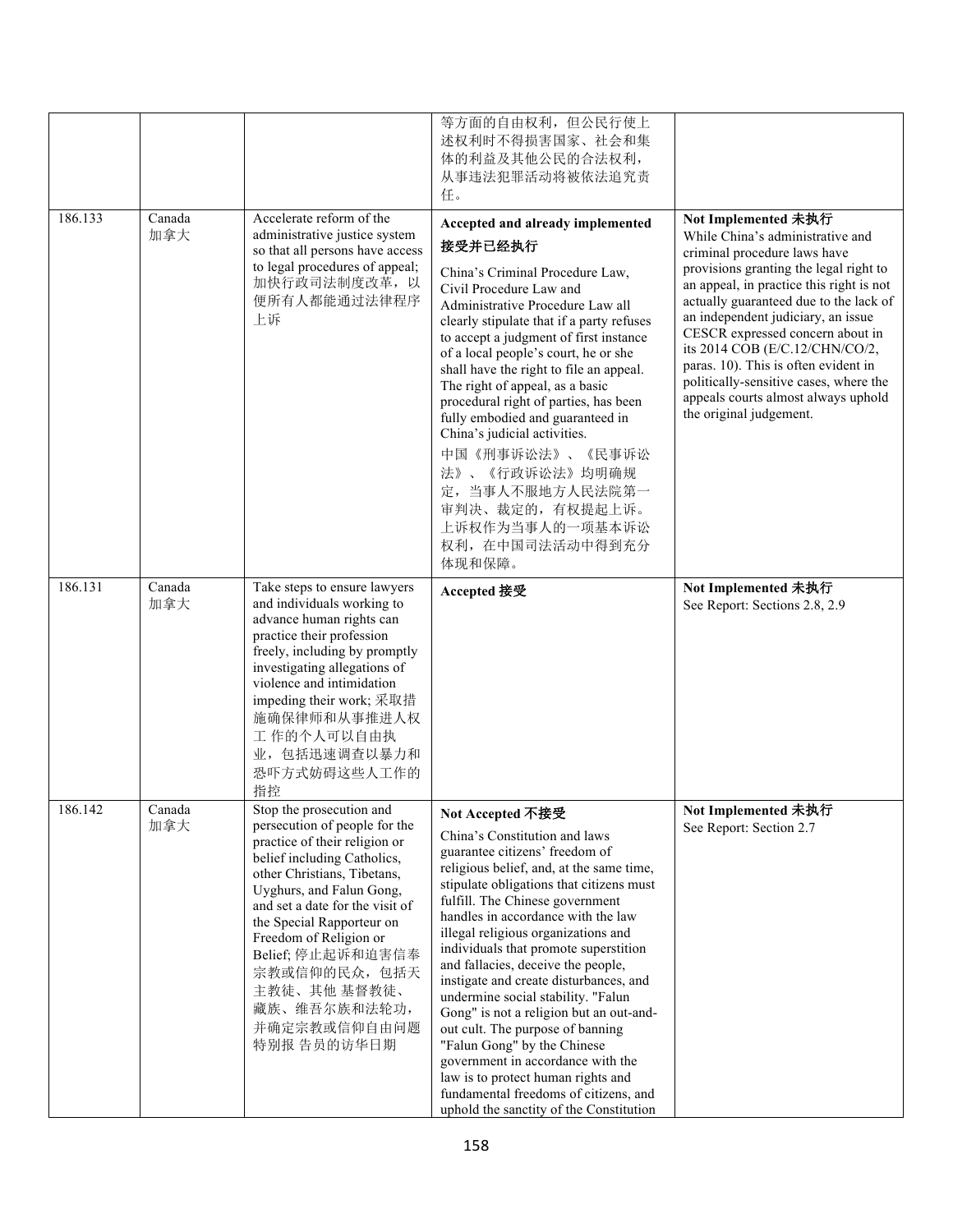|         |                                      |                                                                                                                                                                            | and laws. 中国《宪法》和法律保障<br>公民的宗教信仰自由权利, 也规定<br>了公民必须承担的义务。对于宣扬<br>迷信邪说, 蒙骗群众, 挑动制造事<br>端,破坏社会稳定的非法宗教组织<br>和个人,中国政府依法进行管理。<br>"法轮功"不是宗教, 是地地道道的<br>邪教。中国政府依法取缔"法轮功"<br>组织, 是为了保护公民的基本人权<br>和自由, 维护宪法和法律的尊严。 |                                                                                                                                                                                                                                                                                                                                                                                                               |
|---------|--------------------------------------|----------------------------------------------------------------------------------------------------------------------------------------------------------------------------|----------------------------------------------------------------------------------------------------------------------------------------------------------------------------------------------------------|---------------------------------------------------------------------------------------------------------------------------------------------------------------------------------------------------------------------------------------------------------------------------------------------------------------------------------------------------------------------------------------------------------------|
| 186.3   | Cape Verde<br>佛得角                    | Consider ratifying ICCPR; 考<br>虑批准《公民权利和政治权<br>利国际公约》                                                                                                                      | Accepted 接受                                                                                                                                                                                              | Not Implemented 未执行<br>See Report: Section 1.1<br><b>Poor Recommendation</b><br>Given the lack of government<br>transparency, it's very difficult to<br>assess whether the government has<br>"considered" doing this. Proposing<br>an action with no measurable<br>benchmark makes this<br>recommendation weak.                                                                                               |
| 186.130 | Cape Verde<br>佛得角                    | Further strengthen the<br>conditions in which lawyers<br>exercise their functions; 进一<br>步为律师履行职责创造更好<br>的条件                                                               | Accepted 接受                                                                                                                                                                                              | Not Implemented 未执行<br>See Report: Section 2.8                                                                                                                                                                                                                                                                                                                                                                |
| 186.84  | Central African<br>Republic<br>中非共和国 | Fully protect the legitimate<br>rights and interests of ethnic<br>minorities, women, children,<br>the elderly and disabled<br>persons; 充分保护少数民族<br>、妇女、儿童、老年人和残<br>疾人的合法权益 | Accepted 接受                                                                                                                                                                                              | Not Implemented 未执行<br>See Report: Sections 3.1, 3.3, 3.4, 3.5                                                                                                                                                                                                                                                                                                                                                |
| 186.200 | Chad 乍得                              | Create a national public<br>service network covering<br>sports for both the urban and<br>rural areas; 创建覆盖城乡的<br>全国公共体育服务网络                                                | Accepted 接受                                                                                                                                                                                              | Partially Implemented 部分执行<br>China's National Fitness Plan (2011-<br>2015) aimed to increase fitness<br>centers and equipment in urban and<br>rural areas. However, poverty in rural<br>areas, especially remote poor regions,<br>prevents many rural citizens from<br>enjoying equal access to sports and<br>sports facilities.<br>http://news.xinhuanet.com/english/ch<br>ina/2016-06/14/c 135435326 5.htm |
| 186.205 | Chad<br>乍得                           | Strengthen the<br>implementation of<br>compulsory education for<br>nine years; 加强九年义务教<br>育的实施情况                                                                           | Accepted 接受                                                                                                                                                                                              | Not Implemented 未执行<br>See Report: Section 3.3                                                                                                                                                                                                                                                                                                                                                                |
| 186.211 | Chad<br>乍得                           | Guarantee the right to<br>education for children of<br>migrant workers; 保障民工子<br>女的受教育权                                                                                    | Accepted 接受                                                                                                                                                                                              | Not Implemented 未执行<br>See Report: Section 3.3                                                                                                                                                                                                                                                                                                                                                                |
| 186.1   | Chile<br>智利                          | Ratify ICCPR and CPED; 批<br>准《公民权利和政治权利国<br>际公约》和《保护所有人免                                                                                                                   | Not Accepted 不接受<br>See 186.1: China is now prudently<br>carrying out its judicial and                                                                                                                   | Not Implemented 未执行<br>See Report: Section 1.1                                                                                                                                                                                                                                                                                                                                                                |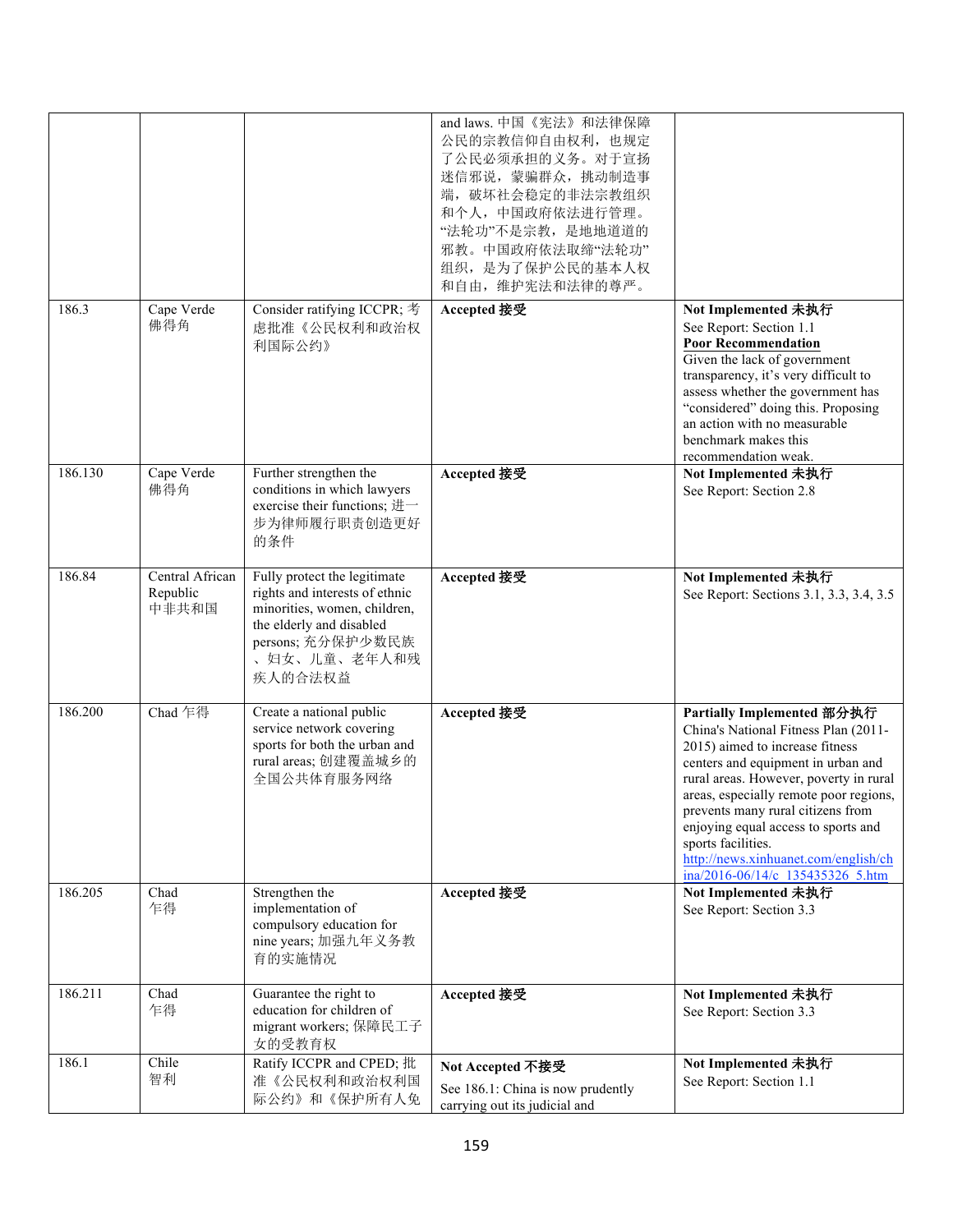|         |             | 遭强迫失踪国际公约》                                                  | administrative reform to actively                                                                                                                                                                                                                                                                                                                                                                                                                                                                                                                                                                                                                                                                                                                                                                                                                                                                                                                                                                                                                                                                                                                                                                                                                                                                                                                   |                                                                                                                                                                                                                                                                                                     |
|---------|-------------|-------------------------------------------------------------|-----------------------------------------------------------------------------------------------------------------------------------------------------------------------------------------------------------------------------------------------------------------------------------------------------------------------------------------------------------------------------------------------------------------------------------------------------------------------------------------------------------------------------------------------------------------------------------------------------------------------------------------------------------------------------------------------------------------------------------------------------------------------------------------------------------------------------------------------------------------------------------------------------------------------------------------------------------------------------------------------------------------------------------------------------------------------------------------------------------------------------------------------------------------------------------------------------------------------------------------------------------------------------------------------------------------------------------------------------|-----------------------------------------------------------------------------------------------------------------------------------------------------------------------------------------------------------------------------------------------------------------------------------------------------|
|         |             |                                                             | prepare for the ratification of the<br>ICCPR. No specific timetable for the<br>ratification of the ICCPR could be set                                                                                                                                                                                                                                                                                                                                                                                                                                                                                                                                                                                                                                                                                                                                                                                                                                                                                                                                                                                                                                                                                                                                                                                                                               |                                                                                                                                                                                                                                                                                                     |
|         |             |                                                             | out so far. 中国正在稳妥推进司法和                                                                                                                                                                                                                                                                                                                                                                                                                                                                                                                                                                                                                                                                                                                                                                                                                                                                                                                                                                                                                                                                                                                                                                                                                                                                                                                             |                                                                                                                                                                                                                                                                                                     |
|         |             |                                                             | 行政改革, 为批准《公民权利和政                                                                                                                                                                                                                                                                                                                                                                                                                                                                                                                                                                                                                                                                                                                                                                                                                                                                                                                                                                                                                                                                                                                                                                                                                                                                                                                                    |                                                                                                                                                                                                                                                                                                     |
|         |             |                                                             | 治权利国际公约》积极做准备, 目<br>前无法提出具体时间表。                                                                                                                                                                                                                                                                                                                                                                                                                                                                                                                                                                                                                                                                                                                                                                                                                                                                                                                                                                                                                                                                                                                                                                                                                                                                                                                     |                                                                                                                                                                                                                                                                                                     |
| 186.114 | Chile<br>智利 | Consider a moratorium on the                                | Not Accepted 不接受                                                                                                                                                                                                                                                                                                                                                                                                                                                                                                                                                                                                                                                                                                                                                                                                                                                                                                                                                                                                                                                                                                                                                                                                                                                                                                                                    | Not Implemented 未执行                                                                                                                                                                                                                                                                                 |
|         |             | death penalty; 考虑暂停执行<br>死刑                                 | See 186.17: Concerning the individual<br>complaint procedure, China is of the<br>view that such a procedure in the<br>international human rights treaty<br>system is optional. Governments bear<br>the primary responsibility for the<br>implementation of international<br>human rights treaties. If a specific<br>right is violated, citizens should first<br>exhaust domestic remedies. As for the<br>death penalty, China's position is to<br>retain the death penalty, but strictly<br>and prudently limit its application<br>according to law. China has been<br>making legal and systematic efforts to<br>gradually reduce the application of<br>death penalty. On February 25, 2011,<br>Amendment Eight to the Criminal<br>Law adopted at the 19 <sup>th</sup> Meeting of<br>the 11 <sup>th</sup> Standing Committee of the<br>National People's Congress (NPC) of<br>China, abolished 13 crimes applicable<br>to death penalty. China will continue<br>its efforts in this regard according to<br>its economic and social development.<br>关于个人申诉机制问题, 中国认<br>为, 国际人权公约体系中此类程序<br>均被规定为任择性程序。履行国际<br>人权公约的首要责任在各国政府,<br>如公民某项权利遭受侵害, 应通过<br>本国申诉机制得到救济和解决。关<br>于死刑问题, 保留死刑、严格限制<br>和慎重适用死刑是中国的政策,中<br>国一直为逐步减少死刑适用创造法<br>律和制度条件。2011年2月25<br>日, 第十一届全国人民代表大会常<br>务委员会第十九次会议通过的《刑<br>法修正案(八)》取消了13个罪名的<br>死刑。中国还将根据经济社会的发<br>展情况,继续研究逐步减少死刑罪 | See Report: Section 2.2<br><b>Poor Recommendation</b><br>Given the lack of government<br>transparency, it's very difficult to<br>assess whether the government has<br>"considered" adopting a moratorium.<br>Proposing an action with no<br>measurable benchmark makes this<br>recommendation weak. |
| 186.169 | Chile       | Continue strengthening the                                  | 名的问题。<br>Accepted 接受                                                                                                                                                                                                                                                                                                                                                                                                                                                                                                                                                                                                                                                                                                                                                                                                                                                                                                                                                                                                                                                                                                                                                                                                                                                                                                                                | Not Implemented 未执行                                                                                                                                                                                                                                                                                 |
|         | 智利          | protection and promotion of<br>the right of all citizens to |                                                                                                                                                                                                                                                                                                                                                                                                                                                                                                                                                                                                                                                                                                                                                                                                                                                                                                                                                                                                                                                                                                                                                                                                                                                                                                                                                     | See Report: Sections 2.5, 2.7<br><b>Poor Recommendation</b>                                                                                                                                                                                                                                         |
|         |             | publicly express their beliefs                              |                                                                                                                                                                                                                                                                                                                                                                                                                                                                                                                                                                                                                                                                                                                                                                                                                                                                                                                                                                                                                                                                                                                                                                                                                                                                                                                                                     | This recommendation is based on the                                                                                                                                                                                                                                                                 |
|         |             | and opinions; 继续加强对所<br>有公民公开表达信仰和见解<br>的权利的保护和促进           |                                                                                                                                                                                                                                                                                                                                                                                                                                                                                                                                                                                                                                                                                                                                                                                                                                                                                                                                                                                                                                                                                                                                                                                                                                                                                                                                                     | incorrect presumption that the State<br>had been "strengthening" such<br>protection and promotion                                                                                                                                                                                                   |
| 186.141 | Comoros     | Guarantees freedom of                                       | Accepted 接受                                                                                                                                                                                                                                                                                                                                                                                                                                                                                                                                                                                                                                                                                                                                                                                                                                                                                                                                                                                                                                                                                                                                                                                                                                                                                                                                         | Assessment Unavailable 无法评估                                                                                                                                                                                                                                                                         |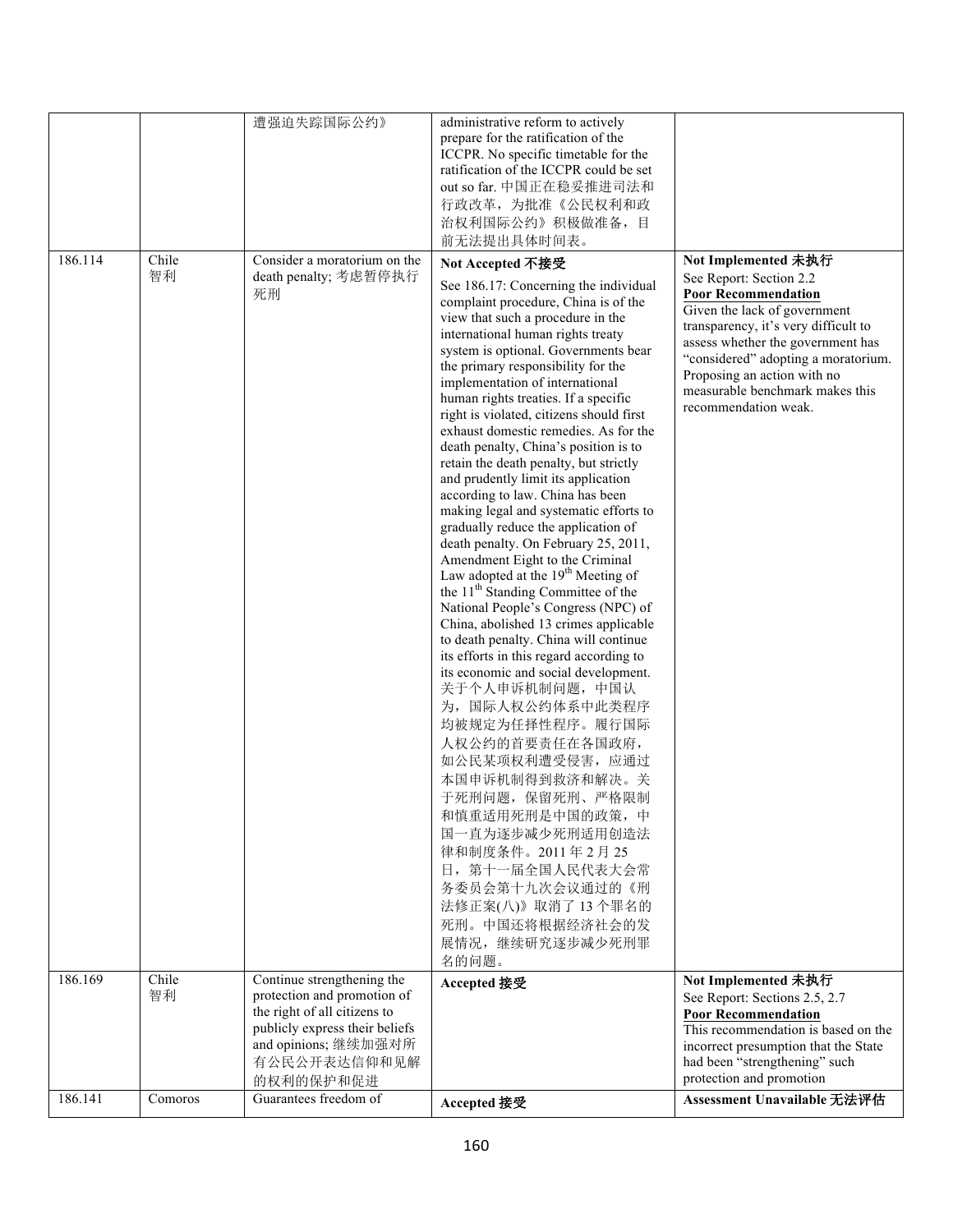|         | 科摩罗                                                | religion in respect of national<br>unity and the territorial<br>integrity of the country; 在考<br>虑民族统一和国家领土完整<br>的情况下保障宗教自由                                                                                        |                                                                                                                                                                                                                                                                                                                                         | See Report: Section 2.7<br><b>Inappropriate Recommendation</b><br>Unprincipled: Placing national<br>interest above universal human<br>rights, like freedom of religion.                                                                                                                                                                                                                                                                                                                                                                                                                                                        |
|---------|----------------------------------------------------|-------------------------------------------------------------------------------------------------------------------------------------------------------------------------------------------------------------------|-----------------------------------------------------------------------------------------------------------------------------------------------------------------------------------------------------------------------------------------------------------------------------------------------------------------------------------------|--------------------------------------------------------------------------------------------------------------------------------------------------------------------------------------------------------------------------------------------------------------------------------------------------------------------------------------------------------------------------------------------------------------------------------------------------------------------------------------------------------------------------------------------------------------------------------------------------------------------------------|
| 186.186 | Congo 刚果                                           | Continue its efforts in<br>implementing a social<br>security system accessible to<br>urban and rural residents; 继<br>续努力实施覆盖城乡居民的<br>社会保障体系                                                                       | Accepted 接受                                                                                                                                                                                                                                                                                                                             | Partially Implemented 部分执行<br>See Report: Section 3.5                                                                                                                                                                                                                                                                                                                                                                                                                                                                                                                                                                          |
| 186.43  | Congo,<br>Democratic<br>Republic of<br>刚果民主共和<br>国 | Share its experience on<br>human rights education with<br>countries requesting such<br>need; 与有需要的国家分享<br>人权教育方面的经验                                                                                               | Accepted and already implemented<br>接受并已经执行<br>See 186.39: The Chinese government<br>attaches great importance to human<br>rights education and promotes it at all<br>levels. China has included human rights<br>education in training programs of civil<br>servants. 中国政府高度重视人权教育<br>并在各个层面大力推进, 已在公务员<br>培训班次中纳入人权教育的有关内<br>容。        | Assessment Unavailable 无法评估<br>See Report: Chapter 4<br><b>Inappropriate Recommendation</b><br>The contents of HR education and<br>training materials are often not<br>disclosed and the school materials do<br>not clearly promote universal human<br>rights. It is thus questionable whether<br>China has any positive experiences to<br>share with other countries.                                                                                                                                                                                                                                                         |
| 186.251 | Congo,<br>Democratic<br>Republic of<br>刚果民主共和<br>国 | Develop further its bilateral<br>and multilateral cooperation<br>and exchanges, notably in the<br>area of economic, social and<br>cultural rights; 进一步发展双<br>边和多边合作与交流, 尤其<br>是在经济、社会和文化权利<br>方面                  | Accepted 接受                                                                                                                                                                                                                                                                                                                             | Assessment Unavailable 无法评估<br>CESCR expressed concern in its<br>2014 COB over human rights<br>violations stemming from China's<br>economic and technical assistance in<br>developing countries.<br>(E/C.12/CHN/CO/2, para. 12)<br><b>Inappropriate Recommendation</b><br>Other countries may face the same<br>human rights problems as China<br>today if they follow China's<br>experiences of pursuing economic<br>growth at the expense of the<br>environment, public health, rights of<br>workers and migrants, while<br>suppressing freedom of expression,<br>association, and assembly, and<br>democratic participation. |
| 186.103 | Costa Rica<br>哥斯达黎加                                | Introduce policies oriented<br>towards a better inclusion of<br>all persons with disabilities in<br>all areas of society, in<br>particular children; 推行将包<br>括残疾儿童在内的所有残疾<br>人更好地纳入社会方方面<br>面的导向政策                | Accepted 接受                                                                                                                                                                                                                                                                                                                             | Partially Implemented 部分执行<br>See Report: Section 3.4                                                                                                                                                                                                                                                                                                                                                                                                                                                                                                                                                                          |
| 186.151 | Costa Rica<br>哥斯达黎加                                | Take the necessary measures<br>to eliminate restrictions on the<br>freedom of expression,<br>including those imposed to<br>national and international<br>journalists; 采取必要措施,<br>消除对言论自由的限制,<br>包括对国内和国际记者的限<br>制 | Not Accepted 不接受<br>See 186.115: There are no arbitrary or<br>extrajudicial detentions in China. All<br>criminal and security detentions are<br>decided on and implemented based on<br>the Criminal Procedure Law and Law<br>on Public Security Administration of<br>China. According to China's<br>Constitution and relevant laws, all | Not Implemented 未执行<br>See Report: Section 2.5                                                                                                                                                                                                                                                                                                                                                                                                                                                                                                                                                                                 |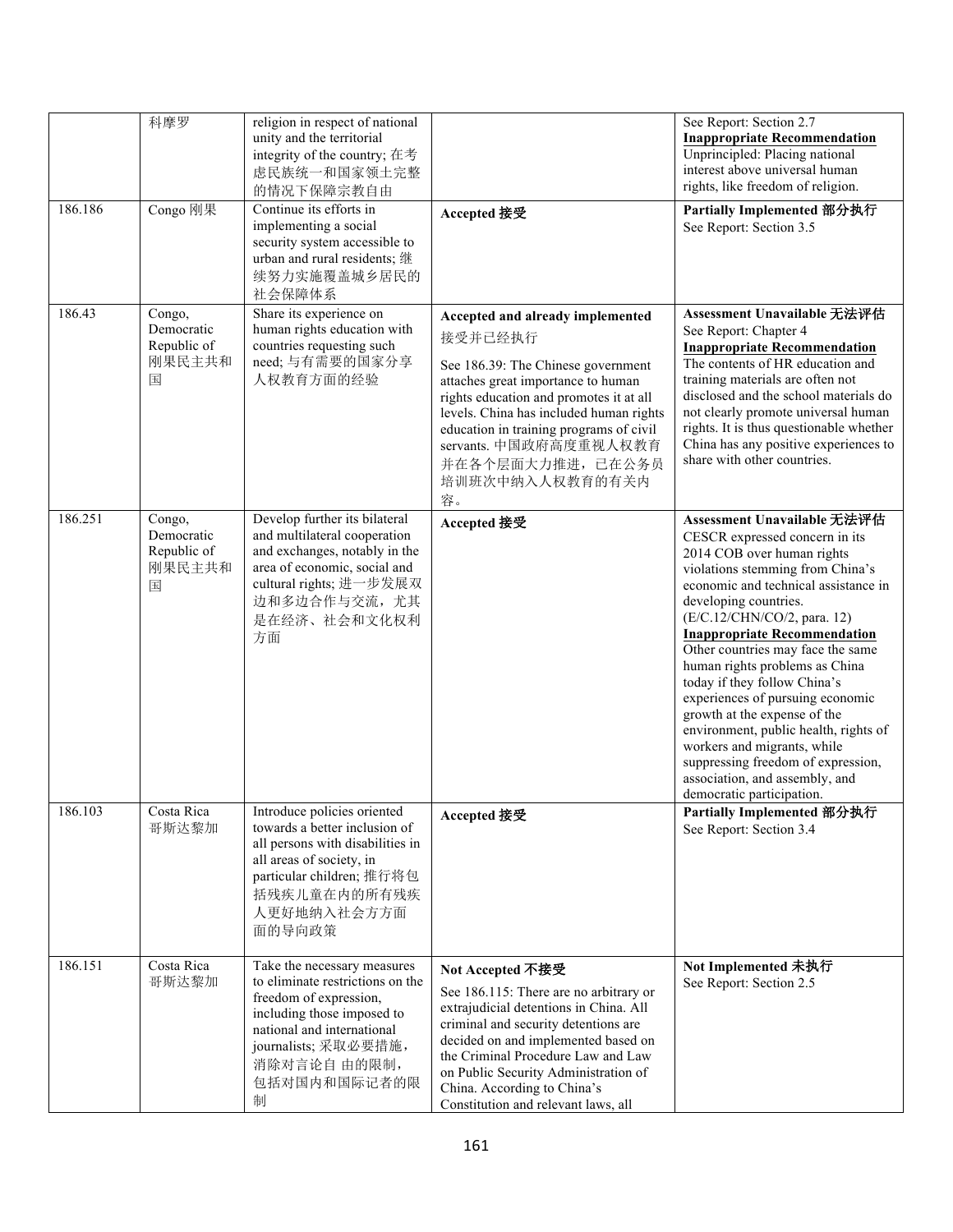|         |                       |                                                                                                                                                                                                                                                                    | citizens enjoy freedom of speech, the<br>press, assembly, association and<br>religious belief, and shall not harm the<br>national, social and collective interests<br>and legitimate rights of other citizens<br>when exercising the above-mentioned<br>rights. Illegal and criminal activities<br>shall be prosecuted according to law.<br>中国不存在任意和法外拘留, 所有<br>的刑事拘留和治安拘留均分别依据<br>《刑事诉讼法》和《治安管理处罚<br>法》决定并执行。根据中国《宪<br>法》和相关法律规定, 公民有言<br>论、出版、集会、结社、宗教信仰<br>等方面的自由权利,但公民行使上<br>述权利时不得损害国家、社会和集<br>体的利益及其他公民的合法权利,<br>从事违法犯罪活动将被依法追究责<br>任。 |                                                                                                                                                                                                                                                                                                                                                                                             |
|---------|-----------------------|--------------------------------------------------------------------------------------------------------------------------------------------------------------------------------------------------------------------------------------------------------------------|----------------------------------------------------------------------------------------------------------------------------------------------------------------------------------------------------------------------------------------------------------------------------------------------------------------------------------------------------------------------------------------------------------------------------------------------------------------------------------------------------------------------------------------------|---------------------------------------------------------------------------------------------------------------------------------------------------------------------------------------------------------------------------------------------------------------------------------------------------------------------------------------------------------------------------------------------|
| 186.157 | Cote d'Ivoire<br>科特迪瓦 | Strengthen the measures<br>aimed at guaranteeing<br>freedom of expression and<br>freedom of the press; 加强旨<br>在保障言论自由和新闻出版<br>自由的措施                                                                                                                                | Accepted 接受                                                                                                                                                                                                                                                                                                                                                                                                                                                                                                                                  | Not Implemented 未执行<br>See Report: Sections 2.5<br><b>Poor Recommendation</b><br>Such guaranteeing measures do not<br>exist. They must first be established<br>and then strengthened, while the<br>numerous measures restricting<br>expression and press must be<br>abolished.                                                                                                              |
| 186.247 | Côte d'Ivoire<br>科特迪瓦 | Strengthen the actions aimed<br>at guaranteeing the enjoyment<br>of the most fundamental<br>rights and the access to the<br>basic infrastructures in the<br>most remote areas; 加强旨在<br>保障各项最基本权利的享有<br>以及最偏远地区基本基础设<br>施覆盖的行动                                      | Accepted 接受                                                                                                                                                                                                                                                                                                                                                                                                                                                                                                                                  | Not Implemented 未执行<br>See Report: Section 3.5<br><b>Poor Recommendation</b><br>It's not made clear what are "the<br>most fundamental rights" or whether<br>they affirm international standards.<br>Access to basic infrastructure in<br>remote areas do not necessarily entail<br>protection of social economic and<br>cultural human rights of local ethnic<br>minorities in these areas. |
| 186.164 | Cuba<br>古巴            | Investigate activities of<br>fabrication and dissemination<br>of false information, and take<br>measures with regard to<br>persons engaged in illegal<br>activities through Internet; 调<br>查捏造和传播虚假信息的行<br>为,并对通过互联网参与违<br>法活动的人员采取措施                              | Accepted 接受                                                                                                                                                                                                                                                                                                                                                                                                                                                                                                                                  | Assessment Unavailable 无法评估<br>See Report: Section 2.5<br><b>Inappropriate Recommendation</b><br>Unprincipled; effectively supports<br>China's draconian cyber policies and<br>persecution of Internet users<br>exercising their freedom of<br>expression and information. Counter-<br>productive to UPR objective to<br>improve/protect human rights.                                      |
| 186.229 | Cuba<br>古巴            | Continue carrying out the<br>system of regional autonomy<br>in the ethnic minorities areas<br>and give a more special<br>treatment to ethnic minorities<br>in politics, the economy,<br>culture and education; 继续在<br>少数民族地区实行区域自治<br>制度,并在政治、经济、文<br>化和教育方面给予少数民族 | Accepted 接受                                                                                                                                                                                                                                                                                                                                                                                                                                                                                                                                  | Not Implemented 未执行<br>CESCR and CEDAW expressed<br>concern in their 2014 COBs that<br>authorities have not respected<br>regional autonomy or given ethnic<br>minorities more special treatment.<br>(CEDAW/C/CHN/CO/7-8, para. 30;<br>E/C.12/CHN/CO/2, paras. 14, 38).                                                                                                                      |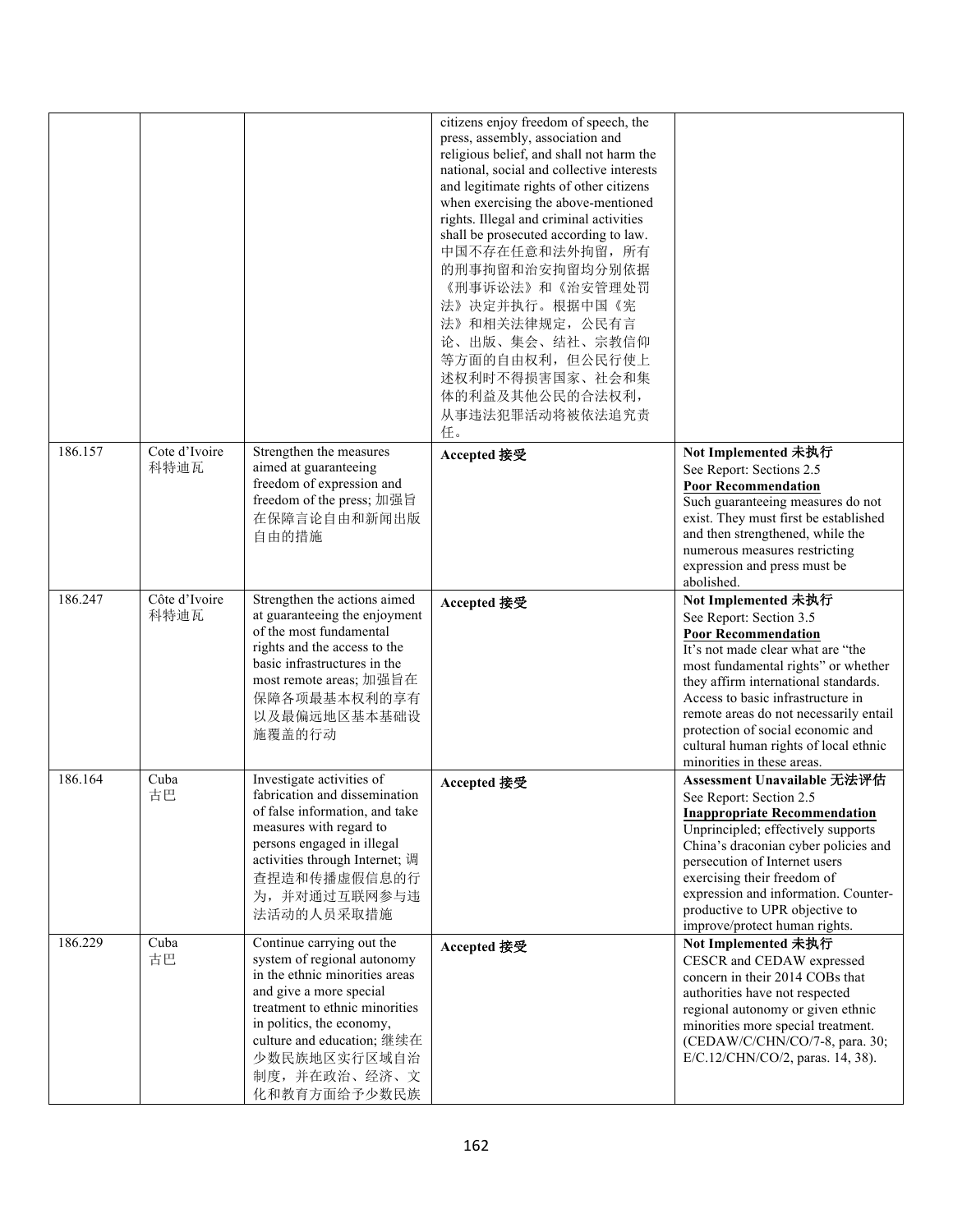|         |                            | 更加特殊的待遇                                                                                                                                                                                                                                                                                                                                |                                                                                                                                                                                                                                                                                                                                                                                                                                                                                                                                                                                                                                                                                                                          |                                                                                                                                                                                                                                                                                                                                                                                                                                                              |
|---------|----------------------------|----------------------------------------------------------------------------------------------------------------------------------------------------------------------------------------------------------------------------------------------------------------------------------------------------------------------------------------|--------------------------------------------------------------------------------------------------------------------------------------------------------------------------------------------------------------------------------------------------------------------------------------------------------------------------------------------------------------------------------------------------------------------------------------------------------------------------------------------------------------------------------------------------------------------------------------------------------------------------------------------------------------------------------------------------------------------------|--------------------------------------------------------------------------------------------------------------------------------------------------------------------------------------------------------------------------------------------------------------------------------------------------------------------------------------------------------------------------------------------------------------------------------------------------------------|
| 186.39  | Cyprus<br>塞浦路斯             | Maintain human rights<br>education as a basic part of its<br>National Human Rights<br>Action Plans, including the<br>relevant training of law<br>enforcement agents, public<br>servants and youth; 坚持将人<br>权教育作为《国家人权行动<br>计划》的基本组成部分,包<br>括对执法人员、公职人员和<br>青少年的相关培训                                                                    | Accepted and already implemented<br>接受并已经执行<br>The Chinese government attaches great<br>importance to human rights education<br>and promotes it at all levels. China has<br>included human rights education in<br>training programs of civil servants. $\#$<br>国政府高度重视人权教育并在各个层<br>面大力推进, 已在公务员培训班次中<br>纳入人权教育的有关内容。                                                                                                                                                                                                                                                                                                                                                                                                     | Partially Implemented 部分执行<br>See Report: Chapter 4<br><b>Poor Recommendation</b><br>The contents of HR education and<br>training materials are often not<br>disclosed and the school materials do<br>not clearly promote universal human<br>rights. "Maintain" means affirming<br>these education programs but if their<br>contents do not promote human<br>rights, then this is problematic.                                                               |
| 186.4   | Czech<br>Republic<br>捷克共和国 | Take steps to an early<br>ratification of the ICCPR;<br>采取措施, 早日批准《公民<br>权利和政治权利国际公约》                                                                                                                                                                                                                                                  | Accepted 接受                                                                                                                                                                                                                                                                                                                                                                                                                                                                                                                                                                                                                                                                                                              | Not Implemented 未执行<br>See Report: Section 1.1                                                                                                                                                                                                                                                                                                                                                                                                               |
| 186.61  | Czech<br>Republic<br>捷克共和国 | Ensure that its citizens can<br>freely engage in the UPR<br>process; 确保该国公民可以<br>自由参与普遍定期审议进程                                                                                                                                                                                                                                          | Accepted 接受                                                                                                                                                                                                                                                                                                                                                                                                                                                                                                                                                                                                                                                                                                              | Not Implemented 未执行<br>See Report: Section 2.9.                                                                                                                                                                                                                                                                                                                                                                                                              |
| 186.156 | Czech<br>Republic<br>捷克共和国 | Take effective measures to<br>guarantee the freedom of<br>expression and the media<br>through amending existing<br>laws and practices, including<br>its State Secrets Law, and to<br>release all human rights<br>defenders and journalists; $\mathcal{R}$<br>取有效措施, 通过修改包括<br>《保守国家秘密法》在内的<br>现行法律和做法, 保障言论<br>和媒体自由, 并释放所有人<br>权卫士和记者 | Not Accepted 不接受<br>There are specific provisions in a<br>number of Chinese laws on the freedom<br>of speech and the press. There is no<br>plan to amend the State Secrets Law so<br>far. China is a country under the rule of<br>law. Everyone is equal before the law.<br>Chinese judicial organs deal with<br>people engaging in illegal and criminal<br>activities according to law. 中国多项法<br>律中对言论和媒体自由都有具体规<br>定,目前尚无修改《保守国家秘密<br>法》的计划。中国是法治国家, 法律<br>面前人人平等, 对于从事违法犯罪活<br>动的人, 司法机关将依法处理。                                                                                                                                                                                                                        | Not Implemented 未执行<br>See Report: Sections 2.5, 2.9                                                                                                                                                                                                                                                                                                                                                                                                         |
| 186.233 | Czech<br>Republic<br>捷克共和国 | Protect ethnic and religious<br>minorities, including Tibetans<br>and Uyghurs, stop all<br>disproportionate policies<br>against them, while<br>addressing their discontent in<br>a non-violent, dialogical way;<br>保护少数民族和宗教少数群<br>体,包括藏族和维吾尔族,<br>停止针对他们的一切不当政<br>策,同时以非暴力对话的方<br>式解决他们的不满                                            | Not Accepted 不接受<br>See 186.230: China's Constitution<br>clearly stipulates that all ethnic groups<br>are equal. The state guarantees the legal<br>rights and interests of all ethnic<br>minorities and forbids discrimination<br>and oppression against any ethnic<br>group. The relevant laws and<br>regulations also fully guarantee all<br>equal rights of ethnic minorities,<br>including participation in the political<br>and religious affairs and expression of<br>cultural identity. Thus, there is no need<br>to take any urgent step in this regard.<br>中国《宪法》明确规定, 各民族一律<br>平等, 国家保障少数民族的合法权利<br>和利益, 禁止对任何民族的歧视和压<br>迫。有关法律法规亦作出规定, 充分<br>保障少数民族享有包括参与政治和宗<br>教事务及文化认同表达等在内的一切<br>平等权利, 不需要为此采取任何紧急<br>措施。 | Not Implemented 未执行<br>The UN High Commissioner for<br>Human Rights said in a March 2016<br>statement that he remains concerned<br>about the human rights situation in<br>TAR and XUAR.<br>http://ohchr.org/EN/NewsEvents/Pag<br>es/DisplayNews.aspx?NewsID=1720<br>0&LangID=E CESCR and CAT<br>expressed concern over rights<br>violations respectively in their 2014<br>and 2015 COBs (E/C.12/CHN/CO/2,<br>paras. 14, 38; CAT/C/CHN/CO/5,<br>para. 40-41). |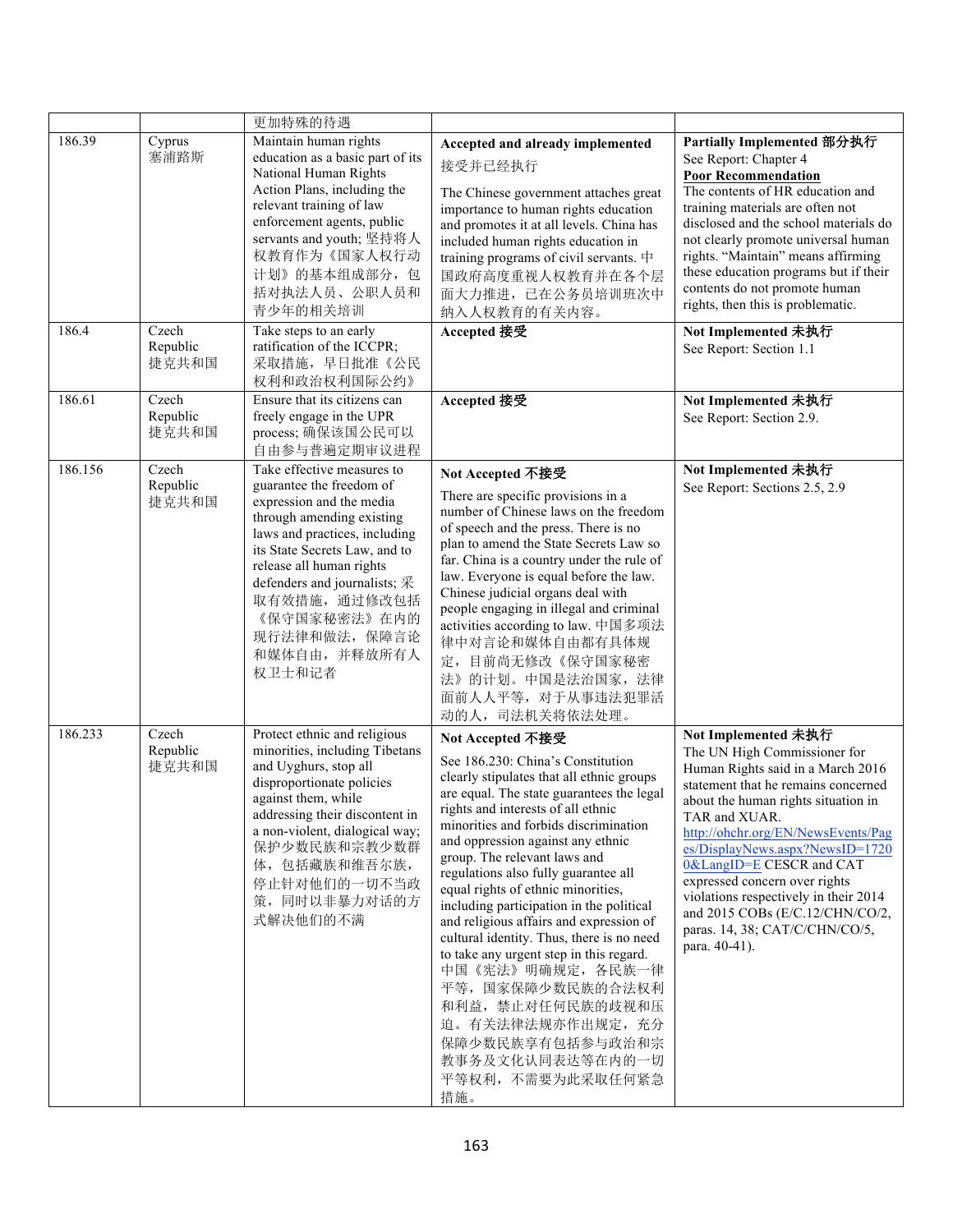| 186.241 | Czech<br>Republic<br>捷克共和国 | Protect North Korean<br>refugees in accordance with<br>international law, honouring<br>the principle of non-<br>refoulement; 依照国际法保<br>护朝鲜难民, 遵守不驱回原<br>则                                                                                               | Not Accepted 不接受<br>The Chinese government has<br>consistently followed the principle of<br>non-refoulement and other international<br>practice in refugee management. The<br>illegal entrants from the DPRK are not<br>refugees. Thus, their treatment should<br>be different from that of refugees. The<br>Chinese government follows the<br>international law, domestic law and<br>humanitarian spirit to properly handle<br>the illegal entrants from the DPRK. 中<br>国政府在难民管理中一直遵循"不推<br>回"等国际惯例。非法入境朝鲜人不<br>是难民, 对其处理原则应有别于难<br>民。中国一贯遵循国际法、国内法和<br>人道主义精神妥善处理非法入境朝鲜<br>人。                                                                                                                                                                                                                                                                                                                                                                                                                                                                                                                                                                                                                                                                      | Not Implemented 未执行<br>The UN Commission of Inquiry on<br>Human Rights in DPRK stated in a<br>2014 report that China had violated<br>international law on non-refoulement<br>in forcibly repatriating DPRK<br>refugees (A/HRC/25/63, para. 43).<br>CAT also expressed concern in its<br>2015 COB with the continued<br>repatriation of North Korean refugees<br>(CAT/C/CHN/CO/5, para. 46). |
|---------|----------------------------|---------------------------------------------------------------------------------------------------------------------------------------------------------------------------------------------------------------------------------------------------------|------------------------------------------------------------------------------------------------------------------------------------------------------------------------------------------------------------------------------------------------------------------------------------------------------------------------------------------------------------------------------------------------------------------------------------------------------------------------------------------------------------------------------------------------------------------------------------------------------------------------------------------------------------------------------------------------------------------------------------------------------------------------------------------------------------------------------------------------------------------------------------------------------------------------------------------------------------------------------------------------------------------------------------------------------------------------------------------------------------------------------------------------------------------------------------------------------------------------------------------------------|---------------------------------------------------------------------------------------------------------------------------------------------------------------------------------------------------------------------------------------------------------------------------------------------------------------------------------------------------------------------------------------------|
| 186.51  | Denmark<br>丹麦              | Effectively implement and<br>establish the necessary<br>institutional mechanisms to<br>ensure the enforcement of<br>existing laws prohibiting<br>torture and dismissing<br>illegally obtained evidence;<br>切实实施和建立必要的体制<br>机制, 确保执行禁止酷刑和<br>排除非法证据的现行法律 | Accepted and being implemented<br>接受并正在执行<br>Based on the amended Criminal<br>Procedure Law, China's public security<br>organs comprehensively amended the<br>Regulations on Procedures of Handling<br>Criminal Cases for Public Security<br>Organs, which provides for stricter<br>measures on evidence collection,<br>examination, exclusion of illegal<br>evidence and other procedures, and<br>clearly stipulates that evidence, which<br>is discovered as should be excluded<br>during the course of investigation, shall<br>be excluded in accordance with law,<br>and shall not be used as the basis for the<br>approval of an arrest and prosecution<br>review. The amended Regulations also<br>stipulates that public security organs<br>reconfigure the case investigation areas,<br>separate these areas physically from<br>other areas, implement video<br>surveillance, improve security facilities<br>there and strengthen the regulation of<br>the management and use of these areas.<br>根据修订后的《刑事诉讼法》,中国<br>公安机关全面修订了《公安机关办理<br>刑事案件程序规定》,进一步严格对<br>证据的收集、审查和排除非法证据等<br>程序, 明确规定在侦查阶段发现有应<br>当排除的证据的, 应当依法排除, 明<br>确了不得作为提请批准逮捕、移送审<br>查起诉的依据。同时, 公安机关对执<br>法办案场所硬件进行改造, 对办案区<br>进行隔离分区设置, 实行视频监控,<br>同时完善安全防护设施, 大力规范办<br>案区的管理和使用。 | Not Implemented 未执行<br>See Report: Section 2.3                                                                                                                                                                                                                                                                                                                                              |
| 186.153 | Denmark<br>丹麦              | Ensure that all laws,<br>regulations and judicial<br>interpretations comply with                                                                                                                                                                        | Not Accepted 不接受<br>China has yet to ratify the ICCPR.                                                                                                                                                                                                                                                                                                                                                                                                                                                                                                                                                                                                                                                                                                                                                                                                                                                                                                                                                                                                                                                                                                                                                                                               | Not Implemented 未执行<br>See Report: Sections 1.1, 2.5                                                                                                                                                                                                                                                                                                                                        |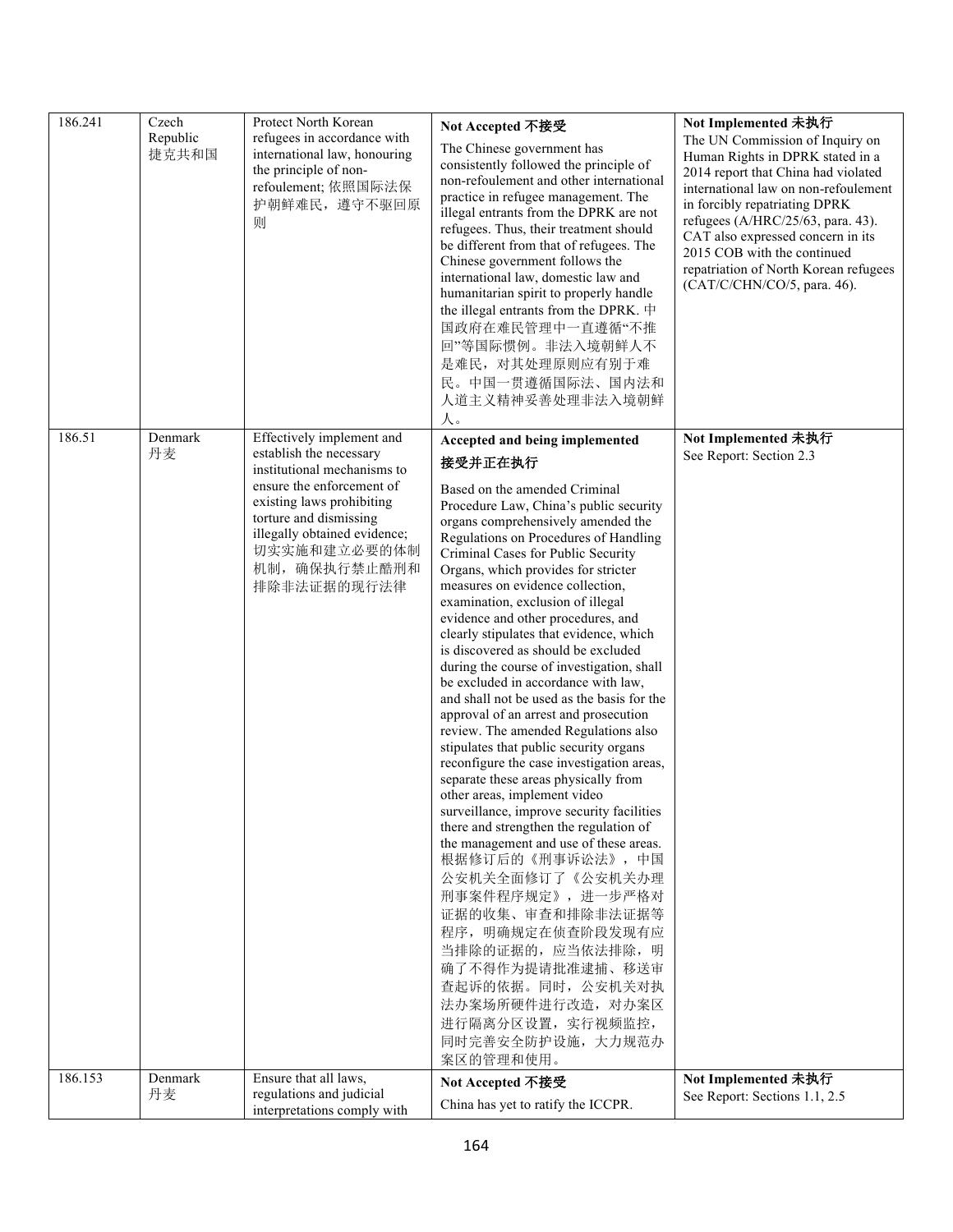|         |                 | the Constitution and the<br>ICCPR to ensure that the<br>constitutionally provided right<br>to freedom of expression is<br>fulfilled; 确保所有法律、法<br>规和司法解释均符合《宪<br>法》与《公民权利和政治权<br>利国际公约》的规定,以确<br>保兑现宪法赋予的言论自由<br>权                                                                                         | 中国尚未批准《公民权利和政治权<br>利国际公约》。 |                                                                                                                                                                                                                                                                                                                        |
|---------|-----------------|-----------------------------------------------------------------------------------------------------------------------------------------------------------------------------------------------------------------------------------------------------------------------------------------------------------|----------------------------|------------------------------------------------------------------------------------------------------------------------------------------------------------------------------------------------------------------------------------------------------------------------------------------------------------------------|
| 186.134 | Djibouti<br>吉布提 | Continue to guarantee young<br>people the access to legal<br>assistance in conformity with<br>the law; 继续依法保证青年<br>可以获得法律援助                                                                                                                                                                               | Accepted 接受                | Not Implemented 未执行<br>See Report: Sections 2.8<br><b>Poor Recommendation</b><br>This is based on a misleading<br>presumption: Current law does not<br>"guarantee" access to legal<br>assistance. And the national law has<br>many problems in conforming<br>international human rights standards.                     |
| 186.68  | Ecuador<br>厄瓜多尔 | Consider the possibility of<br>extending an invitation to<br>special procedures to visit<br>China taking into account the<br>appropriate balance between<br>economic, social and cultural<br>rights and civil and political<br>rights; 考虑向特别程序发出<br>访华邀请的可能性,同时考<br>虑到经济、社会和文化权利<br>与公民权利和政治权利之间<br>的适当平衡 | Accepted 接受                | Partially Implemented 部分执行<br>See Report: Section 1.3<br><b>Poor Recommendation</b><br>Given the lack of government<br>transparency, it's very difficult to<br>assess whether the government has<br>"considered" doing this. Proposing<br>an action with no measurable<br>benchmark makes this<br>recommendation weak. |
| 186.76  | Ecuador<br>厄瓜多尔 | Continue the efforts aimed at<br>fighting against poverty and<br>discrimination of the most<br>vulnerable groups; 继续努力<br>脱贫,消除针对最弱势群体<br>的歧视                                                                                                                                                             | Accepted 接受                | <b>Partial Implemented</b><br>See Report: Section 3.5<br><b>Poor Recommendation</b><br>The lack of any description of "the<br>most vulnerable groups" makes this<br>recommendation vague and difficult<br>to measure outcome.                                                                                          |
| 186.6   | Egypt<br>埃及     | Continue carrying out<br>administrative and judicial<br>reforms to prepare for the<br>ratification of the ICCPR;继<br>续推行行政和司法改革,为<br>批准《公民权利和政治权利<br>国际公约》作准备                                                                                                                                             | Accepted 接受                | Not Implemented 未执行<br>See Report: Sections 1.1                                                                                                                                                                                                                                                                        |
| 186.24  | Egypt<br>埃及     | Consider acceding to the<br>ICRMW; 考虑加入《保护所<br>有移徙工人及其家庭成员权<br>利国际公约》                                                                                                                                                                                                                                     | Accepted 接受                | Not Implemented 未执行<br>See Report: Section 1.1<br><b>Poor Recommendation</b><br>Given the lack of government<br>transparency, it's very difficult to<br>assess whether the government has<br>"considered" doing this. Proposing<br>an action with no measurable<br>benchmark makes this<br>recommendation weak.        |
| 186.111 | Egypt<br>埃及     | Continue observing its<br>national legal safeguards<br>surrounding the application of<br>death penalty as one of the                                                                                                                                                                                      | Accepted 接受                | Not Implemented 未执行<br>See Report: Section 2.2<br><b>Poor Recommendation</b>                                                                                                                                                                                                                                           |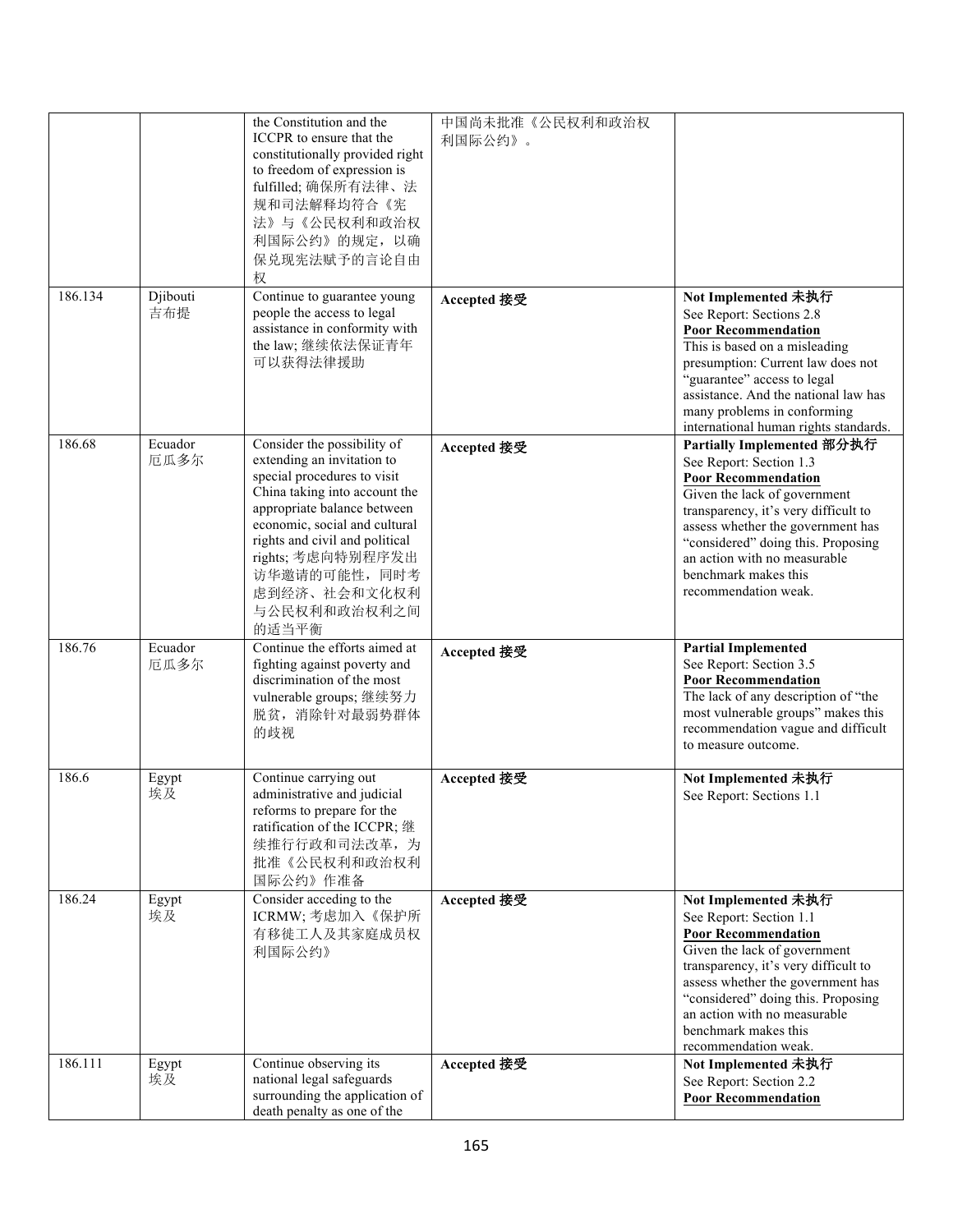|         |                  | legitimate tools of criminal<br>justice;继续遵守国家相关法<br>律保障, 将死刑作为刑事司<br>法的合法工具之一予以适用                                                                                                                                                                                                                                                                                             |                                                                                                                                                                                                                                                      | The presumption that the government<br>has "observed" these "legal<br>safeguards" is problematic. Also,<br>fails to draw attention to the need to<br>examine the adequacy of any existing<br>"safeguards."                                                                                                                                                                                                                                                                                                                                                             |
|---------|------------------|--------------------------------------------------------------------------------------------------------------------------------------------------------------------------------------------------------------------------------------------------------------------------------------------------------------------------------------------------------------------------------|------------------------------------------------------------------------------------------------------------------------------------------------------------------------------------------------------------------------------------------------------|------------------------------------------------------------------------------------------------------------------------------------------------------------------------------------------------------------------------------------------------------------------------------------------------------------------------------------------------------------------------------------------------------------------------------------------------------------------------------------------------------------------------------------------------------------------------|
| 186.135 | Egypt<br>埃及      | Maintain its effective<br>protection for the family as<br>the fundamental and natural<br>unit of society; 坚持将家庭<br>作为社会的基本单位和自然<br>单位予以有效保护                                                                                                                                                                                                                                    | Accepted 接受                                                                                                                                                                                                                                          | Not Implemented 未执行<br>See Report: Sections 3.1, 3.3, 3.5<br><b>Poor Recommendation</b><br>This contains a problematic<br>presumption that China has<br>"effective protection" for the family,<br>but the current law and practices are<br>not "effective" and do not provide<br>adequate protection.                                                                                                                                                                                                                                                                  |
| 186.93  | Eritrea<br>厄立特里亚 | Further expand and<br>consolidate achievements<br>made in promoting women's<br>rights and well-being in<br>tandem with its policy and<br>practice of protecting and<br>promoting human dignity; 进<br>一步扩大和巩固在促进妇女<br>权利和福利方面取得的成<br>果,同时推行保护和促进人<br>的尊严的政策和做法                                                                                                                  | Accepted 接受                                                                                                                                                                                                                                          | Not Implemented 未执行<br>See Report: Section 3.1<br><b>Poor Recommendation</b><br>Asking China "further expand" and<br>"consolidate" any "achievements"<br>diverts attention from serious<br>problems in protecting women's<br>rights. It is unclear what the "policy<br>and practice" referred to are. This<br>vagueness hinders assessment of<br>outcome.                                                                                                                                                                                                              |
| 186.190 | Eritrea<br>厄立特里亚 | Maintain and strengthen the<br>achievements made in<br>poverty elimination and<br>further consolidate its<br>continued efforts by giving<br>focus to its integrated rural<br>development schemes and in<br>line with its priority and<br>experience to promote the<br>right to development; 保持和<br>加强在消除贫困方面取得的<br>成绩,并重点关注综合农村<br>发展方案, 依照优先事项和<br>过往经验,进一步巩固该国<br>促进发展权的不懈努力 | Accepted 接受                                                                                                                                                                                                                                          | Not Implemented 未执行<br>See Report: Section 3.5<br>Poor recommendation<br>It's problematic to assume that the<br>government had an "integrated rural<br>development scheme."<br>Environmental damage, lack of social<br>security protections for vulnerable<br>groups, and expanding income<br>disparities, are some of the problems<br>with China's brand of development.<br>It is unclear in this recommendation<br>whether the "right to development"<br>refers to the international standard of<br>development as a human right or<br>merely a right to GDP growth. |
| 186.208 | Eritrea<br>厄立特里亚 | Intensify efforts in<br>consolidating the right of<br>education to further raise the<br>level of compulsory education<br>as consolidations as the<br>advance it has made in the<br>human capital formation; 加<br>大努力, 巩固受教育权, 以<br>进一步提高义务教育水平,<br>巩固在人力资本形成方面取<br>得的进步                                                                                                        | Accepted 接受                                                                                                                                                                                                                                          | Not Implemented 未执行<br>See Report: Section 3.3                                                                                                                                                                                                                                                                                                                                                                                                                                                                                                                         |
| 186.2   | Estonia<br>爱沙尼亚  | Speed up the process of the<br>ratification of the ICCPR; 加<br>快《公民权利和政治权利国<br>际公约》的批准进程                                                                                                                                                                                                                                                                                       | Not Accepted 不接受<br>See 186.1: China is now prudently<br>carrying out its judicial and<br>administrative reform to actively<br>prepare for the ratification of the<br>ICCPR. No specific timetable for the<br>ratification of the ICCPR could be set | Not Implemented 未执行<br>See Report: Section 1.1                                                                                                                                                                                                                                                                                                                                                                                                                                                                                                                         |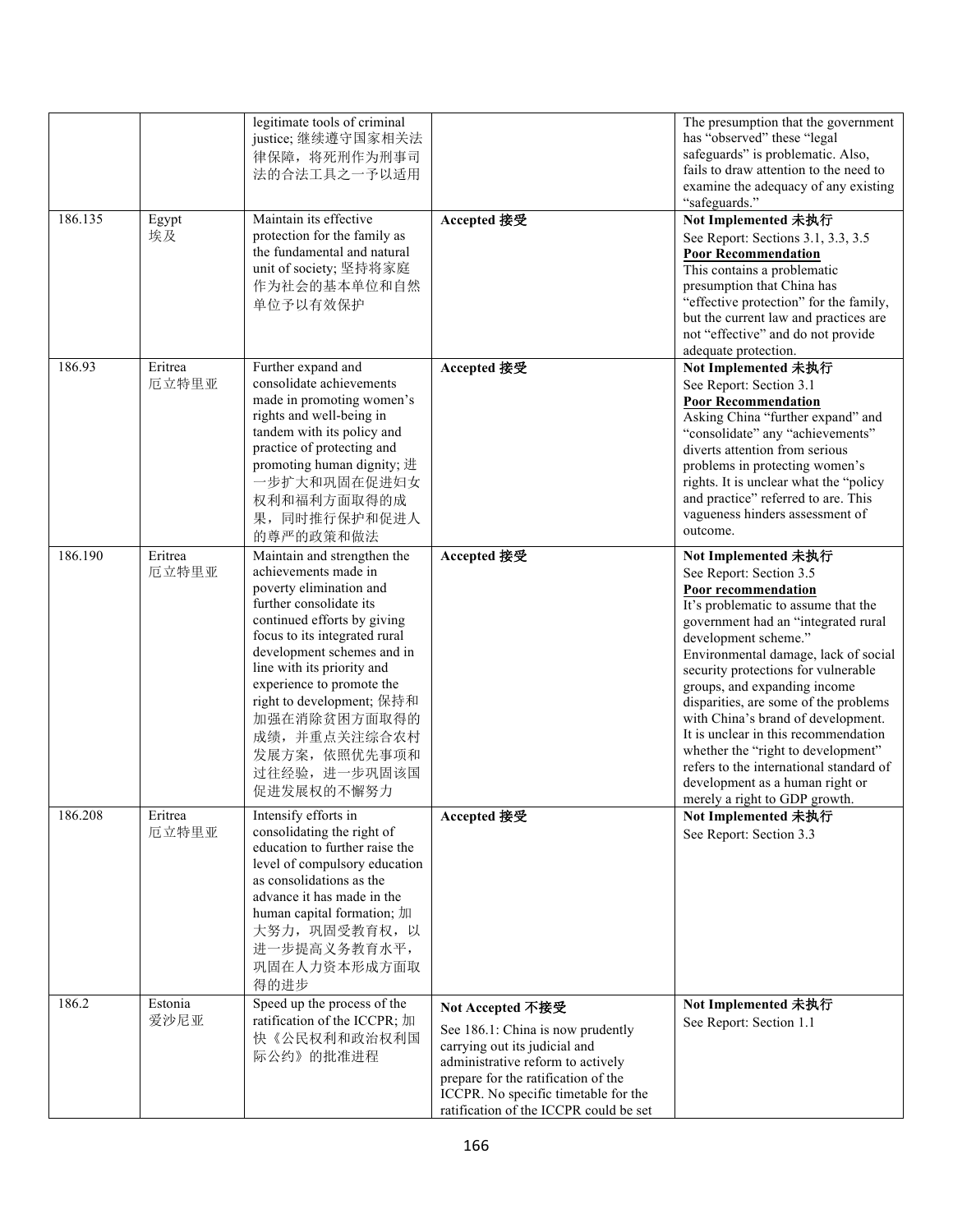|        |                 |                                                                                                                   | out so far. 中国正在稳妥推进司法和<br>行政改革, 为批准《公民权利和政<br>治权利国际公约》积极做准备, 目<br>前无法提出具体时间表。                                                                                                                                                                                                                                                                                                                                                                                                                                                                                                                                                                                                                                                                                                                                                                                                                                                                                                                                                                                                                                                                                                                                                                                                                                                                                      |                                                     |
|--------|-----------------|-------------------------------------------------------------------------------------------------------------------|---------------------------------------------------------------------------------------------------------------------------------------------------------------------------------------------------------------------------------------------------------------------------------------------------------------------------------------------------------------------------------------------------------------------------------------------------------------------------------------------------------------------------------------------------------------------------------------------------------------------------------------------------------------------------------------------------------------------------------------------------------------------------------------------------------------------------------------------------------------------------------------------------------------------------------------------------------------------------------------------------------------------------------------------------------------------------------------------------------------------------------------------------------------------------------------------------------------------------------------------------------------------------------------------------------------------------------------------------------------------|-----------------------------------------------------|
| 186.18 | Estonia<br>爱沙尼亚 | Speed up the process of<br>ratification of the ICCPR-<br>OP2; 加快《公民权利和政<br>治权利国际公约第二项任择<br>议定书》的批准进程              | Not Accepted 不接受<br>See 186.17: Concerning the individual<br>complaint procedure, China is of the<br>view that such a procedure in the<br>international human rights treaty system<br>is optional. Governments bear the<br>primary responsibility for the<br>implementation of international human<br>rights treaties. If a specific right is<br>violated, citizens should first exhaust<br>domestic remedies. As for the death<br>penalty, China's position is to retain the<br>death penalty, but strictly and prudently<br>limit its application according to law.<br>China has been making legal and<br>systematic efforts to gradually reduce<br>the application of death penalty. On<br>February 25, 2011, Amendment Eight<br>to the Criminal Law adopted at the 19 <sup>th</sup><br>Meeting of the 11 <sup>th</sup> Standing<br>Committee of the National People's<br>Congress (NPC) of China, abolished 13<br>crimes applicable to death penalty.<br>China will continue its efforts in this<br>regard according to its economic and<br>social development.<br>关于个人申诉机制问题,中国认为,<br>国际人权公约体系中此类程序均被规<br>定为任择性程序。履行国际人权公约<br>的首要责任在各国政府, 如公民某项<br>权利遭受侵害, 应通过本国申诉机制<br>得到救济和解决。关于死刑问题, 保<br>留死刑、严格限制和慎重适用死刑是<br>中国的政策, 中国一直为逐步减少死<br>刑适用创造法律和制度条件。2011<br>年2月25日, 第十一届全国人民代<br>表大会常务委员会第十九次会议通过<br>的《刑法修正案(八)》取消了13个罪<br>名的死刑。中国还将根据经济社会的<br>发展情况,继续研究逐步减少死刑罪 | Not Implemented 未执行<br>See Report: Section 1.1, 2.2 |
| 186.20 | Estonia         | Ratify the Rome Statute of                                                                                        | 名的问题。<br>Not Accepted 不接受                                                                                                                                                                                                                                                                                                                                                                                                                                                                                                                                                                                                                                                                                                                                                                                                                                                                                                                                                                                                                                                                                                                                                                                                                                                                                                                                           | Not Implemented 未执行                                 |
|        | 爱沙尼亚            | the ICC and the Agreement<br>on the Privileges and<br>Immunities of the Court; 批准<br>《国际刑事法院罗马规约》<br>及《法院特权和豁免协定》 | China always attaches importance to<br>the role of the international criminal<br>and judicial institutions in safeguarding<br>international peace, promoting<br>international justice, and punishing the<br>most serious international crimes, and<br>actively participates in the development<br>of international criminal and judicial<br>system in a constructive manner. China<br>supports the establishment of an<br>independent, impartial and effective<br>International Criminal Court with                                                                                                                                                                                                                                                                                                                                                                                                                                                                                                                                                                                                                                                                                                                                                                                                                                                                 | See Report: Section 1.1                             |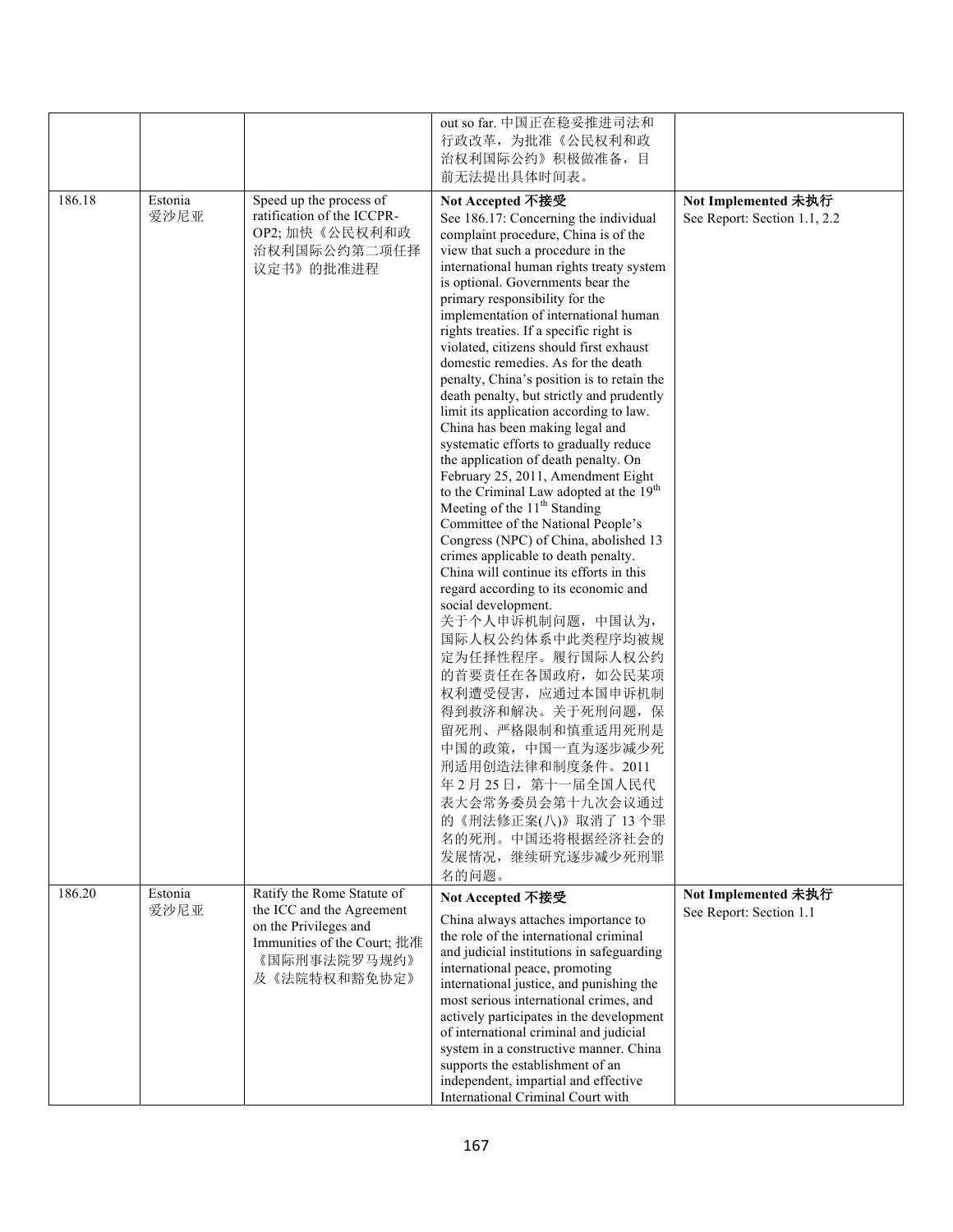|         |                   |                                                                                                                                                                                                                                       | universality. However, some practices<br>of ICC cause doubts in the international<br>community. Many countries require<br>ICC to avoid selectivity and double<br>standards when exercising jurisdiction.<br>China will continue to follow ICC's<br>work, and hopes ICC will gain more<br>extensive trust and support via practice.<br>中国一贯重视国际刑事司法机构在维<br>护国际和平、促进国际法治和惩治最<br>严重国际犯罪等方面发挥的作用,并<br>始终以建设性态度积极参与国际刑事<br>司法制度建设。中方支持建立一个独<br>立、公正、有效且具有普遍性的国际<br>刑事法院, 但法院的某些做法在国际<br>社会引起不少质疑,不少国家要求法<br>院管辖有关罪行时避免选择性和双重<br>标准。中方将持续关注国际刑事法院<br>工作,并希法院通过实践赢得更广泛<br>信任和支持。 |                                                       |
|---------|-------------------|---------------------------------------------------------------------------------------------------------------------------------------------------------------------------------------------------------------------------------------|---------------------------------------------------------------------------------------------------------------------------------------------------------------------------------------------------------------------------------------------------------------------------------------------------------------------------------------------------------------------------------------------------------------------------------------------------------------------------------------------------------------------------------------------------------------------------|-------------------------------------------------------|
| 186.161 | Estonia<br>爱沙尼亚   | Undertake measures enabling<br>unrestricted use of Internet to<br>all members of the society; 采<br>取措施, 使社会的所有成员<br>都可不受限制地使用互联网                                                                                                      | Not Accepted 不接受<br>See 186.159.<br>中国互联网信息流动是开放的、自<br>由的。但随着互联网快速发展, 赌<br>博、色情、暴力、黑客等网络安全<br>问题日益威胁公众合法权益。为确<br>保信息安全流动, 中国政府有责任<br>防止有害信息泛滥,并采取措施打<br>击网络犯罪。                                                                                                                                                                                                                                                                                                                                                                                                            | Not Implemented 未执行<br>See Report: Section 2.5.       |
| 186.80  | Ethiopia<br>埃塞俄比亚 | Continue its effort to promote<br>and protect the rights of<br>children including further<br>action against the abduction,<br>maltreatment and<br>abandonment of children; 继<br>续努力促进和保护儿童权<br>利,包括采取进一步行动解<br>决儿童被拐、营养不良和遭<br>到遗弃的问题 | Accepted 接受                                                                                                                                                                                                                                                                                                                                                                                                                                                                                                                                                               | Partially implemented 部分执行<br>See Report: Section 3.3 |
| 186.166 | Ethiopia<br>埃塞俄比亚 | Continue the spread of<br>internet connections<br>throughout the rural areas;继<br>续在所有农村地区普及互联<br>网接入                                                                                                                                 | Accepted 接受                                                                                                                                                                                                                                                                                                                                                                                                                                                                                                                                                               | Partially Implemented 部分执行<br>See Report: Section 2.5 |
| 186.83  | Finland<br>芬兰     | Create national and local-<br>level systems to protect<br>children from all forms of<br>exploitation, including child<br>labour; 建立全国和地方体<br>系, 保护儿童不受任何形式<br>的剥削,包括童工                                                                | Accepted and already implemented<br>接受并已经执行<br>There are provisions of prohibiting<br>child labour in both China's Labour<br>Law and Law on the Protection of<br>Minors. In 2002, the State Council<br>amended the Provisions on<br>Prohibition of Child Labour, which<br>makes it clear that no units shall hire<br>minors under the age of 16. In the<br>same year, the Criminal Law added<br>provisions on the crime of employing                                                                                                                                      | Not Implemented 未执行<br>See Report: Section 3.3        |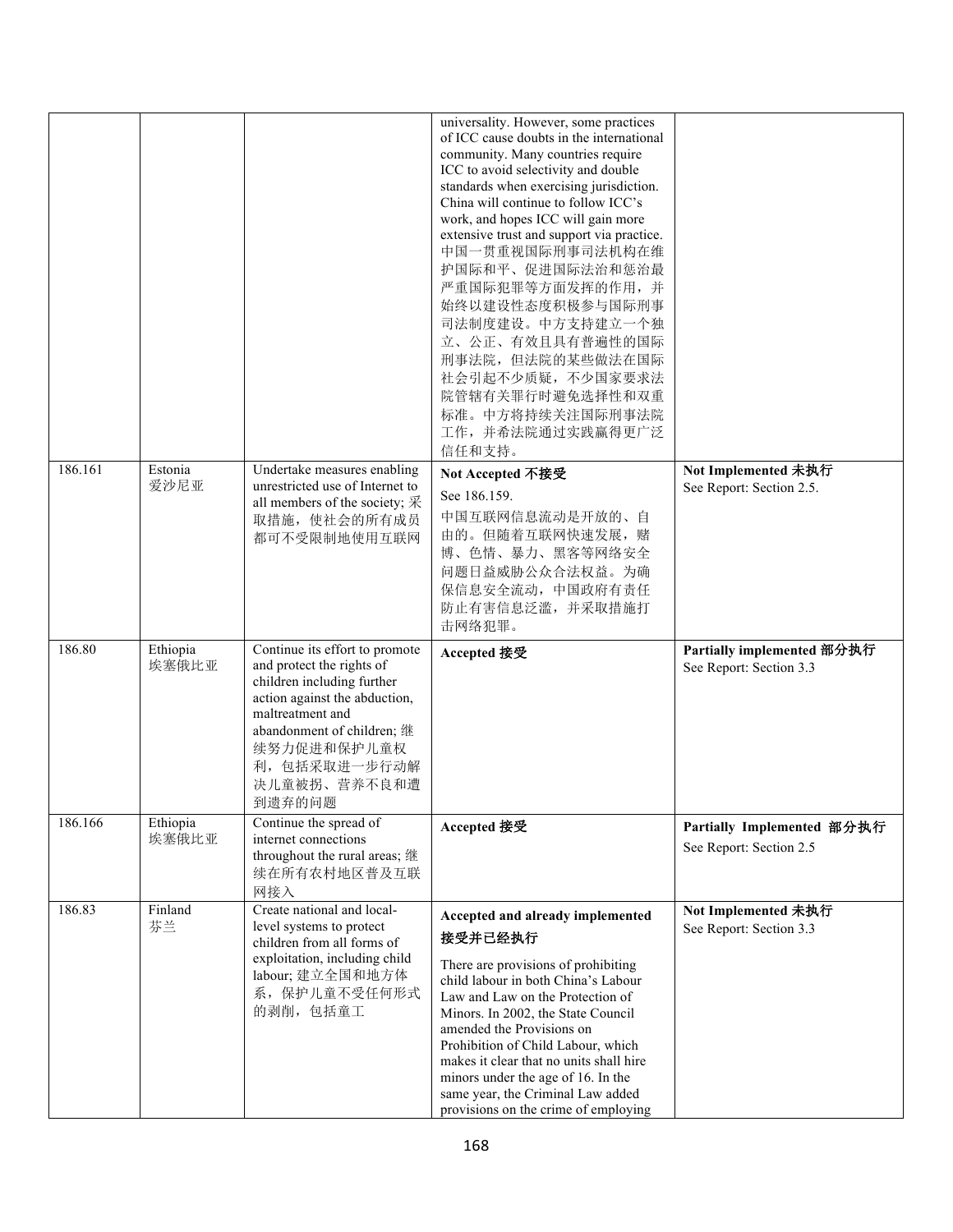|         |               |                                                                                                                                                                                                                                                                       | child labour in dangerous and heavy<br>labour. China's labour security organs<br>at the state, provincial, municipal and<br>county levels carry out routine<br>inspection, report and special law<br>enforcement activities and take<br>eliminating child labour and<br>protecting lawful rights and interests<br>of minors as their key tasks. 中国《劳<br>动法》和《未成年人保护法》均有<br>禁止使用童工的相关规定。2002<br>年, 国务院重新修订《禁止使用童<br>工规定》, 明确规定禁止使用不满<br>16周岁的童工。同年,《刑法》增<br>加了关于使用童工从事危重劳动罪<br>的规定。中国的国家、省、市、县<br>四级劳动保障部门通过开展日常巡<br>查检查、举报专查和专项执法检查<br>活动, 把消除童工现象和维护未成<br>年工合法权益作为重点工作来抓。 |                                                 |
|---------|---------------|-----------------------------------------------------------------------------------------------------------------------------------------------------------------------------------------------------------------------------------------------------------------------|----------------------------------------------------------------------------------------------------------------------------------------------------------------------------------------------------------------------------------------------------------------------------------------------------------------------------------------------------------------------------------------------------------------------------------------------------------------------------------------------------------------------------------------------------------------------------|-------------------------------------------------|
| 186.131 | Finland<br>芬兰 | Guarantee access to prompt<br>and effective investigation by<br>an independent and impartial<br>body for defence lawyers<br>alleging that their access to<br>their clients has been<br>unlawfully obstructed; 保证<br>据称遭到非法阻碍无法接触<br>委托人的辩护律师可请独立<br>公正的机构迅速开展有效调<br>查 | Accepted 接受                                                                                                                                                                                                                                                                                                                                                                                                                                                                                                                                                                | Not Implemented 未执行<br>See Report: Section 2.8  |
| 186.1   | France<br>法国  | Ratify the ICCPR; 批准《公<br>民权利和政治权利国际公<br>约》                                                                                                                                                                                                                           | Not Accepted 不接受<br>See 186.1: China is now prudently<br>carrying out its judicial and<br>administrative reform to actively<br>prepare for the ratification of the<br>ICCPR. No specific timetable for the<br>ratification of the ICCPR could be set<br>out so far. 中国正在稳妥推进司法和<br>行政改革,为批准《公民权利和政<br>治权利国际公约》积极做准备,目<br>前无法提出具体时间表。                                                                                                                                                                                                                                       | Not Implemented 未执行<br>See Report: Section 1.1  |
| 186.23  | France<br>法国  | Ratify the CPED and reform<br>the Criminal Procedure Code<br>with a view to guaranteeing<br>the rights of those deprived of<br>their liberty; 批准《保护所<br>有人免遭强迫失踪国际公<br>约》并修改《刑事诉讼<br>法》,以期保障被剥夺自由<br>者的权利                                                             | Not Accepted 不接受<br>Regarding OP-CAT and CPED, see<br>186.16: Concerning the enforced<br>disappearance, China has enacted<br>related regulations, and will carry out<br>the study on the possibility of acceding<br>to the CPED in due time. As for OP-<br>CAT, the Chinese government believes<br>that the promotion and protection of<br>human rights is mainly realized through<br>the efforts of countries themselves, not<br>through the means of visits to state<br>parties. 关于免遭强迫失踪问题, 中<br>国已制定相应规定, 将适时就加入该<br>公约的可能性进行研究。关于《禁止                                  | Not Implemented 未执行<br>See Report: Sections 1.1 |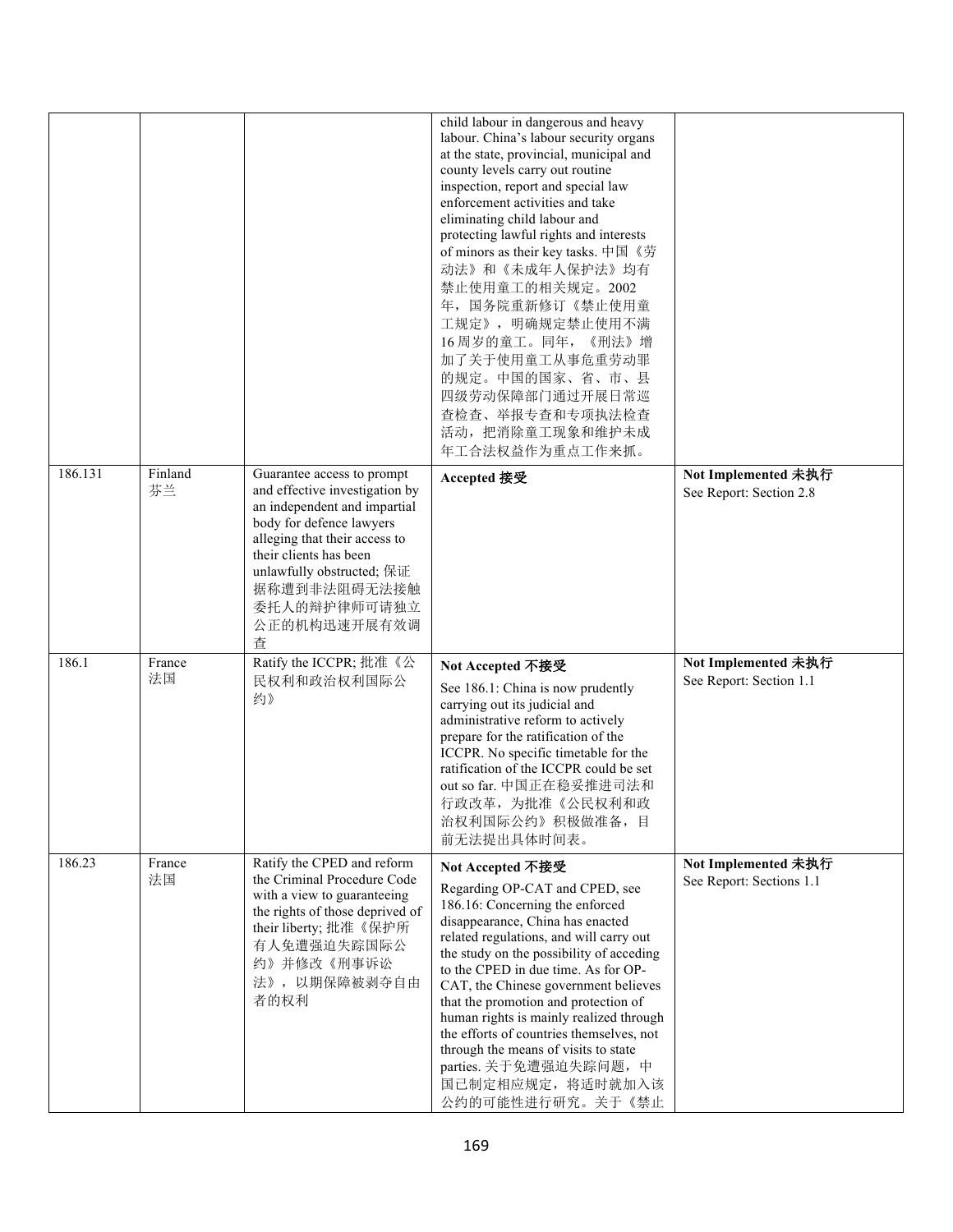|         |              |                                                                                                                                                                                                                                                                               | 酷刑公约》任择议定书问题,中国政<br>府认为, 促进和保护人权主要依赖各<br>国政府通过自身努力实现,而非基于<br>对缔约国查访的方式。                                                                                                                                                                                                                                                                                                                                                                                                                                                                                                                             |                                                                                                                                                                                   |
|---------|--------------|-------------------------------------------------------------------------------------------------------------------------------------------------------------------------------------------------------------------------------------------------------------------------------|-----------------------------------------------------------------------------------------------------------------------------------------------------------------------------------------------------------------------------------------------------------------------------------------------------------------------------------------------------------------------------------------------------------------------------------------------------------------------------------------------------------------------------------------------------------------------------------------------------|-----------------------------------------------------------------------------------------------------------------------------------------------------------------------------------|
| 186.71  | France<br>法国 | Fully cooperate with OHCHR<br>as well as special procedures;<br>与人权高专办和各特别程序<br>充分合作                                                                                                                                                                                          | Accepted 接受                                                                                                                                                                                                                                                                                                                                                                                                                                                                                                                                                                                         | Not Implemented 未执行<br>See Report: Section 1.3                                                                                                                                    |
| 186.108 | France<br>法国 | Publish official statistics on<br>the application of the death<br>penalty, guarantee the right to<br>a fair defence, and introduce a<br>procedure for pardon petitions<br>with a view to a moratorium<br>on execution; 公布死刑适用<br>情况的官方统计数据, 保障<br>公平辩护权,并设立赦免申<br>请程序, 以期暂停处决 | Not Accepted 不接受<br>The statistics of death penalty and<br>death penalty with reprieve is<br>included in that of fixed-term<br>imprisonment of more than five years<br>and life imprisonment. There is no<br>separate statistics on death penalty.在<br>中国法院的司法统计中, 死刑和死<br>缓的数字是与被判处五年以上有期<br>徒刑、无期徒刑的罪犯的数字合并<br>统计的,无单独的死刑统计数字。                                                                                                                                                                                                                                                                    | Not Implemented 未执行<br>See Report: Section 2.2                                                                                                                                    |
| 186.117 | France       | Abolish the system of re-                                                                                                                                                                                                                                                     | Accepted and already implemented                                                                                                                                                                                                                                                                                                                                                                                                                                                                                                                                                                    | Implemented 执行                                                                                                                                                                    |
|         | 法国           | education through labour;<br>废除劳教制度                                                                                                                                                                                                                                           | 接受并已经执行                                                                                                                                                                                                                                                                                                                                                                                                                                                                                                                                                                                             | China abolished the RTL system in                                                                                                                                                 |
| 186.159 | France       | Remove all the obstacles to                                                                                                                                                                                                                                                   | On December 28, 2013, the $6th$<br>Meeting of the Standing Committee of<br>NPC adopted the Resolution of the<br>Standing Committee of NPC on the<br>Abolition of Legal Documents on Re-<br>education through Labour, abolishing<br>the system of re-education through<br>labour. After the abolition of the<br>system, those still serving re-<br>education through labour were set<br>free, and their remaining terms will<br>not be enforced. 2013年12月28<br>日, 第十二届全国人大常委会第六<br>次会议通过的《全国人民代表大会<br>常务委员会关于废止有关劳动教养<br>法律规定的决定》, 废除了劳动教<br>养制度。劳教制度废止后, 对正在<br>被依法执行劳动教养的人员, 解除<br>劳动教养, 剩余期限不再执行。 | December 2013, although other<br>forms of extra-judicial<br>administrative detention are still<br>used.<br>http://news.xinhuanet.com/english/c<br>hina/2013-12/28/c 133003042.htm |
|         | 法国           | freedom of information on the<br>Internet, and guarantee<br>freedom of expression,<br>assembly and association for<br>all; 消除互联网上信息自由<br>的一切障碍,并保障人人享<br>有言论、集会和结社自由                                                                                                          | Not Accepted 不接受<br>Flow of information on the Internet is<br>open and free in China. However,<br>with the rapid development of the<br>Internet, cyber security problems such<br>as gambling, pornography, violence,<br>and hacking are posing increasing<br>threats to the legitimate rights and<br>interests of the public. To ensure the<br>safe flow of information, the Chinese<br>government has the responsibility to<br>prevent the flooding of harmful<br>information and take steps to fight<br>cybercrime. 中国互联网信息流动是<br>开放的、自由的。但随着互联网快<br>速发展, 赌博、色情、暴力、黑客                             | Not Implemented 未执行<br>See Report: Sections 2.5, 2.6                                                                                                                              |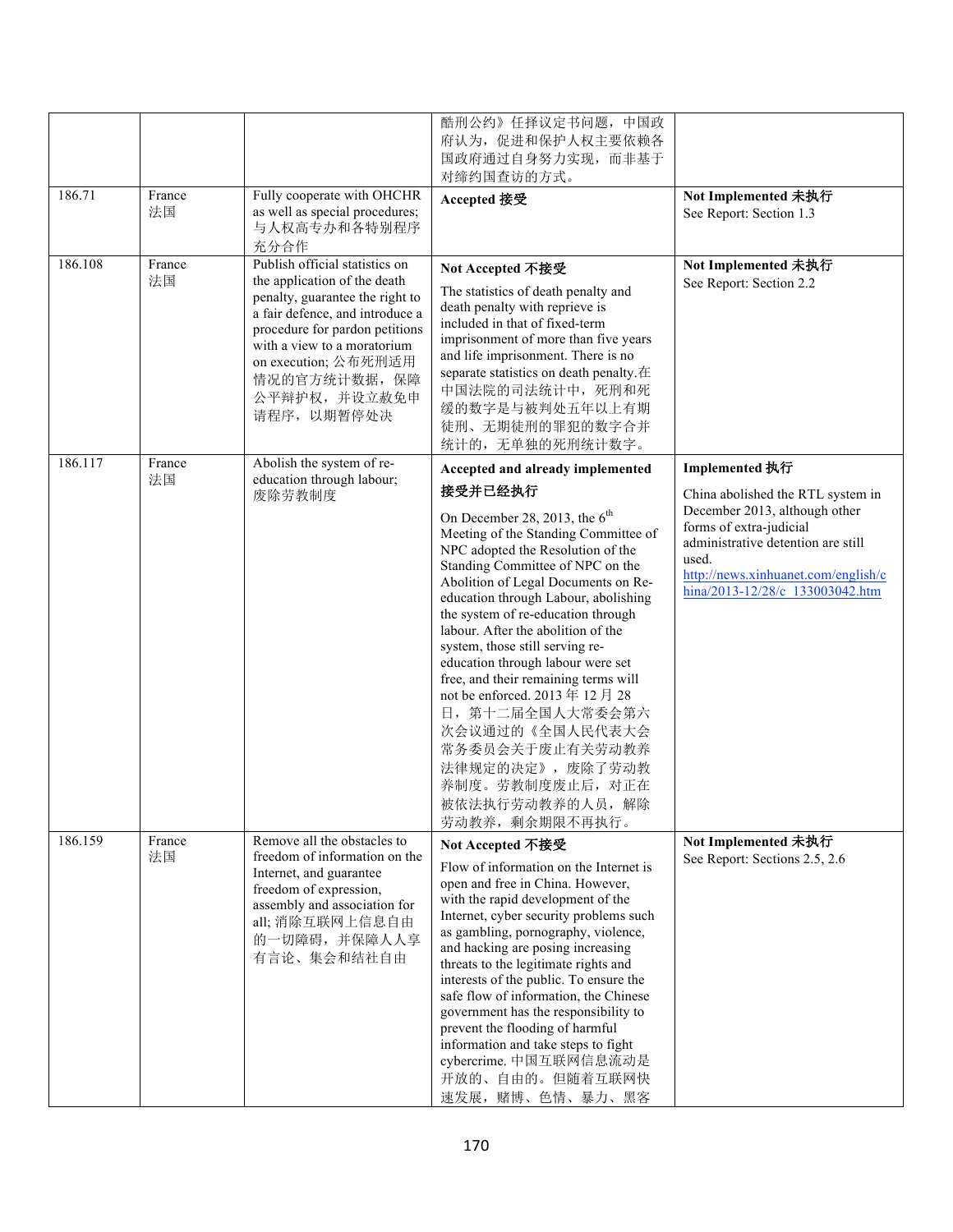|         |              |                                                                                                                                                                                                                                                                                           | 等网络安全问题日益威胁公众合法<br>权益。为确保信息安全流动, 中国<br>政府有责任防止有害信息泛滥,并<br>采取措施打击网络犯罪。<br>See also 186.115: There are no<br>arbitrary or extrajudicial detentions in<br>China. All criminal and security<br>detentions are decided on and<br>implemented based on the Criminal<br>Procedure Law and Law on Public<br>Security Administration of China.<br>According to China's Constitution and<br>relevant laws, all citizens enjoy<br>freedom of speech, the press,<br>assembly, association and religious<br>belief, and shall not harm the national,<br>social and collective interests and<br>legitimate rights of other citizens<br>when exercising the above-mentioned<br>rights. Illegal and criminal activities<br>shall be prosecuted according to law.<br>中国不存在任意和法外拘留, 所有<br>的刑事拘留和治安拘留均分别依据<br>《刑事诉讼法》和《治安管理处罚<br>法》决定并执行。根据中国《宪<br>法》和相关法律规定, 公民有言 |                                                      |
|---------|--------------|-------------------------------------------------------------------------------------------------------------------------------------------------------------------------------------------------------------------------------------------------------------------------------------------|-------------------------------------------------------------------------------------------------------------------------------------------------------------------------------------------------------------------------------------------------------------------------------------------------------------------------------------------------------------------------------------------------------------------------------------------------------------------------------------------------------------------------------------------------------------------------------------------------------------------------------------------------------------------------------------------------------------------------------------------------------------------------------------------------------------------------------------------------|------------------------------------------------------|
|         |              |                                                                                                                                                                                                                                                                                           | 论、出版、集会、结社、宗教信仰<br>等方面的自由权利, 但公民行使上<br>述权利时不得损害国家、社会和集<br>体的利益及其他公民的合法权利,<br>从事违法犯罪活动将被依法追究责<br>任。                                                                                                                                                                                                                                                                                                                                                                                                                                                                                                                                                                                                                                                                                                                                              |                                                      |
| 186.235 | France<br>法国 | In light of concerns about the<br>situation of human rights in<br>Xinjiang and Tibet, respond<br>to the invitation addressed to<br>the Special Rapporteur on<br>freedom of religion or belief<br>to visit these regions; 考虑到<br>有关新疆和西藏人权状况的<br>关切, 就邀请宗教或信仰自<br>由问题特别报告员访问上述<br>地区一事作出答复 | Not Accepted 不接受<br>See 186.70: The government will<br>assess its decision to extend a standing<br>invitation to special procedures based<br>on its national conditions. Although<br>China has not extended a standing<br>invitation, China has received many<br>visits by special procedures. China<br>takes every visit by special procedures<br>seriously, and these visits have<br>produced good overall results. 邀请特<br>别机制访问及发出永久邀请应由各<br>国政府根据国情自主决定。尽管中<br>国没有发出永久邀请, 但中国接待<br>了很多特别机制访华。中方认真接<br>待每一个特别机制来访, 总体效果<br>良好。                                                                                                                                                                                                                                                                                                               | Not Implemented 未执行<br>See Report: Sections 1.3, 2.7 |
| 186.53  | Gabon 加蓬     | Continue the reforms aimed at<br>protecting and promoting<br>human rights, particularly the<br>strengthening of legislation<br>and judicial guarantees; 继续<br>推行旨在保护和促进人权的<br>改革, 特别是加强法律和司<br>法保障                                                                                        | Accepted 接受                                                                                                                                                                                                                                                                                                                                                                                                                                                                                                                                                                                                                                                                                                                                                                                                                                     | Not Implemented 未执行<br>See report: Section 1.2       |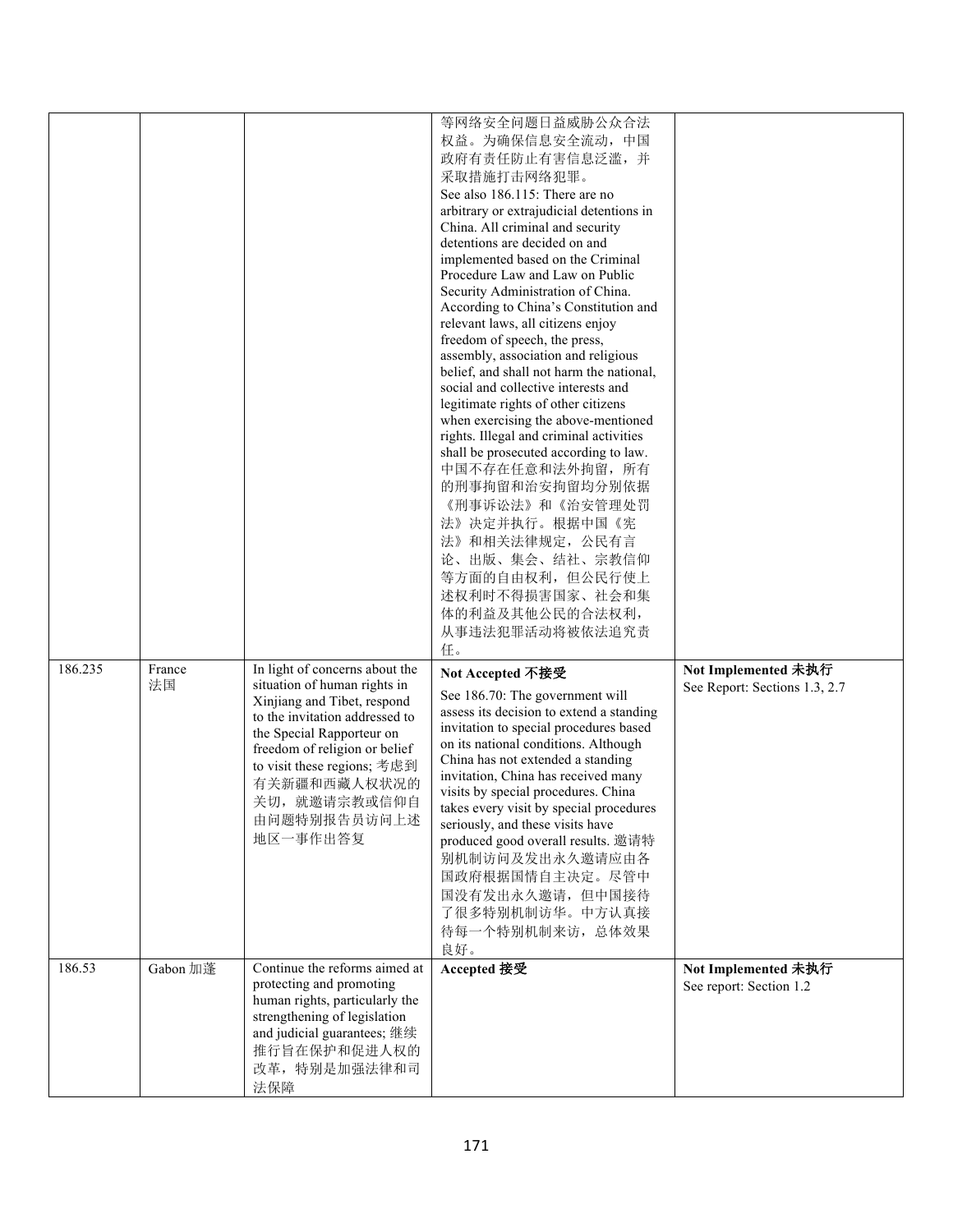| 186.109 | Germany | Further reduce the number of                                                                 | Not Accepted 不接受                                                                  | Partially implemented 部分执行                                       |
|---------|---------|----------------------------------------------------------------------------------------------|-----------------------------------------------------------------------------------|------------------------------------------------------------------|
|         | 德国      | crimes carrying the death                                                                    |                                                                                   | See Report: Section 2.2                                          |
|         |         | penalty and consider a                                                                       | See 186.17: Concerning the individual<br>complaint procedure, China is of the     |                                                                  |
|         |         | moratorium and eventual                                                                      | view that such a procedure in the                                                 |                                                                  |
|         |         | abolition; 进一步减少可判处                                                                          | international human rights treaty                                                 |                                                                  |
|         |         | 死刑的罪名,并考虑暂停执                                                                                 | system is optional. Governments bear                                              |                                                                  |
|         |         | 行和最终废除死刑                                                                                     | the primary responsibility for the                                                |                                                                  |
|         |         |                                                                                              | implementation of international                                                   |                                                                  |
|         |         |                                                                                              | human rights treaties. If a specific                                              |                                                                  |
|         |         |                                                                                              | right is violated, citizens should first<br>exhaust domestic remedies. As for the |                                                                  |
|         |         |                                                                                              | death penalty, China's position is to                                             |                                                                  |
|         |         |                                                                                              | retain the death penalty, but strictly                                            |                                                                  |
|         |         |                                                                                              | and prudently limit its application                                               |                                                                  |
|         |         |                                                                                              | according to law. China has been                                                  |                                                                  |
|         |         |                                                                                              | making legal and systematic efforts to                                            |                                                                  |
|         |         |                                                                                              | gradually reduce the application of<br>death penalty. On February 25, 2011,       |                                                                  |
|         |         |                                                                                              | Amendment Eight to the Criminal                                                   |                                                                  |
|         |         |                                                                                              | Law adopted at the $19th$ Meeting of                                              |                                                                  |
|         |         |                                                                                              | the 11 <sup>th</sup> Standing Committee of the                                    |                                                                  |
|         |         |                                                                                              | National People's Congress (NPC) of                                               |                                                                  |
|         |         |                                                                                              | China, abolished 13 crimes applicable                                             |                                                                  |
|         |         |                                                                                              | to death penalty. China will continue                                             |                                                                  |
|         |         |                                                                                              | its efforts in this regard according to<br>its economic and social development.   |                                                                  |
|         |         |                                                                                              | 关于个人申诉机制问题, 中国认                                                                   |                                                                  |
|         |         |                                                                                              | 为, 国际人权公约体系中此类程序                                                                  |                                                                  |
|         |         |                                                                                              | 均被规定为任择性程序。履行国际                                                                   |                                                                  |
|         |         |                                                                                              | 人权公约的首要责任在各国政府,                                                                   |                                                                  |
|         |         |                                                                                              | 如公民某项权利遭受侵害, 应通过                                                                  |                                                                  |
|         |         |                                                                                              | 本国申诉机制得到救济和解决。关                                                                   |                                                                  |
|         |         |                                                                                              | 于死刑问题, 保留死刑、严格限制                                                                  |                                                                  |
|         |         |                                                                                              | 和慎重适用死刑是中国的政策,中                                                                   |                                                                  |
|         |         |                                                                                              | 国一直为逐步减少死刑适用创造法                                                                   |                                                                  |
|         |         |                                                                                              | 律和制度条件。2011年2月25                                                                  |                                                                  |
|         |         |                                                                                              | 日, 第十一届全国人民代表大会常                                                                  |                                                                  |
|         |         |                                                                                              | 务委员会第十九次会议通过的《刑                                                                   |                                                                  |
|         |         |                                                                                              | 法修正案(八)》取消了13个罪名的                                                                 |                                                                  |
|         |         |                                                                                              | 死刑。中国还将根据经济社会的发                                                                   |                                                                  |
|         |         |                                                                                              | 展情况, 继续研究逐步减少死刑罪                                                                  |                                                                  |
| 186.117 |         |                                                                                              | 名的问题。<br>Accepted and already implemented                                         |                                                                  |
|         | Germany | Abolish Re-education through<br>Labour, prevent torture, and<br>immediately inform relatives | 接受并已经执行                                                                           | Partially implemented 部分执行<br>See Report: Sections 2.3, 2.4, 2.8 |
|         |         | about arrests and effective                                                                  | On December 28, 2013, the $6th$                                                   |                                                                  |
|         |         | legal representation; 废除劳                                                                    | Meeting of the Standing Committee of                                              |                                                                  |
|         |         | 教,防止酷刑,并立即将逮                                                                                 | NPC adopted the Resolution of the                                                 |                                                                  |
|         |         | 捕和有效法律代表事宜告知                                                                                 | Standing Committee of NPC on the<br>Abolition of Legal Documents on Re-           |                                                                  |
|         |         | 被捕者亲属                                                                                        | education through Labour, abolishing                                              |                                                                  |
|         |         |                                                                                              | the system of re-education through                                                |                                                                  |
|         |         |                                                                                              | labour. After the abolition of the                                                |                                                                  |
|         |         |                                                                                              | system, those still serving re-                                                   |                                                                  |
|         |         |                                                                                              | education through labour were set<br>free, and their remaining terms will         |                                                                  |
|         |         |                                                                                              | not be enforced. 2013年12月28                                                       |                                                                  |
|         |         |                                                                                              | 日, 第十二届全国人大常委会第六                                                                  |                                                                  |
|         |         |                                                                                              | 次会议通过的《全国人民代表大会                                                                   |                                                                  |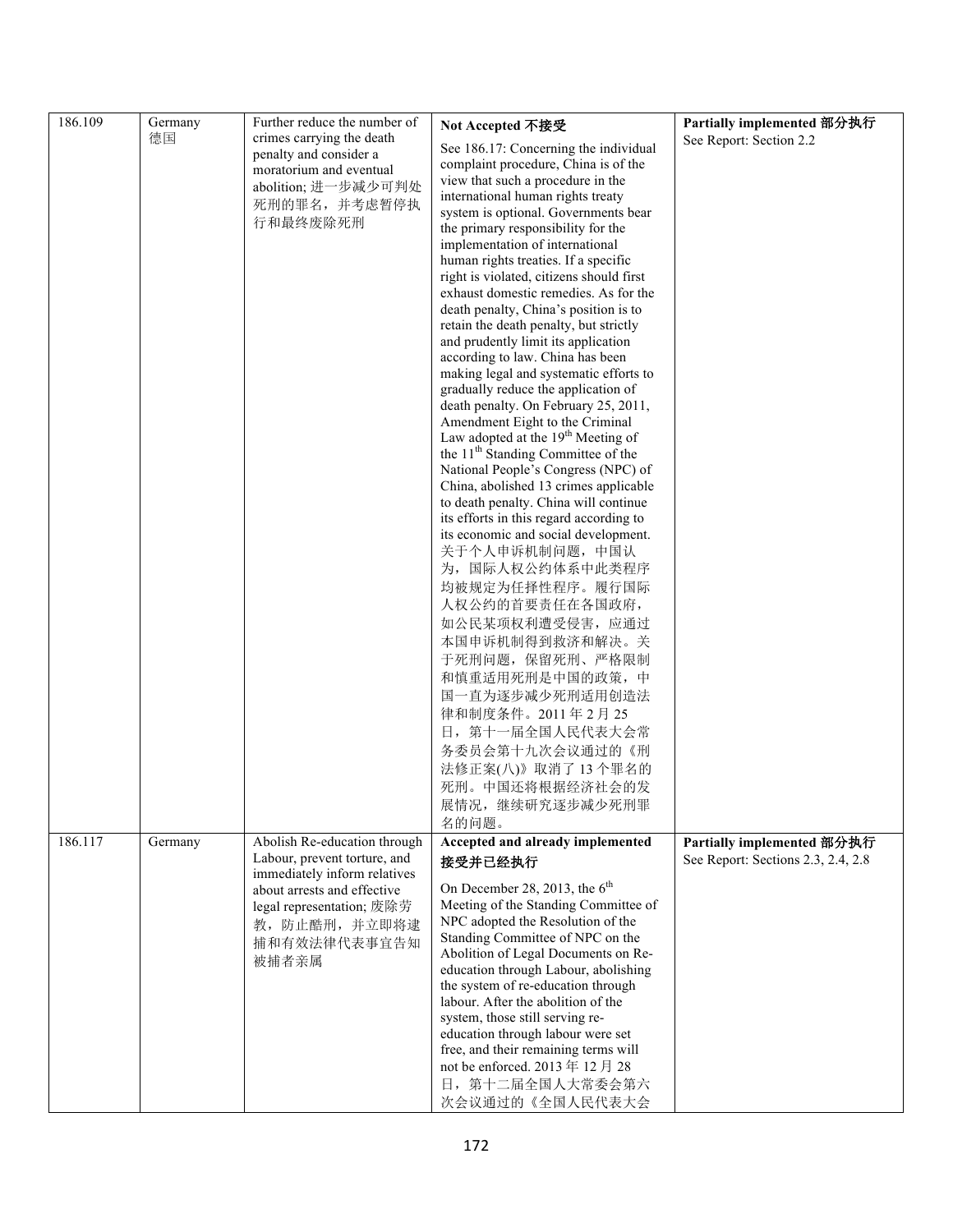|         |               |                                                                                                                                                                                                          | 常务委员会关于废止有关劳动教养<br>法律规定的决定》, 废除了劳动教<br>养制度。劳教制度废止后, 对正在<br>被依法执行劳动教养的人员,解除<br>劳动教养, 剩余期限不再执行。                                                                                                                                                                                                                                                                                                                                                                                                                                                                                                                                                                                                                                                            |                                                |
|---------|---------------|----------------------------------------------------------------------------------------------------------------------------------------------------------------------------------------------------------|----------------------------------------------------------------------------------------------------------------------------------------------------------------------------------------------------------------------------------------------------------------------------------------------------------------------------------------------------------------------------------------------------------------------------------------------------------------------------------------------------------------------------------------------------------------------------------------------------------------------------------------------------------------------------------------------------------------------------------------------------------|------------------------------------------------|
| 186.155 | Germany<br>德国 | Reform legislation and law<br>enforcement in order to<br>ensure freedom of opinion<br>and expression, including on<br>the internet 改革法律和执法<br>情况, 以便保障见解和言论<br>自由,包括互联网上的见解<br>和言论自由                     | Accepted 接受                                                                                                                                                                                                                                                                                                                                                                                                                                                                                                                                                                                                                                                                                                                                              | Not Implemented 未执行<br>See Report: Section 2.5 |
| 186.167 | Germany<br>德国 | Refrain from impeding civil<br>society and respect its<br>international obligations on<br>the right to freedom of<br>peaceful assembly; 不再阻碍<br>民间社会并遵守和平集会自<br>由权方面的国际义务                                | Accepted and being implemented<br>接受并正在执行<br>See 186.149: In accordance with<br>China's Constitution and relevant<br>national laws, citizens enjoy freedom<br>of expression, the press, assembly,<br>association, procession,<br>demonstration, and religious belief.<br>The Chinese government guarantees<br>citizens' right to exercise these<br>freedoms in accordance with the law.<br>Chinese judicial organs impartially<br>deal with all violations of citizens'<br>personal and democratic rights<br>according to law. There is no so-<br>called issue of suppressing "human<br>rights defenders". 根据中国《宪法》<br>和有关法律规定, 公民享有言论、<br>出版、集会、结社、游行、示威和<br>宗教信仰的权利, 中国政府保障公<br>民依法行使上述权利。对于任何侵<br>害公民人身权利、民主权利的行<br>为,中国司法机关将依法公正处<br>理,不存在所谓打压"人权卫士" | Not Implemented 未执行<br>See Report: Section 2.6 |
| 186.232 | Germany<br>德国 | Ensure democratic<br>participation of members of<br>all ethnic minorities and allow<br>unhindered access to all<br>minority areas, including<br>Tibet; 确保所有少数民族成<br>员的民主参与,并允许无阻<br>访问所有少数民族地区, 包<br>括西藏 | 问题。<br>Not Accepted 不接受<br>See 186.225: China implements the<br>system of regional ethnic autonomy.<br>Ethnic minority areas formulate<br>relevant policies according to their local<br>characteristics. 中国实行民族区域自<br>治制度, 少数民族地区根据各自地域<br>特点制定相应的政策。                                                                                                                                                                                                                                                                                                                                                                                                                                                                                                    | Not Implemented 未执行<br>See Report: Section 2.1 |
| 186.2   | Ghana<br>加纳   | Expedite the ratification<br>of the ICCPR; 加快批准《公<br>民权利和政治权利国际公<br>约》                                                                                                                                   | Not Accepted 不接受<br>See 186.1: China is now prudently<br>carrying out its judicial and<br>administrative reform to actively<br>prepare for the ratification of the<br>ICCPR. No specific timetable for the<br>ratification of the ICCPR could be set<br>out so far. 中国正在稳妥推进司法和<br>行政改革, 为批准《公民权利和政<br>治权利国际公约》积极做准备, 目                                                                                                                                                                                                                                                                                                                                                                                                                                  | Not Implemented 未执行<br>See Report: Section 1.1 |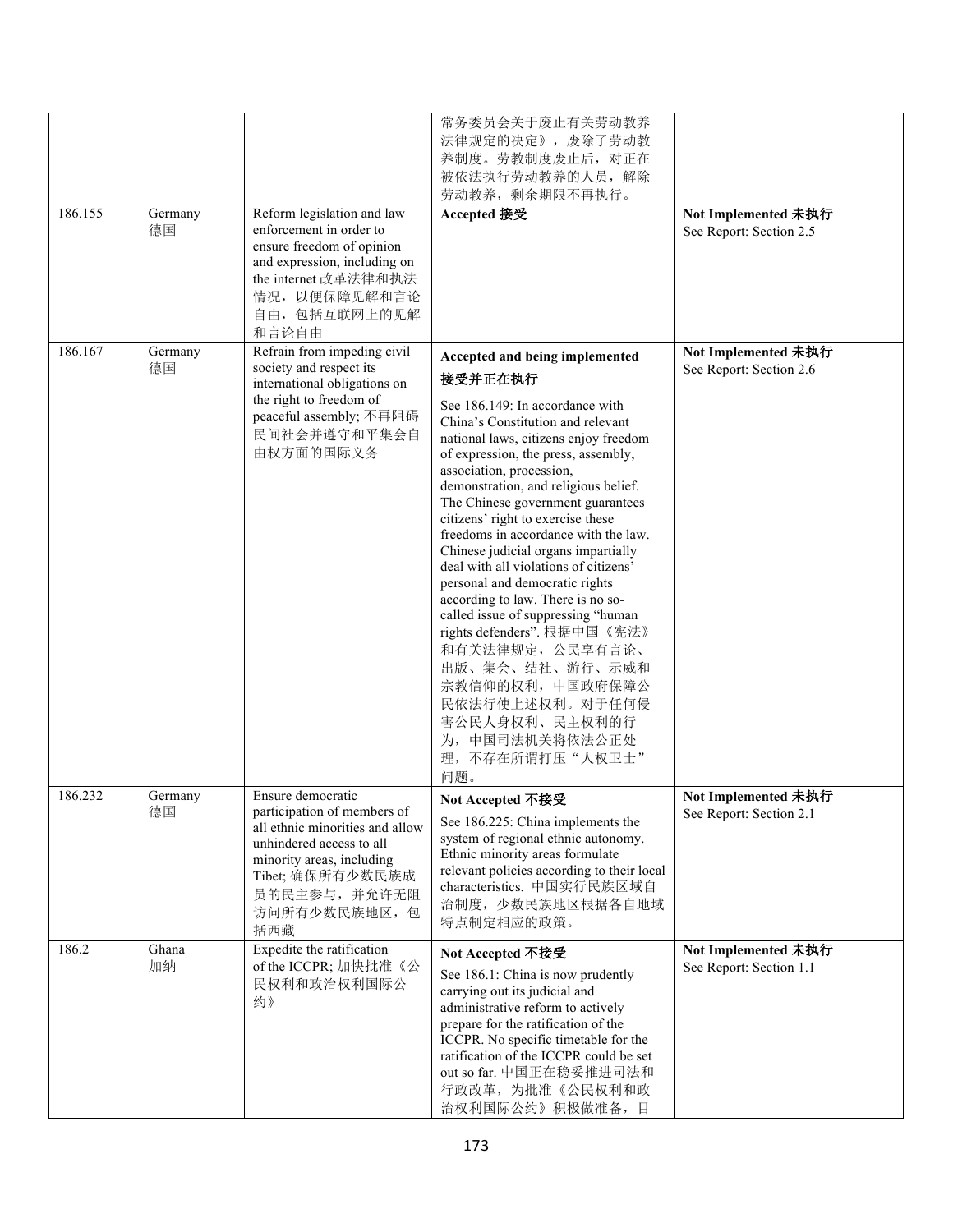|        |                   |                                                                                                                                                                                                                                  | 前无法提出具体时间表。                                                                                                                                                                                                                                                                                                                                                                                                                  |                                                                                                                                                                                                                                                                                                                 |
|--------|-------------------|----------------------------------------------------------------------------------------------------------------------------------------------------------------------------------------------------------------------------------|------------------------------------------------------------------------------------------------------------------------------------------------------------------------------------------------------------------------------------------------------------------------------------------------------------------------------------------------------------------------------------------------------------------------------|-----------------------------------------------------------------------------------------------------------------------------------------------------------------------------------------------------------------------------------------------------------------------------------------------------------------|
| 186.25 | Ghana<br>加纳       | Consider becoming a party to<br>the ICRMW; 考虑成为《保<br>护所有移徙工人及其家庭成<br>员权利国际公约》缔约国                                                                                                                                                 | Accepted 接受                                                                                                                                                                                                                                                                                                                                                                                                                  | Not Implemented 未执行<br>See Report: Section 1.1<br><b>Poor Recommendation</b><br>Given the lack of government<br>transparency, it's very difficult to<br>assess whether the government has<br>"considered" doing this. Proposing<br>an action with no measurable<br>benchmark makes this<br>recommendation weak. |
| 186.60 | Ghana 加纳          | Keep up its commitment to<br>uphold its human rights treaty<br>obligations and engage<br>constructively with the human<br>rights mechanisms, including<br>the special procedures; 恪守<br>承诺,坚持各项人权条约义<br>务并建设性地参与人权机<br>制,包括各特别程序 | Accepted 接受                                                                                                                                                                                                                                                                                                                                                                                                                  | Not Implemented 未执行<br>See Report: Section 1.1,1.3                                                                                                                                                                                                                                                              |
| 186.7  | Guatemala<br>危地马拉 | Continue the actions<br>undertaken with the view to<br>ratifying the ICCPR;继续采<br>取行动, 以期批准《公民权<br>利和政治权利国际公约》                                                                                                                   | Accepted 接受                                                                                                                                                                                                                                                                                                                                                                                                                  | Not Implemented 未执行<br>See Report: Sections 1.1                                                                                                                                                                                                                                                                 |
| 186.26 | Guatemala<br>危地马拉 | Consider the possibility of<br>ratifying the ICRMW; 考虑<br>批准《保护所有移徙工人及<br>其家庭成员权利国际公约》<br>的可能性                                                                                                                                   | Accepted 接受                                                                                                                                                                                                                                                                                                                                                                                                                  | Not Implemented 未执行<br>See Report: Section 1.1<br><b>Poor Recommendation</b><br>Given the lack of government<br>transparency, it's very difficult to<br>assess whether the government has<br>"considered" doing this. Proposing<br>an action with no measurable<br>benchmark makes this<br>recommendation weak. |
| 186.1  | Hungary<br>匈牙利    | Ratify both the ICCPR and<br>the OP-CAT; 批准《公民权<br>利和政治权利国际公约》和<br>《禁止酷刑公约任择议定<br>书》                                                                                                                                             | Not Accepted 不接受<br>See 186.1: China is now prudently<br>carrying out its judicial and<br>administrative reform to actively<br>prepare for the ratification of the<br>ICCPR. No specific timetable for the<br>ratification of the ICCPR could be set<br>out so far. 中国正在稳妥推进司法和<br>行政改革, 为批准《公民权利和政<br>治权利国际公约》积极做准备,目<br>前无法提出具体时间表。                                                                                        | Not Implemented 未执行<br>See Report: Section 1.1                                                                                                                                                                                                                                                                  |
| 186.70 | Hungary<br>匈牙利    | Issue a standing invitation for<br>UN human rights special<br>procedures and accept all<br>requested visits by mandate<br>holders; 向联合国各人权特<br>别程序发出长期邀请,并接<br>受各任务负责人提出的所有<br>访问请求                                              | Not Accepted 不接受<br>The government will assess its<br>decision to extend a standing<br>invitation to special procedures based<br>on its national conditions. Although<br>China has not extended a standing<br>invitation, China has received many<br>visits by special procedures. China<br>takes every visit by special procedures<br>seriously, and these visits have<br>produced good overall results.<br>邀请特别机制访问及发出永久邀请 | Not Implemented 未执行<br>See Report: Section 1.3                                                                                                                                                                                                                                                                  |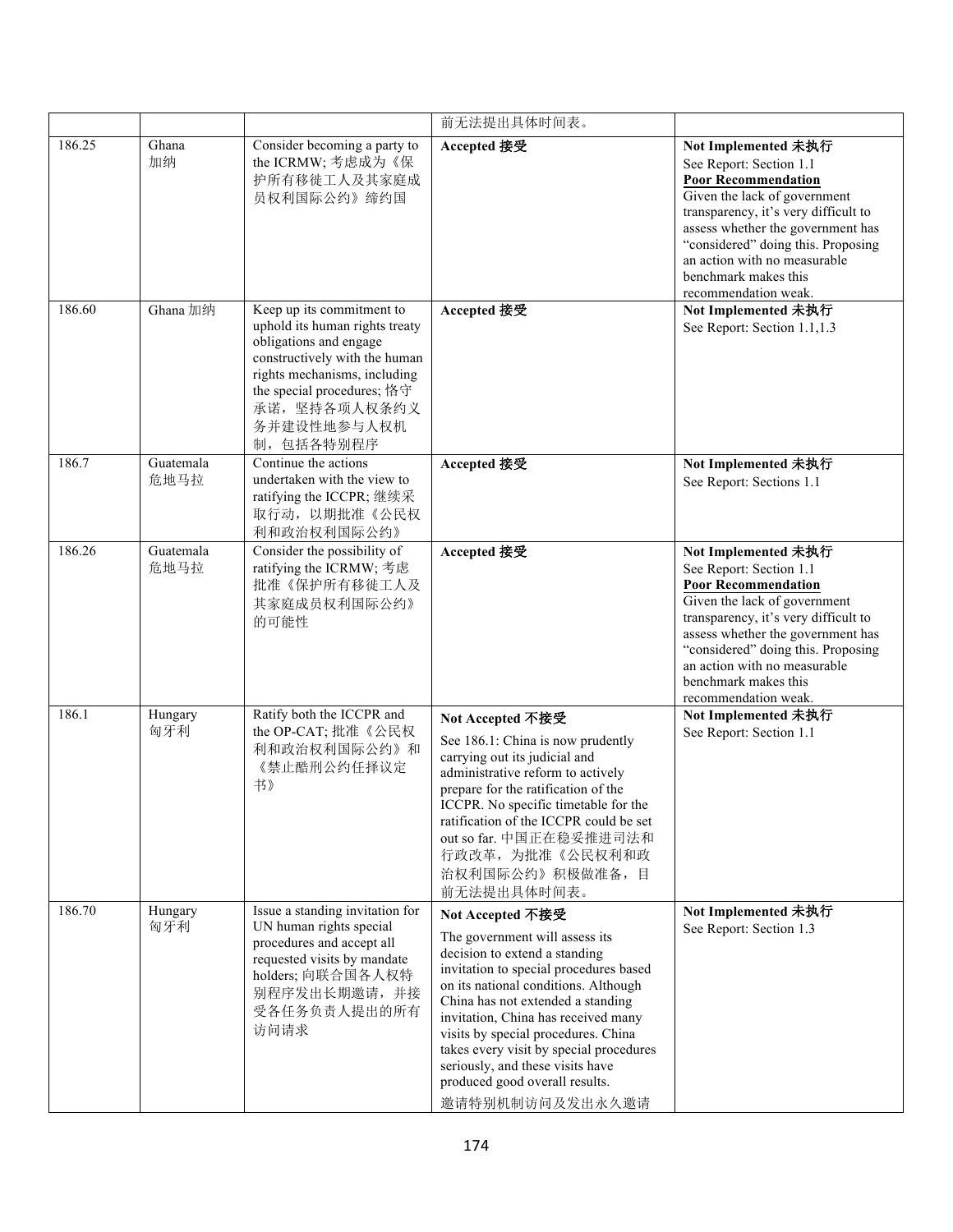| 186.129 | Hungary<br>匈牙利     | Further improve the<br>regulatory framework for                                                                                                                                                                                                                                          | 应由各国政府根据国情自主决定。<br>尽管中国没有发出永久邀请, 但中<br>国接待了很多特别机制访华。中方<br>认真接待每一个特别机制来访, 总<br>体效果良好。<br>Accepted 接受                                                                                                                                                                                                                                                                                                                                                                                                                                                                                                                                                                                                                                  | Not Implemented 未执行<br>See Report: Sections 2.8                                                                                                                                                                           |
|---------|--------------------|------------------------------------------------------------------------------------------------------------------------------------------------------------------------------------------------------------------------------------------------------------------------------------------|--------------------------------------------------------------------------------------------------------------------------------------------------------------------------------------------------------------------------------------------------------------------------------------------------------------------------------------------------------------------------------------------------------------------------------------------------------------------------------------------------------------------------------------------------------------------------------------------------------------------------------------------------------------------------------------------------------------------------------------|---------------------------------------------------------------------------------------------------------------------------------------------------------------------------------------------------------------------------|
|         |                    | lawyers conducive to the<br>unhindered exercise of their<br>profession, and continue to<br>harmonize laws and<br>regulations with international<br>standards; 进一步完善规范<br>框架, 以便律师执业不受阻<br>碍,并继续将法律法规与国<br>际标准相统一                                                                         |                                                                                                                                                                                                                                                                                                                                                                                                                                                                                                                                                                                                                                                                                                                                      |                                                                                                                                                                                                                           |
| 186.177 | Iceland 冰岛         | Continue its efforts to<br>enhance labour rights and<br>ensure the safety of workers,<br>including giving full<br>legislative expression of the<br>principle of equal<br>remuneration for men and<br>women for work of equal<br>value;继续努力加强劳动权<br>利, 确保职工安全, 包括在<br>法律上充分彰显男女同工同<br>酬原则 | Accepted and being implemented<br>接受并正在执行<br>See 186.92: China's Labour Law,<br>Law on the Promotion of<br>Employment, Law on the Protection<br>of the Rights and Interests of Women<br>and other laws establish the principles<br>of prohibiting gender discrimination<br>in employment and equal pay for<br>equal work for men and women,<br>clearly stipulate that equal pay for<br>equal work and post-based wage<br>system are applied in China. There is<br>no gender discrimination. In practice,<br>China actively protects women's<br>rights and interests of employment. 中<br>国《劳动法》、《就业促进法》、<br>《妇女权益保障法》等法律确立了<br>劳动者就业禁止性别歧视和实行男<br>女同工同酬的原则, 明确规定实行<br>男女同工同酬,工资分配实行岗位<br>工资制, 按岗位确定工资, 不存在<br>性别歧视。实践中积极保护妇女就<br>业权益。 | Not Implemented 未执行<br>See Report: Section 3.1                                                                                                                                                                            |
| 186.171 | India 印度           | Make efforts to ensure the<br>participation of women in<br>public affairs especially in<br>Village Committees; 努力确<br>保妇女参与公共事务, 特别<br>是参与村民委员会                                                                                                                                          | Accepted 接受                                                                                                                                                                                                                                                                                                                                                                                                                                                                                                                                                                                                                                                                                                                          | Not Implemented 未执行<br>See Report: Section 2.1                                                                                                                                                                            |
| 186.226 | India 印度           | Continue to promote<br>economic development in<br>ethnic minority regions and<br>strengthen their capacity for<br>development;继续促进少数<br>民族地区的经济发展,增强<br>其发展能力                                                                                                                            | Accepted 接受                                                                                                                                                                                                                                                                                                                                                                                                                                                                                                                                                                                                                                                                                                                          | Not Implemented 未执行<br>CESCR expressed concern in its<br>2014 concluding observations over<br>rights violations of ethnic minorities,<br>including high rates of<br>unemployment (E/C.12/CHN/CO/2,<br>paras. 14, 17, 38). |
| 186.36  | Indonesia<br>印度尼西亚 | Continue its progressive<br>efforts and measures to<br>implement the second                                                                                                                                                                                                              | Accepted 接受                                                                                                                                                                                                                                                                                                                                                                                                                                                                                                                                                                                                                                                                                                                          | Partially implemented 部分执行<br>See Report: Section 1.2<br><b>Poor Recommendation</b>                                                                                                                                       |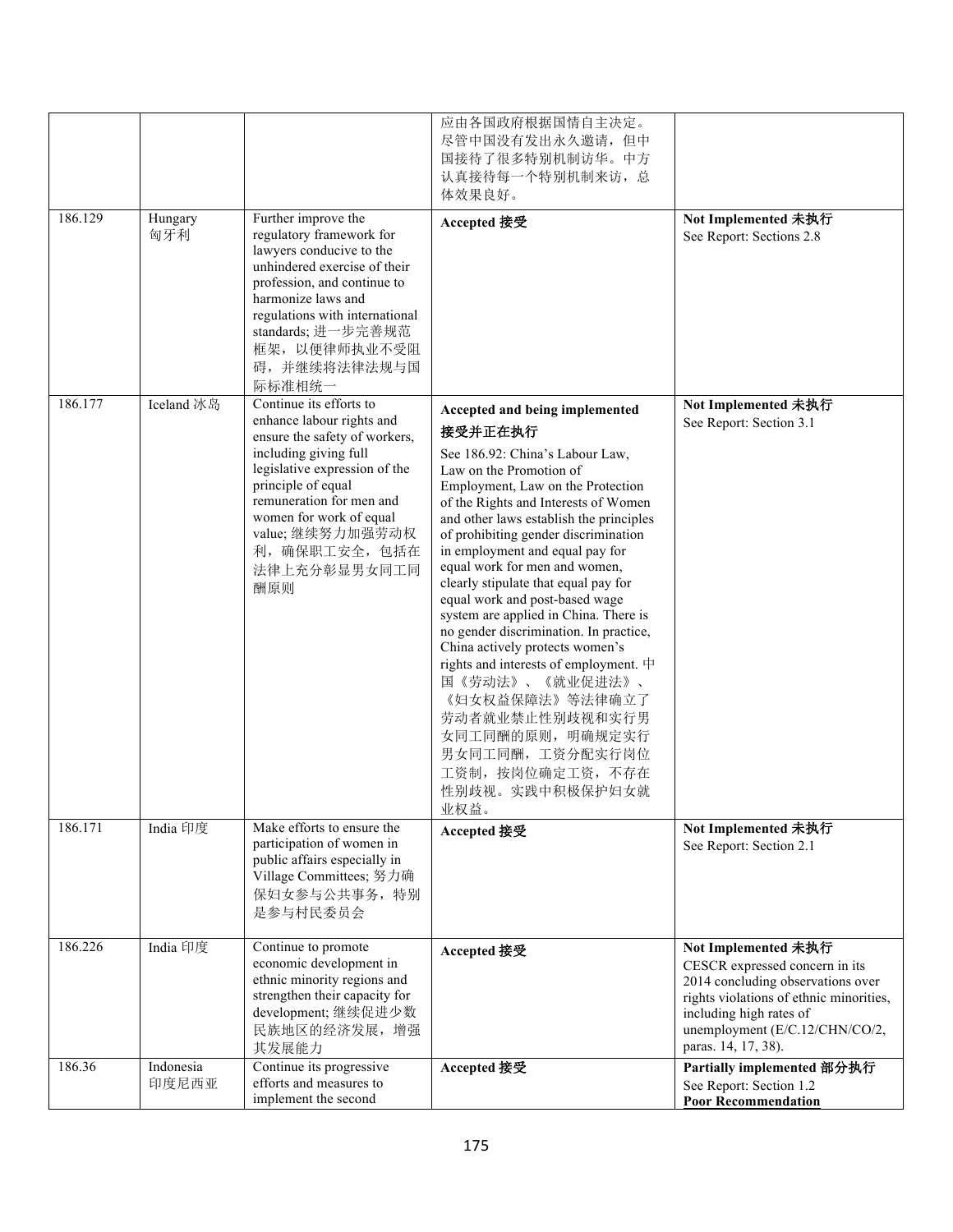| 186.89  | Ireland<br>爱尔兰                                | Establish anti-discrimination<br>laws and regulations to ensure<br>that lesbian, gay, bisexual and<br>transgender persons enjoy<br>equal treatment, including<br>at schools and in the<br>workplace; 设立反歧视法律 | Accepted and already implemented<br>接受并已经执行<br>See 186.85: China's Constitution<br>clearly stipulates that all citizens are<br>equal before the law. China prohibits<br>all possible discriminations via                                                                                                                         | Not Implemented 未执行<br>See Report: Section 3.2                                                                                                                                                                                                                                                                                                                                                                                                                                                                                                                                                                                                                                        |
|---------|-----------------------------------------------|--------------------------------------------------------------------------------------------------------------------------------------------------------------------------------------------------------------|----------------------------------------------------------------------------------------------------------------------------------------------------------------------------------------------------------------------------------------------------------------------------------------------------------------------------------|---------------------------------------------------------------------------------------------------------------------------------------------------------------------------------------------------------------------------------------------------------------------------------------------------------------------------------------------------------------------------------------------------------------------------------------------------------------------------------------------------------------------------------------------------------------------------------------------------------------------------------------------------------------------------------------|
| 186.220 | Iraq 伊拉克                                      | Exert more efforts to protect<br>cultures, especially those of<br>ethnic minorities, and to<br>promote the protection of<br>cultural relics; 作出更多努力<br>保护文化, 特别是少数民族<br>文化,并促进对文化遗迹的<br>保护                   | Accepted 接受                                                                                                                                                                                                                                                                                                                      | Not Implemented 未执行<br>CESCR expressed concern in its<br>2014 COB over severe restrictions on<br>ethnic minorities to exercise cultural<br>rights, (E/C.12/CHN/CO/2, paras. 14,<br>17, 38). According to the NGO Free<br>Tibet, Tibetan culture is under threat<br>from mass Chinese immigration and<br>strict control on Tibetan cultural<br>expression.<br>https://www.freetibet.org/about/histo<br>ry-religion-culture                                                                                                                                                                                                                                                             |
| 186.174 | Iran, Islamic<br>Republic of<br>伊朗伊斯兰共<br>和国  | Increase its effort to address<br>the issues of rural and urban<br>migrant workers and their<br>families in a more effective<br>way; 加大努力, 以更加有<br>效的方式解决城乡民工及其<br>家人的问题                                     | Accepted 接受                                                                                                                                                                                                                                                                                                                      | Partial Implementation 部分执行<br>See Report: Section 3.5                                                                                                                                                                                                                                                                                                                                                                                                                                                                                                                                                                                                                                |
| 186.41  | Iran, Islamic<br>Republic of 伊<br>朗伊斯兰共和<br>国 | Continue human rights<br>training for local officials,<br>police commissioners,<br>wardens and directors of<br>Judicial Bureaus;继续对地方<br>干部、公安局长、监狱长和<br>司法局长进行人权培训                                          | Accepted and already implemented<br>接受并已经执行<br>See 186.39: The Chinese government<br>attaches great importance to human<br>rights education and promotes it at all<br>levels. China has included human rights<br>education in training programs of civil<br>servants. 中国政府高度重视人权教育<br>并在各个层面大力推进, 已在公务员<br>培训班次中纳入人权教育的有关内<br>容。 | Not Implemented 未执行<br>See Report: Chapter 4<br><b>Poor Recommendation</b><br>HR training for officials barely<br>exists, and relevant governmental<br>depts. rarely disclose the contents of<br>training materials, so it is unclear if<br>materials promote universal human<br>rights. Therefore, asking for its<br>"continuation" doesn't address the<br>problem.                                                                                                                                                                                                                                                                                                                  |
| 186.201 | Indonesia<br>印度尼西亚                            | Further guarantee children's<br>right to health and continue<br>the trend to constantly reduce<br>the mortality rate for children<br>under five years of age;<br>进一步保障儿童的健康权,<br>并保持五岁以下儿童死亡率<br>不断下降的势头     | Accepted 接受                                                                                                                                                                                                                                                                                                                      | evidence to show that such efforts<br>have been made. It's thus beside the<br>point to ask for "continuation" of<br>not-yet-made "efforts."<br>Partially implemented 部分执行<br>CRC in its 2012 COB welcomed the<br>reduction of child mortality, but<br>expressed serious concern with the<br>persistence of health disparities<br>between urban and rural areas<br>(CRC/C/CHN/CO/3-4 para. 62).<br>UNDP highlighted China's progress<br>in eliminating child mortality, but<br>warned of challenges due to urban-<br>rural disparity and lack of coverage<br>for marginal groups.<br>http://www.cn.undp.org/content/chin<br>a/en/home/post-<br>2015/mdgoverview/overview/mdg4.h<br>tml |
|         |                                               | NHRAP;继续逐步努力, 采<br>取渐进措施, 实施第二个<br>《国家人权行动计划》                                                                                                                                                                |                                                                                                                                                                                                                                                                                                                                  | It's problematic to assume China<br>already has "progressive efforts and<br>measures", when there is no clear                                                                                                                                                                                                                                                                                                                                                                                                                                                                                                                                                                         |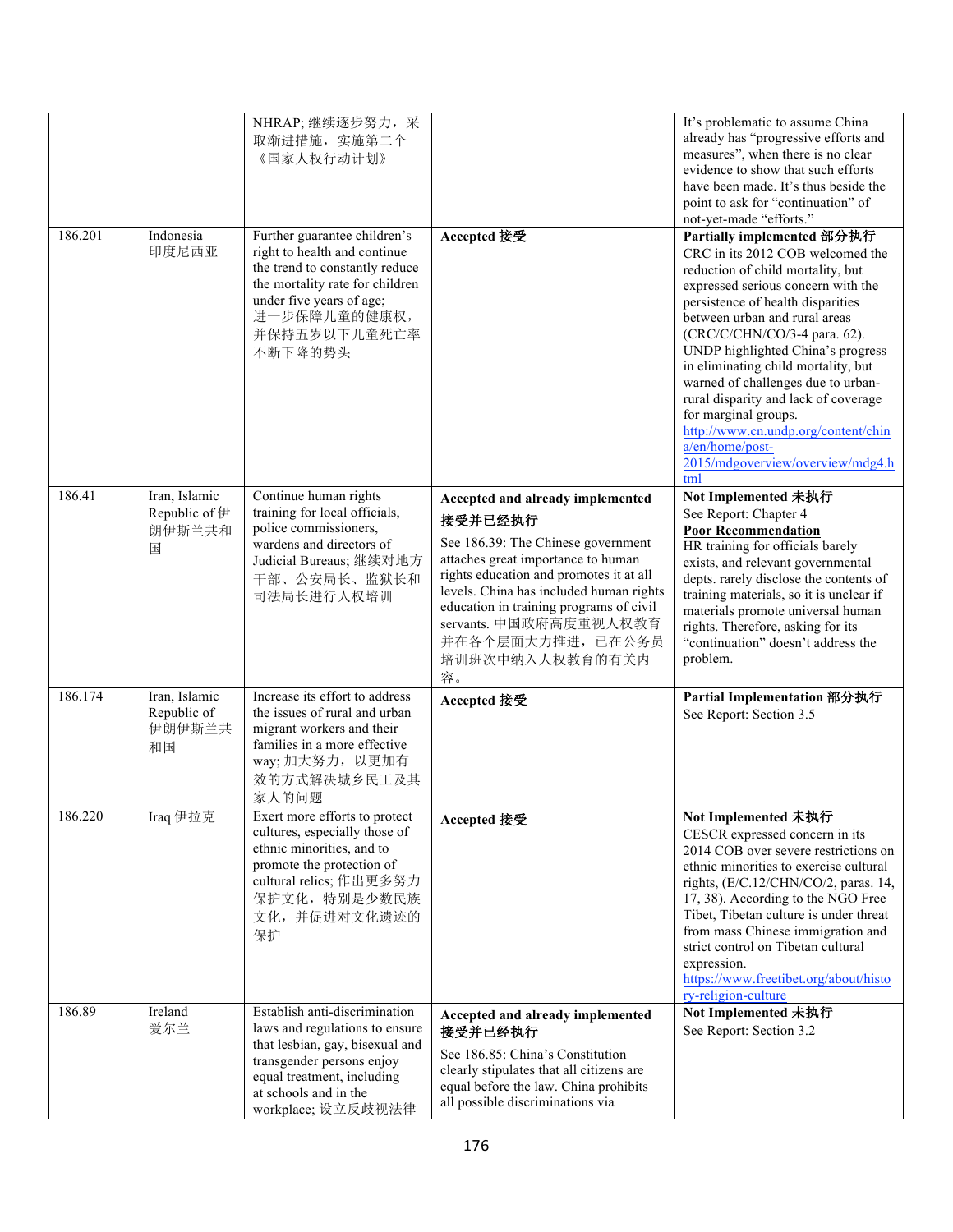|         |                | 法规, 确保男女同性恋、双<br>性恋和变性者享有平等待<br>遇,包括在学校和工作场所<br>享有平等待遇                                                                                                                                                                                                                            | enacting specific laws. China's Law<br>on Regional National Autonomy, Law<br>on the Protection of Rights and<br>Interests of Women, Law on the<br>Protection of Rights and Interests of<br>Elderly, Law on the Protection of<br>Minors, Law on the Protection of<br>Rights and Interests of Disabled<br>Persons, Law on the Promotion of<br>Employment and other laws clearly<br>prohibit discriminations based on<br>ethnicity, religion, gender, age,<br>disability and other aspects. 中国《宪<br>法》明确规定公民在法律面前一律<br>平等, 并通过制定各项单行法律禁<br>止可能出现的歧视现象和问题。中<br>国《民族区域自治法》、《妇女权<br>益保障法》、《老年人权益保障<br>《未成年人保护法》、《残<br>法》、<br>疾人保障法》、<br>《就业促进法》等<br>法律明确禁止基于民族、宗教、性<br>别、年龄、残疾等方面的歧视。                                                                        |                                                           |
|---------|----------------|-----------------------------------------------------------------------------------------------------------------------------------------------------------------------------------------------------------------------------------------------------------------------------------|--------------------------------------------------------------------------------------------------------------------------------------------------------------------------------------------------------------------------------------------------------------------------------------------------------------------------------------------------------------------------------------------------------------------------------------------------------------------------------------------------------------------------------------------------------------------------------------------------------------------------------------------------------------------------------------------------------------------------------------------------------|-----------------------------------------------------------|
| 186.149 | Ireland<br>爱尔兰 | Facilitate the development, in<br>law and practice, of a safe and<br>enabling environment in<br>which both civil society and<br>human rights defenders can<br>operate free from fear,<br>hindrance and insecurity;<br>推动在法律上和实践中培养<br>安全有利的环境, 以便民间<br>社会和人权卫士都可无惧、<br>无阻、安全地开展工作 | Accepted and being implemented<br>接受并正在执行<br>In accordance with China's<br>Constitution and relevant national<br>laws, citizens enjoy freedom of<br>expression, the press, assembly,<br>association, procession,<br>demonstration, and religious belief.<br>The Chinese government guarantees<br>citizens' right to exercise these<br>freedoms in accordance with the law.<br>Chinese judicial organs impartially<br>deal with all violations of citizens'<br>personal and democratic rights<br>according to law. There is no so-<br>called issue of suppressing "human<br>rights defenders". 根据中国《宪法》<br>和有关法律规定, 公民享有言论、<br>出版、集会、结社、游行、示威和<br>宗教信仰的权利, 中国政府保障公<br>民依法行使上述权利。对于任何侵<br>害公民人身权利、民主权利的行<br>为,中国司法机关将依法公正处<br>不存在所谓打压"人权卫士"问<br>理,<br>题。 | Not Implemented 未执行<br>See Report: Sections 2.5, 2.6, 2.9 |
| 186.82  | Italy 意大利      | Increase efforts to gather data<br>on child abuse with the aim of<br>supporting policy formulation<br>process; 加大努力收集虐待<br>儿童现象数据, 以便为政策<br>制定进程提供支持                                                                                                                              | Not Accepted 不接受                                                                                                                                                                                                                                                                                                                                                                                                                                                                                                                                                                                                                                                                                                                                       | Not Implemented 未执行<br>See Report: Section 3.3            |
| 186.108 | Italy 意大利      | Publish the figures regarding<br>death sentences and<br>executions; 公布死刑和处决<br>情况的数字                                                                                                                                                                                              | Not Accepted 不接受<br>The statistics of death penalty and<br>death penalty with reprieve is<br>included in that of fixed-term                                                                                                                                                                                                                                                                                                                                                                                                                                                                                                                                                                                                                            | Not Implemented 未执行<br>See Report: Section 2.2            |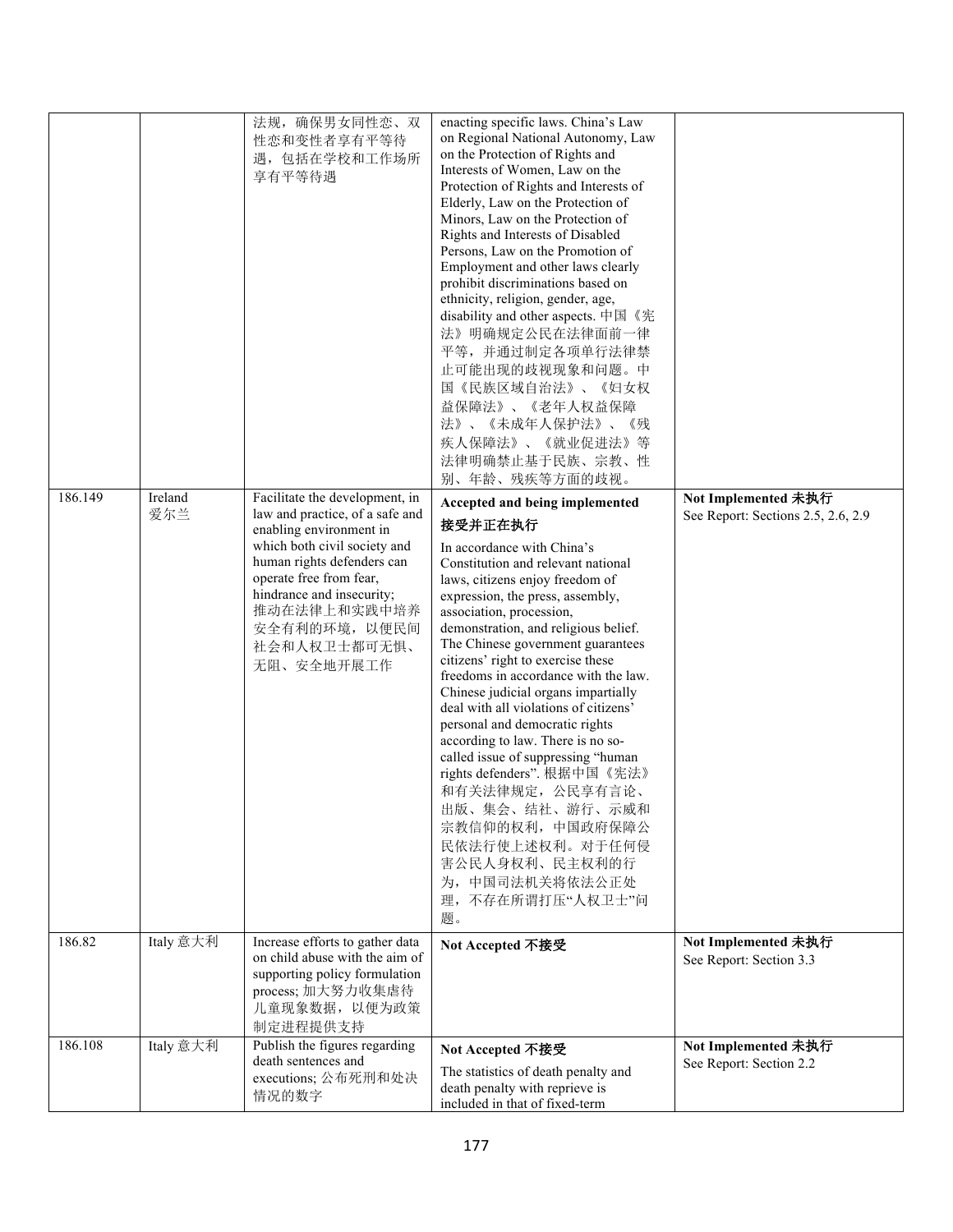| 186.109 | Italy 意大利 | Further reduce the offences<br>punishable by death penalty;<br>进一步减少可处以死刑的罪<br>名                                                                                                                                      | imprisonment of more than five years<br>and life imprisonment. There is no<br>separate statistics on death penalty.在<br>中国法院的司法统计中, 死刑和死<br>缓的数字是与被判处五年以上有期<br>徒刑、无期徒刑的罪犯的数字合并<br>统计的,无单独的死刑统计数字。<br>Not Accepted 不接受<br>See 186.17: Concerning the individual<br>complaint procedure, China is of the<br>view that such a procedure in the<br>international human rights treaty<br>system is optional. Governments bear<br>the primary responsibility for the<br>implementation of international<br>human rights treaties. If a specific<br>right is violated, citizens should first<br>exhaust domestic remedies. As for the<br>death penalty, China's position is to<br>retain the death penalty, but strictly<br>and prudently limit its application<br>according to law. China has been | Partially implemented 部分执行<br>See Report: Section 2.2 |
|---------|-----------|-----------------------------------------------------------------------------------------------------------------------------------------------------------------------------------------------------------------------|----------------------------------------------------------------------------------------------------------------------------------------------------------------------------------------------------------------------------------------------------------------------------------------------------------------------------------------------------------------------------------------------------------------------------------------------------------------------------------------------------------------------------------------------------------------------------------------------------------------------------------------------------------------------------------------------------------------------------------------------------------------------------------------------|-------------------------------------------------------|
|         |           |                                                                                                                                                                                                                       | Law adopted at the 19th Meeting of<br>the 11th Standing Committee of the<br>National People's Congress (NPC) of<br>China, abolished 13 crimes applicable<br>to death penalty. China will continue<br>its efforts in this regard according to<br>its economic and social development.<br>关于个人申诉机制问题, 中国认<br>为, 国际人权公约体系中此类程序<br>均被规定为任择性程序。履行国际<br>人权公约的首要责任在各国政府,<br>如公民某项权利遭受侵害, 应通过<br>本国申诉机制得到救济和解决。关<br>于死刑问题, 保留死刑、严格限制<br>和慎重适用死刑是中国的政策,中<br>国一直为逐步减少死刑适用创造法<br>律和制度条件。2011年2月25<br>日, 第十一届全国人民代表大会常<br>务委员会第十九次会议通过的《刑<br>法修正案(八)》取消了13个罪名的<br>死刑。中国还将根据经济社会的发<br>展情况,继续研究逐步减少死刑罪<br>名的问题。                                                                                                                                                                                            |                                                       |
| 186.143 | Italy 意大利 | Consider possible revision of<br>its legislation on<br>administrative<br>restrictions in order to provide<br>a better protection of freedom<br>of religion or belief; 考虑对<br>行政限制的相关法律作出可<br>能的修改, 以便更好地保护<br>宗教或信仰自由 | Accepted 接受                                                                                                                                                                                                                                                                                                                                                                                                                                                                                                                                                                                                                                                                                                                                                                                  | Not Implemented 未执行<br>See Report: Section 2.7        |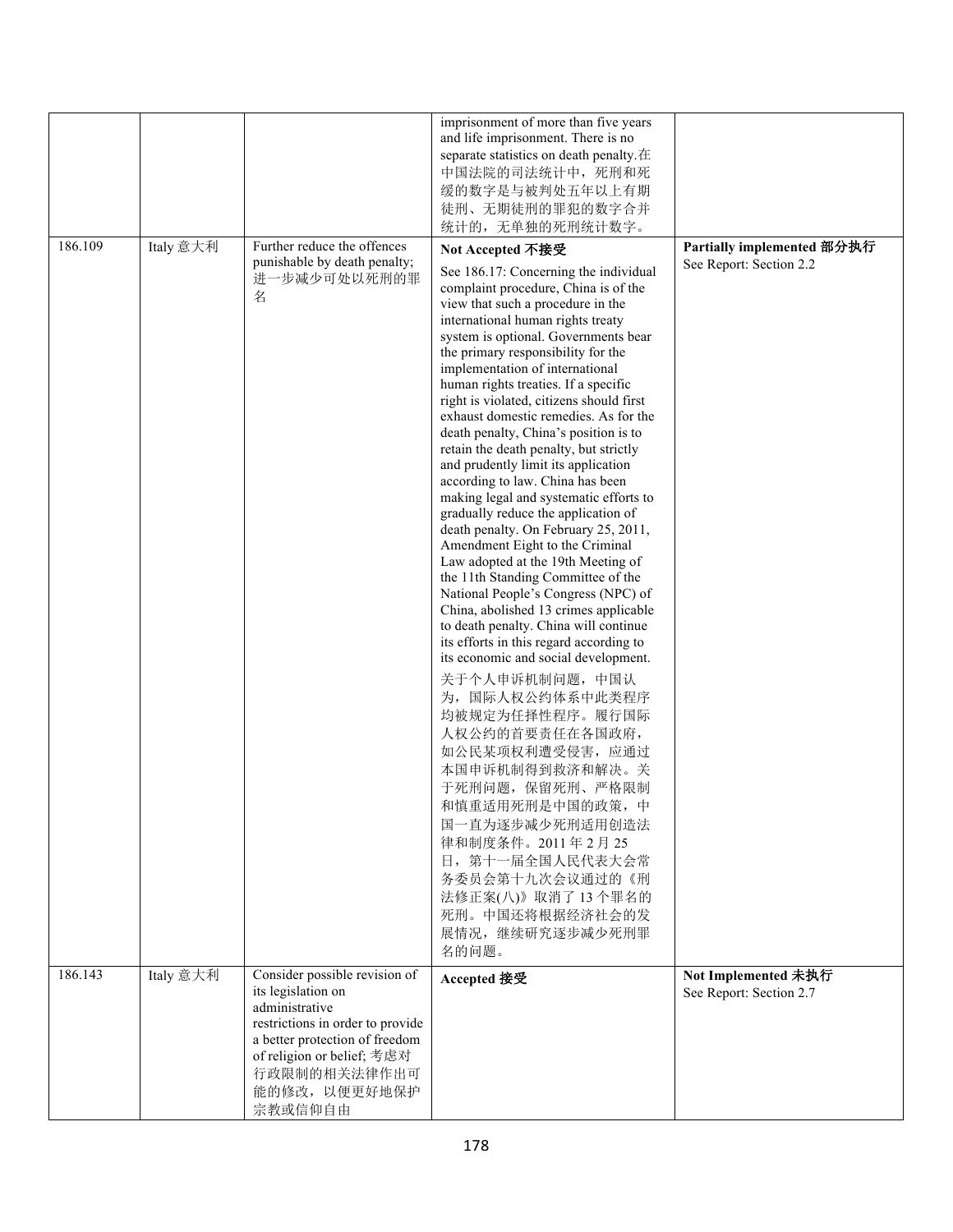| 186.212 | Italy 意大利    | Adopt further measures to<br>fully ensure the right to<br>education of children<br>accompanying rural workers<br>migrating to urban areas; $\mathcal{R}$<br>取进一步措施, 充分确保随<br>农民工迁至城镇地区的儿童<br>的受教育权 | Accepted 接受                                                                                                                                                                                                                                                                                                                                                                                                               | Not Implemented 未执行<br>See Report: Section 3.3                                                                                                                                                                                                                                                                                                                                                                                                                                                                                                                                                                                 |
|---------|--------------|----------------------------------------------------------------------------------------------------------------------------------------------------------------------------------------------------|---------------------------------------------------------------------------------------------------------------------------------------------------------------------------------------------------------------------------------------------------------------------------------------------------------------------------------------------------------------------------------------------------------------------------|--------------------------------------------------------------------------------------------------------------------------------------------------------------------------------------------------------------------------------------------------------------------------------------------------------------------------------------------------------------------------------------------------------------------------------------------------------------------------------------------------------------------------------------------------------------------------------------------------------------------------------|
| 186.1   | Japan 日本     | Timely ratify the ICCPR; 及<br>时批准《公民权利和政治权<br>利国际公约》                                                                                                                                               | Not Accepted 不接受<br>See 186.1: China is now prudently<br>carrying out its judicial and<br>administrative reform to actively<br>prepare for the ratification of the<br>ICCPR. No specific timetable for the<br>ratification of the ICCPR could be set<br>out so far. 中国正在稳妥推进司法和<br>行政改革, 为批准《公民权利和政<br>治权利国际公约》积极做准备,目<br>前无法提出具体时间表。                                                                                     | Not Implemented 未执行<br>See Report: Section 1.1                                                                                                                                                                                                                                                                                                                                                                                                                                                                                                                                                                                 |
| 186.221 | Japan 日本     | Make further efforts for<br>securing all human rights,<br>including cultural rights of<br>minorities; 进一步努力保障<br>所有人权,包括少数群体的<br>文化权利                                                              | Accepted 接受                                                                                                                                                                                                                                                                                                                                                                                                               | Not Implemented 未执行<br>CESCR expressed concern in its<br>2014 COB over severe restrictions on<br>ethnic minorities to exercise cultural<br>rights, (E/C.12/CHN/CO/2, paras. 14,<br>17, 38). According to the NGO Free<br>Tibet, Tibetan culture is under threat<br>from mass Chinese immigration and<br>strict control on Tibetan cultural<br>expression.<br>https://www.freetibet.org/about/histo<br>ry-religion-culture                                                                                                                                                                                                      |
| 186.181 | Jordan 约旦    | Work out methods for<br>implementing the relevant<br>regulations on social security<br>for religious staff; 制定宗教<br>教职人员社会保障相关规定<br>的实施办法                                                          | Accepted and already implemented<br>接受并已经执行<br>The Chinese government has<br>formulated a specific policy to solve<br>the problem of social security for<br>religious clergy, and special work has<br>been carried out accordingly. Up to<br>now, religious clergy has been<br>generally covered by the social<br>security system. 中国政府专门制定<br>了解决宗教教职人员社会保障问题<br>的政策,并开展专项工作。截至目<br>前, 按照自愿原则, 总体实现社会<br>保障体系对宗教教职人员的覆盖。 | Partially implemented 部分执行<br>See Report: Section 2.7<br>China's assessment of its 2 <sup>nd</sup> Human<br>Rights Action Plan (2012-2015)<br>claimed "Full coverage of the social<br>security system has been realized for<br>religious workers."<br>http://news.xinhuanet.com/english/ch<br>ina/2016-06/14/c 135435326 9.htm<br>However, this claim has not been<br>independently verified, and CHRD<br>has documented non-state organized<br>religions that faced persecution for<br>receiving donations to fund church<br>activities and staff.<br>https://www.nchrd.org/2014/09/priso<br>ner-of-conscience-zhang-shaojie/ |
| 186.217 | Jordan 约旦    | Raise the education level of<br>the disabled and make sure<br>that schoolage disabled<br>children generally receive<br>compulsory education;<br>提高残疾人的受教育水平,<br>确保学龄残疾儿童普遍接受<br>义务教育               | Accepted 接受                                                                                                                                                                                                                                                                                                                                                                                                               | Not implemented 部分执行<br>See Report: Section 3.4                                                                                                                                                                                                                                                                                                                                                                                                                                                                                                                                                                                |
| 186.64  | Kenya<br>肯尼亚 | Continue to give<br>consideration to the views of<br>treaty bodies and other                                                                                                                       | Accepted 接受                                                                                                                                                                                                                                                                                                                                                                                                               | Not Implemented 未执行<br>See Report: Sections 1.3, 2.3<br><b>Poor Recommendation</b>                                                                                                                                                                                                                                                                                                                                                                                                                                                                                                                                             |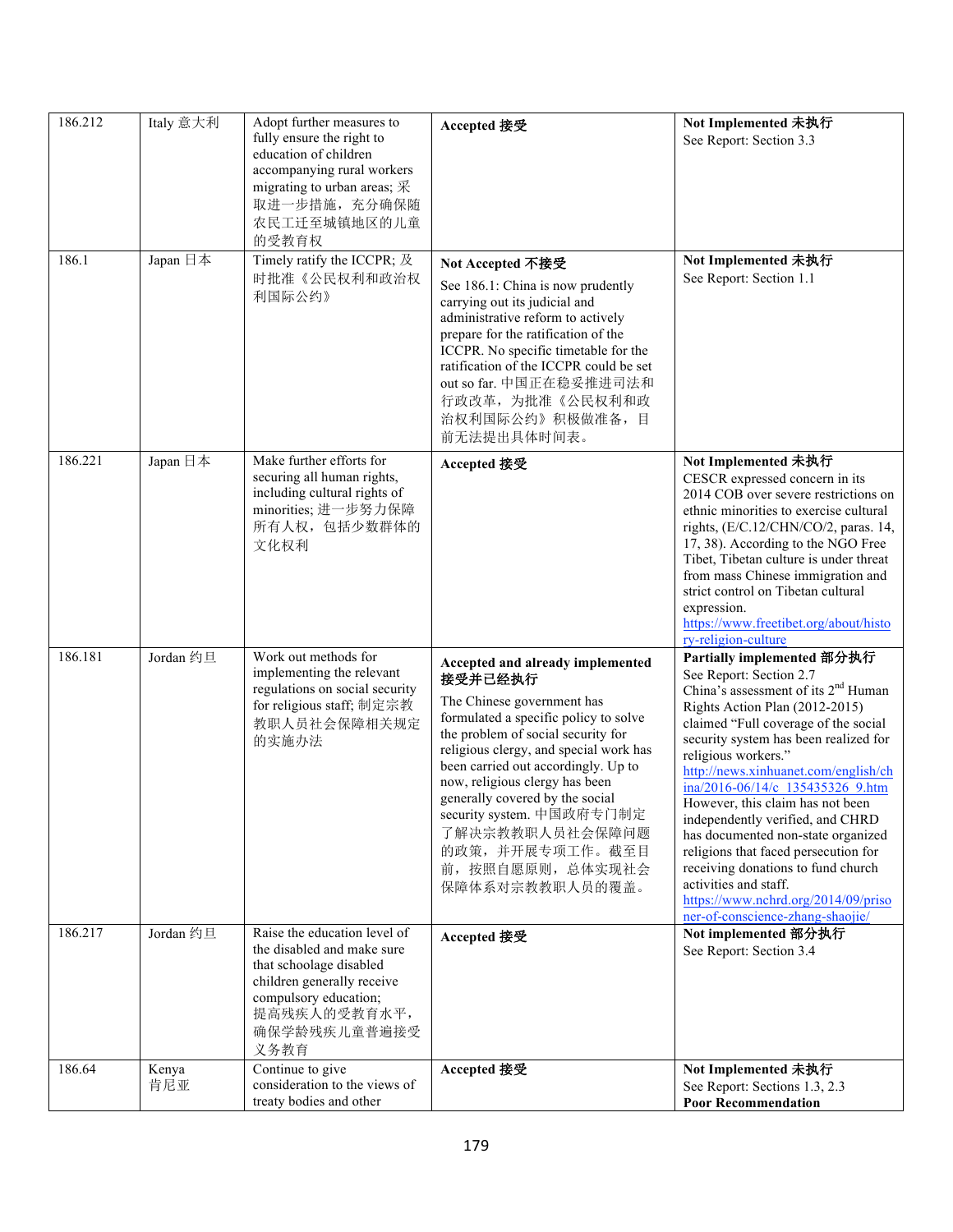|         |                                                                    | mechanisms; 继续考虑各条<br>约机构和其他机制的意见                                                                                                                                  |                                                                                                                                                                                                                                                                                                                                                                                                                                                                                                                                                                                                                                                                 | "Giving consideration" to these<br>views falls short of recommending a<br>measurable step, such as complying<br>with treaty bodies' recommendations,<br>Special Procedures' opinions, and<br>UPR recommendations.                                                                                                                                                                                                                                                                                                        |
|---------|--------------------------------------------------------------------|--------------------------------------------------------------------------------------------------------------------------------------------------------------------|-----------------------------------------------------------------------------------------------------------------------------------------------------------------------------------------------------------------------------------------------------------------------------------------------------------------------------------------------------------------------------------------------------------------------------------------------------------------------------------------------------------------------------------------------------------------------------------------------------------------------------------------------------------------|--------------------------------------------------------------------------------------------------------------------------------------------------------------------------------------------------------------------------------------------------------------------------------------------------------------------------------------------------------------------------------------------------------------------------------------------------------------------------------------------------------------------------|
| 186.121 | Korea,<br>Democratic<br>People's<br>Republic<br>朝鲜民主主义<br>人民共和国    | Continue to push forward the<br>reform on re-education<br>through labour according to<br>China's national conditions<br>and timetable; 继续根据中国<br>的国情和时间表推进劳教改<br>革 | Accepted and already implemented<br>接受并已经执行<br>See 186.117: On December 28, 2013,<br>the 6th Meeting of the Standing<br>Committee of NPC adopted the<br>Resolution of the Standing Committee<br>of NPC on the Abolition of Legal<br>Documents on Re-education through<br>Labour, abolishing the system of re-<br>education through labour. After the<br>abolition of the system, those still<br>serving re-education through labour<br>were set free, and their remaining<br>terms will not be enforced. 2013年12<br>月28日, 第十二届全国人大常委会<br>第六次会议通过的《全国人民代表<br>大会常务委员会关于废止有关劳动<br>教养法律规定的决定》, 废除了劳<br>动教养制度。劳教制度废止后, 对<br>正在被依法执行劳动教养的人员,<br>解除劳动教养, 剩余期限不再执<br>行。 | Implemented 执行<br>China abolished the RTL system in<br>December 2013, although other<br>forms of extra-judicial administrative<br>detention are still used.<br>http://news.xinhuanet.com/english/ch<br>ina/2013-12/28/c 133003042.htm<br><b>Poor Recommendation</b><br>As an extra-judicial detention<br>system, RTL should have been<br>abolished much sooner according to<br>international human rights standards,<br>not conditionally "reformed"<br>according to China's own "national<br>conditions and timetable." |
| 181.185 | Korea,<br>Democratic<br>People's<br>Republic of<br>朝鲜民主主义<br>人民共和国 | Continue to provide<br>comprehensive protection to<br>citizens' economic,<br>social and cultural rights; 继<br>续全面保护公民的经济、社<br>会和文化权利                               | Accepted 接受                                                                                                                                                                                                                                                                                                                                                                                                                                                                                                                                                                                                                                                     | Not Implemented 未执行<br>See Report: Section 3.5<br><b>Poor Recommendation</b><br>It calls for the continuation of<br>something that has not been<br>practiced, i.e., providing<br>"comprehensive protection" of these<br>rights.                                                                                                                                                                                                                                                                                          |
| 186.13  | Korea,<br>Republic of<br>大韩民国                                      | Expedite the efforts to ratify<br>the ICCPR; 加快努力批准<br>《公民权利和政治权利国际<br>公约》                                                                                         | Not Accepted 不接受<br>See 186.1: China is now prudently<br>carrying out its judicial and<br>administrative reform to actively<br>prepare for the ratification of the<br>ICCPR. No specific timetable for the<br>ratification of the ICCPR could be set<br>out so far. 中国正在稳妥推进司法和<br>行政改革, 为批准《公民权利和政治<br>权利国际公约》积极做准备,目前无<br>法提出具体时间表。                                                                                                                                                                                                                                                                                                                           | Not Implemented 未执行<br>See Report: Section 1.1                                                                                                                                                                                                                                                                                                                                                                                                                                                                           |
| 186.214 | Korea,<br>Republic of<br>大韩民国                                      | Continue to make efforts to<br>promote the right to education<br>for children of migrant<br>workers from rural areas;<br>继续努力促进农民工子女的<br>受教育权                      | Accepted 接受                                                                                                                                                                                                                                                                                                                                                                                                                                                                                                                                                                                                                                                     | Partial Implemented 部分执行<br>See Report: Section 3.3<br><b>Poor Recommendation:</b><br>This recommendation presupposed<br>that such efforts had been made by<br>government. Yet, China has rejected<br>or punished civil society for trying to<br>protect migrant children's right to<br>education.                                                                                                                                                                                                                       |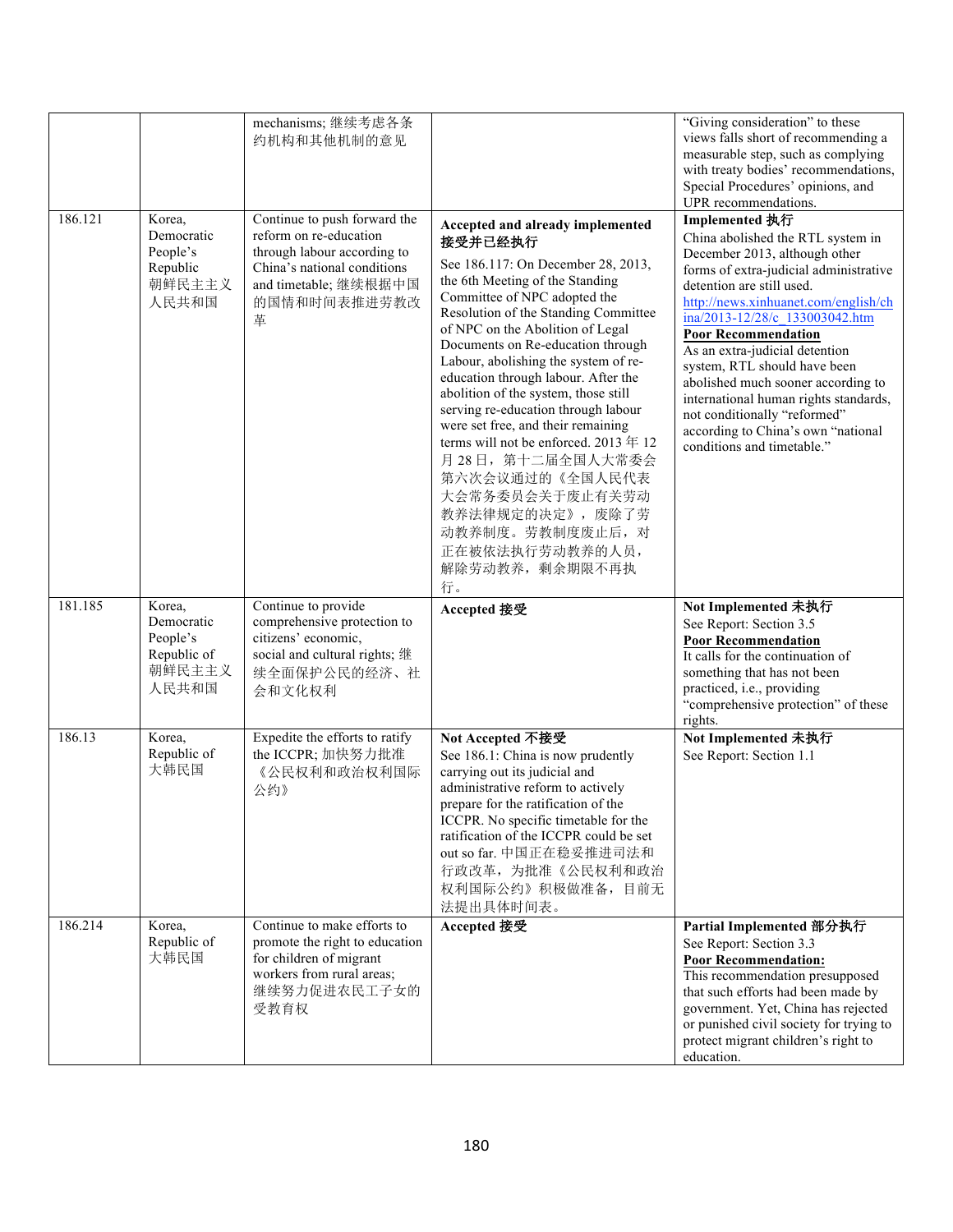| 186.242 | Korea,<br>Republic of<br>大韩民国 | Accept the recommendations<br>of UNHCR on refugee issues<br>including the adoption of<br>national asylum legislation;<br>接受联合国难民署关于难民<br>问题的各项建议,包括通过<br>国家庇护法律                                                                                                                                                                                                          | Accepted and already implemented<br>接受并已经执行<br>China's Constitution stipulates that<br>asylum may be granted to foreigners<br>who request it for political reasons in<br>China. The Exit and Entry<br>Administration Law of China which<br>came into force on July 1, 2013<br>stipulates that foreigners applying for<br>refugee status may, during the<br>screening process, stay in China on the<br>strength of temporary identity<br>certificates issued by public security<br>organs; foreigners who are recognized<br>as refugees may stay or reside in China<br>on the strength of refugee identity<br>certificates issued by public security<br>organs. China places importance on the<br>refugee legislation, and is actively<br>promoting the relevant legislation along<br>with its domestic legislation progress.<br>中国《宪法》规定, 对于因为政治原<br>因要求避难的外国人,中国可以给予<br>受庇护的权利。2013年7月1日起实<br>施的《出入境管理法》规定:"申请<br>难民地位的外国人, 在难民地位甄别<br>期间,可以凭公安机关签发的临时身<br>份证明在中国境内停留; 被认定为难<br>民的外国人, 可以凭公安机关签发的<br>难民身份证件在中国境内停留居<br>留。"中国重视难民立法,正结合国<br>内立法进程积极推进。 | Not Implemented 未执行<br>While CAT welcomed the adoption<br>of the 2012 Exit-Entry<br>Administrative Law, which contains<br>provisions on the treatment of<br>refugees, it said in its 2015 COB that<br>it remains concerned over the<br>absence of national asylum<br>legislation and administrative<br>procedures. (CAT/C/CHN/CO/5,<br>paras. 4, 46)                                        |
|---------|-------------------------------|--------------------------------------------------------------------------------------------------------------------------------------------------------------------------------------------------------------------------------------------------------------------------------------------------------------------------------------------------------------------------|--------------------------------------------------------------------------------------------------------------------------------------------------------------------------------------------------------------------------------------------------------------------------------------------------------------------------------------------------------------------------------------------------------------------------------------------------------------------------------------------------------------------------------------------------------------------------------------------------------------------------------------------------------------------------------------------------------------------------------------------------------------------------------------------------------------------------------------------------------------------------------------------------------------------------------------------------------------------------------------------------------------------------------------------------------|---------------------------------------------------------------------------------------------------------------------------------------------------------------------------------------------------------------------------------------------------------------------------------------------------------------------------------------------------------------------------------------------|
| 186.243 | Korea,<br>Republic of<br>大韩民国 | Provide adequate protection<br>to asylum seekers and cross-<br>border refugees including<br>especially those from<br>neighbouring countries, in<br>accordance with humanitarian<br>considerations and relevant<br>international norms such as<br>the principle of non-<br>refoulement; 出于人道主义<br>考虑并依照不驱回原则等相<br>关国际规范, 对寻求庇护者<br>和跨境难民提供适足保护,<br>特别是来自邻国的寻求庇护<br>者和跨境难民 | Not Accepted 不接受<br>The Chinese government has<br>consistently followed the principle of<br>non-refoulement and other international<br>practice in refugee management. China<br>follows the non-refoulement principle<br>and offers corresponding protection for<br>all asylum seeker and cross-border<br>refugees, be they from neighbouring<br>countries or other countries. Therefore,<br>there is no need to make a special<br>request concerning "refugees from<br>neighbouring countries". 中国政府在<br>难民管理中一直遵循"不推回"等国际<br>惯例,无论寻求庇护者或者难民来自<br>于邻国还是来自于其他国家,中方都<br>遵循"不推回"原则, 对其提供相应的<br>保护。因此, 没有必要专门对"来自<br>邻国的难民"提出特殊的要求。                                                                                                                                                                                                                                                                                                                                                                                                                       | Not Implemented 未执行<br>The UN Commission of Inquiry on<br>Human Rights in DPRK stated in a<br>2014 report that China had violated<br>international law on non-refoulement<br>in forcibly repatriating DPRK<br>citizens (A/HRC/25/63, para. 43).<br>CAT also expressed concern in its<br>2015 COB with the continued<br>repatriation of North Korean refugees<br>(CAT/C/CHN/CO/5, para. 46). |
| 186.81  | Kuwait<br>科威特                 | Increase the number of<br>institutions providing<br>professional services<br>for the upbringing and<br>protection of orphans,<br>protection of homeless<br>children and the rehabilitation                                                                                                                                                                               | Accepted 接受                                                                                                                                                                                                                                                                                                                                                                                                                                                                                                                                                                                                                                                                                                                                                                                                                                                                                                                                                                                                                                            | Partially implemented 部分执行<br>See Report: Section 3.4                                                                                                                                                                                                                                                                                                                                       |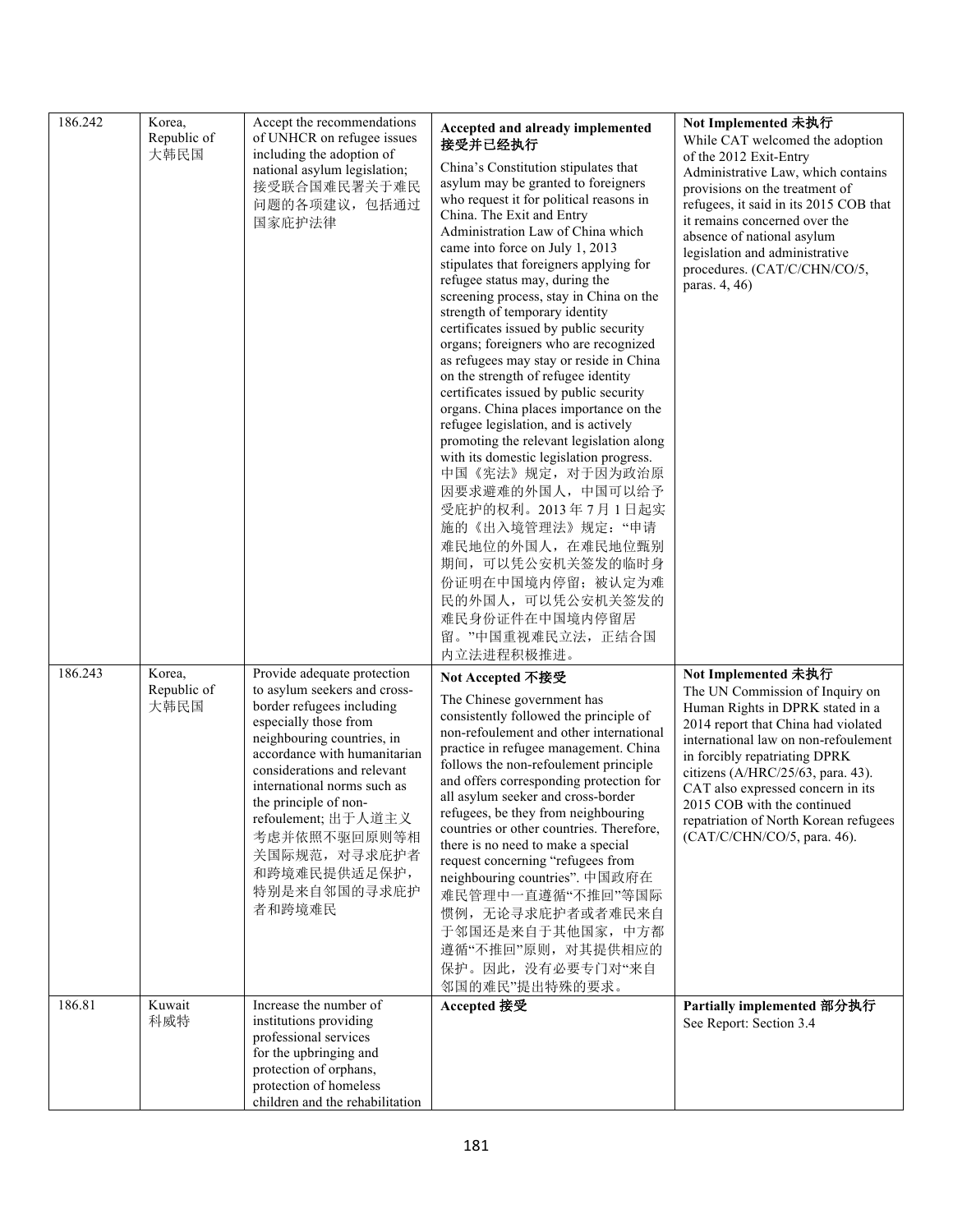| 186.125<br>186.8 | Kyrgyzstan<br>吉尔吉斯斯坦<br>Latvia<br>拉脱维亚 | of children with disabilities;<br>增加提供孤儿抚养和保护、<br>无家可归儿童保护和残疾儿<br>童康复专业服务的机构数量<br>Continue implementation of<br>the comprehensive judicial<br>reform which ensures that the<br>judicial authorities exercise<br>their powers in accordance<br>with the law; 继续实施全面<br>司法改革, 确保司法部门依<br>法行使权力<br>Continue its national reforms<br>with an aim to ratify the<br>ICCPR;继续推行国家改 | Accepted 接受<br>Accepted 接受                                                                                                                                                                                                                                                                                                                                                                                                                                                                                       | Not Implemented 未执行<br>See Report: Section 2.8<br>Judicial reform in China has not been<br>comprehensive, and CESCR<br>expressed concern in its 2014 COB<br>about the lack of independence of the<br>judiciary in China.<br>(E/C.12/CHN/CO/2, paras. 10)<br>Not Implemented 未执行<br>See Report: Section 1.1                                                                                                                                                                                                                                                                                                                 |
|------------------|----------------------------------------|-----------------------------------------------------------------------------------------------------------------------------------------------------------------------------------------------------------------------------------------------------------------------------------------------------------------------------------------------------------------------------|------------------------------------------------------------------------------------------------------------------------------------------------------------------------------------------------------------------------------------------------------------------------------------------------------------------------------------------------------------------------------------------------------------------------------------------------------------------------------------------------------------------|----------------------------------------------------------------------------------------------------------------------------------------------------------------------------------------------------------------------------------------------------------------------------------------------------------------------------------------------------------------------------------------------------------------------------------------------------------------------------------------------------------------------------------------------------------------------------------------------------------------------------|
| 186.27           | Latvia                                 | 革, 目标是批准《公民权利<br>和政治权利国际公约》<br>Explore options to accede to                                                                                                                                                                                                                                                                                                                 |                                                                                                                                                                                                                                                                                                                                                                                                                                                                                                                  | Not Implemented 未执行                                                                                                                                                                                                                                                                                                                                                                                                                                                                                                                                                                                                        |
|                  | 拉脱维亚                                   | the Rome Statute of the ICC;<br>探讨加入《国际刑事法院罗<br>马规约》的可能方式                                                                                                                                                                                                                                                                                                                   | Accepted 接受                                                                                                                                                                                                                                                                                                                                                                                                                                                                                                      | See Report: Section 1.1<br><b>Poor Recommendation</b><br>Given the lack of government<br>transparency, it is hard to know or<br>assess whether the government has<br>"explored options."                                                                                                                                                                                                                                                                                                                                                                                                                                   |
| 186.70           | Latvia<br>拉脱维亚                         | Step up cooperation with the<br>special procedures and<br>consider extending a standing<br>invitation to all special<br>procedures mandate holders<br>of the Human Rights Council;<br>加强与各特别程序的合作,<br>并考虑向人权理事会所有特<br>别程序任务负责人发出长期<br>邀请(拉脱维亚); 向联合国<br>各人权特别程序发出长期邀<br>请,并接受各任务负责人提<br>出的所有访问请求                                                                            | Not Accepted 不接受<br>The government will assess its decision<br>to extend a standing invitation to<br>special procedures based on its national<br>conditions. Although China has not<br>extended a standing invitation, China<br>has received many visits by special<br>procedures. China takes every visit by<br>special procedures seriously, and these<br>visits have produced good overall<br>results. 邀请特别机制访问及发出永久<br>邀请应由各国政府根据国情自主决<br>定。尽管中国没有发出永久邀请,但<br>中国接待了很多特别机制访华。中方<br>认真接待每一个特别机制来访, 总体<br>效果良好。 | Not Implemented 未执行<br>See Report: Section 1.3                                                                                                                                                                                                                                                                                                                                                                                                                                                                                                                                                                             |
| 186.249          | Lebanon<br>黎巴嫩                         | Strengthen standing efforts<br>aiming at the realization of<br>the right to development<br>especially through sharing<br>experiences and best practices<br>with other developing<br>countries; 加强旨在实现发<br>展权的长期努力, 特别是与<br>其他发展中国家分享经验和<br>最佳做法                                                                                                                             | Accepted 接受                                                                                                                                                                                                                                                                                                                                                                                                                                                                                                      | Assessment Unavailable 无法评估<br>CESCR expressed concern in its<br>2014 COB over human rights<br>violations stemming from China's<br>economic and technical assistance in<br>developing countries.<br>(E/C.12/CHN/CO/2, para. 12)<br><b>Inappropriate Recommendation</b><br>Other countries may face the same<br>human rights problems as China<br>today if they follow its experiences<br>of pursuing economic growth at the<br>expense of the environment, public<br>health, rights of workers and<br>migrants, while suppressing freedom<br>of expression, association, and<br>assembly, and democratic<br>participation. |
| 186.213          | Lesotho                                | Continue to attach great                                                                                                                                                                                                                                                                                                                                                    | Accepted 接受                                                                                                                                                                                                                                                                                                                                                                                                                                                                                                      | Not Implemented 未执行                                                                                                                                                                                                                                                                                                                                                                                                                                                                                                                                                                                                        |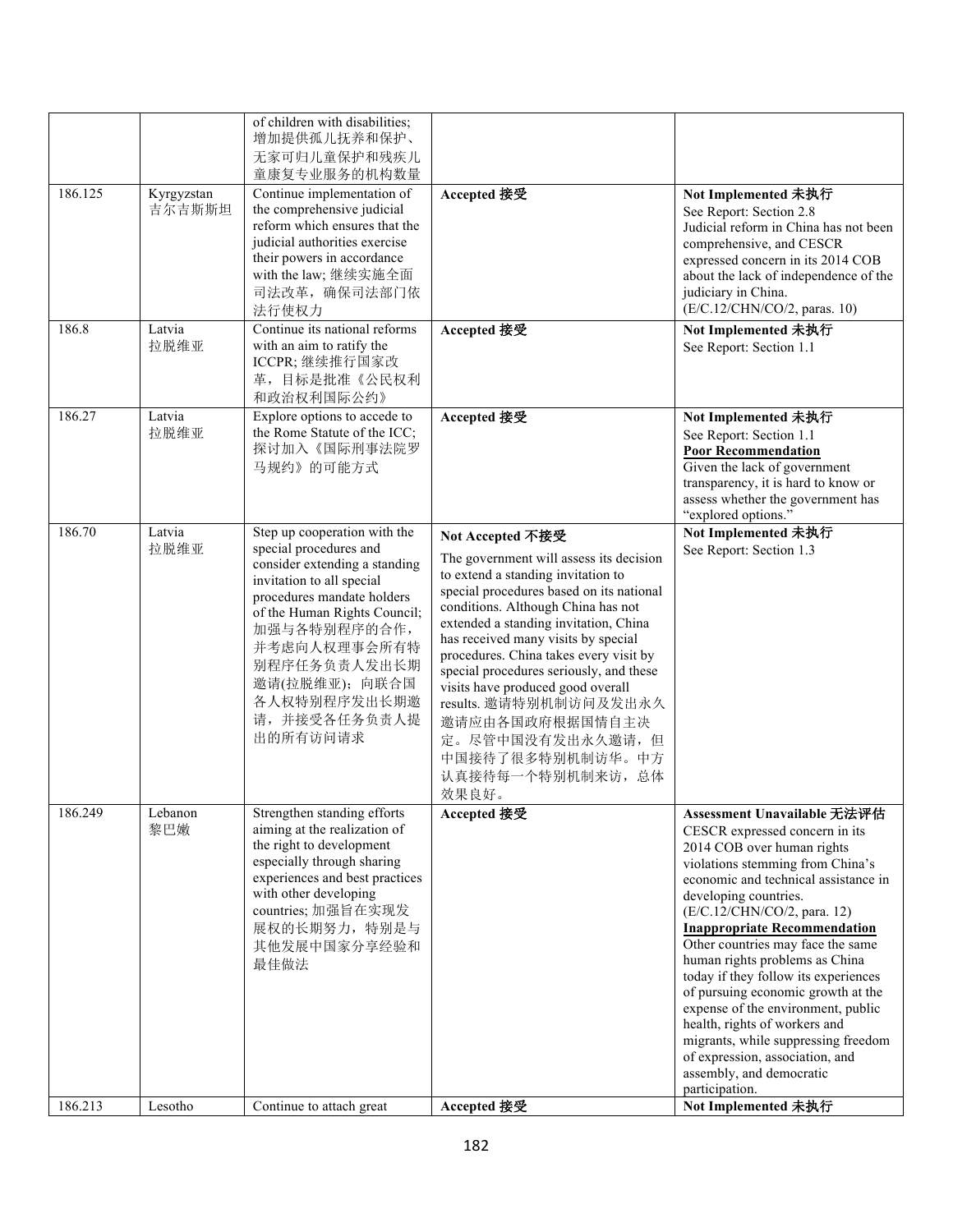|         | 莱索托              | importance to safeguarding<br>the compulsory education<br>rights of children<br>accompanying rural migrant<br>workers;继续高度重视保障<br>农民工随迁子女接受义务教<br>育的权利                                                                                                                                                                                                       |                                                                                                                                                                                                                                                                                                                                                                                                                                                                                                                                                                                                                                                                                                                                                                                                          | See Report: Section 3.3<br><b>Poor Recommendation</b><br>The Chinese government has not<br>been attaching great importance to<br>education of migrant workers'<br>children, so it is problematic to<br>recommend China "continue" to do<br>SO. |
|---------|------------------|--------------------------------------------------------------------------------------------------------------------------------------------------------------------------------------------------------------------------------------------------------------------------------------------------------------------------------------------------------------|----------------------------------------------------------------------------------------------------------------------------------------------------------------------------------------------------------------------------------------------------------------------------------------------------------------------------------------------------------------------------------------------------------------------------------------------------------------------------------------------------------------------------------------------------------------------------------------------------------------------------------------------------------------------------------------------------------------------------------------------------------------------------------------------------------|------------------------------------------------------------------------------------------------------------------------------------------------------------------------------------------------------------------------------------------------|
| 186.139 | Malaysia<br>马来西亚 | Continue promoting the<br>freedom of religious belief<br>and safeguarding social and<br>religious harmony among its<br>people;继续促进宗教信仰<br>自由并保障中国人民的社会<br>与宗教和谐                                                                                                                                                                                              | Accepted 接受                                                                                                                                                                                                                                                                                                                                                                                                                                                                                                                                                                                                                                                                                                                                                                                              | Not Implemented 未执行<br>See Report: Section 2.7<br><b>Poor Recommendation</b><br>This recommendation asks for the<br>"continuation" of something that the<br>government hasn't done, "promoting<br>the freedom of religious belief."            |
| 186.189 | Malaysia<br>马来西亚 | Redouble its efforts in<br>implementing poverty<br>alleviation projects and<br>promoting the development of<br>impoverished areas; 加倍努<br>力实施扶贫工程, 推动贫困<br>地区发展                                                                                                                                                                                              | Accepted 接受                                                                                                                                                                                                                                                                                                                                                                                                                                                                                                                                                                                                                                                                                                                                                                                              | Not Implemented 未执行<br>See Report: Section 3.5                                                                                                                                                                                                 |
| 186.1   | Maldives<br>马尔代夫 | Ratify the ICCPR, which was<br>signed by China in 1998;<br>Accede to the First OP to the<br>ICCPR; 批准中国已于 1998<br>年签署的《公民权利和政治<br>权利国际公约》;加入《公<br>民权利和政治权利国际公<br>约》的《第一项任择议定<br>书》                                                                                                                                                                           | Not Accepted 不接受<br>See 186.1: China is now prudently<br>carrying out its judicial and<br>administrative reform to actively<br>prepare for the ratification of the<br>ICCPR. No specific timetable for the<br>ratification of the ICCPR could be set<br>out so far. 中国正在稳妥推进司法和<br>行政改革, 为批准《公民权利和政<br>治权利国际公约》积极做准备,目<br>前无法提出具体时间表。                                                                                                                                                                                                                                                                                                                                                                                                                                                                    | Not Implemented 未执行<br>See Report: Section 1.1                                                                                                                                                                                                 |
| 186.97  | Mali 马里          | Combat the crimes of<br>abduction of and trafficking<br>in women, provide women<br>victims with physical and<br>psychological rehabilitation<br>services with a view to their<br>integration into the society,<br>continue improving the<br>pension system covering<br>urban and rural areas; 打击拐<br>卖妇女的犯罪行为,向妇女<br>受害者提供身心康复服务以<br>便她们重返社会,继续完善<br>城乡养老金制度 | Accepted and already implemented<br>接受并已经执行<br>China has established and continued<br>to improve the unified social old-age<br>pension system covering both rural<br>and urban residents. 中国已建立并继<br>续健全覆盖城乡居民的统一的社会<br>养老保障体系。See also 189.96: The<br>Chinese government attaches great<br>importance to combating human<br>trafficking. It has adopted resolute and<br>comprehensive measures to<br>effectively prevent and crack down on<br>human trafficking, worked actively<br>for the rescue, settlement and<br>rehabilitation of victims, and<br>conducted effective cooperation with<br>related countries and international<br>organizations in the field of<br>combating human trafficking. 中国政<br>府一贯高度重视反对拐卖人口工<br>作,坚决采取综合措施,有效预<br>防、严厉打击拐卖犯罪活动, 积极<br>开展对拐卖受害人的救助、安置和<br>康复工作, 在打击人口拐卖领域与 | Partially Implemented 部分执行<br>See Report: Sections 3.1, 3.5                                                                                                                                                                                    |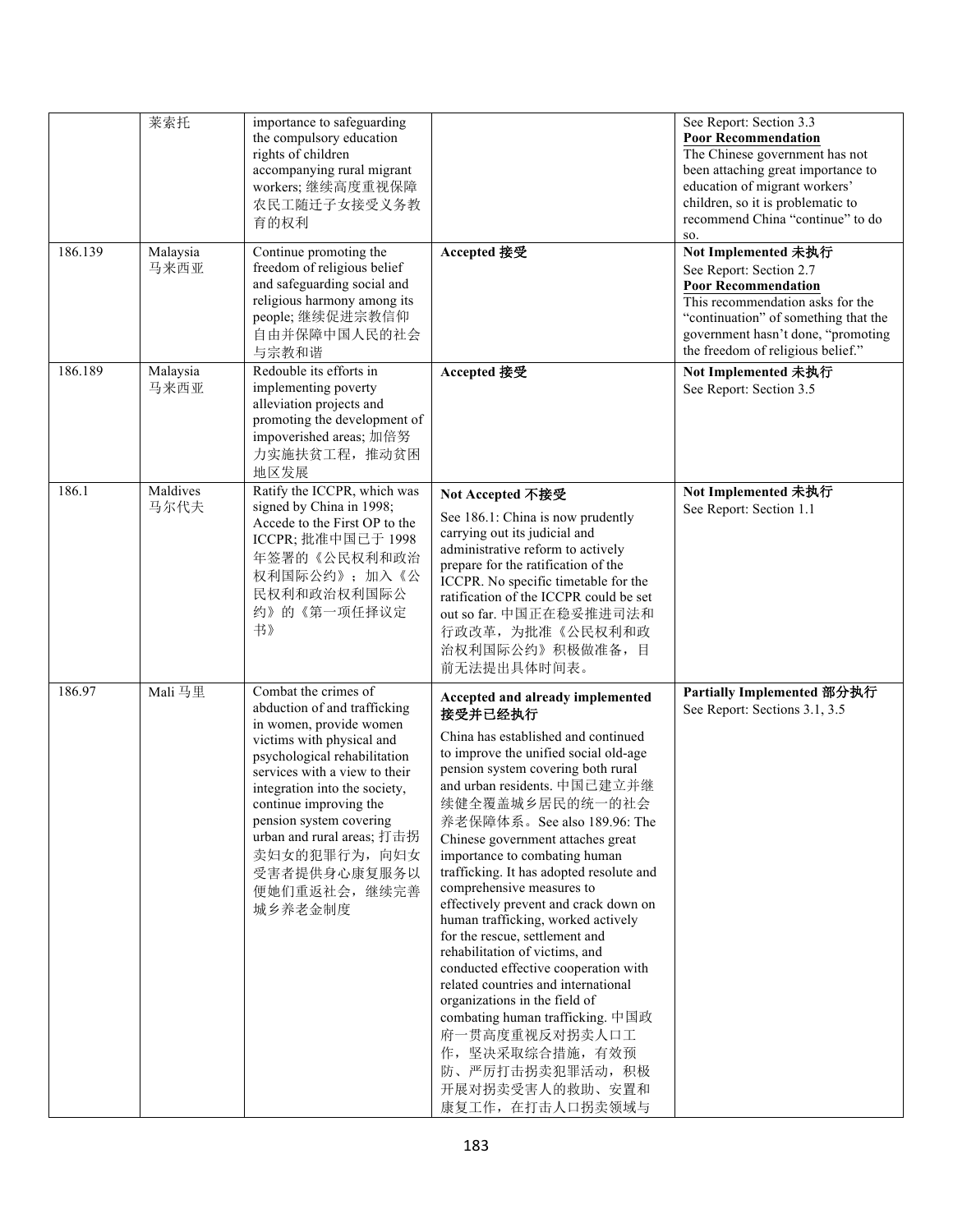|         |                                        |                                                                                                                                                                                                                                                                    | 有关国家和国际组织开展了卓有成<br>效的合作。                                                                                                                                                                                                                                                 |                                                       |
|---------|----------------------------------------|--------------------------------------------------------------------------------------------------------------------------------------------------------------------------------------------------------------------------------------------------------------------|--------------------------------------------------------------------------------------------------------------------------------------------------------------------------------------------------------------------------------------------------------------------------|-------------------------------------------------------|
| 186.77  | Mauritius<br>毛里求斯                      | Continue to protect the rights<br>of children;继续保护儿童权<br>利                                                                                                                                                                                                         | Accepted 接受                                                                                                                                                                                                                                                              | Partially implemented 部分执行<br>See Report: Section 3.3 |
| 186.188 | Mauritius<br>毛里求斯                      | Intensify its efforts to<br>eradicate poverty and<br>improve health care<br>facilities for its people;<br>加大努力, 消除贫困并改善<br>人民群众的医疗设施                                                                                                                               | Accepted 接受                                                                                                                                                                                                                                                              | Partially implemented 部分执行<br>See Report: Section 3.5 |
| 186.35  | Mexico<br>墨西哥                          | Consider including civil<br>society in the assessment<br>sessions of the National<br>Action Plan on Human Rights<br>and in the formulation and<br>preparation of the<br>corresponding National<br>Report; 考虑让民间社会参<br>与《国家人权行动计划》评<br>估会议以及相应国家报告的<br>制定和编写工作      | Accepted 接受                                                                                                                                                                                                                                                              | Not Implemented 未执行<br>See Report: Section 1.2        |
| 186.49  | Mexico<br>墨西哥                          | Harmonize the definition of<br>torture contained in the<br>national legislation with the<br>requirements of the CAT and<br>ensure that statements<br>obtained under duress are not<br>admitted in court;<br>使国内法律所载的酷刑定义<br>符合《禁止酷刑公约》的要<br>求,并确保法院对胁迫所得<br>供词不予采信 | Accepted and already implemented<br>接受并已经执行<br>The amended Criminal Procedure Law<br>of China further makes it clear that<br>confessions obtained through extortion<br>or other illegal means should be<br>excluded. 中国修改后的《刑事诉讼<br>法》进一步明确采用刑讯逼供等非法<br>方式收集的言词证据应当予以排除。 | Not Implemented 未执行<br>See Report: Section 2.3        |
| 186.86  | Mexico<br>墨西哥                          | Ensure proper registration of<br>all boys and girls born in<br>China in order to protect their<br>rights to legal personality and<br>equality before the law;<br>确保对所有在中国境内出生<br>的男童和女童进行适当登<br>记, 以保护他们的法律人格<br>权利和在法律面前平等的权<br>利                                 | Accepted 接受                                                                                                                                                                                                                                                              | Not Implemented 未执行<br>See Report: Section 3.3        |
| 186.91  | Moldova,<br>Republic of<br>摩尔多瓦共和<br>国 | Take further measures to<br>promote gender equality and<br>eradicate stereotypes<br>regarding the roles and<br>responsibilities of women in<br>society; 采取进一步措施,<br>促进性别平等,并消除有关<br>妇女在社会中作用和责任的<br>定型观念                                                           | Accepted 接受                                                                                                                                                                                                                                                              | Not Implemented 未执行<br>See Report: Section 3.1        |
| 186.95  | Moldova,<br>Republic of<br>摩尔多瓦共和<br>国 | Adopt a comprehensive law<br>for combatting domestic<br>violence; 通过一项全面法<br>律,打击家庭暴力行为                                                                                                                                                                            | Accepted 接受                                                                                                                                                                                                                                                              | Partially implemented 部分执行<br>See Report: Section 3.1 |
| 186.28  | Mongolia<br>蒙古                         | Continue its efforts on the<br>ratification of other human                                                                                                                                                                                                         | Accepted 接受                                                                                                                                                                                                                                                              | Not Implemented 未执行<br>See Report: Section 1.1        |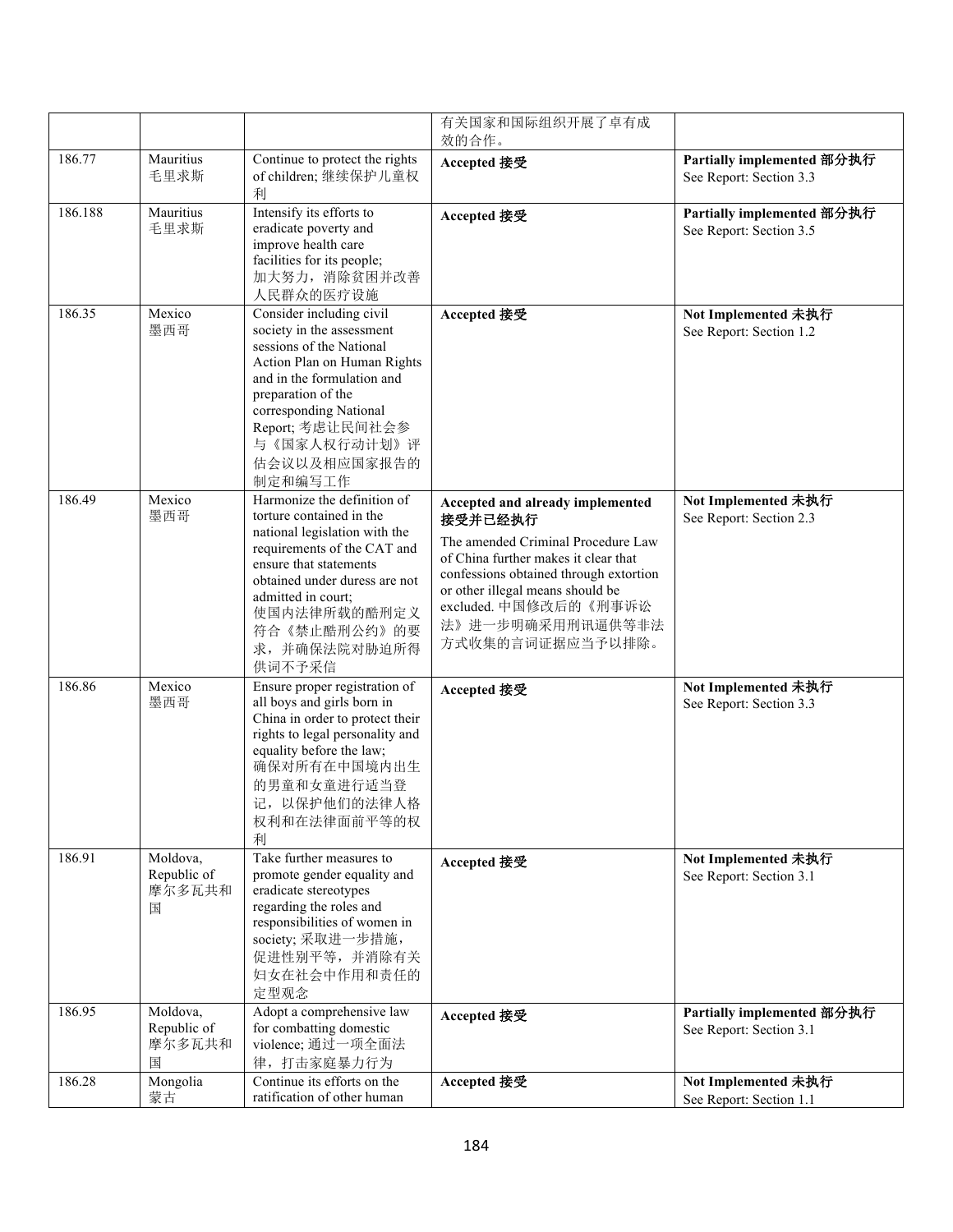|         |                    | rights instruments and<br>relevant protocols; 继续努力<br>批准其他人权文书和相关议<br>定书                                                                                                                                                                                                                                  |             |                                                                                                                                                                                                                                                                                                                                                                                                                                                                                                                                                                                                                                                                                                                                                                                           |
|---------|--------------------|-----------------------------------------------------------------------------------------------------------------------------------------------------------------------------------------------------------------------------------------------------------------------------------------------------------|-------------|-------------------------------------------------------------------------------------------------------------------------------------------------------------------------------------------------------------------------------------------------------------------------------------------------------------------------------------------------------------------------------------------------------------------------------------------------------------------------------------------------------------------------------------------------------------------------------------------------------------------------------------------------------------------------------------------------------------------------------------------------------------------------------------------|
| 186.191 | Morocco<br>摩洛哥     | Continue its national policy<br>aimed at improving the access<br>of citizens to subsistence and<br>to development, and improve<br>continuously the standard of<br>living of the population<br>according to the national<br>conditions of China; 继续实<br>施旨在改善公民生计和发展<br>机会的国家政策,并按照中<br>国国情不断改善民众的生活<br>水平 | Accepted 接受 | Not Implemented 未执行<br>See Report: Section 3.5                                                                                                                                                                                                                                                                                                                                                                                                                                                                                                                                                                                                                                                                                                                                            |
| 186.202 | Morocco<br>摩洛哥     | Improve the quality of<br>maternity services in urban<br>and rural areas, increase the<br>proportion of children born in<br>hospitals and reduce the child<br>mortality rate; 改进城乡孕产<br>服务质量, 提高在医院出生<br>的儿童比例,并降低儿童死<br>亡率                                                                               | Accepted 接受 | Partially implemented 部分执行<br>CRC in its 2012 COB welcomed the<br>reduction of female and child<br>mortality, but expressed serious<br>concern with the persistence of health<br>disparities between urban and rural<br>areas (CRC/C/CHN/CO/3-4 para. 62)<br>UNDP highlighted China's progress<br>in eliminating child mortality, but<br>warned of challenges due to urban-<br>rural disparity and lack of coverage<br>for marginal groups.<br>http://www.cn.undp.org/content/chin<br>a/en/home/post-<br>2015/mdgoverview/overview/mdg4.h<br>tml However, concerns have been<br>raised after the government reported<br>that the rate of maternal deaths in the<br>first six months of 2016 was $30\%$<br>higher than in 2015.<br>http://english.caixin.com/2016-09-<br>29/100993345.html |
| 186.192 | Mozambique<br>莫桑比克 | Continue to increase the<br>investment in poverty<br>alleviation and gradually raise<br>the standards for poverty<br>alleviation, and thereby<br>reduce the number of<br>impoverished population;<br>继续增加对扶贫工作的投<br>入,逐步提高扶贫标准,从<br>而减少贫困人口数目                                                             | Accepted 接受 | Partially Implemented 部分执行<br>See Report: Section 3.5                                                                                                                                                                                                                                                                                                                                                                                                                                                                                                                                                                                                                                                                                                                                     |
| 186.195 | Mozambique<br>莫桑比克 | Ensure the safety of drinking<br>water by promoting the<br>construction of a monitoring<br>network for the safety of<br>drinking water; 促进建设饮<br>用水安全监督网络, 从而确<br>保饮用水安全                                                                                                                                  | Accepted 接受 | Not Implemented 未执行<br>Chinese government monitoring data<br>on water quality is kept secret.<br>According to a 2015 NGO report<br>from China Water Risk and China<br>Dialogue, civil society groups have<br>been forced to self-test water to<br>check the safety of drinking water. In<br>one test, half of the cities tested<br>failed under the National Drinking<br>Water Standard, highlighting the<br>need for the government to publish                                                                                                                                                                                                                                                                                                                                           |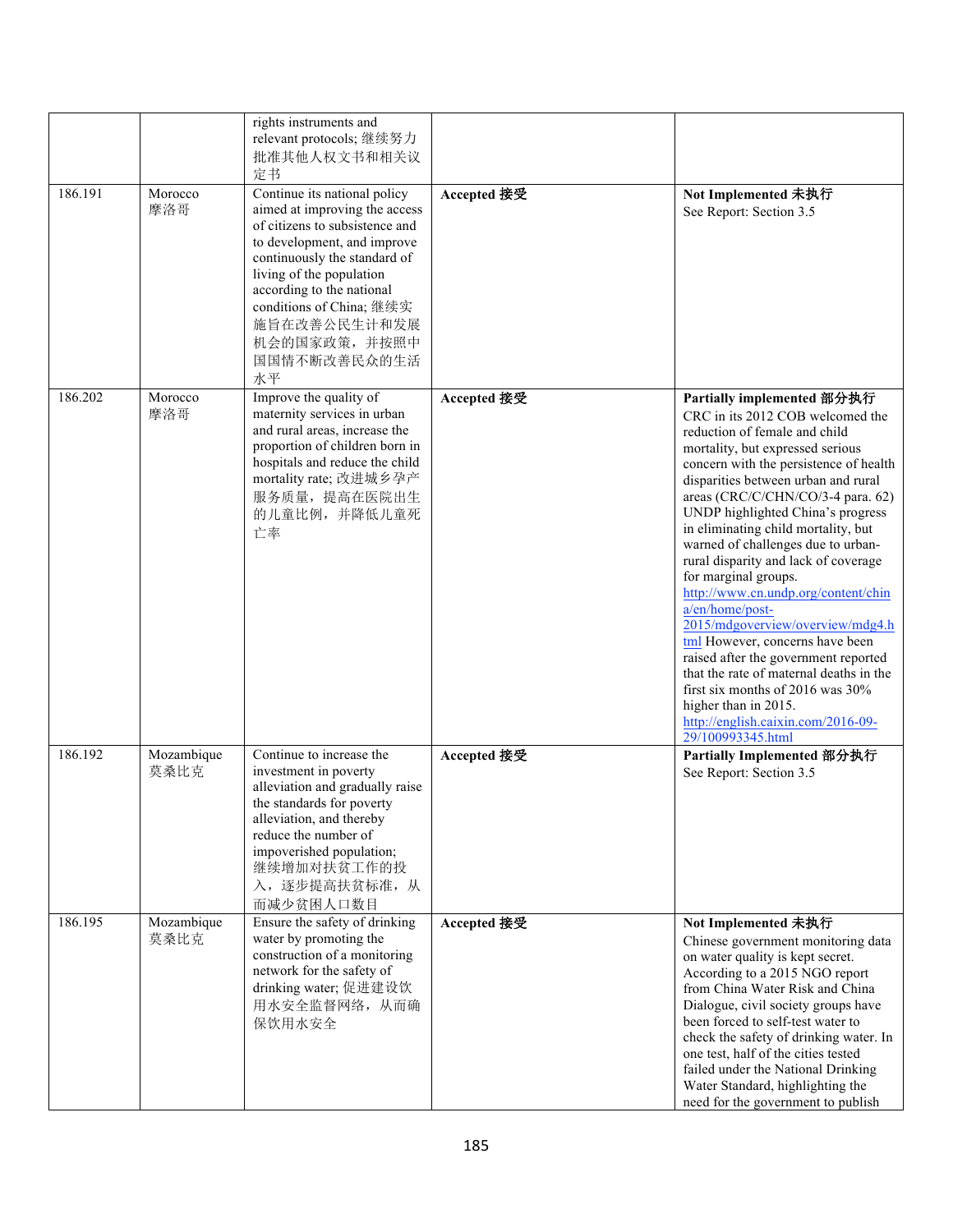|         |                 |                                                                                                                                                                                                                   |                                                                                                                                                                                                                                                                                                                                                                                                                                                                                                                                                                                                                                                                                                                  | its data. http://chinawaterrisk.org/wp-<br>content/uploads/2015/03/Chinas-                                                                                                                                                                                                                                                                                                                                                                                                                                 |
|---------|-----------------|-------------------------------------------------------------------------------------------------------------------------------------------------------------------------------------------------------------------|------------------------------------------------------------------------------------------------------------------------------------------------------------------------------------------------------------------------------------------------------------------------------------------------------------------------------------------------------------------------------------------------------------------------------------------------------------------------------------------------------------------------------------------------------------------------------------------------------------------------------------------------------------------------------------------------------------------|------------------------------------------------------------------------------------------------------------------------------------------------------------------------------------------------------------------------------------------------------------------------------------------------------------------------------------------------------------------------------------------------------------------------------------------------------------------------------------------------------------|
|         |                 |                                                                                                                                                                                                                   |                                                                                                                                                                                                                                                                                                                                                                                                                                                                                                                                                                                                                                                                                                                  | Long-March-To-Drinking-Water-<br>2015-EN.pdf                                                                                                                                                                                                                                                                                                                                                                                                                                                               |
| 186.165 | Myanmar<br>缅甸   | Strengthen institutional<br>guarantees for the legitimate<br>rights and interests of news<br>agencies and journalists; 加强<br>新闻机构和记者合法权益的<br>制度保障                                                                 | Accepted 接受                                                                                                                                                                                                                                                                                                                                                                                                                                                                                                                                                                                                                                                                                                      | Not Implemented 未执行<br>See Report: Section 2.5<br><b>Poor Recommendation</b><br>News agencies in China are state<br>controlled. Their "legitimate rights<br>and interests" are largely those of the<br>state – controlling information and<br>carrying out censorship, which differ<br>from individual journalists' rights<br>and interests - and journalists' right<br>to free press has not been protection.                                                                                             |
| 186.176 | Myanmar<br>缅甸   | Continue to use the platform<br>of All-China Federation of<br>Trade Unions to safeguard the<br>rights of employees to get<br>employed, paid and social<br>security; 继续利用中华全国<br>总工会的平台保障职工就<br>业、得到报酬和社会保障的<br>权利 | Accepted 接受                                                                                                                                                                                                                                                                                                                                                                                                                                                                                                                                                                                                                                                                                                      | Assessment Unavailable 无法评估<br><b>Inappropriate Recommendation</b><br>The ACFTU is a government-run<br>organization, not an independent or<br>free trade union, hence not a platform<br>where workers' rights could be<br>"safeguarded." Supporting the<br>"continued" use of this state-<br>controlled platform contravenes<br>ICESCR, which protects the right to<br>form and join independent trade<br>union. China ratified ICESCR, but<br>made a reservation on the article on<br>trade union rights. |
| 186.21  | Namibia<br>纳米比亚 | Ratify outstanding core<br>human rights instruments,<br>including the ICCPR; 批准尚<br>未加入的核心人权文书,包<br>括《公民权利和政治权利国<br>际公约》                                                                                          | Not Accepted 不接受<br>See 186.1. China has ratified many core<br>human rights conventions.<br>China is now prudently carrying out<br>its judicial and administrative reform<br>to actively prepare for the ratification<br>of the ICCPR. No specific timetable<br>for the ratification of the ICCPR could<br>be set out so far. 中国正在稳妥推进<br>司法和行政改革, 为批准《公民权<br>利和政治权利国际公约》积极做准<br>备,目前无法提出具体时间表。                                                                                                                                                                                                                                                                                                                  | Not Implemented 未执行<br>See Report: Section 1.1                                                                                                                                                                                                                                                                                                                                                                                                                                                             |
| 186.112 | Namibia<br>纳米比亚 | Abolish the death penalty;<br>废除死刑                                                                                                                                                                                | Not Accepted 不接受<br>See 186.17: Concerning the individual<br>complaint procedure, China is of the<br>view that such a procedure in the<br>international human rights treaty<br>system is optional. Governments bear<br>the primary responsibility for the<br>implementation of international<br>human rights treaties. If a specific<br>right is violated, citizens should first<br>exhaust domestic remedies. As for the<br>death penalty, China's position is to<br>retain the death penalty, but strictly<br>and prudently limit its application<br>according to law. China has been<br>making legal and systematic efforts to<br>gradually reduce the application of<br>death penalty. On February 25, 2011, | Not Implemented 未执行<br>See Report: Section 2.2                                                                                                                                                                                                                                                                                                                                                                                                                                                             |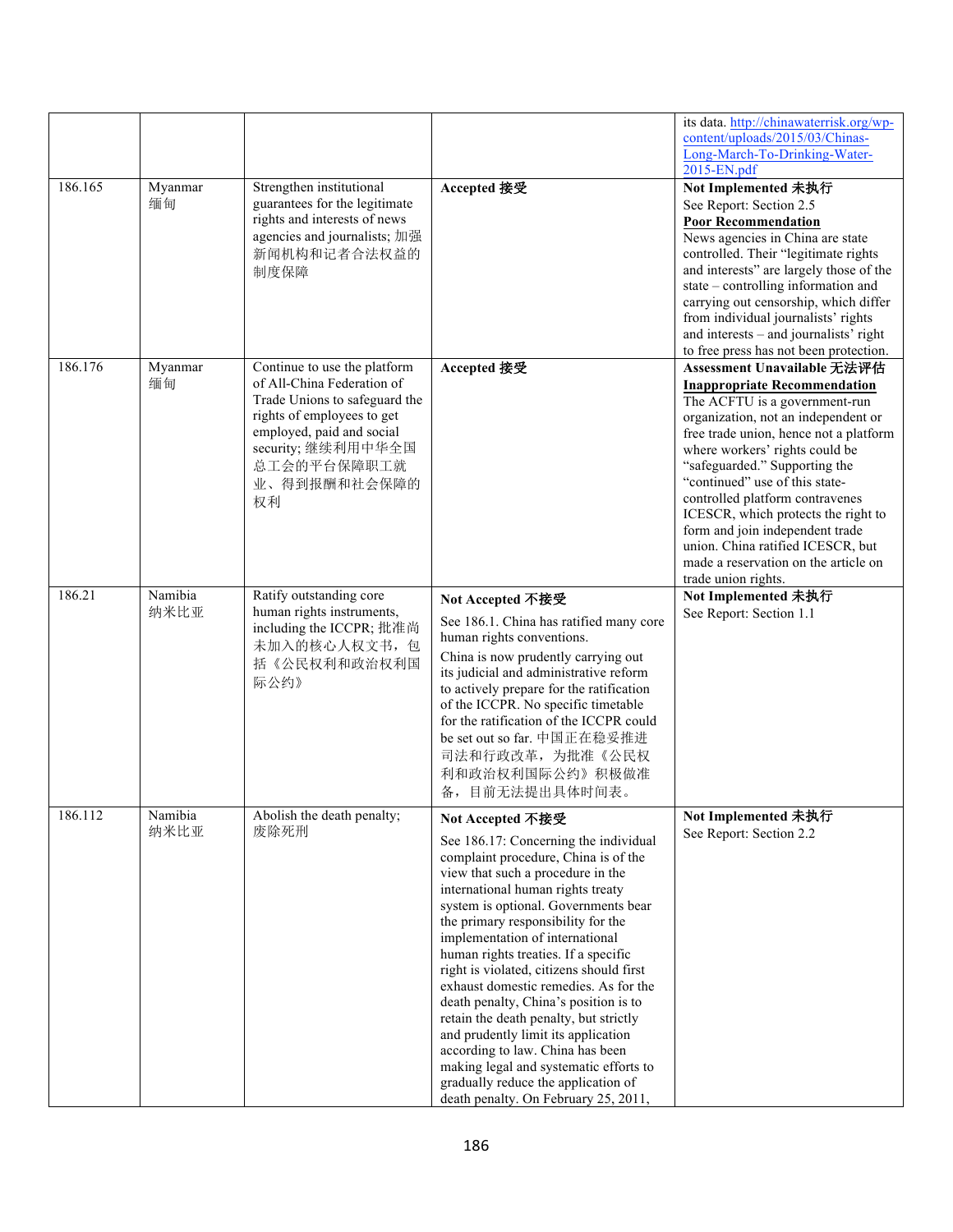|         |                 |                                                                                                                               | Amendment Eight to the Criminal<br>Law adopted at the 19th Meeting of<br>the 11th Standing Committee of the<br>National People's Congress (NPC) of<br>China, abolished 13 crimes applicable<br>to death penalty. China will continue<br>its efforts in this regard according to<br>its economic and social development.<br>关于个人申诉机制问题, 中国认<br>为, 国际人权公约体系中此类程序<br>均被规定为任择性程序。履行国际<br>人权公约的首要责任在各国政府,<br>如公民某项权利遭受侵害, 应通过<br>本国申诉机制得到救济和解决。关<br>于死刑问题, 保留死刑、严格限制<br>和慎重适用死刑是中国的政策,中<br>国一直为逐步减少死刑适用创造法<br>律和制度条件。2011年2月25<br>日, 第十一届全国人民代表大会常<br>务委员会第十九次会议通过的《刑<br>法修正案(八)》取消了13个罪名的<br>死刑。中国还将根据经济社会的发<br>展情况,继续研究逐步减少死刑罪<br>名的问题。 |                                                                                                                                                                                                                                                                                                                                                                                                                                    |
|---------|-----------------|-------------------------------------------------------------------------------------------------------------------------------|--------------------------------------------------------------------------------------------------------------------------------------------------------------------------------------------------------------------------------------------------------------------------------------------------------------------------------------------------------------------------------------------------------------------------------------------------------------------------------------------------------------------------------------------------------------------------------------------------------------------------------------|------------------------------------------------------------------------------------------------------------------------------------------------------------------------------------------------------------------------------------------------------------------------------------------------------------------------------------------------------------------------------------------------------------------------------------|
| 186.144 | Namibia<br>纳米比亚 | Strengthen the human rights<br>framework to ensure religious<br>freedoms; 加强人权框架,<br>确保宗教自由                                   | Accepted 接受                                                                                                                                                                                                                                                                                                                                                                                                                                                                                                                                                                                                                          | Not Implemented 未执行<br>See Report: Sections 1.1, 2.7                                                                                                                                                                                                                                                                                                                                                                               |
| 186.244 | Namibia<br>纳米比亚 | Continue promoting the right<br>to development; 继续促进发<br>展权                                                                   | Accepted 接受                                                                                                                                                                                                                                                                                                                                                                                                                                                                                                                                                                                                                          | Not Implemented 未执行<br>See Report: Section 3.3, 3.4, 3.5<br><b>Poor Recommendation</b><br>The Chinese government has not<br>promoted the "right to development"<br>as a human right to equitable and<br>participatory human development.<br>Expanding income disparities and<br>worsening pollution in China<br>demonstrate that economic<br>development, per se, does not benefit<br>protection of social and economic<br>rights. |
| 186.196 | Nepal 尼泊尔       | Continue advancing the right<br>to housing for farmers and<br>herdsmen;继续推进农牧民<br>的住房权                                        | Accepted 接受                                                                                                                                                                                                                                                                                                                                                                                                                                                                                                                                                                                                                          | Not Implemented 未执行<br>CESCR raised concerns over the<br>forced resettlement of nomadic<br>persons in its 2014 COB<br>(E/C.12/CHN/CO/2, para. 31).<br><b>Poor Recommendation</b><br>This presupposes that housing right<br>of farmers and herdsmen had been<br>"advancing" without showing any<br>recognition of the country's<br>widespread forced eviction/relocation<br>and violent demolition affecting<br>these groups.       |
| 186.227 | Nepal 尼泊尔       | Continue promoting<br>economic development in all<br>regions and strengthening<br>their self-development<br>capacity;继续促进所有地区 | Accepted 接受                                                                                                                                                                                                                                                                                                                                                                                                                                                                                                                                                                                                                          | Not Implemented 未执行<br>CESCR expressed concern over<br>widespread discrimination against<br>ethnic minorities in the fields of<br>employment, social security,                                                                                                                                                                                                                                                                     |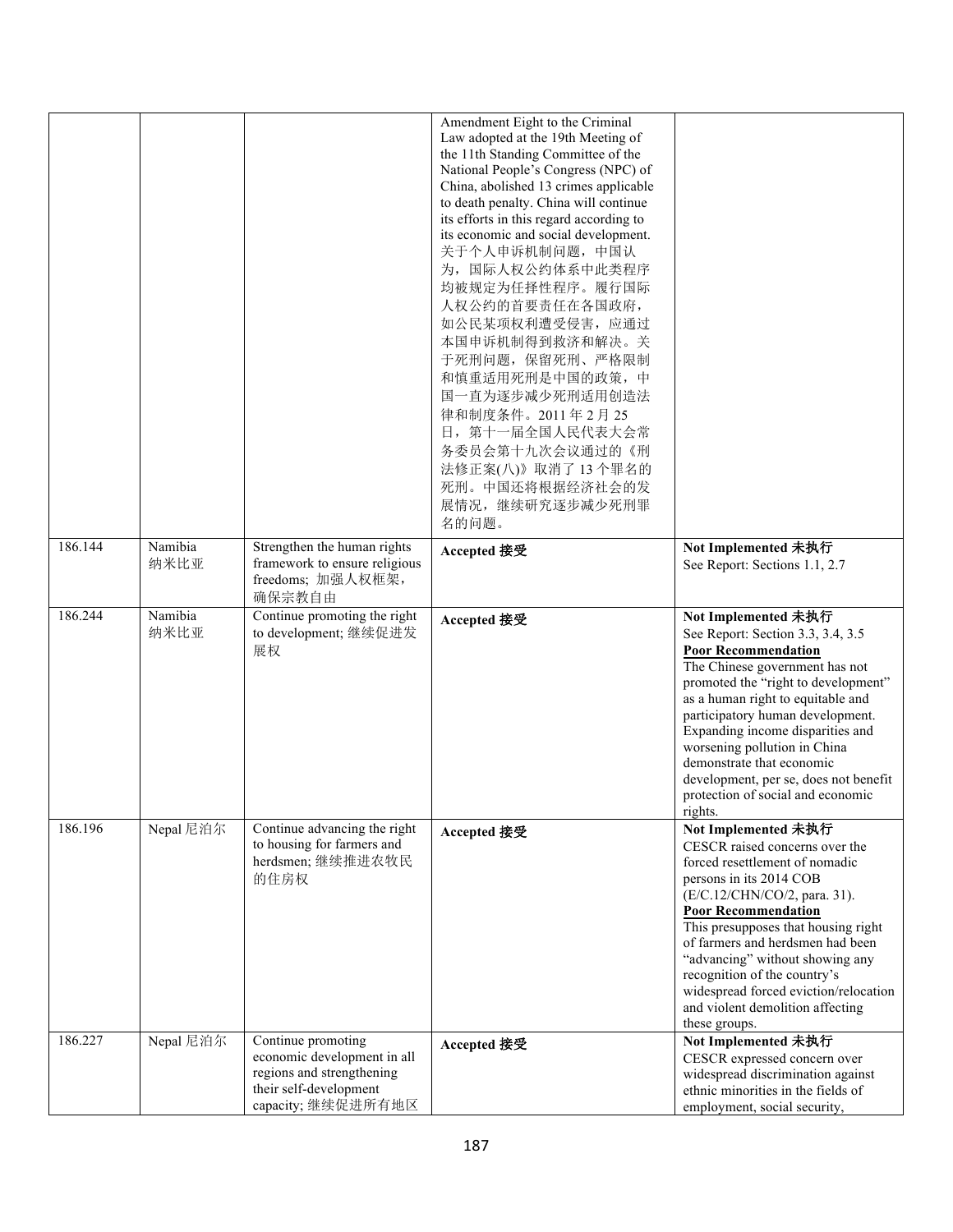|         |                    | 的经济发展, 加强其自我发<br>展能力                                                                                                                                                                                                                                                                                                                                                                                                   |                                                                                                                                                                                                                                                                                                                                                                                                                                                                                                | housing, health and education<br>(E/C.12/CHN/CO/2, para. 14). See<br>also, Andrew Martin Fischer, The<br>Disempowered Development of<br>Tibet in China: A Study in the<br>Economics of Marginalization<br>(ISBN-10: 0739134388). |
|---------|--------------------|------------------------------------------------------------------------------------------------------------------------------------------------------------------------------------------------------------------------------------------------------------------------------------------------------------------------------------------------------------------------------------------------------------------------|------------------------------------------------------------------------------------------------------------------------------------------------------------------------------------------------------------------------------------------------------------------------------------------------------------------------------------------------------------------------------------------------------------------------------------------------------------------------------------------------|----------------------------------------------------------------------------------------------------------------------------------------------------------------------------------------------------------------------------------|
| 186.90  | Netherlands<br>荷兰  | Include a prohibition of<br>discrimination of any kind,<br>including discrimination<br>based on sexual orientation<br>and gender identity, ethnicity,<br>religion and infection with<br>HIV, in labour and<br>employment law in line with<br>international standards; 按照<br>国际标准, 在劳动和就业法<br>律中加入禁止一切歧视的规<br>定,包括基于性取向和性别<br>身份、族裔、宗教和艾滋病<br>毒感染情况的歧视                                                                  | Accepted and already implemented<br>接受并已经执行<br>The Labour Law of China stipulates<br>that workers shall not be<br>discriminated on grounds of ethnicity,<br>race, sex and religious beliefs. The<br>Law on the Promotion of Employment<br>of China contains systematic<br>stipulations against employment<br>discriminations. 中国《劳动法》规<br>定,劳动者就业,不因民族、种<br>族、性别、宗教信仰不同而受歧<br>《就业促进法》对反对就业歧<br>视。<br>视作出较为系统的规定。                                                                               | Not Implemented 未执行<br>See Report: Section 3.2                                                                                                                                                                                   |
| 186.150 | Netherlands<br>荷兰  | Allow national and<br>international NGOs to play a<br>full and active role in<br>promoting and protecting<br>human rights, specifically by<br>expanding registration to all<br>categories of NGOs and<br>social organizations in China<br>and by expanding their<br>freedom to operate<br>effectively; 允许国内和国际<br>非政府组织在促进和保护人<br>权方面发挥充分和积极的作<br>用, 特别是将许可登记的范<br>围扩大至中国所有类别的非<br>政府组织和社会组织,并给<br>予它们更大的自由以有效开<br>展工作 | Accepted 接受                                                                                                                                                                                                                                                                                                                                                                                                                                                                                    | Not Implemented 未执行<br>See Report: Section 2.6                                                                                                                                                                                   |
| 186.10  | New Zealand<br>新西兰 | Move towards ratification of<br>the ICCPR at the earliest<br>possible date; 争取尽早批准<br>《公民权利和政治权利国际<br>公约》                                                                                                                                                                                                                                                                                                              | Accepted 接受                                                                                                                                                                                                                                                                                                                                                                                                                                                                                    | Not Implemented 未执行<br>See Report: Section 1.1                                                                                                                                                                                   |
| 186.59  | New Zealand<br>新西兰 | Establish a national human<br>rights institution, in<br>accordance with the<br>Paris Principles; 按照《巴黎<br>原则》设立国家人权机构                                                                                                                                                                                                                                                                                                  | Not Accepted 不接受<br>China has not established a national<br>human rights institution in terms of the<br>Paris Principles. However, many<br>government agencies in China assume<br>and share similar responsibilities. The<br>issue of establishing a national human<br>rights institution falls into China's<br>sovereignty, and should be considered<br>in a holistic manner in accordance with<br>its national conditions. 中国尚未设立<br>《巴黎原则》意义上的国家人权机<br>构,但许多部门承担着类似的职责。<br>是否及何时设立国家人权机构是中国 | Not Implemented 未执行<br>See Report: Section 1.2                                                                                                                                                                                   |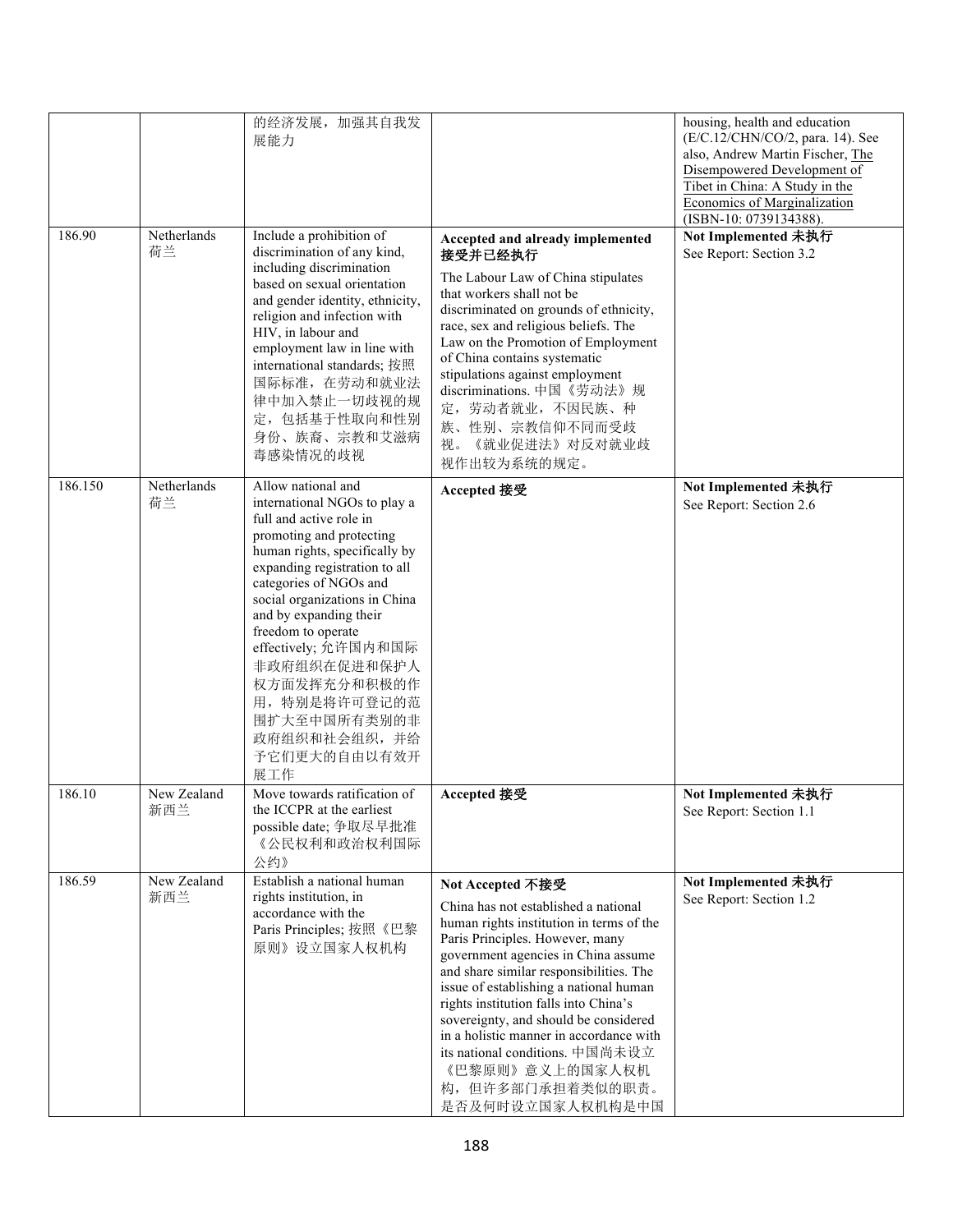|         |                    |                                                                                                                                                                   | 主权范围内的事情, 将按照实际需要                                                                                                                                                                                                                                                                                                                                                                                                                                                                                                                                                                                                                                                                                                                                                                                                                                                                                                                                                                                                                                                                                                                                                                                                                                                                                  |                                                                                                                                                                                                                                                                                                                                                                                             |
|---------|--------------------|-------------------------------------------------------------------------------------------------------------------------------------------------------------------|----------------------------------------------------------------------------------------------------------------------------------------------------------------------------------------------------------------------------------------------------------------------------------------------------------------------------------------------------------------------------------------------------------------------------------------------------------------------------------------------------------------------------------------------------------------------------------------------------------------------------------------------------------------------------------------------------------------------------------------------------------------------------------------------------------------------------------------------------------------------------------------------------------------------------------------------------------------------------------------------------------------------------------------------------------------------------------------------------------------------------------------------------------------------------------------------------------------------------------------------------------------------------------------------------|---------------------------------------------------------------------------------------------------------------------------------------------------------------------------------------------------------------------------------------------------------------------------------------------------------------------------------------------------------------------------------------------|
| 186.107 | New Zealand<br>新西兰 | Continue reform towards<br>eventual abolition of the death<br>penalty, including greater<br>transparency around its use;<br>继续改革,争取最终废除死<br>刑, 包括让死刑的使用情况<br>更加透明 | 予以综合考虑。<br><b>Not Accepted</b><br>See 186.17: Concerning the individual<br>complaint procedure, China is of the<br>view that such a procedure in the<br>international human rights treaty<br>system is optional. Governments bear<br>the primary responsibility for the<br>implementation of international<br>human rights treaties. If a specific<br>right is violated, citizens should first<br>exhaust domestic remedies. As for the<br>death penalty, China's position is to<br>retain the death penalty, but strictly<br>and prudently limit its application<br>according to law. China has been<br>making legal and systematic efforts to<br>gradually reduce the application of<br>death penalty. On February 25, 2011,<br>Amendment Eight to the Criminal<br>Law adopted at the 19th Meeting of<br>the 11th Standing Committee of the<br>National People's Congress (NPC) of<br>China, abolished 13 crimes applicable<br>to death penalty. China will continue<br>its efforts in this regard according to<br>its economic and social development.<br>关于个人申诉机制问题, 中国认<br>为, 国际人权公约体系中此类程序<br>均被规定为任择性程序。履行国际<br>人权公约的首要责任在各国政府,<br>如公民某项权利遭受侵害, 应通过<br>本国申诉机制得到救济和解决。关<br>于死刑问题, 保留死刑、严格限制<br>和慎重适用死刑是中国的政策,中<br>国一直为逐步减少死刑适用创造法<br>律和制度条件。2011年2月25<br>日, 第十一届全国人民代表大会常<br>务委员会第十九次会议通过的《刑 | Not Implemented 未执行<br>See Report: Section 2.2<br><b>Poor Recommendation</b><br>Authorities have not indicated there<br>will be reforms towards abolishing<br>the death penalty or greater<br>transparency. It's problematic to ask<br>China to "continue" such non-<br>existing reforms.                                                                                                   |
| 186.236 | New Zealand<br>新西兰 | Resume the two-way dialogue<br>in Tibet; 恢复西藏的双向对<br>话                                                                                                            | 法修正案(八)》取消了13个罪名的<br>死刑。中国还将根据经济社会的发<br>展情况,继续研究逐步减少死刑罪<br>名的问题。<br>Not Accepted 不接受<br>The position of the Chinese central<br>government on contact and<br>negotiation with the Dalai Lama is<br>consistent, and its attitude serious, and<br>the door for dialogue is always open.<br>The key to continue the dialogue is in<br>the Dalai Lama's hands. The Dalai<br>Lama must fundamentally reassess<br>and thoroughly correct his political<br>claims, stop plotting and instigating                                                                                                                                                                                                                                                                                                                                                                                                                                                                                                                                                                                                                                                                                                                                                                                                           | Not Implemented 未执行<br>According to the NGO International<br>Campaign for Tibet, the two-way<br>dialogue has stalled due to<br>longstanding preconditions set by the<br>Chinese government, despite the<br>Tibetan Central Administration and<br>Dalai Lama's stated desire for<br>peaceful negotiations on the Middle<br>Way Approach (genuine autonomy<br>within the People's Republic of |
|         |                    |                                                                                                                                                                   | violent criminal activities and<br>activities aimed at seeking "Tibet<br>independence" and splitting the                                                                                                                                                                                                                                                                                                                                                                                                                                                                                                                                                                                                                                                                                                                                                                                                                                                                                                                                                                                                                                                                                                                                                                                           | China).https://www.savetibet.org/pol<br>icy-center/chronology-of-tibetan-<br>chinese-relations-1979-to-2013/;                                                                                                                                                                                                                                                                               |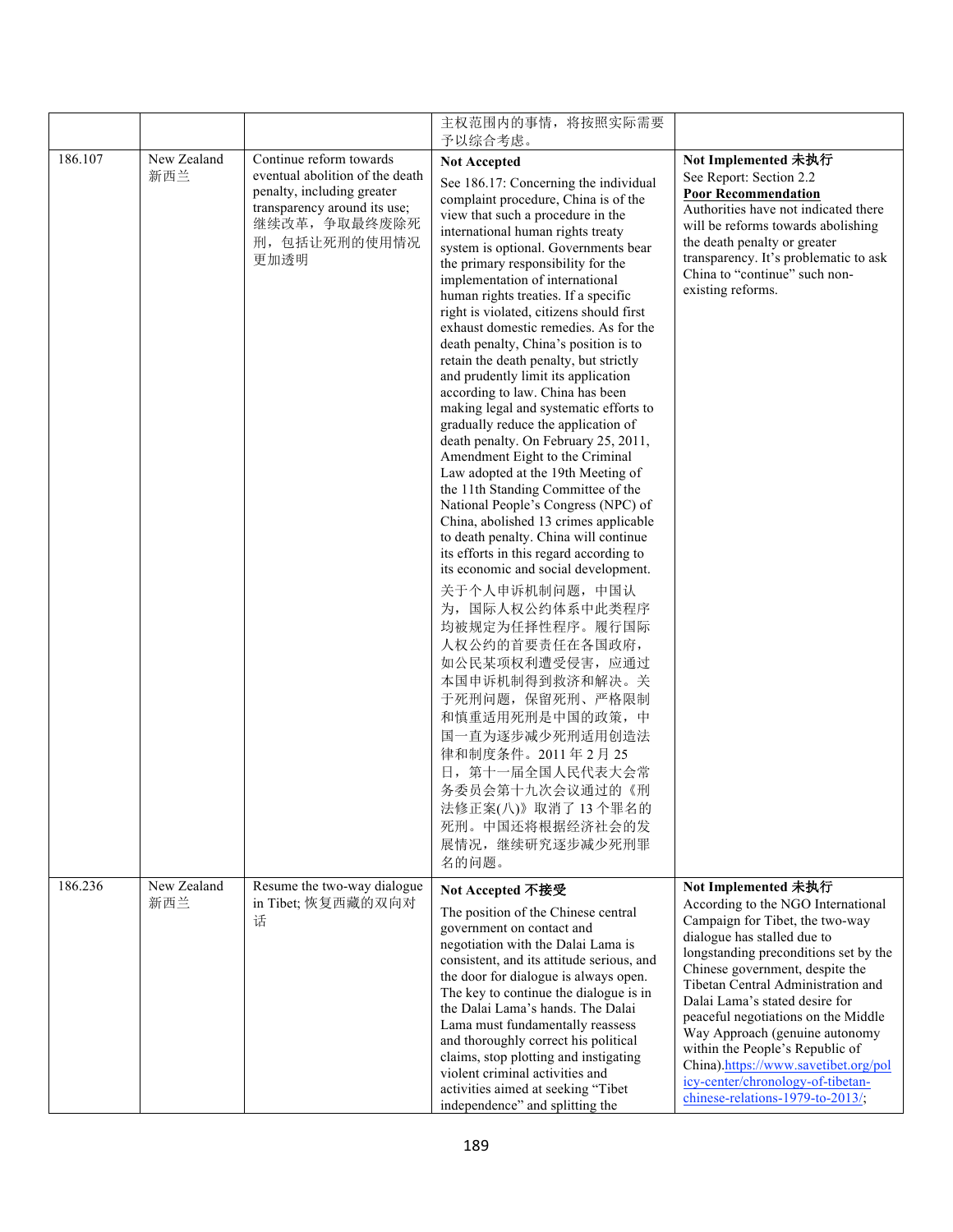|         |                 |                                                                                                                                                                                                                                         | motherland, so as to create conditions<br>for progress in contact and<br>negotiation. The persons to contact<br>and negotiate should only be the<br>personal representatives of the Dalai<br>Lama, instead of the "Tibetan<br>government-in-exile". 中国中央政府<br>与达赖喇嘛接触商谈的立场是一贯<br>的, 态度是认真的, 对话的大门始<br>终是敞开的。能否继续关键看达赖<br>喇嘛。达赖喇嘛必须对自己的政治<br>主张进行根本反思和彻底改正,停<br>止策划煽动暴力犯罪活动和一切谋<br>求"西藏独立"、分裂祖国的活动,<br>为接触商谈取得进展创造条件。接<br>触商谈的对象只能是达赖喇嘛的私<br>人代表, 而不是什么"西藏流亡政<br>府"。 | http://www.dalailama.com/messages/<br>middle-way-approach In a 2012<br>statement, the High Commissioner<br>for Human Rights said, "Social<br>stability in Tibet will never be<br>achieved through heavy security<br>measures and suppression of human<br>rights."<br>http://newsarchive.ohchr.org/EN/Ne<br>wsEvents/Pages/DisplayNews.aspx?<br>NewsID=12729&LangID=E<br>However, The Chinese government<br>has instead responded to legitimate<br>human rights concerns by Tibetans<br>with violence. A 2015 report from<br>the International Campaign for Tibet<br>documented widespread use of<br>torture and impunity, and a 2015<br>report by the US State Department<br>highlighted severe restrictions on<br>Tibetan's human rights.<br>https://www.savetibet.org/torture-<br>and-impunity-29-cases-of-tibetan-<br>political-prisoners/;<br>https://www.state.gov/documents/org<br>anization/252967.pdf |
|---------|-----------------|-----------------------------------------------------------------------------------------------------------------------------------------------------------------------------------------------------------------------------------------|---------------------------------------------------------------------------------------------------------------------------------------------------------------------------------------------------------------------------------------------------------------------------------------------------------------------------------------------------------------------------------------------------------------------------------------------------------------------|---------------------------------------------------------------------------------------------------------------------------------------------------------------------------------------------------------------------------------------------------------------------------------------------------------------------------------------------------------------------------------------------------------------------------------------------------------------------------------------------------------------------------------------------------------------------------------------------------------------------------------------------------------------------------------------------------------------------------------------------------------------------------------------------------------------------------------------------------------------------------------------------------------------|
| 186.50  | Niger 尼日尔       | Continue to improve the legal<br>system, so that it reflects the<br>will expressed through the<br>reform of 2012, in order to<br>further ensure the protection<br>of human rights; 继续完善法<br>律制度, 使之体现 2012年<br>改革表达的意愿, 以便进一<br>步确保保护人权 | Accepted 接受                                                                                                                                                                                                                                                                                                                                                                                                                                                         | Not Implemented 未执行<br>See Report: Section 2.8                                                                                                                                                                                                                                                                                                                                                                                                                                                                                                                                                                                                                                                                                                                                                                                                                                                                |
| 186184  | Niger 尼日尔       | Continue to improve living<br>conditions in rural areas<br>through the realization of<br>social infrastructures and<br>guaranteeing better services<br>for its population; 继续改善<br>农村地区的生活条件, 落实<br>社会基础设施并保证为民提<br>供更好的服务              | Accepted 接受                                                                                                                                                                                                                                                                                                                                                                                                                                                         | Partially implemented 部分执行<br>See Report: Section 3.5                                                                                                                                                                                                                                                                                                                                                                                                                                                                                                                                                                                                                                                                                                                                                                                                                                                         |
| 186.65  | Nigeria<br>尼日利亚 | Continue to maintain contact<br>and constructive dialogue<br>with the human rights treaty<br>bodies;继续保持与各人权条<br>约机构的联络和建设性对话                                                                                                           | Accepted 接受                                                                                                                                                                                                                                                                                                                                                                                                                                                         | Not implemented 未执行<br>See Report: Section 1.3                                                                                                                                                                                                                                                                                                                                                                                                                                                                                                                                                                                                                                                                                                                                                                                                                                                                |
| 186.126 | Nigeria<br>尼日利亚 | Continue with judicial<br>reforms with a view to<br>strengthening human<br>rights safeguards;继续推行<br>司法改革, 以期强化各项人<br>权保障措施                                                                                                             | Accepted 接受                                                                                                                                                                                                                                                                                                                                                                                                                                                         | Not Implemented 未执行<br>See Report: Section 2.8<br>Judicial reform in China has not been<br>comprehensive, and CESCR<br>expressed concern in its 2014 COB<br>about the lack of independence of the<br>judiciary in China.<br>(E/C.12/CHN/CO/2, paras. 10)                                                                                                                                                                                                                                                                                                                                                                                                                                                                                                                                                                                                                                                      |
| 186.148 | Nigeria<br>尼日利亚 | Intensify efforts to facilitate<br>the participation of NGOs,<br>academic institutions and the                                                                                                                                          | Accepted 接受                                                                                                                                                                                                                                                                                                                                                                                                                                                         | Not Implemented 未执行<br>See Report: Sections 2.5, 2.6, 2.9                                                                                                                                                                                                                                                                                                                                                                                                                                                                                                                                                                                                                                                                                                                                                                                                                                                     |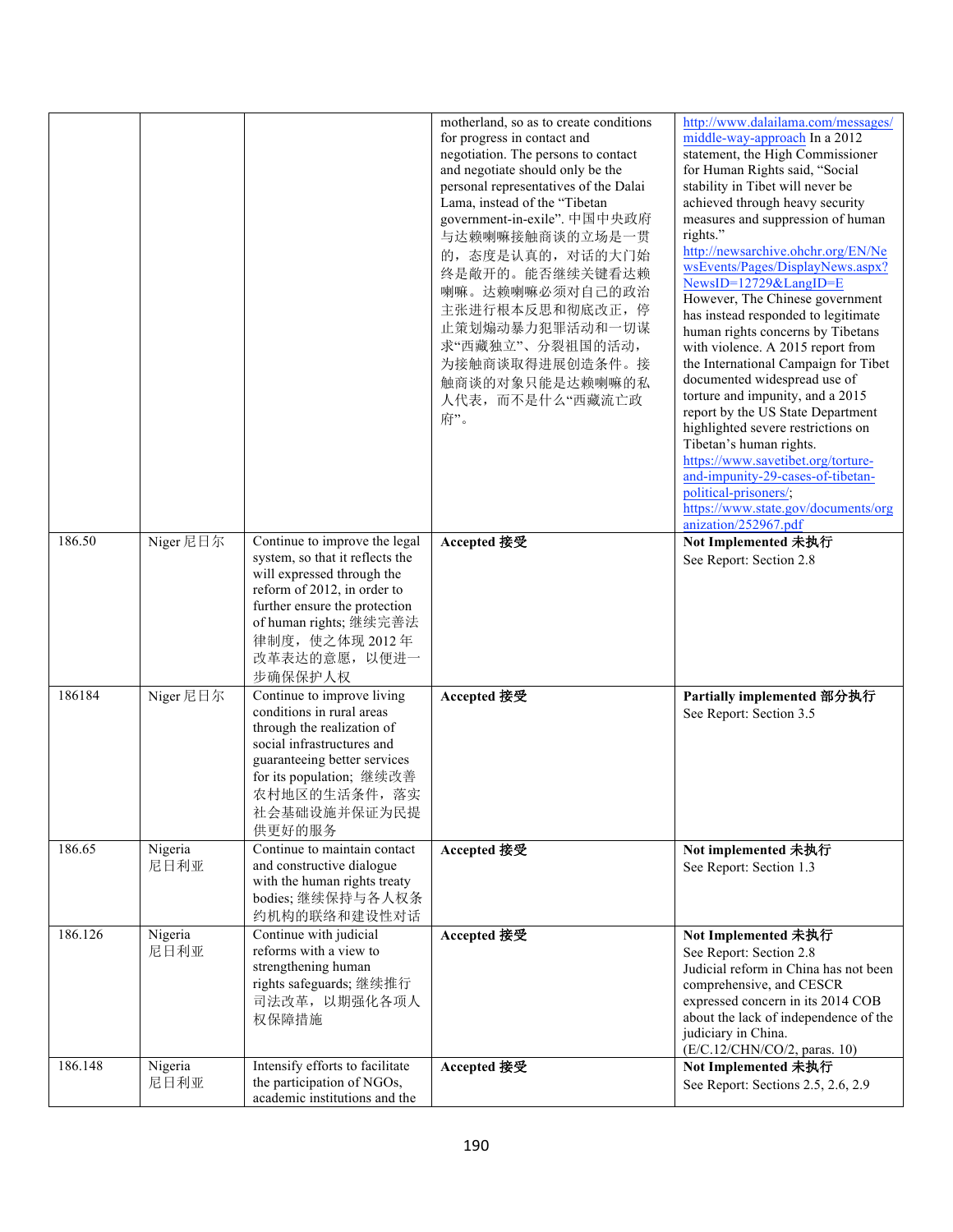|         |                  | media in safeguarding human<br>rights; 加紧努力, 为非政府<br>组织、学术机构和媒体参与<br>保障人权提供便利                                                                                                                                                                                                |                                                                                                                                                                                                                                                                                                                                        |                                                                                                                                                                                                                                                                                                                                                                                                                                                                                                                                                                                                                                                                                                                                                       |
|---------|------------------|------------------------------------------------------------------------------------------------------------------------------------------------------------------------------------------------------------------------------------------------------------------------------|----------------------------------------------------------------------------------------------------------------------------------------------------------------------------------------------------------------------------------------------------------------------------------------------------------------------------------------|-------------------------------------------------------------------------------------------------------------------------------------------------------------------------------------------------------------------------------------------------------------------------------------------------------------------------------------------------------------------------------------------------------------------------------------------------------------------------------------------------------------------------------------------------------------------------------------------------------------------------------------------------------------------------------------------------------------------------------------------------------|
| 186.11  | Norway 挪威        | Move towards ratification of<br>the ICCPR in the near future;<br>争取在不久的将来批准《公<br>民权利和政治权利国际公<br>约》                                                                                                                                                                           | Not Accepted 不接受<br>See 186.1: China is now prudently<br>carrying out its judicial and<br>administrative reform to actively<br>prepare for the ratification of the<br>ICCPR. No specific timetable for the<br>ratification of the ICCPR could be set<br>out so far. 中国正在稳妥推进司法和<br>行政改革, 为批准《公民权利和政治<br>权利国际公约》积极做准备, 目前无<br>法提出具体时间表。 | Not Implemented 未执行<br>See Report: Section 1.1                                                                                                                                                                                                                                                                                                                                                                                                                                                                                                                                                                                                                                                                                                        |
| 186.128 | Norway 挪威        | Increase judicial transparency<br>in the use of the death<br>penalty; 提高使用死刑过程<br>中的司法透明度                                                                                                                                                                                    | Not accepted 不接受                                                                                                                                                                                                                                                                                                                       | Not Implemented 未执行<br>See Report: 2.2                                                                                                                                                                                                                                                                                                                                                                                                                                                                                                                                                                                                                                                                                                                |
| 186.154 | Norway 挪威        | Make further efforts towards<br>safeguarding the freedom of<br>expression of all citizens; 作<br>出进一步努力,力求保障所<br>有公民的言论自由                                                                                                                                                     | Accepted 接受                                                                                                                                                                                                                                                                                                                            | Not Implemented 未执行<br>See Report: Section 2.5<br><b>Poor Recommendation</b><br>China cannot be said to have made<br>"efforts" toward "safeguarding" free<br>expression. It's thus misleading to<br>recommend it to make "further<br>efforts."                                                                                                                                                                                                                                                                                                                                                                                                                                                                                                        |
| 186.99  | Oman 阿曼          | Exert more efforts and take<br>measures to promote<br>women's rights and<br>protection in accordance to<br>traditional Chinese norms and<br>values, to achieve<br>more progress in various<br>fields; 作出更大努力并采取<br>措施, 按照中国的传统规范<br>和价值观促进妇女权利和对<br>妇女的保护, 从而在各个领<br>域取得更大进展 | Accepted 接受                                                                                                                                                                                                                                                                                                                            | Assessment Unavailable 无法评估<br>See Report: Section 3.1<br><b>Inappropriate Recommendation</b><br>This recommendation gives<br>"traditional norms & values" a higher<br>priority or importance than women's<br>rights as human rights; it's thus<br>incompatible to the guiding<br>principles of UPR.                                                                                                                                                                                                                                                                                                                                                                                                                                                  |
| 186.237 | Pakistan<br>巴基斯坦 | Strengthening of efforts to<br>take action against criminals<br>who instigate, intimidate or<br>help others to commit self-<br>immolations; 进一步努力,<br>对煽动、恐吓或协助他人自<br>焚的犯罪分子采取行动                                                                                             | Accepted 接受                                                                                                                                                                                                                                                                                                                            | Assessment Unavailable 无法评估<br>The High Commissioner for Human<br>Rights said she was disturbed by<br>allegations of rights violations in<br>Tibet which led to an alarming<br>escalation in self-immolations as a<br>form of protest. The High<br>Commissioner urged China in 2012<br>to allow independent and impartial<br>monitors to visit and assess the<br>conditions on the ground in Tibet,<br>but to date no access has been<br>granted to the High Commissioner or<br>Special Procedures.<br>http://newsarchive.ohchr.org/EN/Ne<br>wsEvents/Pages/DisplayNews.aspx?<br>NewsID=12729&LangID=E<br><b>Inappropriate Recommendation</b><br>This recommendation in effect urges<br>China to systematically persecute<br>ethnic Tibetans whom the |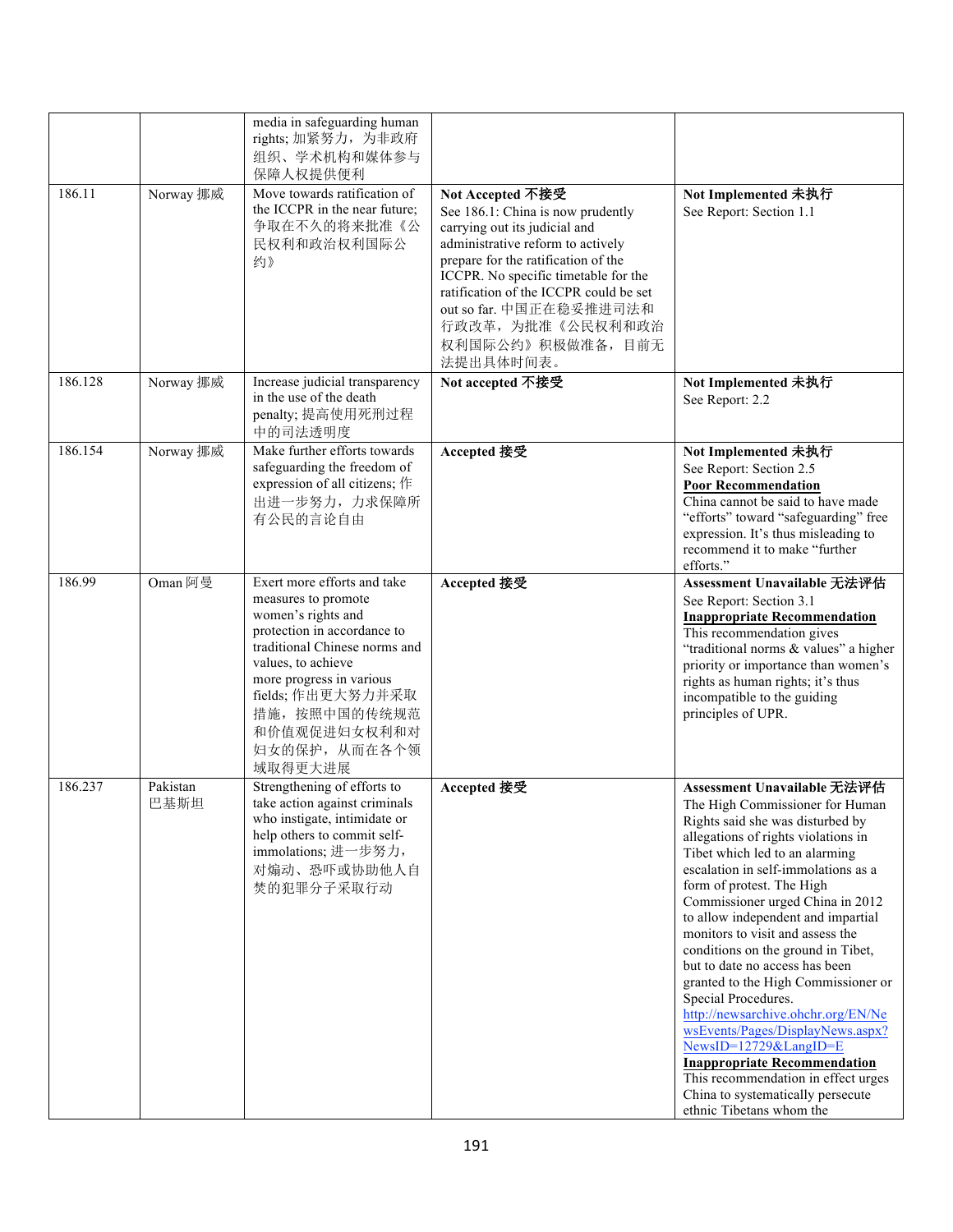|         |                                 |                                                                                                                                                                                                                                                                                                              |                                                                                                                                                                                                                                                                                                                                                                                                                                                                                                                                                                                                                                                                                                                                                                                                                                                              | government accused of "inciting self-<br>immolation." Such a<br>recommendation is not oriented to<br>address human rights abuses at the<br>roots of ethnic repression, cultural<br>destruction, deprivation of religious<br>freedom, exploitation of natural<br>resources, and ecological and<br>environmental degradation in Tibet,<br>which ultimately led to this desperate<br>form of protest. Rather, it advocates<br>further political repression. |
|---------|---------------------------------|--------------------------------------------------------------------------------------------------------------------------------------------------------------------------------------------------------------------------------------------------------------------------------------------------------------|--------------------------------------------------------------------------------------------------------------------------------------------------------------------------------------------------------------------------------------------------------------------------------------------------------------------------------------------------------------------------------------------------------------------------------------------------------------------------------------------------------------------------------------------------------------------------------------------------------------------------------------------------------------------------------------------------------------------------------------------------------------------------------------------------------------------------------------------------------------|----------------------------------------------------------------------------------------------------------------------------------------------------------------------------------------------------------------------------------------------------------------------------------------------------------------------------------------------------------------------------------------------------------------------------------------------------------|
| 186.239 | Pakistan 巴基<br>斯坦               | Continue to counter the East<br>Turkistan terrorist<br>organizations to prevent their<br>violent activities, and assist<br>the ordinary people being<br>deceived and victimized by<br>these organizations to resume<br>their normal lives; 继续打击<br>"东突厥斯坦"恐怖组织,防<br>止其从事暴力活动,帮助受<br>这些组织蒙骗和伤害的普通<br>大众恢复正常生活 | Accepted 接受                                                                                                                                                                                                                                                                                                                                                                                                                                                                                                                                                                                                                                                                                                                                                                                                                                                  | Assessment Unavailable 无法评估<br><b>Inappropriate Recommendation</b><br>This is not a human rights-based<br>recommendation: The Chinese<br>government has systematically<br>suppressed the right to religious<br>freedom and cultural rights of ethnic<br>Uyghurs in the name of countering<br>"terrorists" and "separatists." This<br>recommendation supports such<br>"counter-terrorism" measures that<br>have been used to override human<br>rights.    |
| 186.45  | Palestine, State<br>of<br>巴勒斯坦国 | Integrate human rights<br>knowledge into relevant<br>courses and the legal<br>education curriculum; 将人权<br>知识纳入相关课程和法律教<br>育课程                                                                                                                                                                               | Accepted and already<br>implemented 接受并已经执行<br>See 186.39: The Chinese government<br>attaches great importance to human<br>rights education and promotes it at all<br>levels. China has included human rights<br>education in training programs of civil<br>servants. 中国政府高度重视人权教育<br>并在各个层面大力推进, 已在公务员<br>培训班次中纳入人权教育的有关内<br>容。                                                                                                                                                                                                                                                                                                                                                                                                                                                                                                                             | Partially implemented 部分执行<br>See Report: Chapter 4                                                                                                                                                                                                                                                                                                                                                                                                      |
| 186.88  | Palestine, State<br>of<br>巴勒斯坦国 | Improve the collection and<br>publishing of gender-specific<br>data in the fields of economic<br>and social development; 改善<br>经济和社会发展领域性别分<br>列数据的收集和公布情况                                                                                                                                                   | Accepted and already implemented<br>接受并已经执行<br>The China National Bureau of<br>Statistics has established gender-<br>specific statistics mechanism, and<br>formulated relatively complete<br>gender-specific statistical indicator<br>system that covers economy,<br>population, health care, education,<br>employment, social security, social<br>service, women's participation in state<br>affairs, law protection, social living<br>environment and other areas. Through<br>the gender-specific statistical system,<br>China has collected a large quantity of<br>gender-specific statistical data, and<br>edited many gender-specific statistical<br>publications, reflecting the status of<br>Chinese women's development,<br>progress in achieving gender equality<br>and the living conditions of the two<br>genders. 中国国家统计局建立了性<br>别统计制度,形成一整套较为完善 | Partially implemented 部分执行<br>See Report: Section 3.1                                                                                                                                                                                                                                                                                                                                                                                                    |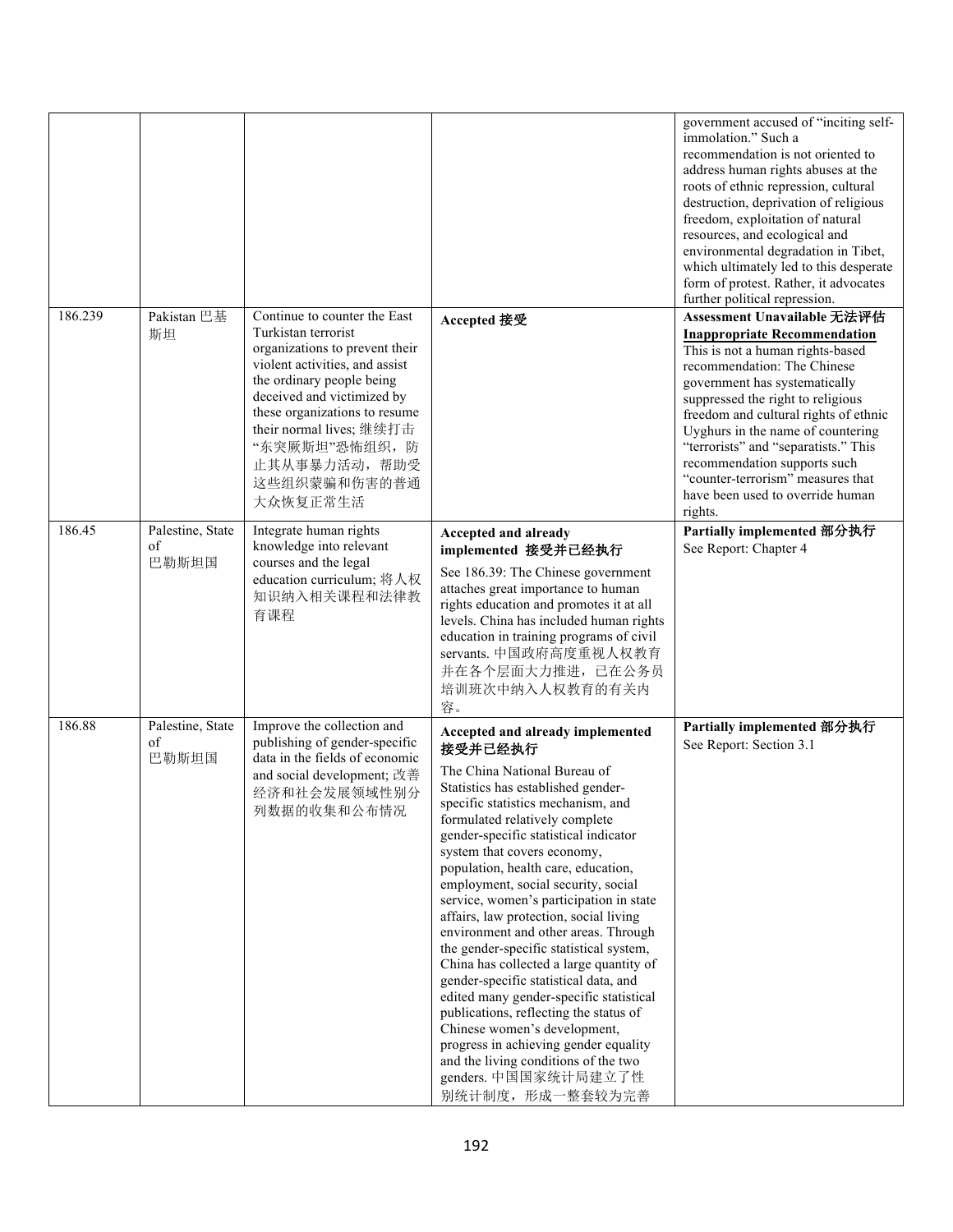|         |                                 |                                                                                                                                                                                                                                                      | 的分性别统计指标体系, 涵盖了经<br>济、人口、卫生保健、教育、就<br>业、社会保障、社会服务、妇女参<br>政议政、法律保护、社会生活环境<br>等领域。通过性别统计报表制度,<br>收集了大量性别统计数据, 编辑了<br>多种性别统计出版物, 从多方面反<br>映中国妇女的发展现状、实现男女<br>平等的进程与两性生存状况。                                                                                                                                                                                                                                                                                                                                                                                                                                                                                                                                                     |                                                 |
|---------|---------------------------------|------------------------------------------------------------------------------------------------------------------------------------------------------------------------------------------------------------------------------------------------------|-----------------------------------------------------------------------------------------------------------------------------------------------------------------------------------------------------------------------------------------------------------------------------------------------------------------------------------------------------------------------------------------------------------------------------------------------------------------------------------------------------------------------------------------------------------------------------------------------------------------------------------------------------------------------------------------------------------------------------|-------------------------------------------------|
| 186.175 | Palestine,<br>State of<br>巴勒斯坦国 | Strengthen efforts to promote<br>and protect the rights of<br>people living in rural areas<br>and the situation of rural<br>migrant workers; 加强努力,<br>促进和保护农村地区人民的<br>权利,改善和维护农民工的<br>境况                                                             | Accepted 接受                                                                                                                                                                                                                                                                                                                                                                                                                                                                                                                                                                                                                                                                                                                 | Not Implemented 未执行<br>See Report: Section 3.5  |
| 186.138 | Poland 波兰                       | Take the necessary measures<br>to ensure that the rights to<br>freedom of religion, culture<br>and expression are fully<br>observed and protected in<br>every administrative entity of<br>China; 采取必要措施, 确保<br>在中国的每个行政实体均充<br>分尊重和保护宗教、文化和<br>言论自由权 | Accepted and already implemented<br>接受并已经执行<br>China's Constitution provides for<br>citizens' freedom of religious belief.<br>All civil servants in administrative<br>entities are citizens of the People's<br>Republic of China, and enjoy the<br>freedom of religious belief. The<br>Chinese government does not interfere<br>in their religious belief. Meanwhile,<br>according to the Civil Servant Law of<br>China, the government shall not take<br>religions belief into consideration<br>when recruiting, selecting, and<br>appointing civil servants. 中国《宪<br>法》规定, 公民有宗教信仰自由。<br>中国所有行政机关公务员都是中华<br>人民共和国公民,都享有宗教信仰<br>自由。中国政府不干涉公务员的宗<br>教信仰。同时, 中国政府在录取、<br>选拔任用公务员时, 依照《公务员<br>法》有关规定, 不将个人宗教信仰<br>状况列为考核考察条件。 | Not Implemented 未执行<br>See Report: Chapter 2.7  |
| 186.151 | Poland 波兰                       | Repeal any unreasonable<br>restrictions on freedom of<br>expression particularly for the<br>media; 废除任何对言论自由<br>的不合理限制, 尤其是对媒<br>体言论自由的不合理限制                                                                                                         | Not Accepted 不接受<br>See 186.115: There are no arbitrary or<br>extrajudicial detentions in China. All<br>criminal and security detentions are<br>decided on and implemented based on<br>the Criminal Procedure Law and Law<br>on Public Security Administration of<br>China. According to China's<br>Constitution and relevant laws, all<br>citizens enjoy freedom of speech, the<br>press, assembly, association and<br>religious belief, and shall not harm the<br>national, social and collective interests<br>and legitimate rights of other citizens<br>when exercising the above-mentioned<br>rights. Illegal and criminal activities<br>shall be prosecuted according to law.                                         | Not Implemented 未执行<br>See Reports: Section 2.5 |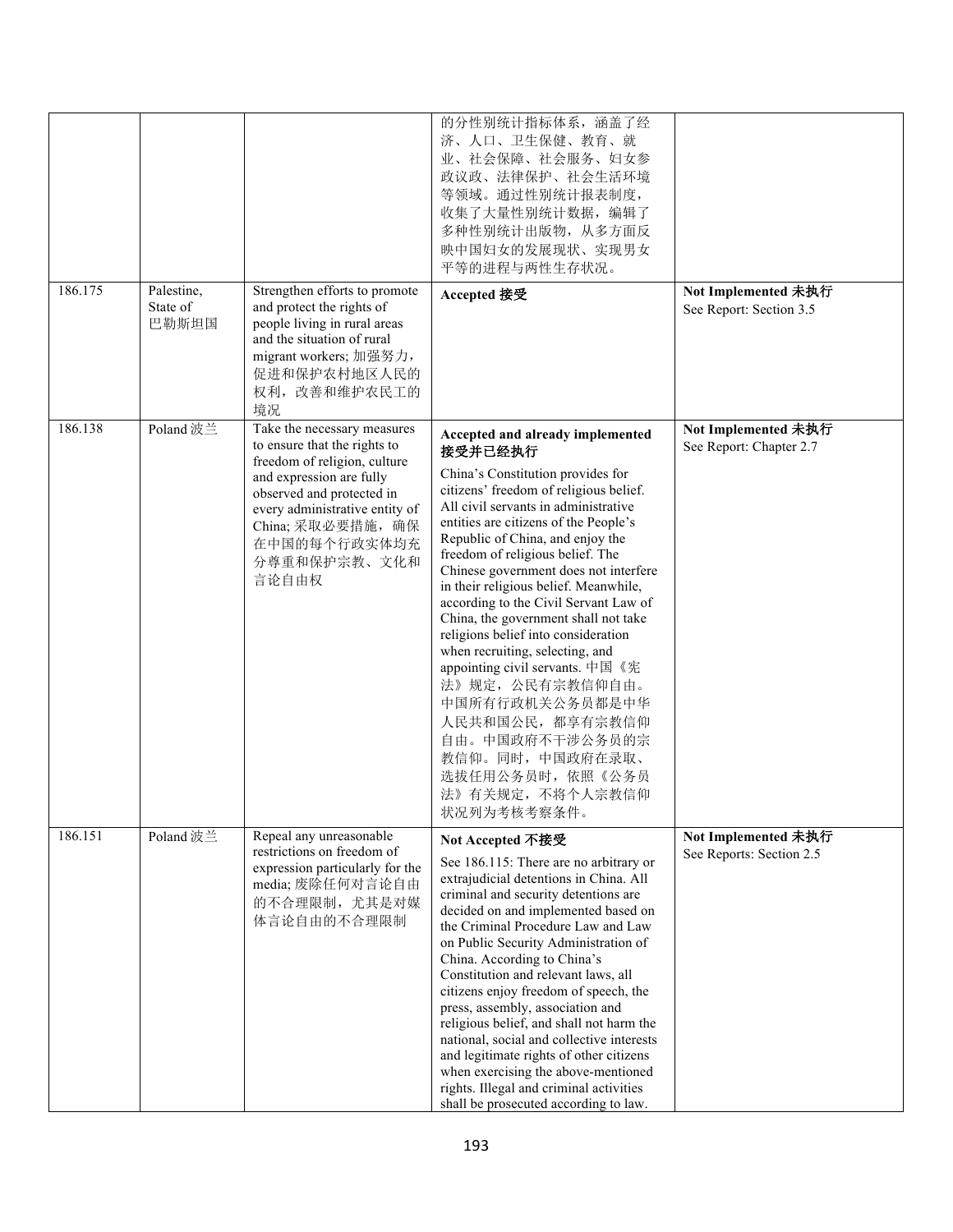|         |                 |                                                                                                                                                                                         | 中国不存在任意和法外拘留, 所有<br>的刑事拘留和治安拘留均分别依据<br>《刑事诉讼法》和《治安管理处罚<br>法》决定并执行。根据中国《宪<br>法》和相关法律规定, 公民有言<br>论、出版、集会、结社、宗教信仰<br>等方面的自由权利, 但公民行使上<br>述权利时不得损害国家、社会和集<br>体的利益及其他公民的合法权利,<br>从事违法犯罪活动将被依法追究责<br>任。                                                                                                                                                                                                                                                                                                                                                                                                                                                                                                                                                                 |                                                      |
|---------|-----------------|-----------------------------------------------------------------------------------------------------------------------------------------------------------------------------------------|-------------------------------------------------------------------------------------------------------------------------------------------------------------------------------------------------------------------------------------------------------------------------------------------------------------------------------------------------------------------------------------------------------------------------------------------------------------------------------------------------------------------------------------------------------------------------------------------------------------------------------------------------------------------------------------------------------------------------------------------------------------------|------------------------------------------------------|
| 186.158 | Poland 波兰       | Ensure that proper<br>investigations are conducted<br>in all cases of attacks on<br>journalists, media workers<br>and human rights defenders;<br>确保对所有攻击记者、媒体<br>工作者和人权卫士的案件均<br>予以妥善调查 | Accepted and being implemented 接<br>受并正在执行<br>See 186.149: In accordance with<br>China's Constitution and relevant<br>national laws, citizens enjoy freedom<br>of expression, the press, assembly,<br>association, procession,<br>demonstration, and religious belief.<br>The Chinese government guarantees<br>citizens' right to exercise these<br>freedoms in accordance with the law.<br>Chinese judicial organs impartially<br>deal with all violations of citizens'<br>personal and democratic rights<br>according to law. There is no so-<br>called issue of suppressing "human<br>rights defenders". 根据中国《宪法》<br>和有关法律规定, 公民享有言论、<br>出版、集会、结社、游行、示威和<br>宗教信仰的权利, 中国政府保障公<br>民依法行使上述权利。对于任何侵<br>害公民人身权利、民主权利的行<br>为, 中国司法机关将依法公正处<br>理,不存在所谓打压"人权卫士"问<br>题。 | Not Implemented 未执行<br>See Report: Sections 2.5, 2.9 |
| 186.12  | Portugal<br>葡萄牙 | Continue its endeavours to<br>ratify the ICCPR in the very<br>near future; 继续努力在近期<br>批准《公民权利和政治权利<br>国际公约》                                                                             | Not Accepted 不接受<br>186.1: China is now prudently carrying<br>out its judicial and administrative<br>reform to actively prepare for the<br>ratification of the ICCPR. No specific<br>timetable for the ratification of the<br>ICCPR could be set out so far. $\dagger \boxplus \boxdot$<br>在稳妥推进司法和行政改革, 为批准<br>《公民权利和政治权利国际公约》积<br>极做准备,目前无法提出具体时间<br>表。                                                                                                                                                                                                                                                                                                                                                                                                         | Not Implemented 未执行<br>See Report: Section 1.1       |
| 186.19  | Portugal<br>葡萄牙 | Sign and ratify the OP-<br>ICESCR and the OP-CRC-IC;<br>签署和批准《经济、社会、<br>文化权利国际公约任择议定<br>书》和《儿童权利公约关于<br>来文程序的任择议定书》                                                                     | Not Accepted 不接受<br>See 186.17: Concerning the individual<br>complaint procedure, China is of the<br>view that such a procedure in the<br>international human rights treaty<br>system is optional. Governments bear<br>the primary responsibility for the<br>implementation of international<br>human rights treaties. If a specific<br>right is violated, citizens should first                                                                                                                                                                                                                                                                                                                                                                                  | Not Implemented 未执行<br>See Report: Section 1.1       |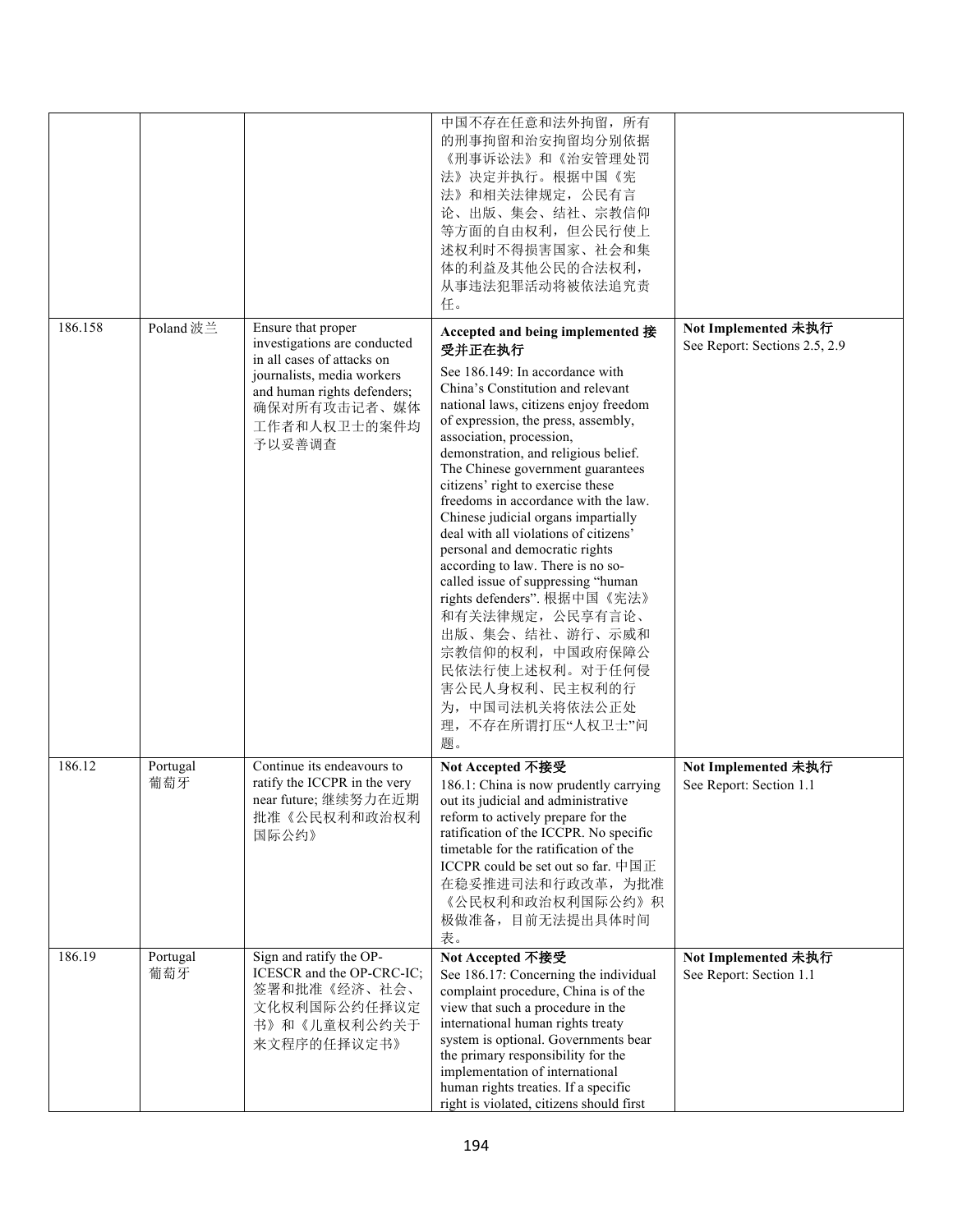|        |                 |                                                                                                        | exhaust domestic remedies. As for the<br>death penalty, China's position is to<br>retain the death penalty, but strictly<br>and prudently limit its application<br>according to law. China has been<br>making legal and systematic efforts to                                                                                                                                                                                                                                                                                                                                                                                                                                     |                                                |
|--------|-----------------|--------------------------------------------------------------------------------------------------------|-----------------------------------------------------------------------------------------------------------------------------------------------------------------------------------------------------------------------------------------------------------------------------------------------------------------------------------------------------------------------------------------------------------------------------------------------------------------------------------------------------------------------------------------------------------------------------------------------------------------------------------------------------------------------------------|------------------------------------------------|
|        |                 |                                                                                                        | gradually reduce the application of<br>death penalty. On February 25, 2011,<br>Amendment Eight to the Criminal<br>Law adopted at the 19 <sup>th</sup> Meeting of<br>the 11 <sup>th</sup> Standing Committee of the<br>National People's Congress (NPC) of<br>China, abolished 13 crimes applicable                                                                                                                                                                                                                                                                                                                                                                                |                                                |
|        |                 |                                                                                                        | to death penalty. China will continue<br>its efforts in this regard according to<br>its economic and social development.<br>关于个人申诉机制问题, 中国认<br>为, 国际人权公约体系中此类程序<br>均被规定为任择性程序。履行国际                                                                                                                                                                                                                                                                                                                                                                                                                                                                                                |                                                |
|        |                 |                                                                                                        | 人权公约的首要责任在各国政府,<br>如公民某项权利遭受侵害, 应通过<br>本国申诉机制得到救济和解决。关<br>于死刑问题, 保留死刑、严格限制<br>和慎重适用死刑是中国的政策,中<br>国一直为逐步减少死刑适用创造法                                                                                                                                                                                                                                                                                                                                                                                                                                                                                                                                                                  |                                                |
|        |                 |                                                                                                        | 律和制度条件。2011年2月25<br>日, 第十一届全国人民代表大会常<br>务委员会第十九次会议通过的《刑<br>法修正案(八)》取消了13个罪名的<br>死刑。中国还将根据经济社会的发<br>展情况,继续研究逐步减少死刑罪                                                                                                                                                                                                                                                                                                                                                                                                                                                                                                                                                                |                                                |
| 186.85 | Portugal<br>葡萄牙 | Inscribe the legal definition of<br>discrimination in Chinese                                          | 名的问题。<br>Accepted and already implemented<br>接受并已经执行                                                                                                                                                                                                                                                                                                                                                                                                                                                                                                                                                                                                                              | Not Implemented 未执行<br>See Report: Section 3.2 |
|        |                 | laws as a means to enhance<br>Chinese efforts in this regard;<br>将歧视的法律定义写入中国<br>法律, 以便加强中国在这方<br>面的努力 | China's Constitution clearly stipulates<br>that all citizens are equal before the<br>law. China prohibits all possible<br>discriminations via enacting specific<br>laws. China's Law on Regional<br>National Autonomy, Law on the<br>Protection of Rights and Interests of<br>Women, Law on the Protection of<br>Rights and Interests of Elderly, Law on<br>the Protection of Minors, Law on the<br>Protection of Rights and Interests of<br>Disabled Persons, Law on the<br>Promotion of Employment and other<br>laws clearly prohibit discriminations<br>based on ethnicity, religion, gender,<br>age, disability and other aspects. 中国<br>《宪法》明确规定公民在法律面前一<br>律平等,并通过制定各项单行法律禁 |                                                |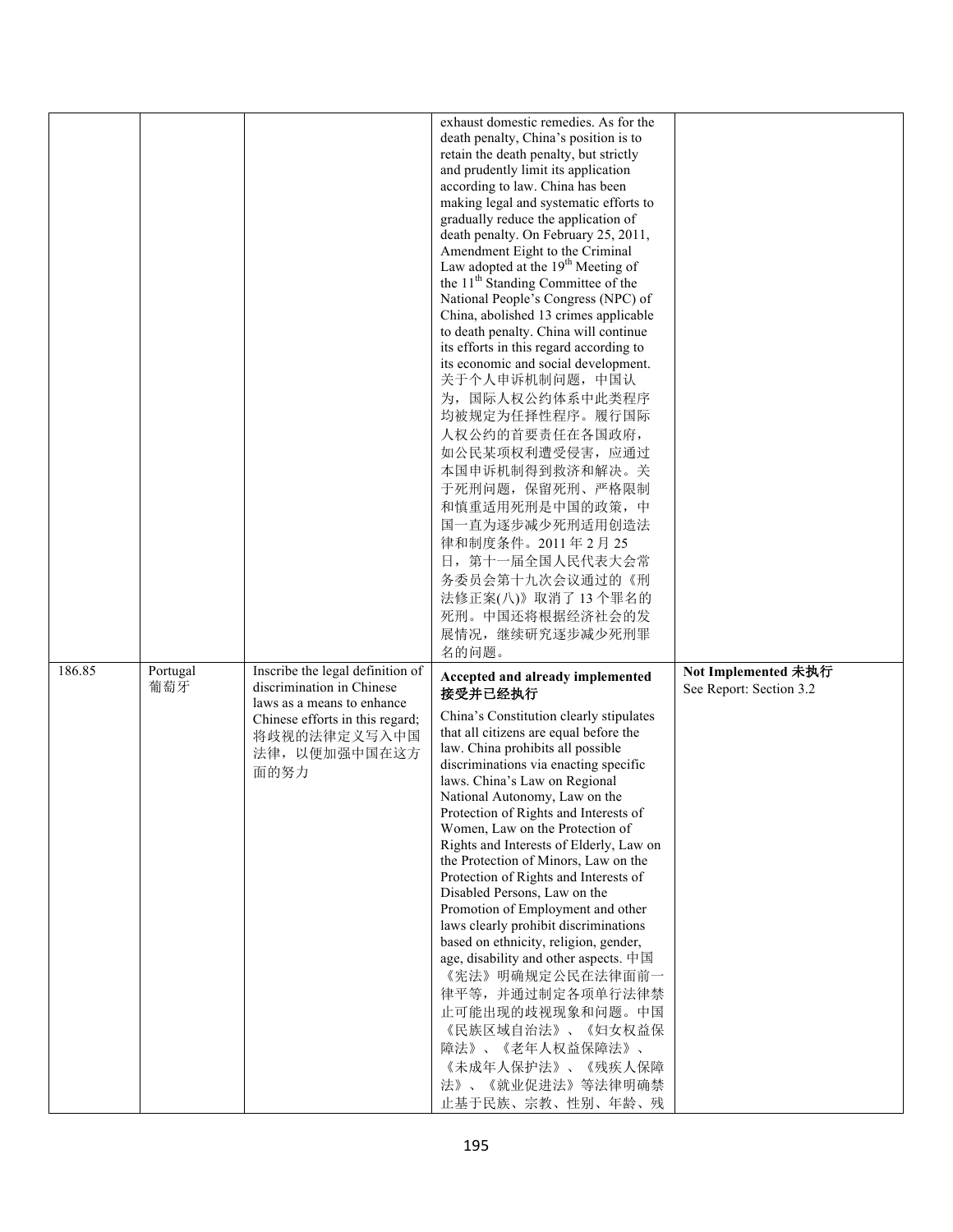|         |                 |                                                                                                                                                                               | 疾等方面的歧视。                                                                                                                                                                                                                                                                                                                                                                                                                                                                                                                                                                                                                                                                                                                                                                                                                                                                                                                                                                                                                                                                                                                                                                                                                                                                                                                                                                         |                                                                                                                                                                                                                                                                                                                                                                  |
|---------|-----------------|-------------------------------------------------------------------------------------------------------------------------------------------------------------------------------|----------------------------------------------------------------------------------------------------------------------------------------------------------------------------------------------------------------------------------------------------------------------------------------------------------------------------------------------------------------------------------------------------------------------------------------------------------------------------------------------------------------------------------------------------------------------------------------------------------------------------------------------------------------------------------------------------------------------------------------------------------------------------------------------------------------------------------------------------------------------------------------------------------------------------------------------------------------------------------------------------------------------------------------------------------------------------------------------------------------------------------------------------------------------------------------------------------------------------------------------------------------------------------------------------------------------------------------------------------------------------------|------------------------------------------------------------------------------------------------------------------------------------------------------------------------------------------------------------------------------------------------------------------------------------------------------------------------------------------------------------------|
| 186.107 | Portugal<br>葡萄牙 | Continue to work towards<br>the full abolition of death<br>penalty and consider adopting<br>an immediate de facto<br>moratorium;继续努力争取<br>完全废除死刑并考虑立即在<br>事实上暂停执行死刑           | Not Accepted 不接受<br>See 186.17: Concerning the individual<br>complaint procedure, China is of the<br>view that such a procedure in the<br>international human rights treaty<br>system is optional. Governments bear<br>the primary responsibility for the<br>implementation of international<br>human rights treaties. If a specific<br>right is violated, citizens should first<br>exhaust domestic remedies. As for the<br>death penalty, China's position is to<br>retain the death penalty, but strictly<br>and prudently limit its application<br>according to law. China has been<br>making legal and systematic efforts to<br>gradually reduce the application of<br>death penalty. On February 25, 2011,<br>Amendment Eight to the Criminal<br>Law adopted at the 19 <sup>th</sup> Meeting of<br>the 11 <sup>th</sup> Standing Committee of the<br>National People's Congress (NPC) of<br>China, abolished 13 crimes applicable<br>to death penalty. China will continue<br>its efforts in this regard according to<br>its economic and social development.<br>关于个人申诉机制问题, 中国认<br>为, 国际人权公约体系中此类程序<br>均被规定为任择性程序。履行国际<br>人权公约的首要责任在各国政府,<br>如公民某项权利遭受侵害, 应通过<br>本国申诉机制得到救济和解决。关<br>于死刑问题, 保留死刑、严格限制<br>和慎重适用死刑是中国的政策,中<br>国一直为逐步减少死刑适用创造法<br>律和制度条件。2011年2月25<br>日, 第十一届全国人民代表大会常<br>务委员会第十九次会议通过的《刑<br>法修正案(八)》取消了13个罪名的<br>死刑。中国还将根据经济社会的发<br>展情况,继续研究逐步减少死刑罪<br>名的问题。 | Not Implemented 未执行<br>See report: section 2.2<br><b>Poor Recommendation</b><br>Authorities have not indicated that<br>abolishing the death penalty is a goal.<br>It's problematic to ask it to "continue<br>to work towards" something that<br>does not exist; and it is impossible to<br>know or measure any "consideration"<br>towards adopting a moratorium. |
| 186.206 | Portugal<br>葡萄牙 | Continue to invest and take<br>appropriate measures to<br>ensure that all school age<br>children enjoy fully the right<br>to education; 继续投入并采<br>取适当措施, 确保所有学龄<br>儿童充分享有受教育权 | Accepted 接受                                                                                                                                                                                                                                                                                                                                                                                                                                                                                                                                                                                                                                                                                                                                                                                                                                                                                                                                                                                                                                                                                                                                                                                                                                                                                                                                                                      | Not Implemented 未执行<br>See Report: Section 3.3                                                                                                                                                                                                                                                                                                                   |
| 186.58  | Qatar卡塔尔        | Continue efforts in theoretical<br>research related to national<br>human rights organs; 继续开<br>展有关国家人权机构的理论<br>研究                                                             | Accepted 接受                                                                                                                                                                                                                                                                                                                                                                                                                                                                                                                                                                                                                                                                                                                                                                                                                                                                                                                                                                                                                                                                                                                                                                                                                                                                                                                                                                      | Not Implemented 未执行<br>See Section 1.2<br><b>Poor Recommendation:</b><br>This recommendation did not ask<br>China to undertake any concrete<br>actions relevant to a specific human<br>rights goal, such as establishing an<br>independent National Human Rights                                                                                                 |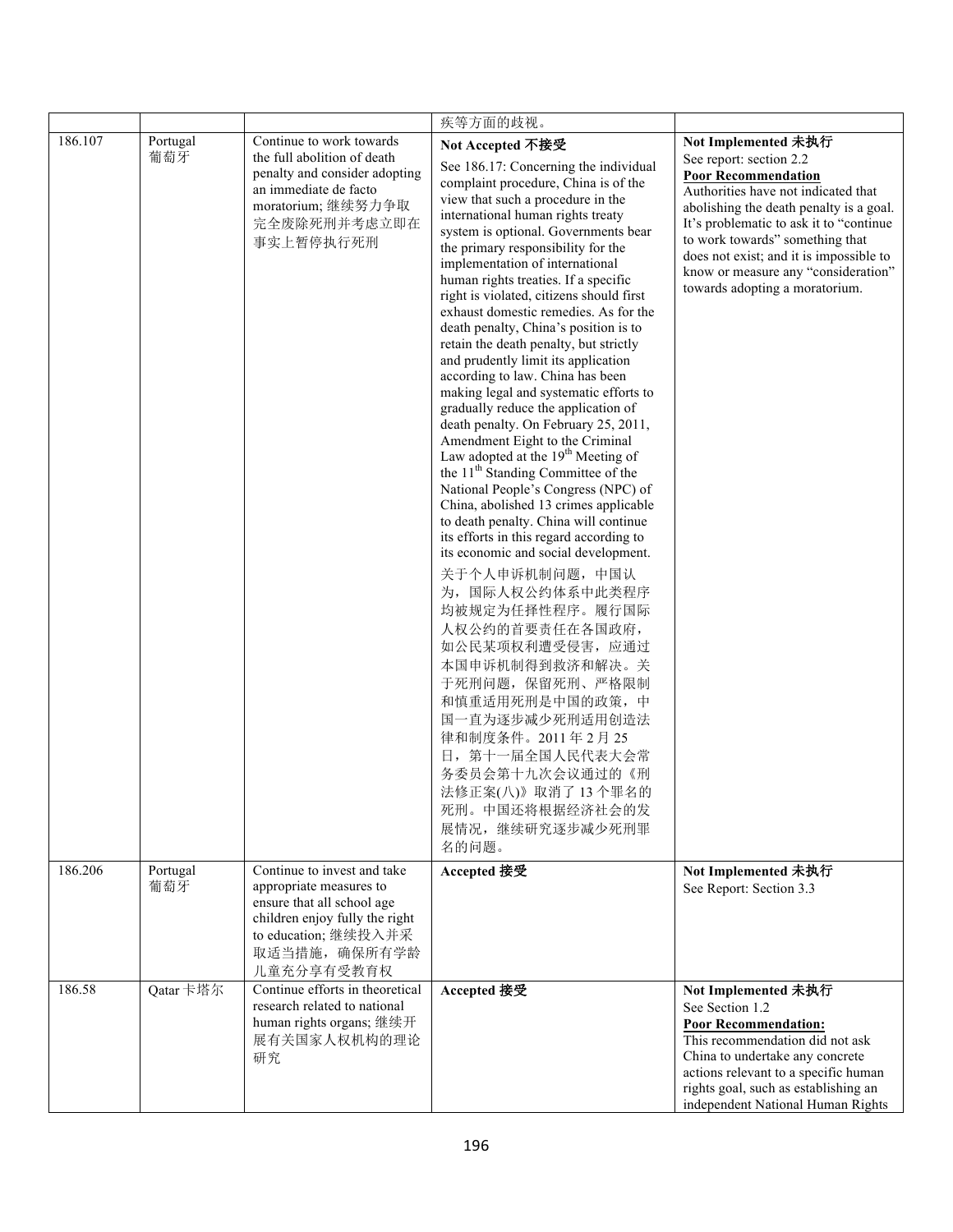|         |                                |                                                                                                                                                                                                                                                                                          |                                                                                                                                                                                                                                                                                                                                                                                                                                                                                                                                                                                                                           | Institute, and instead it uses indirect<br>language like "continue efforts in<br>theoretical research," which is<br>difficult to measure a concrete<br>outcome.                                                                                                                                                                                                                                                                                                                                                                                                                                                                                                                                                                                                                        |
|---------|--------------------------------|------------------------------------------------------------------------------------------------------------------------------------------------------------------------------------------------------------------------------------------------------------------------------------------|---------------------------------------------------------------------------------------------------------------------------------------------------------------------------------------------------------------------------------------------------------------------------------------------------------------------------------------------------------------------------------------------------------------------------------------------------------------------------------------------------------------------------------------------------------------------------------------------------------------------------|----------------------------------------------------------------------------------------------------------------------------------------------------------------------------------------------------------------------------------------------------------------------------------------------------------------------------------------------------------------------------------------------------------------------------------------------------------------------------------------------------------------------------------------------------------------------------------------------------------------------------------------------------------------------------------------------------------------------------------------------------------------------------------------|
| 186.203 | Qatar 卡塔尔                      | Improve maternity care<br>services especially in rural<br>areas and work to<br>increase the percentage of<br>women who give birth in<br>hospitals and to decrease<br>maternal mortality rate during<br>birth;改进孕产服务,特别<br>是农村地区的孕产服务,并<br>努力提高在医院生产的妇女<br>比例,并降低产妇分娩期间<br>死亡率            | Accepted 接受                                                                                                                                                                                                                                                                                                                                                                                                                                                                                                                                                                                                               | Partially implemented 部分执行<br>CRC in its 2012 COB welcomed the<br>reduction of female and child<br>mortality, but expressed serious<br>concern with the persistence of health<br>disparities between urban and rural<br>areas (CRC/C/CHN/CO/3-4 para. 62)<br>UNDP highlighted China's progress<br>in eliminating child mortality, but<br>warned of challenges due to urban-<br>rural disparity and lack of coverage<br>for marginal groups.<br>http://www.cn.undp.org/content/chin<br>a/en/home/post-<br>2015/mdgoverview/overview/mdg4.h<br>tml However, concerns have been<br>raised after the government reported<br>that the rate of maternal deaths in the<br>first six months of 2016 was 30%<br>higher than in 2015.<br>http://english.caixin.com/2016-09-<br>29/100993345.html |
| 186.96  | Romania<br>罗马尼亚                | Continue to adopt appropriate<br>measures in combating the<br>trafficking of human beings;<br>继续采取适当措施, 打击贩<br>运人口行为                                                                                                                                                                     | Accepted and already implemented<br>接受并已经执行<br>The Chinese government attaches great<br>importance to combating human<br>trafficking. It has adopted resolute and<br>comprehensive measures to effectively<br>prevent and crack down on human<br>trafficking, worked actively for the<br>rescue, settlement and rehabilitation of<br>victims, and conducted effective<br>cooperation with related countries and<br>international organizations in the field<br>of combating human trafficking. 中国<br>政府一贯高度重视反对拐卖人口工<br>作,坚决采取综合措施,有效预防。<br>严厉打击拐卖犯罪活动, 积极开展对<br>拐卖受害人的救助、安置和康复工<br>作, 在打击人口拐卖领域与有关国家<br>和国际组织开展了卓有成效的合作。 | Not Implemented 未执行<br>See Report: Sections 3.1, 3.3                                                                                                                                                                                                                                                                                                                                                                                                                                                                                                                                                                                                                                                                                                                                   |
| 186.168 | Russian<br>Federation<br>俄罗斯联邦 | Expand channels and<br>mechanism of direct dialogue<br>between the Government and<br>the population; 拓宽政府与<br>民众直接对话的渠道和机制                                                                                                                                                               | Accepted 接受                                                                                                                                                                                                                                                                                                                                                                                                                                                                                                                                                                                                               | Not Implemented 未执行<br>See Report: Sections 2.1, 2.5, 2.9                                                                                                                                                                                                                                                                                                                                                                                                                                                                                                                                                                                                                                                                                                                              |
| 186.183 | Russian<br>Federation<br>俄罗斯联邦 | Continue the policy of<br>strengthening guarantees of<br>social and economic rights of<br>citizens, in particular in the<br>area of education, health care,<br>social protection and labour,<br>and give special attention to<br>the vulnerable groups such as<br>children, persons with | Accepted 接受                                                                                                                                                                                                                                                                                                                                                                                                                                                                                                                                                                                                               | Not implemented 未执行<br>See Report: Sections 3.3, 3.4, 3.5<br><b>Poor Implementation</b><br>There has hardly been such a national<br>"policy of strengthening" these<br>protections; current policies need to<br>reformed and fixed, not simply<br>"continued."                                                                                                                                                                                                                                                                                                                                                                                                                                                                                                                         |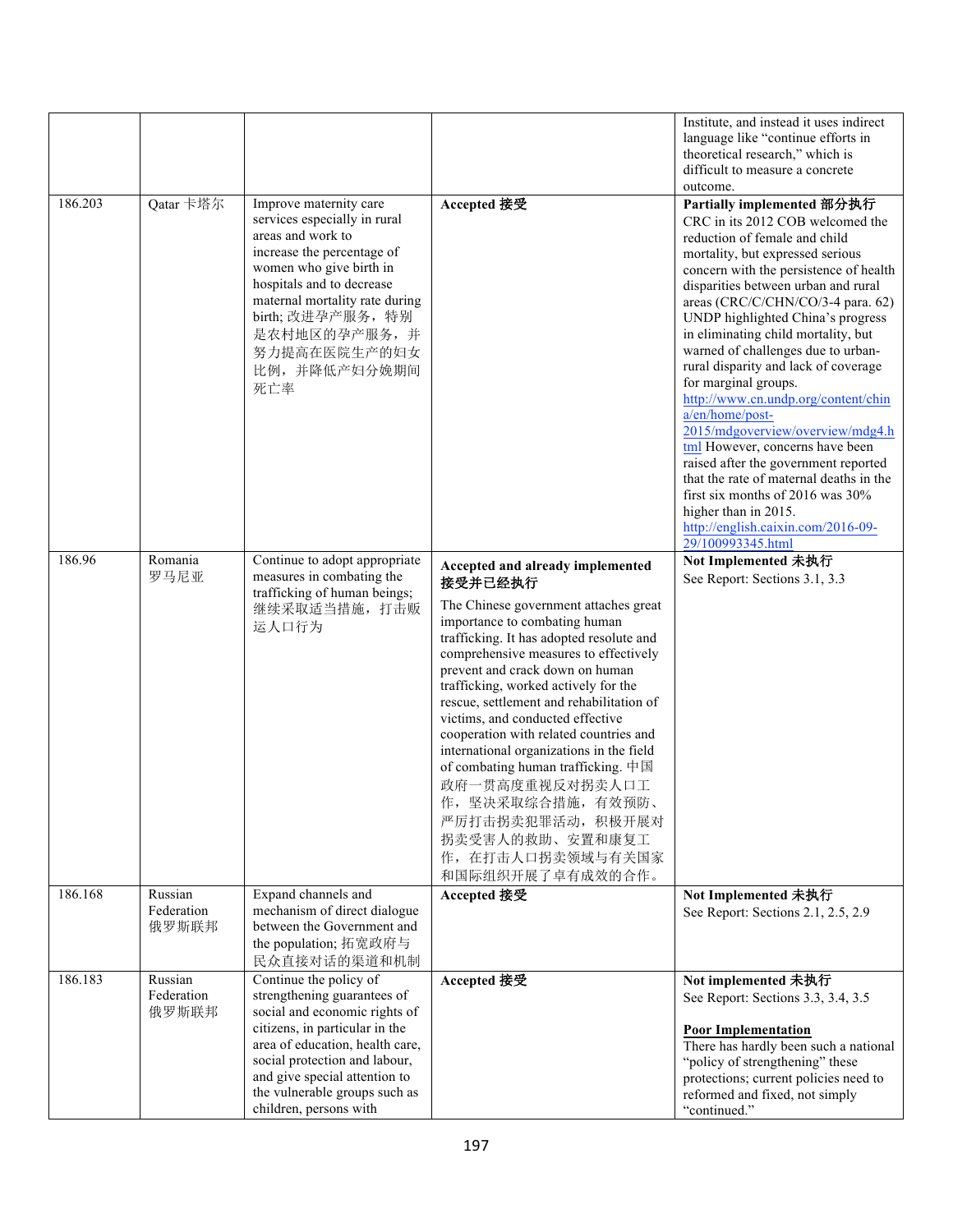| 186.209 | Russian<br>Federation<br>俄罗斯联邦 | disabilities and national<br>minorities; 继续实施加强公<br>民的社会和经济权利保障的<br>政策, 特别是在教育、医<br>疗、社会保障和劳动领域,<br>并特别关注儿童、残疾人和<br>少数民族等弱势群体<br>Increase the provision of<br>resources for education<br>establishments in remote and<br>rural areas, as well as regions<br>inhabited by ethnic<br>minorities; 提高对偏远和农<br>村地区以及少数民族居住区<br>教育机构的资源供给 | Accepted 接受                                                                                                                                                                                                                                                                                                                                                                                                                                                                                                                                                                                                                                                                                                                                                                                                                                                                                                                                                                                                                                                                                                                                                                                                                                                                                                                                                             | Partially implemented 部分执行<br>See Report: Section 3.3                                                                                                                                                                                                                                                                                          |
|---------|--------------------------------|-------------------------------------------------------------------------------------------------------------------------------------------------------------------------------------------------------------------------------------------------------------------------------------------------------------------------------------|-------------------------------------------------------------------------------------------------------------------------------------------------------------------------------------------------------------------------------------------------------------------------------------------------------------------------------------------------------------------------------------------------------------------------------------------------------------------------------------------------------------------------------------------------------------------------------------------------------------------------------------------------------------------------------------------------------------------------------------------------------------------------------------------------------------------------------------------------------------------------------------------------------------------------------------------------------------------------------------------------------------------------------------------------------------------------------------------------------------------------------------------------------------------------------------------------------------------------------------------------------------------------------------------------------------------------------------------------------------------------|------------------------------------------------------------------------------------------------------------------------------------------------------------------------------------------------------------------------------------------------------------------------------------------------------------------------------------------------|
| 186.107 | Rwanda<br>卢旺达                  | Continue towards the<br>abolition of death penalty; 继<br>续争取废除死刑                                                                                                                                                                                                                                                                    | Not Accepted 不接受<br>See 186.17: Concerning the individual<br>complaint procedure, China is of the<br>view that such a procedure in the<br>international human rights treaty<br>system is optional. Governments bear<br>the primary responsibility for the<br>implementation of international<br>human rights treaties. If a specific<br>right is violated, citizens should first<br>exhaust domestic remedies. As for the<br>death penalty, China's position is to<br>retain the death penalty, but strictly<br>and prudently limit its application<br>according to law. China has been<br>making legal and systematic efforts to<br>gradually reduce the application of<br>death penalty. On February 25, 2011,<br>Amendment Eight to the Criminal<br>Law adopted at the $19th$ Meeting of<br>the 11 <sup>th</sup> Standing Committee of the<br>National People's Congress (NPC) of<br>China, abolished 13 crimes applicable<br>to death penalty. China will continue<br>its efforts in this regard according to<br>its economic and social development.<br>关于个人申诉机制问题, 中国认<br>为, 国际人权公约体系中此类程序<br>均被规定为任择性程序。履行国际<br>人权公约的首要责任在各国政府,<br>如公民某项权利遭受侵害, 应通过<br>本国申诉机制得到救济和解决。关<br>于死刑问题, 保留死刑、严格限制<br>和慎重适用死刑是中国的政策, 中<br>国一直为逐步减少死刑适用创造法<br>律和制度条件。2011年2月25<br>日, 第十一届全国人民代表大会常<br>务委员会第十九次会议通过的《刑<br>法修正案(八)》取消了13个罪名的<br>死刑。中国还将根据经济社会的发<br>展情况,继续研究逐步减少死刑罪<br>名的问题。 | Not Implemented 未执行<br>See Report: Section 2.2<br><b>Poor Recommendation</b><br>Authorities have not indicated<br>abolishing the death penalty is a goal,<br>so they cannot "continue" efforts that<br>don't exist. Reducing the number of<br>crimes punishable by death is not<br>necessarily a step towards abolishing<br>the death penalty. |
| 186.145 | Saudi Arabia                   | Improve the organization and                                                                                                                                                                                                                                                                                                        | Accepted 接受                                                                                                                                                                                                                                                                                                                                                                                                                                                                                                                                                                                                                                                                                                                                                                                                                                                                                                                                                                                                                                                                                                                                                                                                                                                                                                                                                             | Partially Implemented 未执行                                                                                                                                                                                                                                                                                                                      |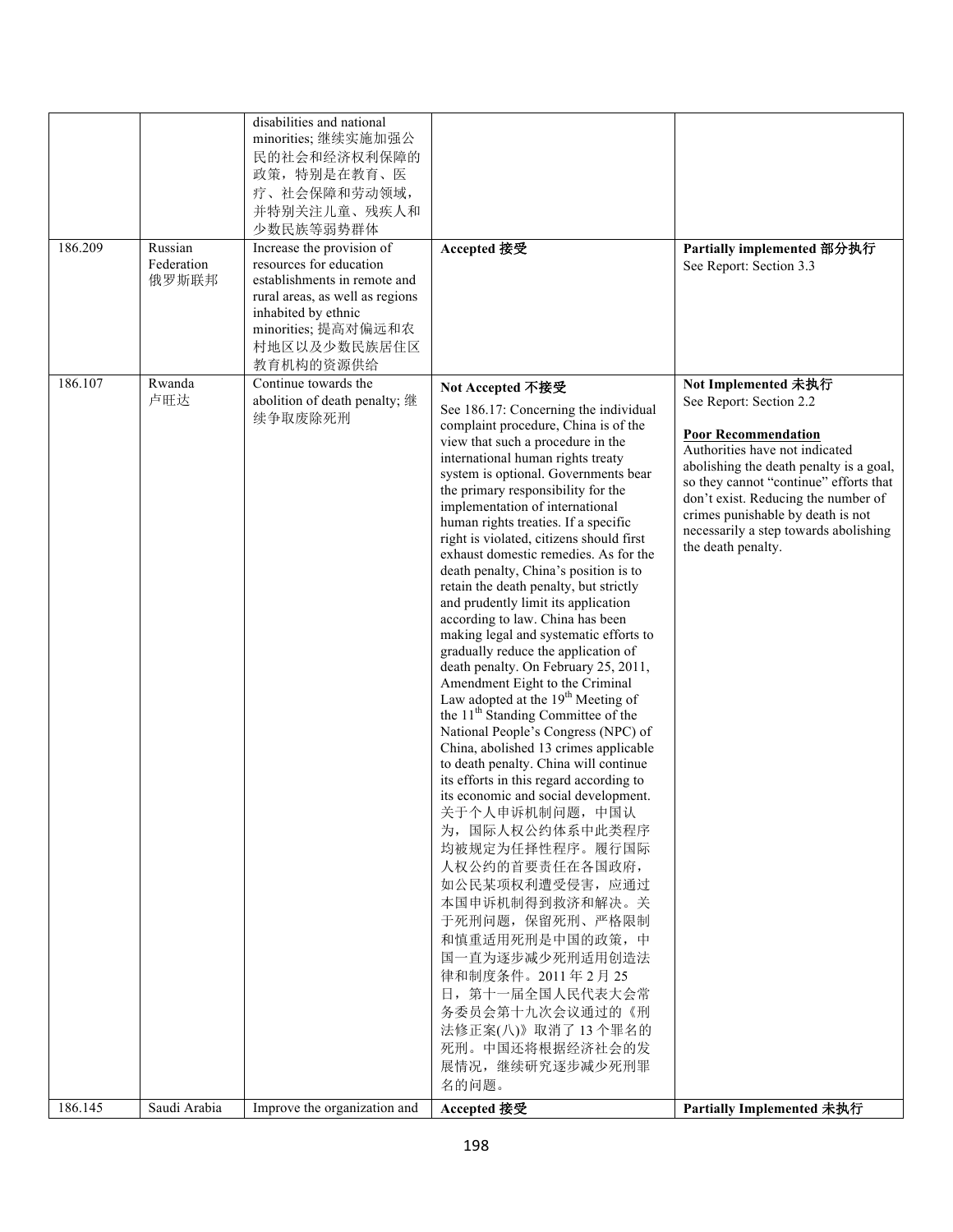|         | 沙特阿拉伯                 | management of, and service<br>to pilgrimage to Saudi Arabia<br>to provide convenience and<br>guarantee for Muslims to<br>complete their pilgrimage<br>smoothly; 改善前往沙特阿<br>拉伯的朝圣旅程的组织管理<br>和服务, 为穆斯林顺利完成<br>朝圣提供便利和保障                                                                                                                                                  |                                  | See Report: Section 2.7                                                                                                                                                                                                                                                                                                                                                                                                                                           |
|---------|-----------------------|------------------------------------------------------------------------------------------------------------------------------------------------------------------------------------------------------------------------------------------------------------------------------------------------------------------------------------------------------------------------|----------------------------------|-------------------------------------------------------------------------------------------------------------------------------------------------------------------------------------------------------------------------------------------------------------------------------------------------------------------------------------------------------------------------------------------------------------------------------------------------------------------|
| 186.146 | Saudi Arabia<br>沙特阿拉伯 | Strengthen legislation to<br>prevent the unlawful from<br>undermining other people's<br>interests in the name of<br>human rights defenders; 强化<br>法律,防止违法人员以人权<br>卫士的名义危害其他民众的<br>利益                                                                                                                                                                                   | Accepted 接受                      | Assessment Unavailable 无法评估<br>See Report: Section 2.9<br><b>Inappropriate Recommendation</b><br>This recommendation overrides<br>protection of HRDs with a dubious<br>claim of "other people's interests"<br>and supports China's status quo<br>legislations that legitimizes<br>persecution of HRDs in the name of<br>"national security." Such a<br>recommendation is not human rights<br>based: It is opposed to protection and<br>promotion of human rights. |
| 186.102 | Senegal<br>塞内加尔       | Continue actions to address<br>the needs of persons with<br>disabilities;继续采取行动,<br>满足残疾人的需求                                                                                                                                                                                                                                                                           | Accepted 接受                      | Partially implemented 部分执行<br>See Reports: Section 3.4<br>Poor recommendation:<br>The language is vague; it fails to<br>recommend any concrete actions.<br>The word "continue" also<br>presupposed that there had been such<br>"actions," about which we have<br>raised doubts.                                                                                                                                                                                   |
| 186.210 | Senegal<br>塞内加尔       | Improve access to education<br>for disadvantaged people; 提<br>高困难人群的受教育机会                                                                                                                                                                                                                                                                                              | Accepted 接受                      | Not Implemented 未执行<br>See Report: Sections 3.3, 3.4                                                                                                                                                                                                                                                                                                                                                                                                              |
| 186.193 | Serbia<br>塞尔维亚        | Continue its activities in<br>bridging the gap in economic<br>and social development<br>between rural and urban areas<br>and among geographical<br>regions, as well as its efforts<br>to eradicate poverty through<br>the implementation of<br>alleviation projects and the<br>employment strategy; 继续开<br>展活动,缩小城乡之间和地<br>域之间的经济社会发展差<br>距,并继续努力通过实施扶<br>贫工程和就业战略消除贫困 | Accepted 接受                      | Partially implemented 部分执行<br>See Report: Section 3.5                                                                                                                                                                                                                                                                                                                                                                                                             |
| 186.29  | Seychelles<br>塞舌尔     | Consider signing and<br>ratifying the third OP-CRC-<br>IC; 考虑签署和批准《儿童<br>权利公约关于来文程序的第<br>三项任择议定书》                                                                                                                                                                                                                                                                      | Accepted 接受                      | Not Implemented 未执行<br>See Report: Section 1.1<br><b>Poor Recommendation</b><br>Given the lack of government<br>transparency, it's very difficult to<br>assess whether the government has<br>"considered" doing this. Proposing<br>an action with no measurable<br>benchmark makes this<br>recommendation weak.                                                                                                                                                   |
| 186.44  | Seychelles<br>塞舌尔     | Strengthen human rights<br>education with a view of                                                                                                                                                                                                                                                                                                                    | Accepted and already implemented | Not Implemented 未执行<br>See Report: Chapter 4                                                                                                                                                                                                                                                                                                                                                                                                                      |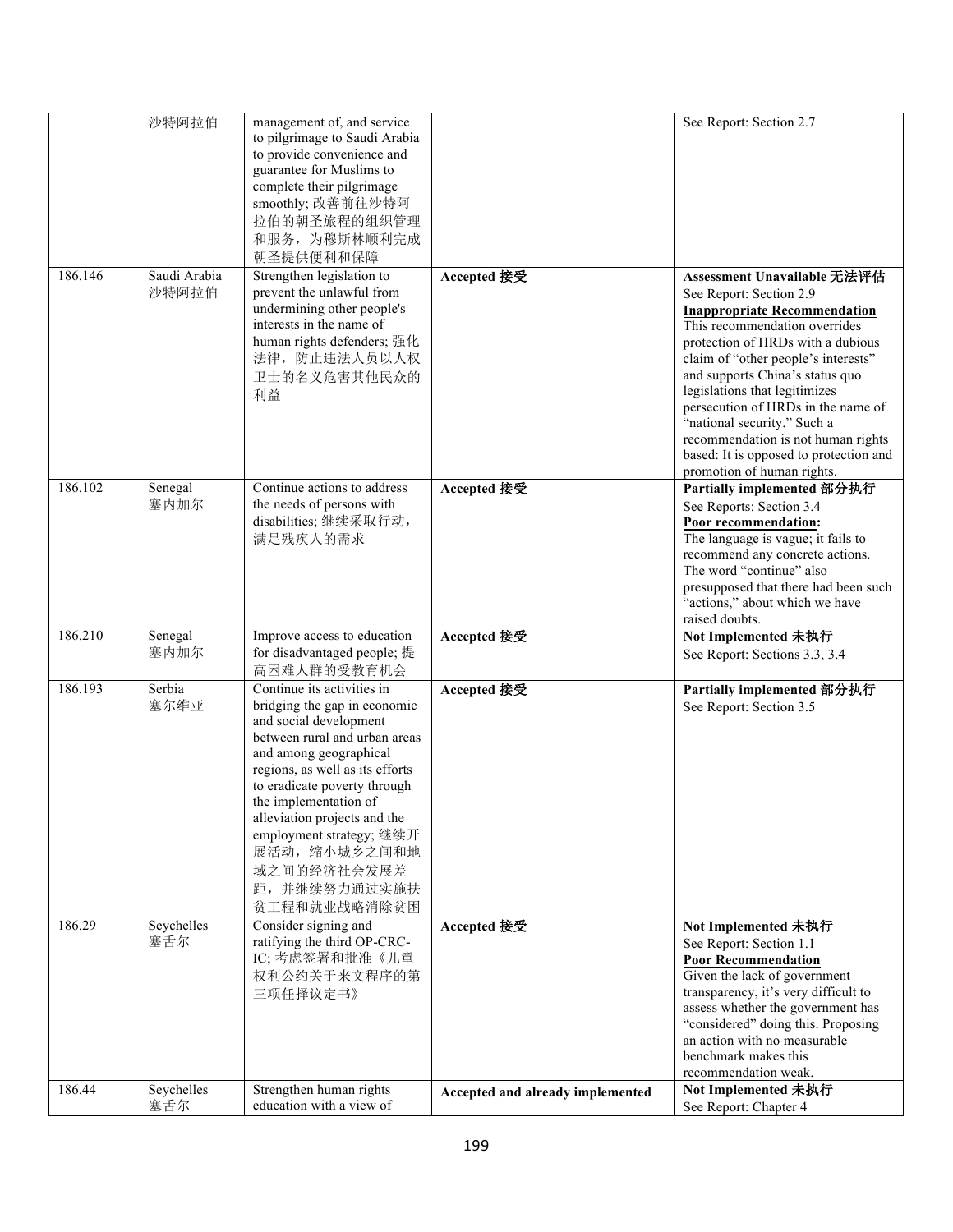|         |                      | enhancing human rights<br>awareness; 强化人权教育,<br>以期加强人权意识                                                                                                                                                                                                                                        | 接受并已经执行<br>See 186.39: The Chinese government<br>attaches great importance to human<br>rights education and promotes it at all<br>levels. China has included human rights<br>education in training programs of civil<br>servants. 中国政府高度重视人权教育<br>并在各个层面大力推进, 已在公务员<br>培训班次中纳入人权教育的有关内<br>容。                                          |                                                                                                                                                                                                                                                                                                                                                                                                                                                                                                                                                                                                                                                                                                                                                                                                                                                   |
|---------|----------------------|-------------------------------------------------------------------------------------------------------------------------------------------------------------------------------------------------------------------------------------------------------------------------------------------------|---------------------------------------------------------------------------------------------------------------------------------------------------------------------------------------------------------------------------------------------------------------------------------------------------------------------------------------|---------------------------------------------------------------------------------------------------------------------------------------------------------------------------------------------------------------------------------------------------------------------------------------------------------------------------------------------------------------------------------------------------------------------------------------------------------------------------------------------------------------------------------------------------------------------------------------------------------------------------------------------------------------------------------------------------------------------------------------------------------------------------------------------------------------------------------------------------|
| 186.1   | Sierra Leone<br>塞拉利昂 | Ratify ICCPR and OP-CAT;<br>批准《公民权利和政治权利<br>国际公约》和《禁止酷刑公<br>约任择议定书》                                                                                                                                                                                                                             | Not Accepted 不接受<br>See 186.1: China is now prudently<br>carrying out its judicial and<br>administrative reform to actively<br>prepare for the ratification of the<br>ICCPR. No specific timetable for the<br>ratification of the ICCPR could be set<br>out so far. 中国正在稳妥推进司法和<br>行政改革, 为批准《公民权利和政<br>治权利国际公约》积极做准备,目<br>前无法提出具体时间表。 | Not Implemented 未执行<br>See Report: Section 1.1                                                                                                                                                                                                                                                                                                                                                                                                                                                                                                                                                                                                                                                                                                                                                                                                    |
| 186.37  | Sierra Leone<br>塞拉利昂 | Prioritize the implementation<br>of its NHRAP and its 12th<br>Five-Year Plan for Economic<br>and Social Development in<br>the ethnic regions of minority<br>groups as well as for other<br>under-privileged<br>communities; 在少数民族地<br>区以及面向其他弱势群体优<br>先实施《国家人权行动计<br>划》及《国民经济和社会发<br>展第十二个五年规划》 | Accepted 接受                                                                                                                                                                                                                                                                                                                           | Not Implemented 未执行<br>See Report: Section 1.2                                                                                                                                                                                                                                                                                                                                                                                                                                                                                                                                                                                                                                                                                                                                                                                                    |
| 186.252 | Sierra Leone<br>塞拉利昂 | Develop programme for<br>sharing of its experiences in<br>addressing the right to<br>development with African<br>countries in the context of the<br>Forum on China-Africa<br>cooperation. 在中非合作论<br>坛下制定与非洲国家分享解<br>决发展权问题经验的方案                                                                 | Accepted 接受                                                                                                                                                                                                                                                                                                                           | Assessment Unavailable 无法评估<br>CESCR expressed concern in its<br>2014 COB over human rights<br>violations stemming from China's<br>economic and technical assistance in<br>developing countries.<br>(E/C.12/CHN/CO/2, para. 12)<br><b>Inappropriate Recommendation</b><br>Sharing China's development model<br>in African countries would likely<br>lead to an increase in human rights<br>violations. China has pursued<br>economic growth at the expense of<br>the environment, public health, rights<br>of workers and migrants, and forcibly<br>demolished homes, while<br>suppressing freedom of expression,<br>association, and assembly, and<br>democratic participation. Citizens,<br>especially ethnic minorities and<br>disadvantaged and marginalized<br>groups, are often blocked from<br>receiving redress for rights<br>violations. |
| 186.124 | Singapore<br>新加坡     | Continue its efforts to<br>strengthen the judicial system                                                                                                                                                                                                                                       | Accepted 接受                                                                                                                                                                                                                                                                                                                           | Not Implemented 未执行<br>See Reports: Section 2.8                                                                                                                                                                                                                                                                                                                                                                                                                                                                                                                                                                                                                                                                                                                                                                                                   |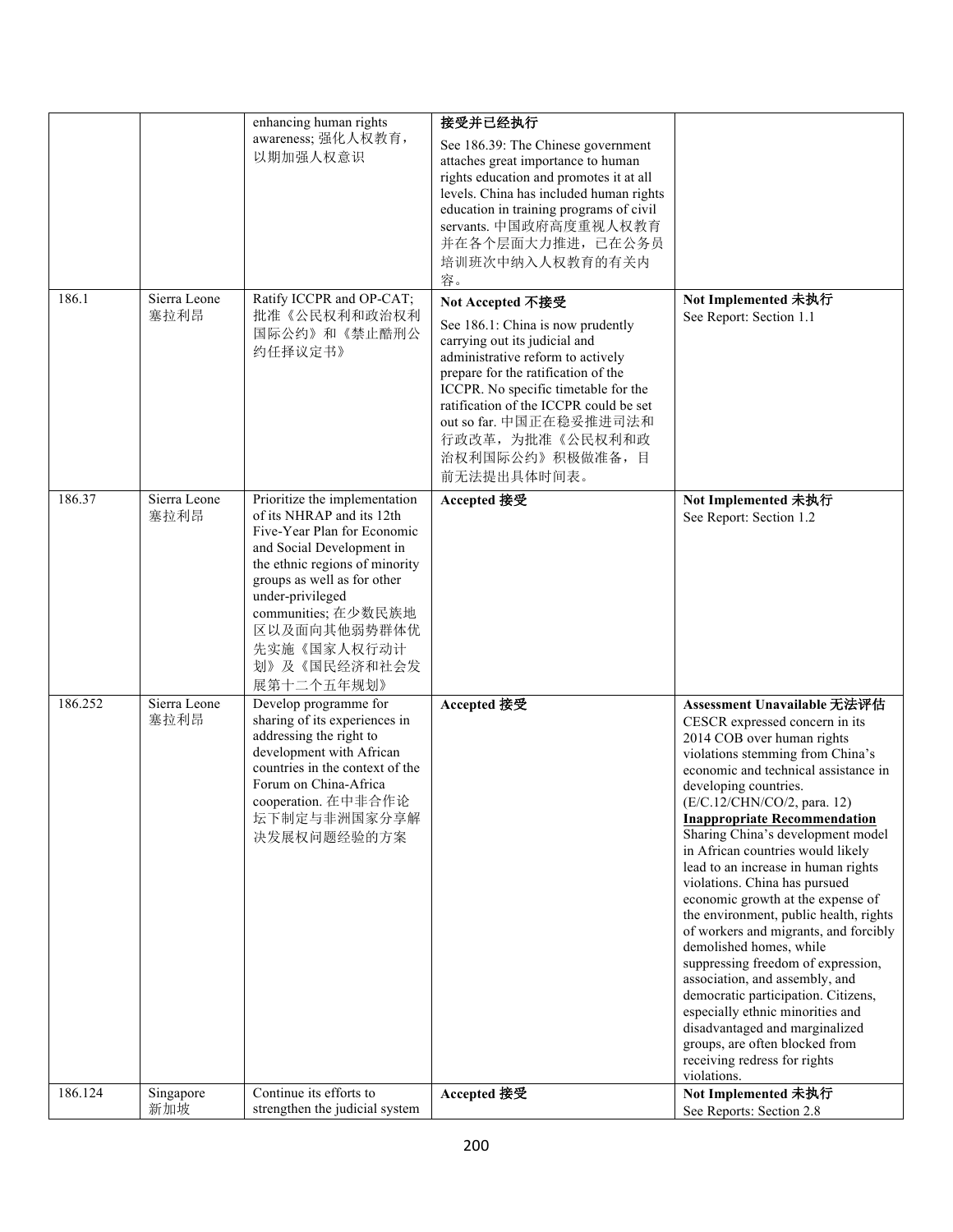|         |                   | to enhance public security and<br>the rule of law; 继续努力强<br>化司法系统, 以加强公共安<br>全和法治                                                                                                                                                                                                                       |                                                                                                                                                                                                                                                                                                                                                                                                                                                                                                                                                                                                                                                                                                                                                                                                                                                                                                                                         |                                                      |
|---------|-------------------|---------------------------------------------------------------------------------------------------------------------------------------------------------------------------------------------------------------------------------------------------------------------------------------------------------|-----------------------------------------------------------------------------------------------------------------------------------------------------------------------------------------------------------------------------------------------------------------------------------------------------------------------------------------------------------------------------------------------------------------------------------------------------------------------------------------------------------------------------------------------------------------------------------------------------------------------------------------------------------------------------------------------------------------------------------------------------------------------------------------------------------------------------------------------------------------------------------------------------------------------------------------|------------------------------------------------------|
| 186.207 | Singapore<br>新加坡  | Continue to improve its<br>education system and access<br>to quality education for its<br>people;继续完善教育制<br>度, 提高民众获得优质教育<br>的机会                                                                                                                                                                        | Accepted 接受                                                                                                                                                                                                                                                                                                                                                                                                                                                                                                                                                                                                                                                                                                                                                                                                                                                                                                                             | Not Implemented 未执行<br>See Report: Section 3.3       |
| 186.55  | Slovakia<br>斯洛伐克  | Follow the approach it took<br>for economic, social and<br>cultural rights with respect to<br>civil and political rights,<br>including freedom of religion<br>or belief and the right to a fair<br>trial; 以对待经济、社会和文<br>化权利的相同方式对待公民<br>权利和政治权利, 包括宗教<br>或信仰自由和公平审判权                                    | Accepted 接受                                                                                                                                                                                                                                                                                                                                                                                                                                                                                                                                                                                                                                                                                                                                                                                                                                                                                                                             | Not Implemented 未执行<br>See Report: Sections 2.7, 2.8 |
| 186.73  | Slovakia<br>斯洛伐克  | Organize a visit of the High<br>Commissioner in the coming<br>future; 安排高级专员近期访<br>华                                                                                                                                                                                                                    | Accepted 接受                                                                                                                                                                                                                                                                                                                                                                                                                                                                                                                                                                                                                                                                                                                                                                                                                                                                                                                             | Not Implemented 未执行<br>See Report: Section 1.3       |
| 186.87  | Slovenia<br>斯洛文尼亚 | Give priority to protecting the<br>rights of girl children by<br>ensuring that all girls are<br>registered at birth, implement<br>wide awareness raising<br>campaigns on the human<br>rights of girls and promote<br>their education; 确保所有女<br>童得到出生登记从而优先保<br>护女童的权利,广泛开展关<br>于女童人权的提高认识运<br>动, 扶持女童教育 | Accepted 接受                                                                                                                                                                                                                                                                                                                                                                                                                                                                                                                                                                                                                                                                                                                                                                                                                                                                                                                             | Not Implemented 未执行<br>See Report: Section 3.3       |
| 186.113 | Slovenia<br>斯洛文尼亚 | Establish a moratorium on the<br>death penalty as a first step<br>towards abolition of the death<br>penalty; 暂停执行死刑, 作<br>为迈向废除死刑的第一步                                                                                                                                                                   | Not Accepted 不接受<br>See 186.17: Concerning the individual<br>complaint procedure, China is of the<br>view that such a procedure in the<br>international human rights treaty<br>system is optional. Governments bear<br>the primary responsibility for the<br>implementation of international<br>human rights treaties. If a specific<br>right is violated, citizens should first<br>exhaust domestic remedies. As for the<br>death penalty, China's position is to<br>retain the death penalty, but strictly<br>and prudently limit its application<br>according to law. China has been<br>making legal and systematic efforts to<br>gradually reduce the application of<br>death penalty. On February 25, 2011,<br>Amendment Eight to the Criminal<br>Law adopted at the 19 <sup>th</sup> Meeting of<br>the 11 <sup>th</sup> Standing Committee of the<br>National People's Congress (NPC) of<br>China, abolished 13 crimes applicable | Not Implemented 未执行<br>See Report: Section 2.2       |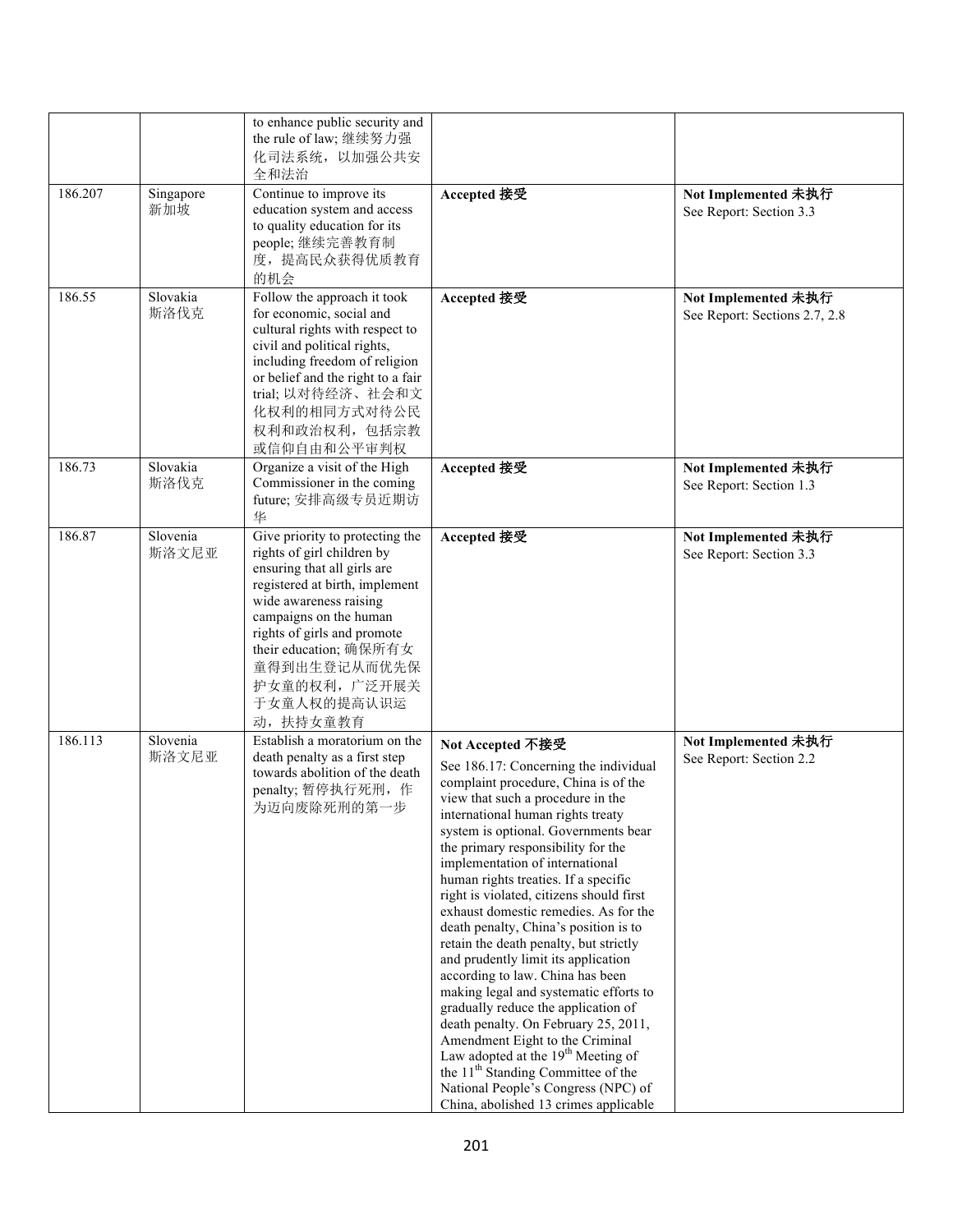|         |                    |                                                                                                                                                                                                                      | to death penalty. China will continue<br>its efforts in this regard according to<br>its economic and social development.<br>关于个人申诉机制问题, 中国认<br>为, 国际人权公约体系中此类程序<br>均被规定为任择性程序。履行国际<br>人权公约的首要责任在各国政府,<br>如公民某项权利遭受侵害, 应通过<br>本国申诉机制得到救济和解决。关<br>于死刑问题, 保留死刑、严格限制<br>和慎重适用死刑是中国的政策,中<br>国一直为逐步减少死刑适用创造法<br>律和制度条件。2011年2月25<br>日, 第十一届全国人民代表大会常<br>务委员会第十九次会议通过的《刑<br>法修正案(八)》取消了13个罪名的<br>死刑。中国还将根据经济社会的发<br>展情况,继续研究逐步减少死刑罪<br>名的问题。 |                                                                                                                                                                                                                                                                                                                                                                                                                                                                                                                              |
|---------|--------------------|----------------------------------------------------------------------------------------------------------------------------------------------------------------------------------------------------------------------|---------------------------------------------------------------------------------------------------------------------------------------------------------------------------------------------------------------------------------------------------------------------------------------------------------------------------------------------------------------------------------------------------------------------------------------|------------------------------------------------------------------------------------------------------------------------------------------------------------------------------------------------------------------------------------------------------------------------------------------------------------------------------------------------------------------------------------------------------------------------------------------------------------------------------------------------------------------------------|
| 186.56  | South Africa<br>南非 | Further guarantee the rights of<br>life, education and health; 进<br>一步保障生命权、受教育权<br>和健康权                                                                                                                             | Accepted 接受                                                                                                                                                                                                                                                                                                                                                                                                                           | Not Implemented 未执行<br>See Report: Sections 3.3, 3.5                                                                                                                                                                                                                                                                                                                                                                                                                                                                         |
| 186.78  | South Africa<br>南非 | Further enhance the rights of<br>children, especially orphaned<br>and disabled children,<br>children affected by<br>HIV/AIDS and children from<br>poor households; 进一步加强<br>儿童权利, 特别是孤残儿<br>童、受艾滋病影响儿童和贫<br>困家庭儿童的权利 | Accepted 接受                                                                                                                                                                                                                                                                                                                                                                                                                           | Partially implemented 部分执行<br>See Report: Section 3.4<br><b>Poor Recommendation</b><br>This seems to presume that these<br>vulnerable children have already<br>enjoyed rights protection, which only<br>needed to be "further enhanced." But<br>that presumption is problematic:<br>These children's rights have been<br>seriously neglected.                                                                                                                                                                                |
| 186.250 | South Africa<br>南非 | Strengthen international<br>cooperation with other<br>countries on poverty<br>reduction, the realization of<br>the MDGs and good<br>governance; 加强与其他国家<br>在减贫、实现千年发展目标<br>和善治方面的国际合作                                | Accepted 接受                                                                                                                                                                                                                                                                                                                                                                                                                           | Partially implemented 部分执行<br>CESCR expressed concern in its<br>2014 COB over human rights<br>violations stemming from China's<br>economic and technical assistance in<br>developing countries.<br>(E/C.12/CHN/CO/2, para. 12) The<br>high-level Johannesburg Summit and<br>6 <sup>th</sup> Ministerial Conference of the<br>Forum on China-Africa Cooperation<br>was held in 2015, with promises to<br>increase sharing on governance and<br>development.<br>http://www.fmprc.gov.cn/mfa eng/z<br>xxx 662805/t1323159.shtml |
| 186.215 | South Sudan<br>南苏丹 | Allocate more educational<br>resources to central and<br>western regions, rural areas,<br>remote and border areas, and<br>in ethnic minority areas; 向中<br>西部地区、农村地区、边远<br>地区以及少数民族地区划拨<br>更多教育资源                     | Accepted 接受                                                                                                                                                                                                                                                                                                                                                                                                                           | Partially implemented 部分执行<br>See Report: Section 3.3                                                                                                                                                                                                                                                                                                                                                                                                                                                                        |
| 186.216 | South Sudan<br>南苏丹 | Better the conditions of urban<br>schools, especially in the poor                                                                                                                                                    | Accepted 接受                                                                                                                                                                                                                                                                                                                                                                                                                           | Not Implemented 未执行<br>See Report: Section 3.3                                                                                                                                                                                                                                                                                                                                                                                                                                                                               |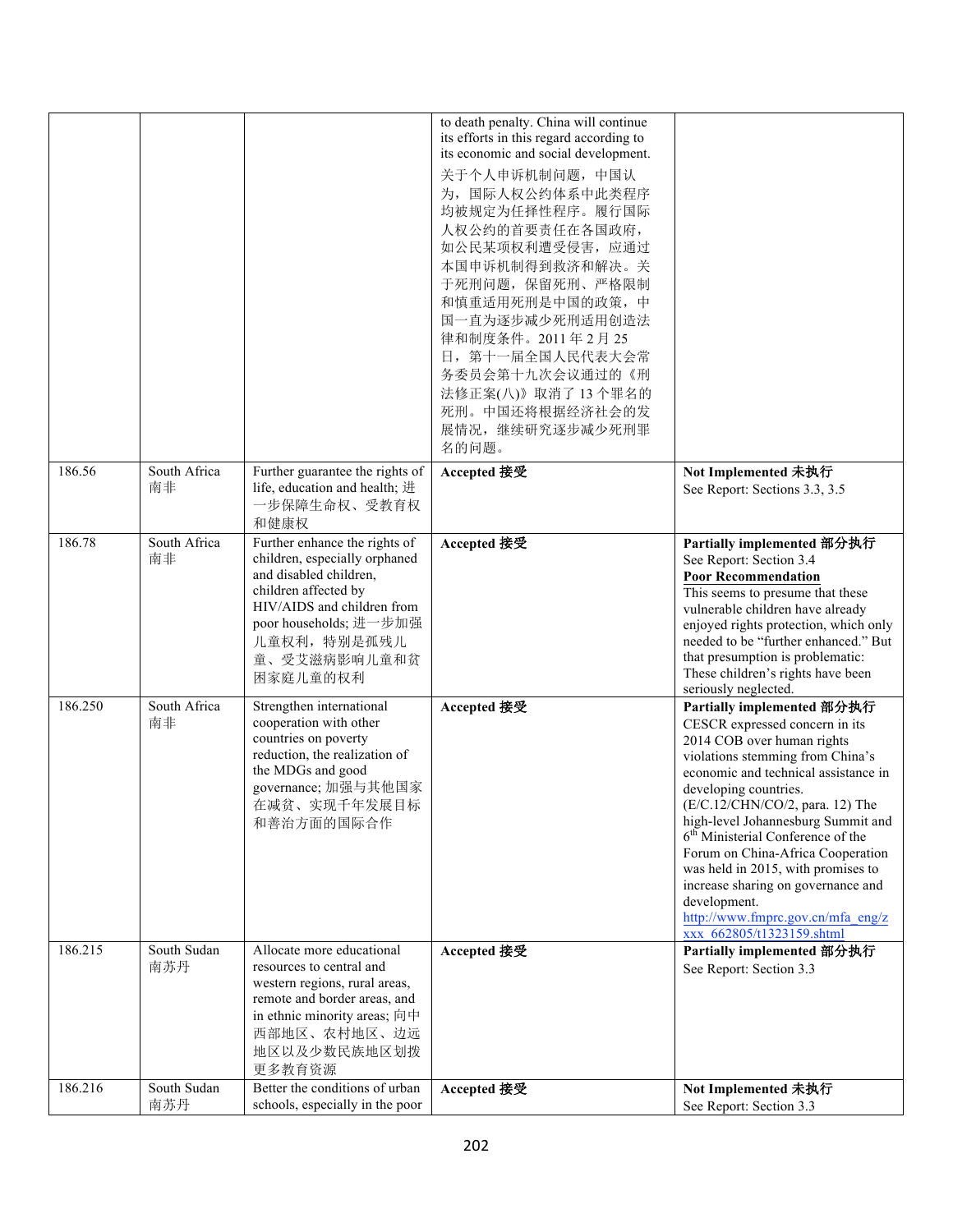|         |           | neighborhoods; 改善城镇学<br>校条件,特别是贫困社区的<br>学校条件                                      |                                                                                                                                                                                                                                                                                                                                                                                                                                                                                                                                                                                                                                                                                                                                                                                                                                                                                                                                                                                                                                                                                                                                                                                                                                                                                                                                                                             |                                                |
|---------|-----------|-----------------------------------------------------------------------------------|-----------------------------------------------------------------------------------------------------------------------------------------------------------------------------------------------------------------------------------------------------------------------------------------------------------------------------------------------------------------------------------------------------------------------------------------------------------------------------------------------------------------------------------------------------------------------------------------------------------------------------------------------------------------------------------------------------------------------------------------------------------------------------------------------------------------------------------------------------------------------------------------------------------------------------------------------------------------------------------------------------------------------------------------------------------------------------------------------------------------------------------------------------------------------------------------------------------------------------------------------------------------------------------------------------------------------------------------------------------------------------|------------------------------------------------|
| 186.1   | Spain 西班牙 | Ratify the ICCPR, which it<br>signed in 1998; 批准于 1998<br>年签署的《公民权利和政治<br>权利国际公约》 | Not Accepted 不接受<br>See 186.1: China is now prudently<br>carrying out its judicial and<br>administrative reform to actively<br>prepare for the ratification of the<br>ICCPR. No specific timetable for the<br>ratification of the ICCPR could be set<br>out so far. 中国正在稳妥推进司法和<br>行政改革, 为批准《公民权利和政<br>治权利国际公约》积极做准备,目<br>前无法提出具体时间表。                                                                                                                                                                                                                                                                                                                                                                                                                                                                                                                                                                                                                                                                                                                                                                                                                                                                                                                                                                                                                                       | Not Implemented 未执行<br>See Report: Section 1.1 |
| 186.22  | Spain 西班牙 | Ratify OP-CEDAW; 批准<br>《消除对妇女一切形式歧视<br>公约任择议定书》                                   | Not Accepted 不接受<br>See 186.17: Concerning the individual<br>complaint procedure, China is of the<br>view that such a procedure in the<br>international human rights treaty system<br>is optional. Governments bear the<br>primary responsibility for the<br>implementation of international human<br>rights treaties. If a specific right is<br>violated, citizens should first exhaust<br>domestic remedies. As for the death<br>penalty, China's position is to retain the<br>death penalty, but strictly and prudently<br>limit its application according to law.<br>China has been making legal and<br>systematic efforts to gradually reduce<br>the application of death penalty. On<br>February 25, 2011, Amendment Eight<br>to the Criminal Law adopted at the 19 <sup>th</sup><br>Meeting of the 11 <sup>th</sup> Standing<br>Committee of the National People's<br>Congress (NPC) of China, abolished 13<br>crimes applicable to death penalty.<br>China will continue its efforts in this<br>regard according to its economic and<br>social development. 关于个人申诉机<br>制问题, 中国认为, 国际人权公约体<br>系中此类程序均被规定为任择性程<br>序。履行国际人权公约的首要责任在<br>各国政府, 如公民某项权利遭受侵<br>害, 应通过本国申诉机制得到救济和<br>解决。关于死刑问题, 保留死刑、严<br>格限制和慎重适用死刑是中国的政<br>策, 中国一直为逐步减少死刑适用创<br>造法律和制度条件。2011年2月25<br>日, 第十一届全国人民代表大会常务<br>委员会第十九次会议通过的《刑法修<br>正案(八)》取消了13个罪名的死刑。<br>中国还将根据经济社会的发展情况,<br>继续研究逐步减少死刑罪名的问题。 | Not Implemented 未执行<br>See Report: Section 1.1 |
| 186.107 | Spain 西班牙 | Proceed to the establishment                                                      | Not Accepted 不接受                                                                                                                                                                                                                                                                                                                                                                                                                                                                                                                                                                                                                                                                                                                                                                                                                                                                                                                                                                                                                                                                                                                                                                                                                                                                                                                                                            | Not Implemented 未执行                            |
|         |           | of a moratorium on the                                                            | See 186.17: Concerning the individual                                                                                                                                                                                                                                                                                                                                                                                                                                                                                                                                                                                                                                                                                                                                                                                                                                                                                                                                                                                                                                                                                                                                                                                                                                                                                                                                       | See Report: Section 2.2                        |
|         |           | application of the death<br>penalty as a first step to its                        | complaint procedure, China is of the                                                                                                                                                                                                                                                                                                                                                                                                                                                                                                                                                                                                                                                                                                                                                                                                                                                                                                                                                                                                                                                                                                                                                                                                                                                                                                                                        |                                                |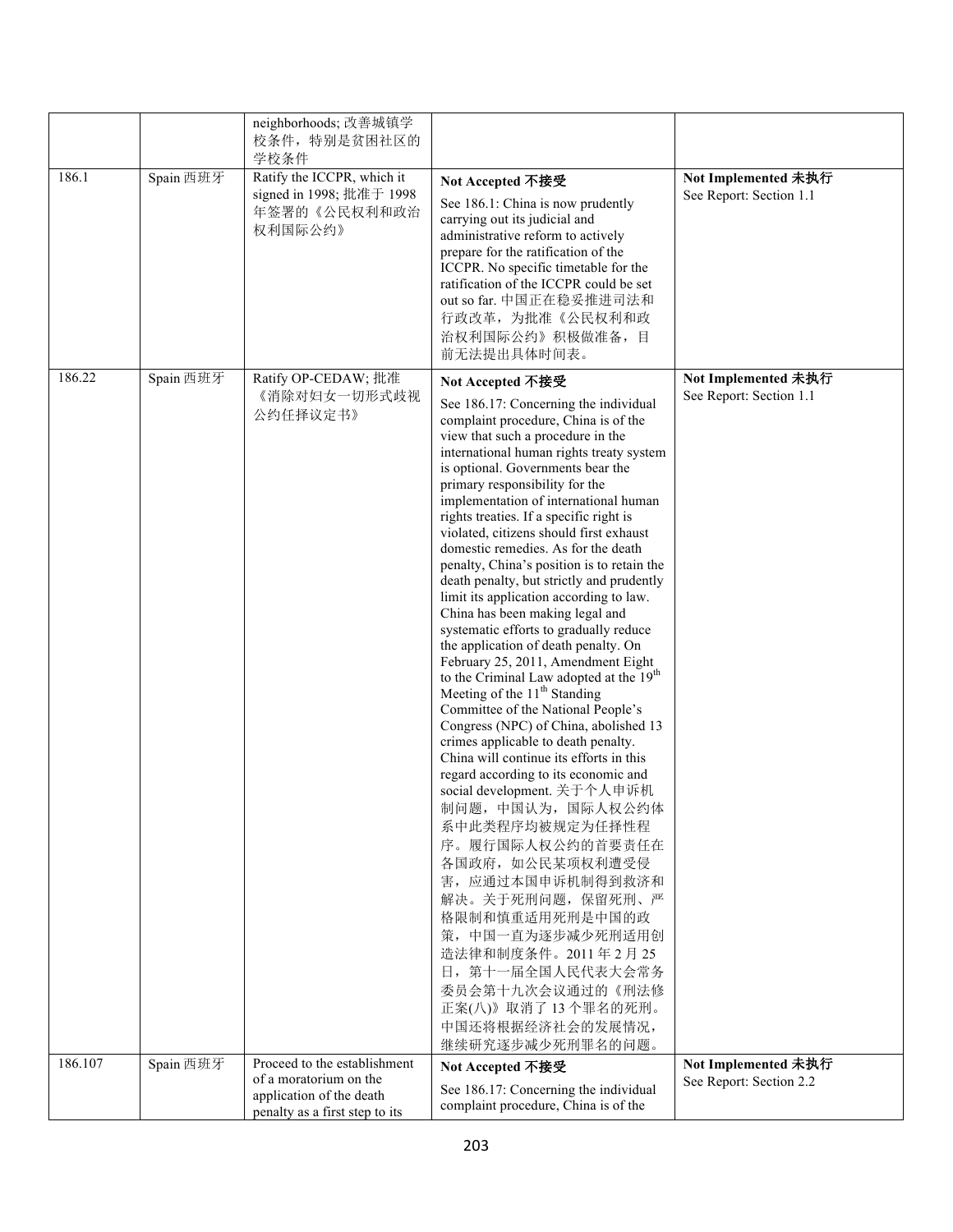|         |           | definitive abolition; 着手规定<br>暂停适用死刑,作为最终废<br>除死刑的第一步                                                                                                                                                                                                                                                                                               | view that such a procedure in the<br>international human rights treaty<br>system is optional. Governments bear<br>the primary responsibility for the<br>implementation of international<br>human rights treaties. If a specific<br>right is violated, citizens should first<br>exhaust domestic remedies. As for the<br>death penalty, China's position is to<br>retain the death penalty, but strictly<br>and prudently limit its application<br>according to law. China has been<br>making legal and systematic efforts to<br>gradually reduce the application of<br>death penalty. On February 25, 2011,<br>Amendment Eight to the Criminal<br>Law adopted at the 19 <sup>th</sup> Meeting of<br>the 11 <sup>th</sup> Standing Committee of the<br>National People's Congress (NPC) of<br>China, abolished 13 crimes applicable<br>to death penalty. China will continue<br>its efforts in this regard according to<br>its economic and social development.<br>关于个人申诉机制问题, 中国认<br>为, 国际人权公约体系中此类程序<br>均被规定为任择性程序。履行国际<br>人权公约的首要责任在各国政府,<br>如公民某项权利遭受侵害, 应通过<br>本国申诉机制得到救济和解决。关<br>于死刑问题, 保留死刑、严格限制<br>和慎重适用死刑是中国的政策,中<br>国一直为逐步减少死刑适用创造法<br>律和制度条件。2011年2月25<br>日, 第十一届全国人民代表大会常<br>务委员会第十九次会议通过的《刑<br>法修正案(八)》取消了13个罪名的<br>死刑。中国还将根据经济社会的发<br>展情况,继续研究逐步减少死刑罪<br>名的问题。 |                                                           |
|---------|-----------|-----------------------------------------------------------------------------------------------------------------------------------------------------------------------------------------------------------------------------------------------------------------------------------------------------------------------------------------------------|-----------------------------------------------------------------------------------------------------------------------------------------------------------------------------------------------------------------------------------------------------------------------------------------------------------------------------------------------------------------------------------------------------------------------------------------------------------------------------------------------------------------------------------------------------------------------------------------------------------------------------------------------------------------------------------------------------------------------------------------------------------------------------------------------------------------------------------------------------------------------------------------------------------------------------------------------------------------------------------------------------------------------------------------------------------------------------------------------------------------------------------------------------------------------------------------------------------------------------------------------------------------------------|-----------------------------------------------------------|
| 186.137 | Spain 西班牙 | Stop all criminal<br>prosecutions, arrests and all<br>other forms of intimidation of<br>individuals as a result of the<br>peaceful exercise of their<br>rights to freedom of<br>expression, freedom of<br>association, and assembly, or<br>freedom of religion and<br>belief; 对和平行使言论自<br>由、结社和集会自由或宗教<br>和信仰自由的个人, 停止一<br>切刑事起诉、逮捕和其他所<br>有形式的恐吓行为 | Not Accepted 不接受<br>In accordance with China's<br>Constitution and relative legislation,<br>citizens enjoy freedom of speech,<br>association and religious belief. The<br>Chinese government guarantees, in<br>accordance with law, citizens' rights<br>to exercise these freedoms.<br>Meanwhile, the exercise of the above-<br>mentioned freedoms shall abide by the<br>Constitution and laws, and shall not<br>harm the national, social, collective<br>interests and the legitimate rights of<br>other citizens. Illegal and criminal<br>activities shall be prosecuted<br>according to law. 根据中国《宪法》<br>和相关法律规定, 公民有言论、结<br>社、宗教信仰等方面的自由权利,<br>政府依法保障公民行使这些自由权                                                                                                                                                                                                                                                                                                                                                                                                                                                                                                                                                                                                          | Not Implemented 未执行<br>See Report: Sections 2.5, 2.6, 2.7 |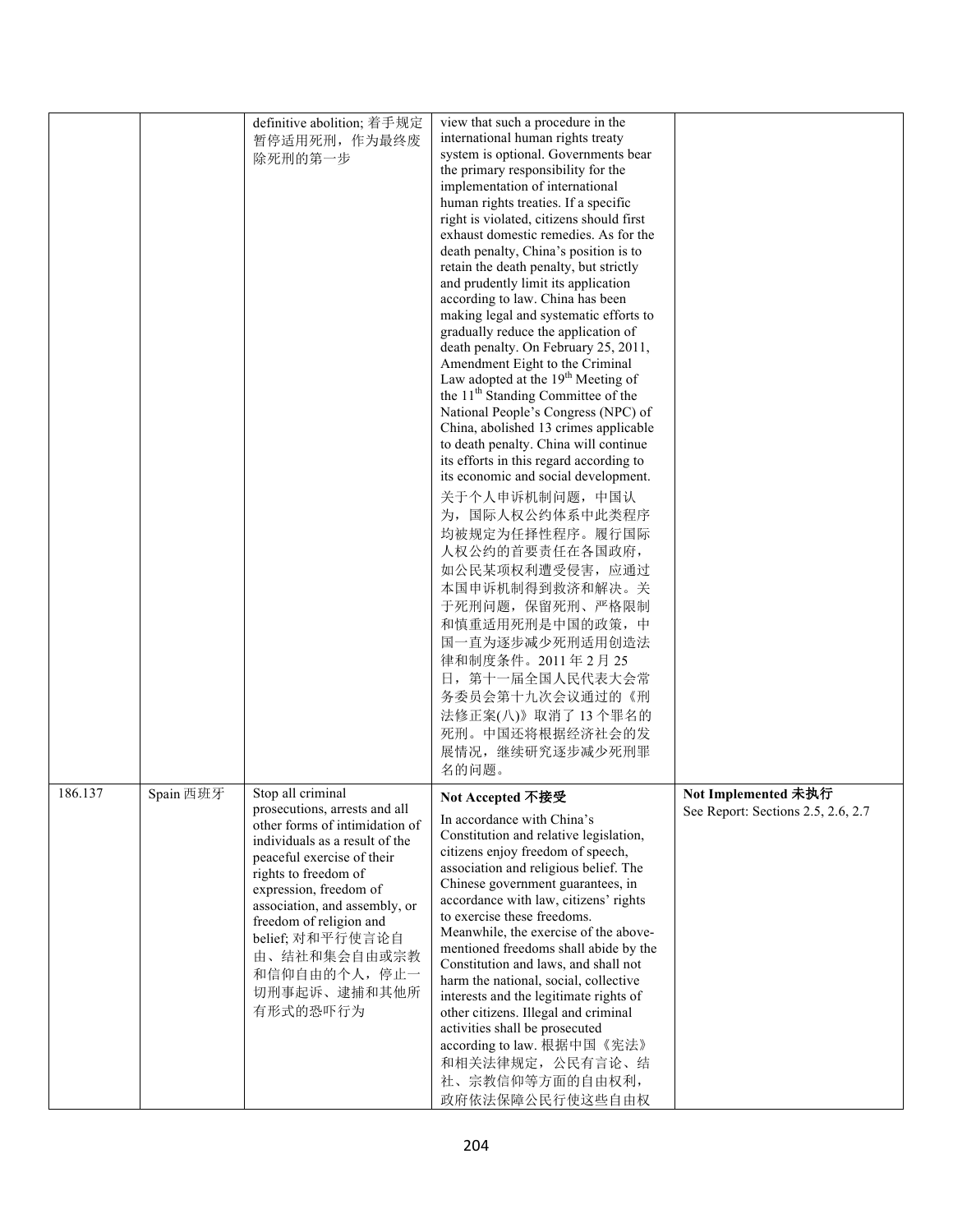|         |                   |                                                                                                                                                                                                                                                                     | 利。同时, 公民在行使上述自由和<br>权利时, 必须遵守《宪法》和法<br>律,不得损害国家的、社会的、集<br>体的利益和其他公民的合法权利,<br>如果从事违反中国法律的违法犯罪<br>活动应当受到依法追究。                                                                                                                                                                                                                                                                                                                                   |                                                                                                                                                                                                                                                                                                                                                                                                                                                                                                                                                                                                                                                                                                                                                                                        |
|---------|-------------------|---------------------------------------------------------------------------------------------------------------------------------------------------------------------------------------------------------------------------------------------------------------------|-----------------------------------------------------------------------------------------------------------------------------------------------------------------------------------------------------------------------------------------------------------------------------------------------------------------------------------------------------------------------------------------------------------------------------------------------|----------------------------------------------------------------------------------------------------------------------------------------------------------------------------------------------------------------------------------------------------------------------------------------------------------------------------------------------------------------------------------------------------------------------------------------------------------------------------------------------------------------------------------------------------------------------------------------------------------------------------------------------------------------------------------------------------------------------------------------------------------------------------------------|
| 186.204 | Sri Lanka<br>斯里兰卡 | Continue its efforts in<br>improving health conditions<br>of the people with a view to<br>further reducing maternal and<br>infant mortality, including<br>through awareness-raising; 继<br>续努力改善人民的健康状<br>况,以期进一步降低孕产妇<br>和婴幼儿死亡率,包括开展<br>提高认识活动                     | Accepted 接受                                                                                                                                                                                                                                                                                                                                                                                                                                   | Partially implemented 部分执行<br>CRC in its 2012 COB welcomed the<br>reduction of female and child<br>mortality, but expressed serious<br>concern with the persistence of health<br>disparities between urban and rural<br>areas (CRC/C/CHN/CO/3-4 para. 62)<br>UNDP highlighted China's progress<br>in eliminating child mortality, but<br>warned of challenges due to urban-<br>rural disparity and lack of coverage<br>for marginal groups.<br>http://www.cn.undp.org/content/chin<br>a/en/home/post-<br>2015/mdgoverview/overview/mdg4.h<br>tml However, concerns have been<br>raised after the government reported<br>that the rate of maternal deaths in the<br>first six months of 2016 was 30%<br>higher than in 2015.<br>http://english.caixin.com/2016-09-<br>29/100993345.html |
| 186.240 | Sri Lanka<br>斯里兰卡 | Continue to counter terrorist<br>and ethnic separatist activities<br>undertaken by certain<br>individuals and groups; 继续<br>打击某些个人和团体从事的<br>恐怖主义和民族分裂活动                                                                                                             | Accepted 接受                                                                                                                                                                                                                                                                                                                                                                                                                                   | Assessment Unavailable 无法评估<br><b>Inappropriate Recommendation</b><br>This is not a human rights-based<br>recommendation: The Chinese<br>government has systematically<br>suppressed the human rights to<br>religious freedom and cultural rights<br>of ethnic Uyghurs in the name of<br>countering "terrorists" and<br>"separatists." This recommendation<br>supports such "counter-terrorism"<br>measures that have been used to<br>override human rights.                                                                                                                                                                                                                                                                                                                           |
| 186.33  | Sudan 苏丹          | Implement the national plan<br>of action for human rights for<br>2012 -2015 and assess its<br>implementation; 实施《国家<br>人权行动计划(2012-2015<br>年)》并评估实施情况                                                                                                               | Accepted 接受                                                                                                                                                                                                                                                                                                                                                                                                                                   | Partially implemented 部分执行<br>See Report: Section 1.2                                                                                                                                                                                                                                                                                                                                                                                                                                                                                                                                                                                                                                                                                                                                  |
| 186.118 | Sweden 瑞典         | Ensure that any reformed<br>prison or compulsory care<br>system meets international<br>human rights standards, and<br>abolish system of arbitrary<br>detention, including Re-<br>Education Through Labour;<br>确保所有劳改监狱或强制护<br>理制度都符合国际人权标<br>准,并废除任意拘留制度,<br>包括劳教制度 | Accepted and being implemented 接<br>受并正在执行<br>The amended Criminal Procedure Law<br>of China clearly stipulates that the<br>compulsory mental health treatment for<br>mentally ill people should be decided<br>by courts. At present, the relevant<br>Chinese authorities are formulating<br>rules to regulate the treatment,<br>rehabilitation, management, diagnose<br>and assessment conducted by the<br>institutions of compulsory mental | Partially Implemented 部分执行<br>See Report: Section 2.4<br>Prisons and compulsory detention<br>facilities do not meet international<br>human rights standards. China<br>abolished the RTL system in<br>December 2013, although other<br>forms of extra-judicial administrative<br>detention are still used.<br>http://news.xinhuanet.com/english/ch<br>ina/2013-12/28/c 133003042.htm                                                                                                                                                                                                                                                                                                                                                                                                    |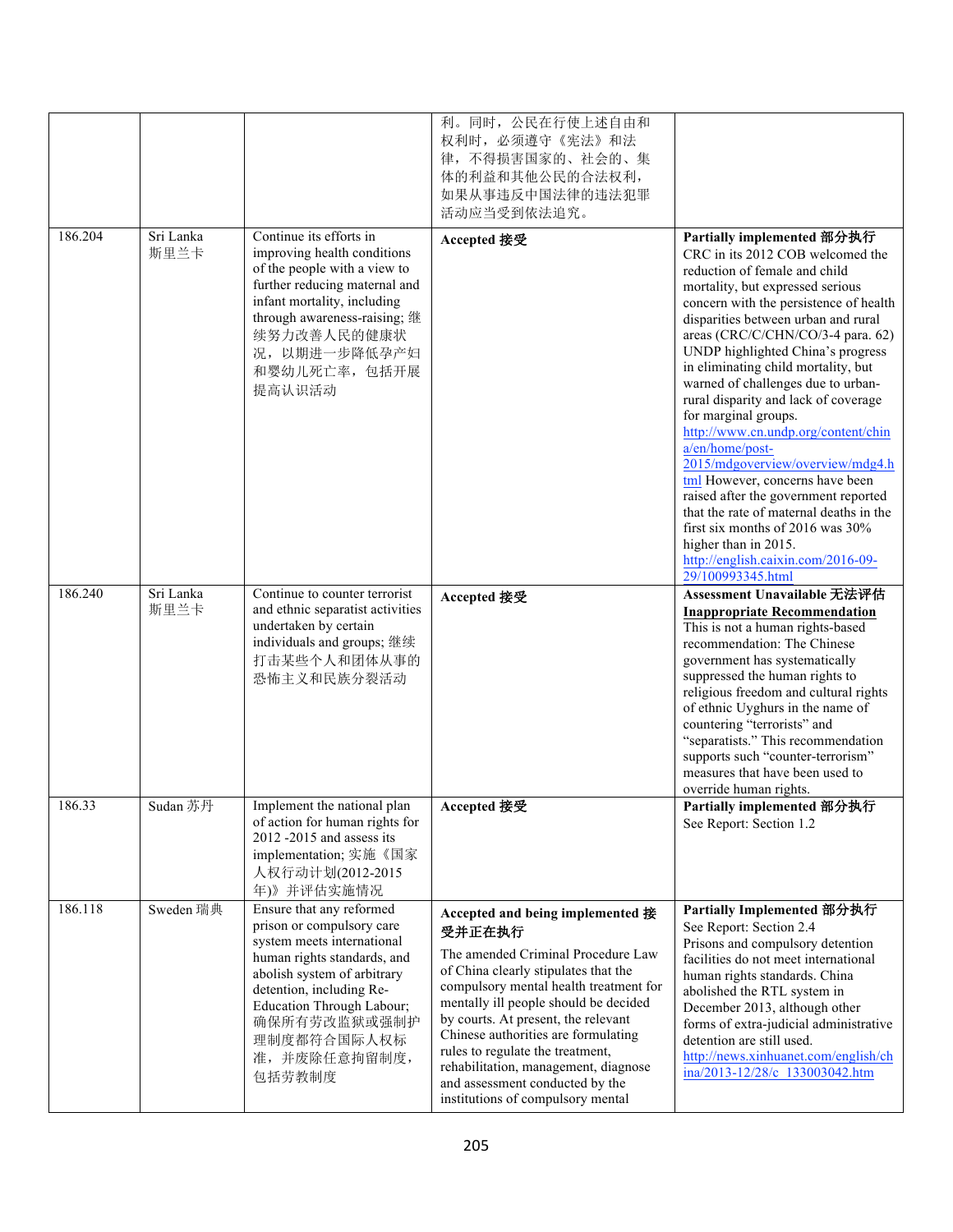|         |           |                                                                                                                                                                                                                                                                        | health treatment and the protection of<br>the rights of the people under<br>compulsory mental health treatment. As<br>for re-education through labour, see<br>186.117. 修改后的《刑事诉讼法》明<br>确规定, 对精神病人强制医疗需由法<br>院决定。目前, 有关方面正着手制定<br>配套规定, 将对强制医疗机构开展治<br>疗、康复、管理、诊断评估、被强制<br>医疗人员的权利保障等作出规范。劳<br>教制度同 186.117。<br>186.117: On December 28, 2013, the 6 <sup>th</sup><br>Meeting of the Standing Committee of<br>NPC adopted the Resolution of the<br>Standing Committee of NPC on the<br>Abolition of Legal Documents on Re-<br>education through Labour, abolishing<br>the system of re-education through<br>labour. After the abolition of the<br>system, those still serving re-education<br>through labour were set free, and their<br>remaining terms will not be enforced.<br>2013年12月28日, 第十二届全国人<br>大常委会第六次会议通过的《全国人<br>民代表大会常务委员会关于废止有关                                           |                                                |
|---------|-----------|------------------------------------------------------------------------------------------------------------------------------------------------------------------------------------------------------------------------------------------------------------------------|-----------------------------------------------------------------------------------------------------------------------------------------------------------------------------------------------------------------------------------------------------------------------------------------------------------------------------------------------------------------------------------------------------------------------------------------------------------------------------------------------------------------------------------------------------------------------------------------------------------------------------------------------------------------------------------------------------------------------------------------------------------------------------------------------------------------------------------------------------------------------------------------|------------------------------------------------|
|         |           |                                                                                                                                                                                                                                                                        | 劳动教养法律规定的决定》, 废除了<br>劳动教养制度。劳教制度废止后, 对<br>正在被依法执行劳动教养的人员,解<br>除劳动教养, 剩余期限不再执行。                                                                                                                                                                                                                                                                                                                                                                                                                                                                                                                                                                                                                                                                                                                                                                                                          |                                                |
| 186.151 | Sweden 瑞典 | Remove restrictions on<br>freedom of information and<br>expression that are not in<br>accordance with international<br>human rights law-established<br>by law, and deemed necessary<br>and proportionate; 撤销不符<br>合国际人权法规定(由法律<br>所规定的、认定有必要的和<br>适度的)的对新闻和言论自<br>由的限制 | <b>Not Accepted</b><br>See 186.115: There are no arbitrary or<br>extrajudicial detentions in China. All<br>criminal and security detentions are<br>decided on and implemented based on<br>the Criminal Procedure Law and Law<br>on Public Security Administration of<br>China. According to China's<br>Constitution and relevant laws, all<br>citizens enjoy freedom of speech, the<br>press, assembly, association and<br>religious belief, and shall not harm the<br>national, social and collective interests<br>and legitimate rights of other citizens<br>when exercising the above-mentioned<br>rights. Illegal and criminal activities<br>shall be prosecuted according to law.<br>中国不存在任意和法外拘留, 所有的<br>刑事拘留和治安拘留均分别依据《刑<br>事诉讼法》和《治安管理处罚法》决<br>定并执行。根据中国《宪法》和相关<br>法律规定, 公民有言论、出版、集<br>会、结社、宗教信仰等方面的自由权<br>利,但公民行使上述权利时不得损害<br>国家、社会和集体的利益及其他公民<br>的合法权利, 从事违法犯罪活动将被<br>依法追究责任。 | Not Implemented 未执行<br>See Report: Section 2.5 |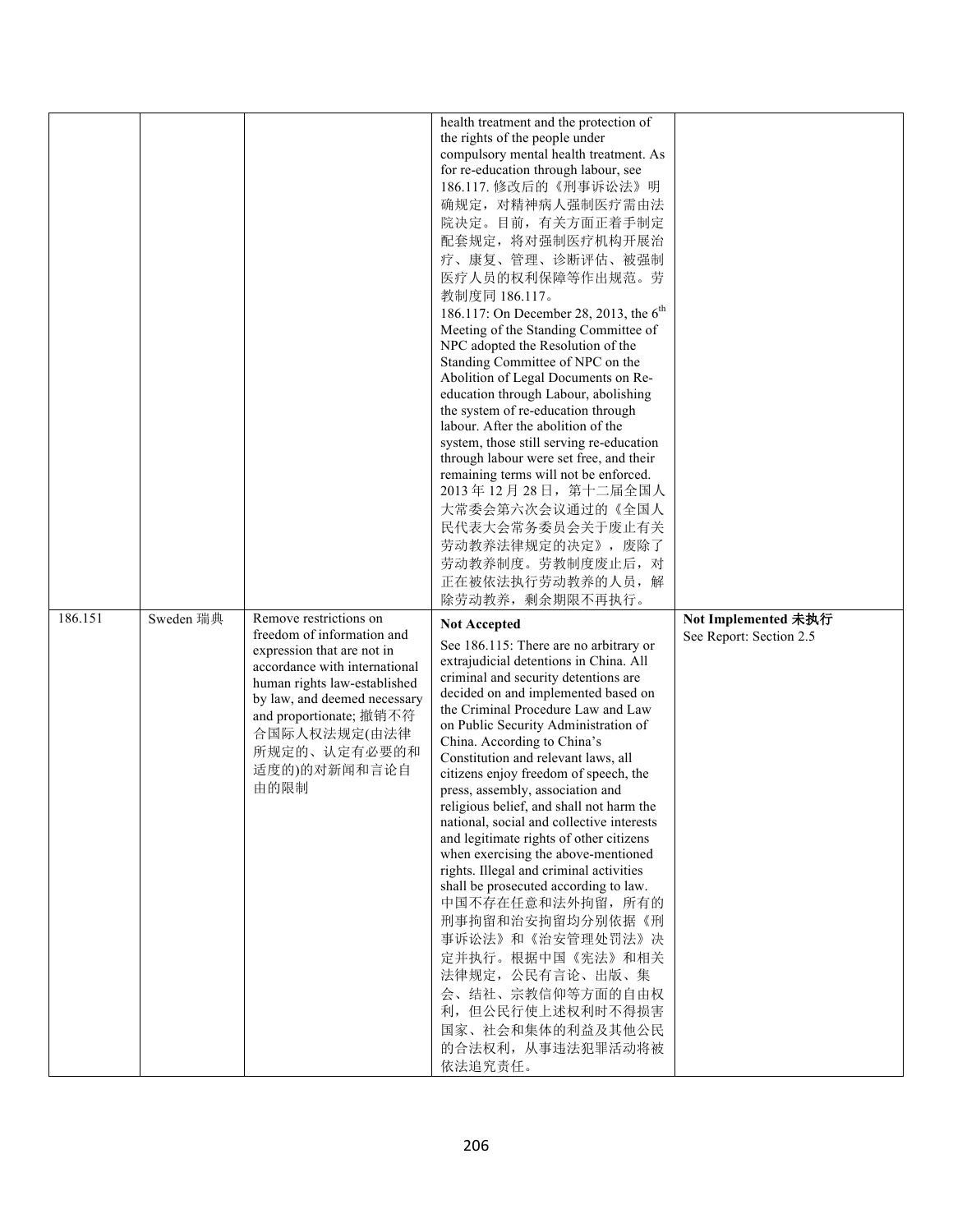| 186.152 | Sweden 瑞典         | Urgently release those being                                                                                                                                                                                                               | Not Accepted 不接受                                                                                                                                                                                                                                                                                                                                                                                                                                                                                                                                                                                                                                                                                                                                                                                                                                                     | Not Implemented 未执行                                                                                                                                                                                                                                                                                                                                                                                                                                            |
|---------|-------------------|--------------------------------------------------------------------------------------------------------------------------------------------------------------------------------------------------------------------------------------------|----------------------------------------------------------------------------------------------------------------------------------------------------------------------------------------------------------------------------------------------------------------------------------------------------------------------------------------------------------------------------------------------------------------------------------------------------------------------------------------------------------------------------------------------------------------------------------------------------------------------------------------------------------------------------------------------------------------------------------------------------------------------------------------------------------------------------------------------------------------------|----------------------------------------------------------------------------------------------------------------------------------------------------------------------------------------------------------------------------------------------------------------------------------------------------------------------------------------------------------------------------------------------------------------------------------------------------------------|
|         |                   | held in detention or<br>imprisonment for exercising<br>their right to freedom of<br>expression; 立即释放因行使<br>言论自由权而被拘留或关押<br>的人员                                                                                                             | See 186.115: There are no arbitrary or<br>extrajudicial detentions in China. All<br>criminal and security detentions are<br>decided on and implemented based on<br>the Criminal Procedure Law and Law<br>on Public Security Administration of<br>China. According to China's<br>Constitution and relevant laws, all<br>citizens enjoy freedom of speech, the<br>press, assembly, association and<br>religious belief, and shall not harm the<br>national, social and collective interests<br>and legitimate rights of other citizens<br>when exercising the above-mentioned<br>rights. Illegal and criminal activities<br>shall be prosecuted according to law. $\#$<br>国不存在任意和法外拘留, 所有的刑<br>事拘留和治安拘留均分别依据《刑事<br>诉讼法》和《治安管理处罚法》决定<br>并执行。根据中国《宪法》和相关法<br>律规定, 公民有言论、出版、集会、<br>结社、宗教信仰等方面的自由权利,<br>但公民行使上述权利时不得损害国<br>家、社会和集体的利益及其他公民的<br>合法权利, 从事违法犯罪活动将被依<br>法追究责任。 | See Report: Section 2.5                                                                                                                                                                                                                                                                                                                                                                                                                                        |
| 186.230 | Sweden 瑞典         | Take urgent steps to fully<br>respect the rights of ethnic<br>minorities, including peaceful<br>political and religious<br>practices and expressions of<br>cultural identity; 即刻采取措<br>施,充分尊重少数民族的权<br>利,包括奉行和平的政治和<br>宗教习俗以及表达文化身份<br>的权利 | Not Accepted 不接受<br>China's Constitution clearly stipulates<br>that all ethnic groups are equal. The<br>state guarantees the legal rights and<br>interests of all ethnic minorities and<br>forbids discrimination and oppression<br>against any ethnic group. The relevant<br>laws and regulations also fully<br>guarantee all equal rights of ethnic<br>minorities, including participation in<br>the political and religious affairs and<br>expression of cultural identity. Thus,<br>there is no need to take any urgent step<br>in this regard. 中国《宪法》明确规<br>定, 各民族一律平等, 国家保障少数<br>民族的合法权利和利益, 禁止对任何<br>民族的歧视和压迫。有关法律法规亦<br>作出规定, 充分保障少数民族享有包<br>括参与政治和宗教事务及文化认同表<br>达等在内的一切平等权利, 不需要为<br>此采取任何紧急措施。                                                                                                                                                             | Not Implemented 未执行<br>The UN High Commissioner for<br>Human Rights said in a March 2016<br>statement that he remains concerned<br>about the human rights situation in<br>TAR and XUAR.<br>http://ohchr.org/EN/NewsEvents/Pag<br>es/DisplayNews.aspx?NewsID=1720<br>0&LangID=E CESCR and CAT<br>expressed concern over rights<br>violations in their 2014 and 2015,<br>respectively, COBs<br>(E/C.12/CHN/CO/2, paras. 14, 38;<br>CAT/C/CHN/CO/5, para. 40-41). |
| 186.62  | Switzerland<br>瑞士 | Ensure that human rights<br>defenders can exercise their<br>legitimate activities, including<br>participation in international<br>mechanisms, without being<br>subjected to reprisals; 确保人<br>权卫士可以开展合法活动,<br>包括参与国际机制而不遭报<br>复            | Accepted and already implemented<br>接受并已经执行<br>There are a large number of<br>organizations and individuals that<br>safeguard others' rights and interests in<br>China. Their activities are encouraged,<br>protected and supported by the Chinese<br>government. No one suffers reprisal for<br>taking part in lawful activities or                                                                                                                                                                                                                                                                                                                                                                                                                                                                                                                                 | Not Implemented 未执行<br>See Report: Section 2.9                                                                                                                                                                                                                                                                                                                                                                                                                 |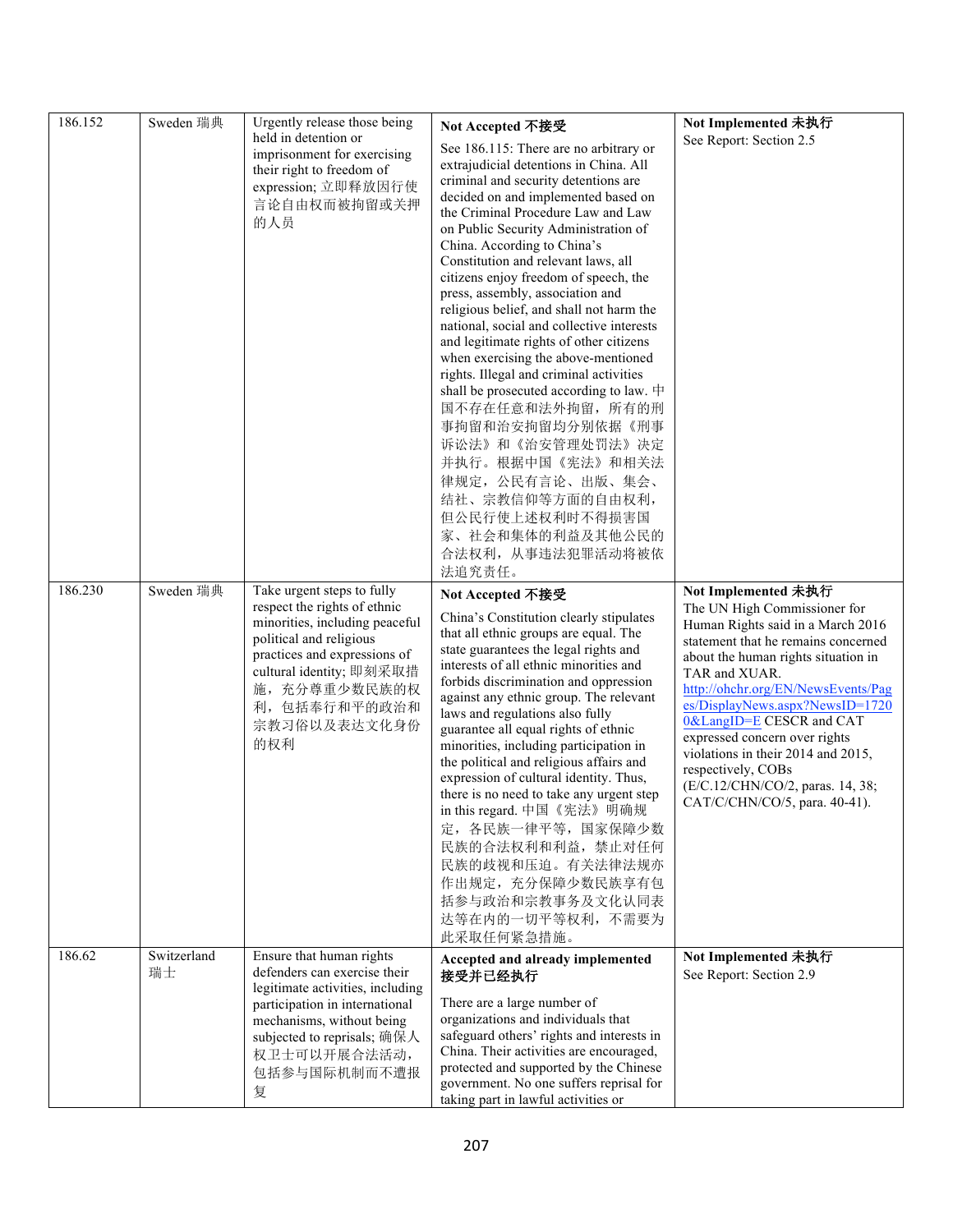|         |                                          |                                                                                                                                                                                                                                                                                                            | international mechanisms. As for the<br>individuals or organizations engaging in<br>illegal activities in the name of<br>safeguarding human rights, they will be<br>duly prosecuted by the Chinese<br>government will enforce punishment<br>according to law. 中国有许多维护他<br>人权益的组织和个人,他们的活动得<br>到政府的鼓励、保护和扶持, 没有人<br>因从事合法活动或参与国际机制而遭<br>受报复。对于打着"维权"旗号从事违<br>法犯罪行为的个人或组织, 中国政府<br>依法进行惩处。 |                                                                                                                                                                                                                                                                                                                                                                                                                                                                |
|---------|------------------------------------------|------------------------------------------------------------------------------------------------------------------------------------------------------------------------------------------------------------------------------------------------------------------------------------------------------------|------------------------------------------------------------------------------------------------------------------------------------------------------------------------------------------------------------------------------------------------------------------------------------------------------------------------------------------------------------------------------------------|----------------------------------------------------------------------------------------------------------------------------------------------------------------------------------------------------------------------------------------------------------------------------------------------------------------------------------------------------------------------------------------------------------------------------------------------------------------|
| 186.73  | Switzerland<br>瑞士                        | Facilitate the visits<br>of the UN High<br>Commissioner and the special<br>procedures, including to<br>Tibetan and Uighur areas; 为<br>联合国高级专员和特别程序<br>访华提供便利, 包括访问西<br>藏和维吾尔地区                                                                                                                             | Accepted 接受                                                                                                                                                                                                                                                                                                                                                                              | Partially implemented 部分执行<br>See Report: Section 1.3                                                                                                                                                                                                                                                                                                                                                                                                          |
| 186.108 | Switzerland<br>瑞士                        | Publicize the statistics on<br>executions; 公布处决情况的<br>统计数据                                                                                                                                                                                                                                                 | Not Accepted 不接受<br>The statistics of death penalty and death<br>penalty with reprieve is included in that<br>of fixed-term imprisonment of more<br>than five years and life imprisonment.<br>There is no separate statistics on death<br>penalty. 在中国法院的司法统计中,<br>死刑和死缓的数字是与被判处五年以<br>上有期徒刑、无期徒刑的罪犯的数字<br>合并统计的,无单独的死刑统计数<br>字。                                                         | Not Implemented 未执行<br>See Report: Section 2.2                                                                                                                                                                                                                                                                                                                                                                                                                 |
| 186.67  | Syrian Arab<br>Republic<br>阿拉伯叙利亚<br>共和国 | Continue to play an active<br>role in the works of the<br>Human Rights Council and<br>continue to contribute in<br>solving the issues relating to<br>human rights in a fair,<br>objective and non-selective<br>manner;继续在人权理事会<br>的工作中发挥积极作用,并<br>继续为以公正、客观和非选<br>择性方式解决人权相关问题<br>作出贡献                     | Accepted 接受                                                                                                                                                                                                                                                                                                                                                                              | Not Implemented 未执行<br>See Report: Sections 1.1, 1.2, 1.3<br><b>Poor Recommendation</b><br>The premises of this recommendation<br>& the baseline for comparison are<br>misleading: China has not played a<br>positive role on the HRC nor always<br>contributed to solving problems in a<br>"fair, objective and non-selective<br>manner."                                                                                                                     |
| 186.231 | Tajikistan<br>塔吉克斯坦                      | Continue measures to further<br>economic and social<br>development of Xinjiang<br>Uygur Autonomous Region,<br>to protect the right to freedom<br>of religion and belief as well<br>as to maintain stability in this<br>autonomous region; 继续有<br>关措施, 推进新疆维吾尔自<br>治区的经济社会发展, 保护<br>宗教和信仰自由权,并维护<br>该自治区的稳定 | Accepted 接受                                                                                                                                                                                                                                                                                                                                                                              | Not Implemented 未执行<br>The UN High Commissioner for<br>Human Rights said in a March 2016<br>statement that he remains concerned<br>about the human rights situation in<br>TAR and XUAR.<br>http://ohchr.org/EN/NewsEvents/Pag<br>es/DisplayNews.aspx?NewsID=1720<br>0&LangID=E CESCR and CAT<br>expressed concern over rights<br>violations in their 2014 and 2015,<br>respectively, COBs<br>(E/C.12/CHN/CO/2, paras. 14, 38;<br>CAT/C/CHN/CO/5, para. 40-41). |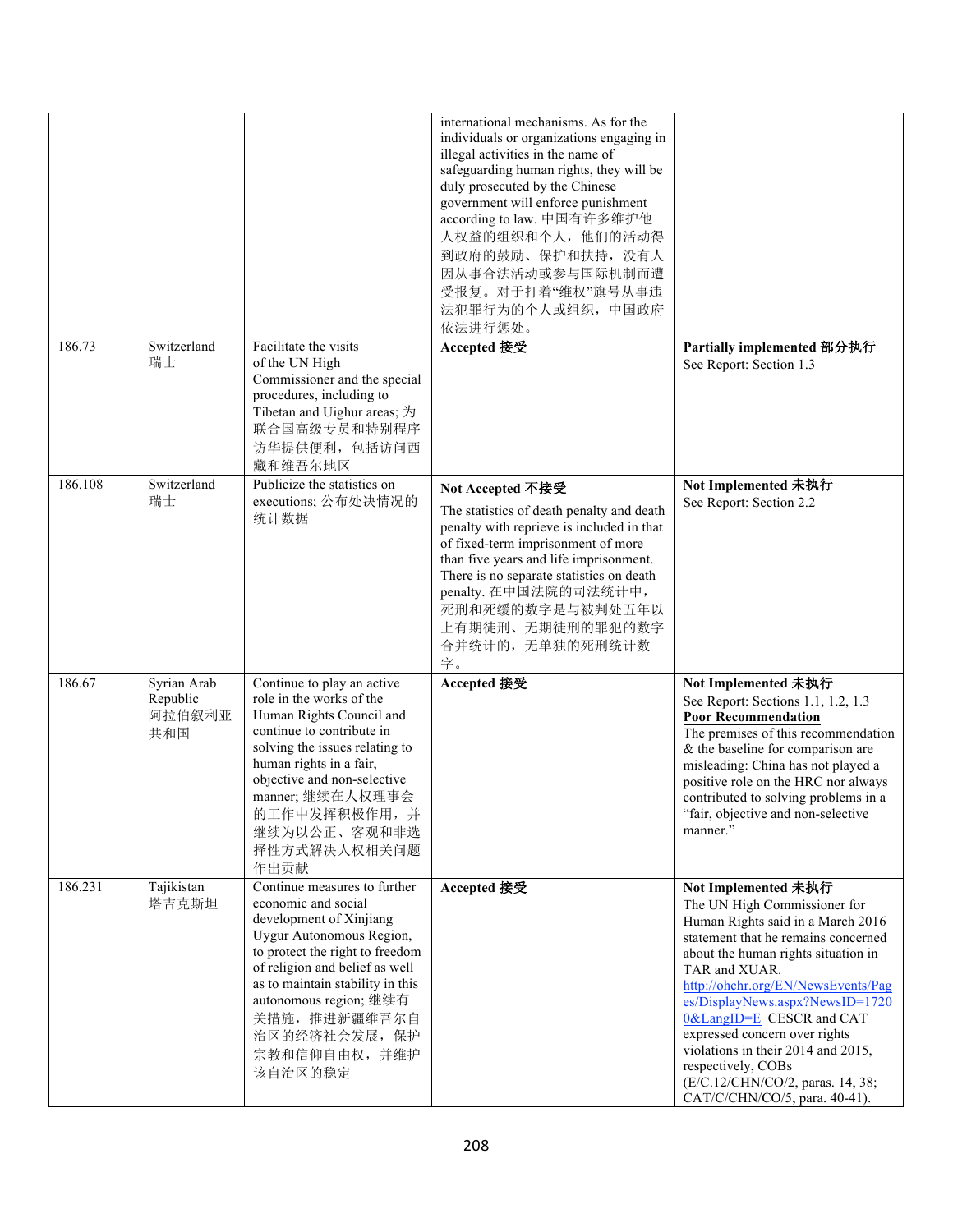| 186.57  | Thailand<br>泰国      | Look into the possibility of<br>establishing the national<br>human rights institution in<br>China; 研究在中国成立国家<br>人权机构的可能性                                                                                                                                                                                        | Accepted 接受                                                                                                                                                                                                                                                                                                                                                                                                                                                                                                                                  | Not Implemented 未执行<br>See Report: Section 1.2<br><b>Poor Recommendation</b><br>Due to lack of government<br>transparency, it's difficult to know or<br>assess whether the government has<br>"looked into the possibility" of doing<br>this. "Looking into" this doesn't<br>mean taking a step forward as long as<br>no NHRI has been established.                                                                                                                                                   |
|---------|---------------------|-----------------------------------------------------------------------------------------------------------------------------------------------------------------------------------------------------------------------------------------------------------------------------------------------------------------|----------------------------------------------------------------------------------------------------------------------------------------------------------------------------------------------------------------------------------------------------------------------------------------------------------------------------------------------------------------------------------------------------------------------------------------------------------------------------------------------------------------------------------------------|------------------------------------------------------------------------------------------------------------------------------------------------------------------------------------------------------------------------------------------------------------------------------------------------------------------------------------------------------------------------------------------------------------------------------------------------------------------------------------------------------|
| 186.46  | Thailand<br>泰国      | Keep up its efforts in raising<br>awareness among law<br>enforcement officers and<br>security personnel throughout<br>the country; 坚持努力, 提高<br>全国执法官员和安全人员的<br>意识                                                                                                                                               | Accepted and already implemented<br>接受并已经执行<br>See 186.39: The Chinese government<br>attaches great importance to human<br>rights education and promotes it at all<br>levels. China has included human rights<br>education in training programs of civil<br>servants. 中国政府高度重视人权教育<br>并在各个层面大力推进, 已在公务员<br>培训班次中纳入人权教育的有关内<br>容。                                                                                                                                                                                                             | Partially Implemented 部分执行<br>See Report: Chapter 4<br><b>Poor Recommendation</b><br>HR training for officials barely<br>exists, and relevant governmental<br>depts. rarely disclose the contents of<br>training materials, so it is unclear if<br>materials promote universal human<br>rights. Therefore, asking for its<br>"continuation" doesn't address the<br>problem. Additionally, this contains<br>vague language about raising<br>"awareness" but does not specify<br>awareness about what. |
| 186.123 | Timor-Leste<br>东帝汶  | Adjust and specify the<br>applicable conditions and<br>stipulations for the<br>adoption of compulsory<br>measures such as arrest,<br>release on bail pending trial<br>and residential surveillance;<br>调整和说明逮捕、审判前保<br>释和监视居住等强制措施的<br>适用条件和规定                                                                  | Accepted and already implemented<br>接受并已经执行<br>Based on the amended Criminal<br>Procedure Law, Chinese public<br>security organs have revised the<br>Regulations on Procedures of<br>Handling Criminal Cases for Public<br>Security Organs, including revising<br>the applicable conditions of bail,<br>residential surveillance and arrest, and<br>imposing a stricter requirement on the<br>duration between arrest and custody.<br>公安机关根据修改后的《刑事诉讼<br>法》对《公安机关办理刑事案件程<br>序规定》进行了修改,其中调整了<br>取保候审、监视居住、逮捕的适用<br>条件, 严格了逮捕后送看守所羁押<br>的时限要求。 | Not Implemented 未执行<br>See Report: Section 2.8                                                                                                                                                                                                                                                                                                                                                                                                                                                       |
| 186.132 | Timor-Teste 东<br>帝汶 | Inform the suspects of their<br>rights and obligations in a<br>timely manner in accordance<br>with the law, as well as to<br>actively create conditions for<br>lawyers to get involved in a<br>lawsuit from the stage of<br>criminal investigation; 及时<br>依法告知嫌疑人他们的权利<br>和义务,并积极创造条件,<br>以便律师在犯罪调查阶段就<br>可参与诉讼 | Accepted 接受                                                                                                                                                                                                                                                                                                                                                                                                                                                                                                                                  | Not Implemented 未执行<br>See Report: Section 2.8                                                                                                                                                                                                                                                                                                                                                                                                                                                       |
| 186.47  | Togo 多哥             | Continue the human rights<br>awareness and training of the<br>population; 继续开展全民人<br>权意识宣传和培训                                                                                                                                                                                                                   | Accepted and already implemented<br>接受并已经执行<br>See 186.39: The Chinese government<br>attaches great importance to human                                                                                                                                                                                                                                                                                                                                                                                                                      | Not implemented 未执行<br>See Report: Chapter 4<br><b>Poor Recommendation</b><br>State-controlled media does not raise<br>awareness of universal human rights                                                                                                                                                                                                                                                                                                                                           |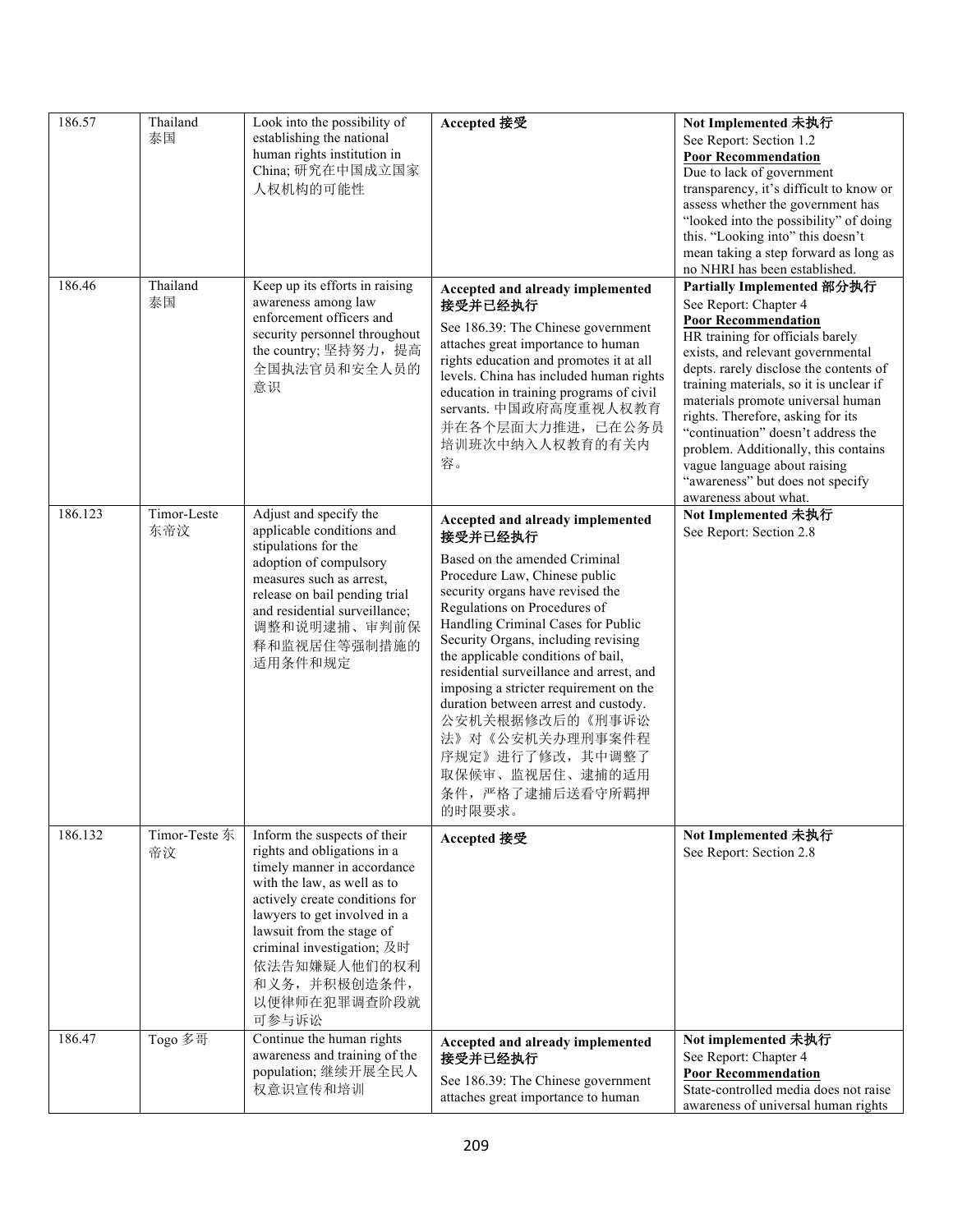|        |                       |                                                                                                                                                                                                                                                                                                                   | rights education and promotes it at all<br>levels. China has included human rights<br>education in training programs of civil<br>servants. 中国政府高度重视人权教育<br>并在各个层面大力推进, 已在公务员<br>培训班次中纳入人权教育的有关内<br>容。                                                                                                                                                                                                                                                                                                                                                                    | or the content of international human<br>rights conventions, and other forms<br>of HR training and education for the<br>general population in China don't<br>exist. It is problematic to recommend<br>China "continue" to do something<br>that does not exist. |
|--------|-----------------------|-------------------------------------------------------------------------------------------------------------------------------------------------------------------------------------------------------------------------------------------------------------------------------------------------------------------|--------------------------------------------------------------------------------------------------------------------------------------------------------------------------------------------------------------------------------------------------------------------------------------------------------------------------------------------------------------------------------------------------------------------------------------------------------------------------------------------------------------------------------------------------------------------------|----------------------------------------------------------------------------------------------------------------------------------------------------------------------------------------------------------------------------------------------------------------|
| 186.74 | Togo 多哥               | Pursue its policies in favour<br>of the vulnerable strata of<br>society; 推行向社会弱势群<br>体倾斜的政策                                                                                                                                                                                                                       | Accepted 接受                                                                                                                                                                                                                                                                                                                                                                                                                                                                                                                                                              | Not Implemented 未执行<br>See Report: Section 3.5                                                                                                                                                                                                                 |
| 186.14 | Tunisia<br>突尼斯        | Accelerate administrative and<br>legislative reforms with a<br>view of ratifying the ICCPR;<br>加快行政和立法改革, 以期<br>批准《公民权利和政治权利<br>国际公约》                                                                                                                                                                             | Accepted 接受                                                                                                                                                                                                                                                                                                                                                                                                                                                                                                                                                              | Not Implemented 未执行<br>See Report: Section 1.1                                                                                                                                                                                                                 |
| 186.16 | Tunisia<br>突尼斯        | Ratify the CPED, OP-CAT as<br>well as the Rome Statute; 批<br>准《保护所有人免遭强迫失<br>踪国际公约》、《禁止酷刑<br>公约任择议定书》及《罗马<br>规约》                                                                                                                                                                                                  | Not Accepted 不接受<br>Concerning the enforced disappearance,<br>China has enacted related regulations,<br>and will carry out the study on the<br>possibility of acceding to the CPED in<br>due time. As for OP-CAT, the Chinese<br>government believes that the promotion<br>and protection of human rights is<br>mainly realized through the efforts of<br>countries themselves, not through the<br>means of visits to state parties. 关于免<br>遭强迫失踪问题,中国已制定相应规<br>定, 将适时就加入该公约的可能性进<br>行研究。关于《禁止酷刑公约》任择<br>议定书问题,中国政府认为,促进和<br>保护人权主要依赖各国政府通过自身<br>努力实现,而非基于对缔约国查访的<br>方式。 | Not Implemented 未执行<br>See Report: Section 1.1                                                                                                                                                                                                                 |
| 186.59 | Tunisia<br>突尼斯        | Set up a national institution in<br>line with the Paris Principles<br>and ensure a climate that is<br>favourable to the activities of<br>human rights defenders.<br>journalists and other civil<br>society actors; 按照《巴黎原<br>则》设立国家人权机构(新<br>西兰); 按照《巴黎原则》<br>设立一个国家机构,并保障<br>利于人权卫士、记者和其他<br>民间社会活动人士开展活动<br>的氛围 | Not Accepted 不接受<br>China has not established a national<br>human rights institution in terms of<br>the Paris Principles. However, many<br>government agencies in China assume<br>and share similar responsibilities. The<br>issue of establishing a national human<br>rights institution falls into China's<br>sovereignty, and should be considered<br>in a holistic manner in accordance<br>with its national conditions. 中国尚未<br>设立《巴黎原则》意义上的国家人<br>权机构,但许多部门承担着类似的<br>职责。是否及何时设立国家人权机<br>构是中国主权范围内的事情, 将按<br>照实际需要予以综合考虑。                                           | Not Implemented 未执行<br>See Report: Sections 1.2                                                                                                                                                                                                                |
| 186.54 | Turkmenistan<br>土库曼斯坦 | Continue its ongoing review<br>of national laws to ensure that<br>they are in line with its<br>international human rights<br>law obligations; 继续审议国<br>内法律, 确保这些法律符合                                                                                                                                              | Accepted 接受                                                                                                                                                                                                                                                                                                                                                                                                                                                                                                                                                              | Not Implemented 未执行<br>See Report: Section 1.3                                                                                                                                                                                                                 |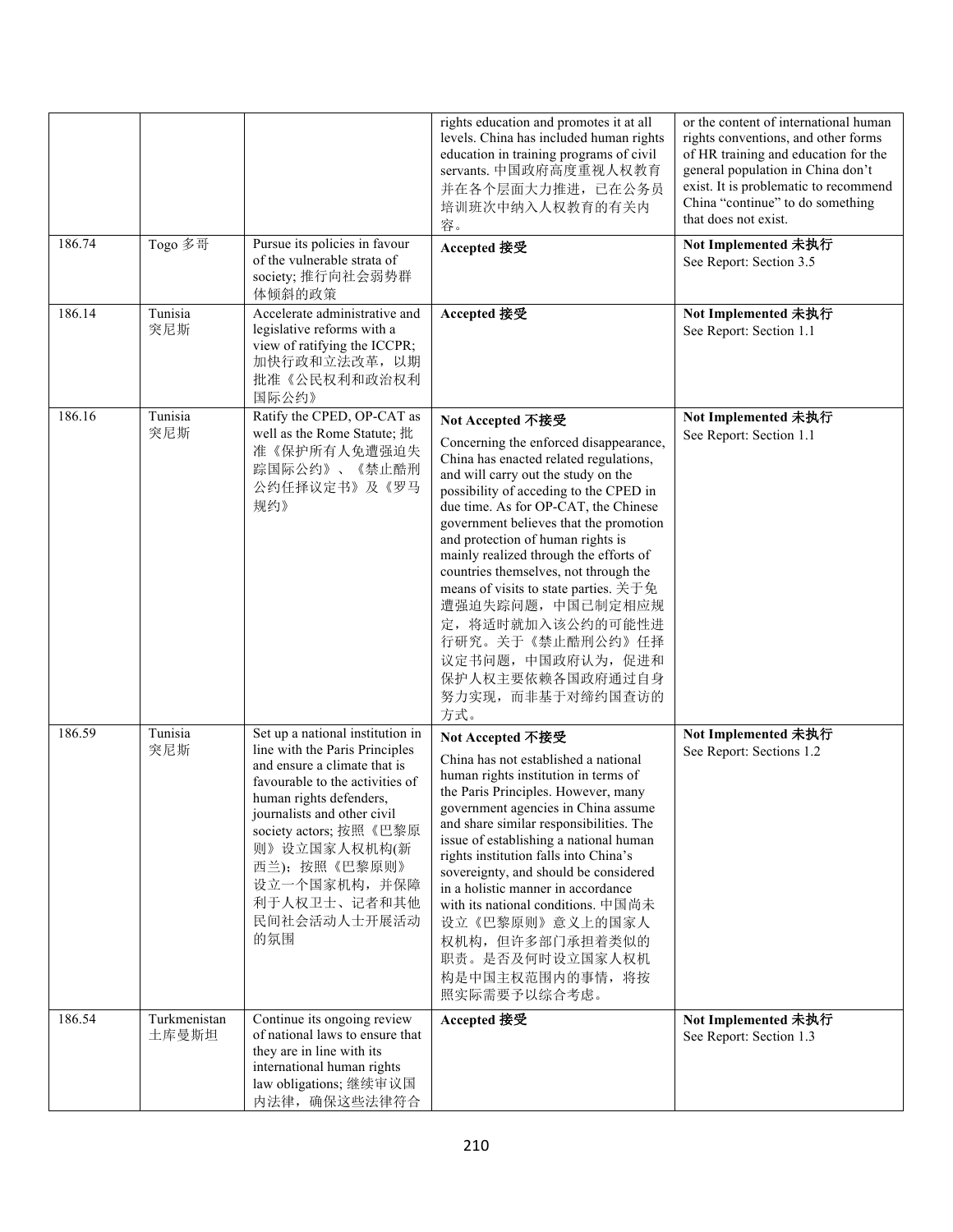|         |                                                                                | 该国的国际人权法律义务                                                                                                                                                                                        |                                                                                                                                                                                                                                                                                 |                                                                                                                                                                                                                                                                                                                                                                                                            |
|---------|--------------------------------------------------------------------------------|----------------------------------------------------------------------------------------------------------------------------------------------------------------------------------------------------|---------------------------------------------------------------------------------------------------------------------------------------------------------------------------------------------------------------------------------------------------------------------------------|------------------------------------------------------------------------------------------------------------------------------------------------------------------------------------------------------------------------------------------------------------------------------------------------------------------------------------------------------------------------------------------------------------|
| 186.197 | Turkmenistan<br>土库曼斯坦                                                          | Continue advancing the<br>construction of permanent<br>houses for farmers and<br>herdsmen in the region on a<br>voluntary basis and in their<br>real needs; 继续本着自愿原<br>则、按照真实需求推进该区<br>域农牧民永久住宅的建设 | Accepted 接受                                                                                                                                                                                                                                                                     | Not Implemented 未执行<br>China has subjected approximately<br>two million Tibetans to forced<br>relocation and rehousing, according<br>to a 2013 Human Rights Watch<br>report.https://www.hrw.org/news/201<br>3/06/27/china-end-involuntary-<br>rehousing-relocation-tibetans<br>CESCR raised concerns over the<br>forced resettlement of nomadic<br>persons in its 2014 COB<br>(E/C.12/CHN/CO/2, para. 31). |
| 186.147 | Uganda<br>乌干达                                                                  | Adopt further measures to<br>firmly crack down on cult<br>organizations to safeguard<br>freedom of worship and the<br>normal religious order; 采取<br>进一步措施, 严厉打击邪教<br>组织, 保障礼拜自由和正常<br>宗教秩序         | Accepted 接受                                                                                                                                                                                                                                                                     | Not Implemented 未执行<br>See Report: Section 2.7<br><b>Poor Recommendation</b><br>This recommendation practically<br>supports China's persecution of<br>Falun Gong, which the government<br>has labelled a "cult," in the name of<br>"safeguarding" "normal" "religious<br>order," while it says nothing about<br>the officially unrecognized and<br>persecuted house church Christians.                     |
| 186.172 | Uganda<br>乌干达                                                                  | Ensure the implementation of<br>the Electoral Law; 确保实施<br>《选举法》                                                                                                                                   | Accepted 接受                                                                                                                                                                                                                                                                     | Not Implemented 未执行<br>See Report: Section 2.1                                                                                                                                                                                                                                                                                                                                                             |
| 186.173 | Uganda<br>乌干达                                                                  | Further guarantee citizens'<br>right to express themselves, to<br>vote and to be elected; 进一<br>步保障公民的言论、选举和<br>被选举权                                                                               | Accepted 接受                                                                                                                                                                                                                                                                     | Not Implemented 未执行<br>See Report: Sections 2.1, 2.5<br>Poor Recommendation<br>Since these rights have not been<br>"guaranteed" in China, it makes little<br>sense to ask the state to "further<br>guarantee" them. Such wording has<br>the effect of misguidedly praising the<br>government.                                                                                                              |
| 186.38  | Ukraine<br>乌克兰                                                                 | Continue its efforts for<br>promotion of human rights<br>with particular attention to the<br>fulfilment of the NHRAP for<br>2012-2015;继续努力促进<br>人权, 重点落实《国家人权<br>行动计划(2012-2015年)》                 | Accepted 接受                                                                                                                                                                                                                                                                     | Not Implemented 未执行<br>See Report: Sections 1.2                                                                                                                                                                                                                                                                                                                                                            |
| 186.79  | <b>United Arab</b><br>Emirates<br>阿拉伯联合酋<br>长国                                 | Continue its efforts to<br>successfully achieve the Child<br>Development Plan 2011-2020<br>set by the State Council in<br>2011; 继续努力成功实现国<br>务院 2011年作出的《中国<br>儿童发展纲要(2011-2020<br>年)》             | Accepted 接受                                                                                                                                                                                                                                                                     | Partially implemented 部分执行<br>See Report: Section 3.3<br><b>Poor Recommendation</b><br>This recommendation incorrectly<br>presumes China has made<br>"successful efforts" to achieve the<br>stated goals, and asks China to<br>"continue" actions that it has not yet<br>done.                                                                                                                             |
| 186.15  | United<br>Kingdom of<br>Great Britain<br>& N. Ireland<br>大不列颠及北<br>爱尔兰联合王<br>国 | Set out a clear legislative<br>timetable for ratification of<br>the ICCPR; 规定批准《公民<br>权利和政治权利国际公约》<br>明确的立法时间表                                                                                     | Not Accepted 不接受<br>See 186.1: China is now prudently<br>carrying out its judicial and<br>administrative reform to actively<br>prepare for the ratification of the<br>ICCPR. No specific timetable for the<br>ratification of the ICCPR could be set<br>out so far. 中国正在稳妥推进司法和 | Not Implemented 未执行<br>See Report: Section 1.1                                                                                                                                                                                                                                                                                                                                                             |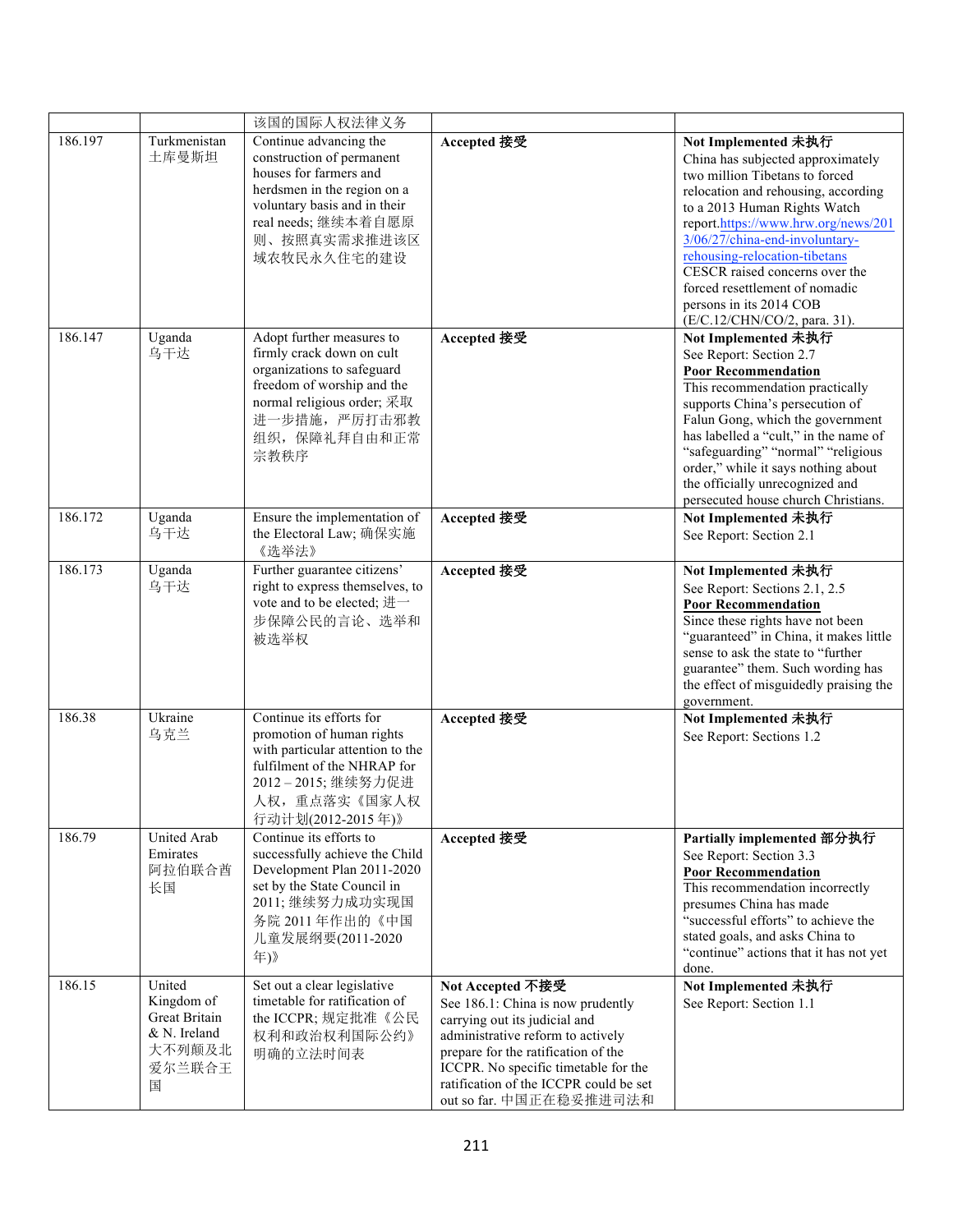|         |                                                                                 |                                                                                                                                                                                                                                                                                | 行政改革, 为批准《公民权利和政治<br>权利国际公约》积极做准备,目前无<br>法提出具体时间表。                                                                                                                                                                                                                                                                                                                                                                                                                                                                                                                                                                                                                                                                                                                                                                                                                                    |                                                           |
|---------|---------------------------------------------------------------------------------|--------------------------------------------------------------------------------------------------------------------------------------------------------------------------------------------------------------------------------------------------------------------------------|---------------------------------------------------------------------------------------------------------------------------------------------------------------------------------------------------------------------------------------------------------------------------------------------------------------------------------------------------------------------------------------------------------------------------------------------------------------------------------------------------------------------------------------------------------------------------------------------------------------------------------------------------------------------------------------------------------------------------------------------------------------------------------------------------------------------------------------------------------------------------------------|-----------------------------------------------------------|
| 186.116 | United<br>Kingdom of<br>Great Britain<br>$&N.$ Ireland<br>大不列颠及北<br>爱尔兰联合王<br>国 | Abolish all forms of arbitrary<br>and extra-judicial detention;<br>废除一切形式的任意拘留和<br>法外拘留                                                                                                                                                                                        | Not Accepted 不接受<br>See 186.115: There are no arbitrary or<br>extrajudicial detentions in China. All<br>criminal and security detentions are<br>decided on and implemented based on<br>the Criminal Procedure Law and Law<br>on Public Security Administration of<br>China. According to China's<br>Constitution and relevant laws, all<br>citizens enjoy freedom of speech, the<br>press, assembly, association and<br>religious belief, and shall not harm the<br>national, social and collective interests<br>and legitimate rights of other citizens<br>when exercising the above-mentioned<br>rights. Illegal and criminal activities<br>shall be prosecuted according to law. 中<br>国不存在任意和法外拘留, 所有的刑<br>事拘留和治安拘留均分别依据《刑事<br>诉讼法》和《治安管理处罚法》决定<br>并执行。根据中国《宪法》和相关法<br>律规定, 公民有言论、出版、集会、<br>结社、宗教信仰等方面的自由权利,<br>但公民行使上述权利时不得损害国<br>家、社会和集体的利益及其他公民的<br>合法权利, 从事违法犯罪活动将被依<br>法追究责任。 | Not Implemented 未执行<br>See Report: Section 2.4            |
| 186.115 | <b>United States</b><br>of America 美<br>利坚合众国                                   | End the use of harassment,<br>detention, arrest, and<br>extralegal measures<br>such as enforced<br>disappearance to control and<br>silence human rights activists<br>as well as their family<br>members and friends; 不再使<br>用骚扰、拘留、逮捕以及强<br>迫失踪等非法措施控制和压<br>制人权活动人士及其家人和<br>朋友 | Not Accepted 不接受<br>There are no arbitrary or extrajudicial<br>detentions in China. All criminal and<br>security detentions are decided on and<br>implemented based on the Criminal<br>Procedure Law and Law on Public<br>Security Administration of China.<br>According to China's Constitution and<br>relevant laws, all citizens enjoy<br>freedom of speech, the press, assembly,<br>association and religious belief, and<br>shall not harm the national, social and<br>collective interests and legitimate rights<br>of other citizens when exercising the<br>above-mentioned rights. Illegal and<br>criminal activities shall be prosecuted<br>according to law. 中国不存在任意和<br>法外拘留, 所有的刑事拘留和治安拘<br>留均分别依据《刑事诉讼法》和《治<br>安管理处罚法》决定并执行。根据中<br>国《宪法》和相关法律规定, 公民有<br>言论、出版、集会、结社、宗教信仰<br>等方面的自由权利,但公民行使上述<br>权利时不得损害国家、社会和集体的                                                         | Not Implemented 未执行<br>See Report: Sections 2.4, 2.8, 2.9 |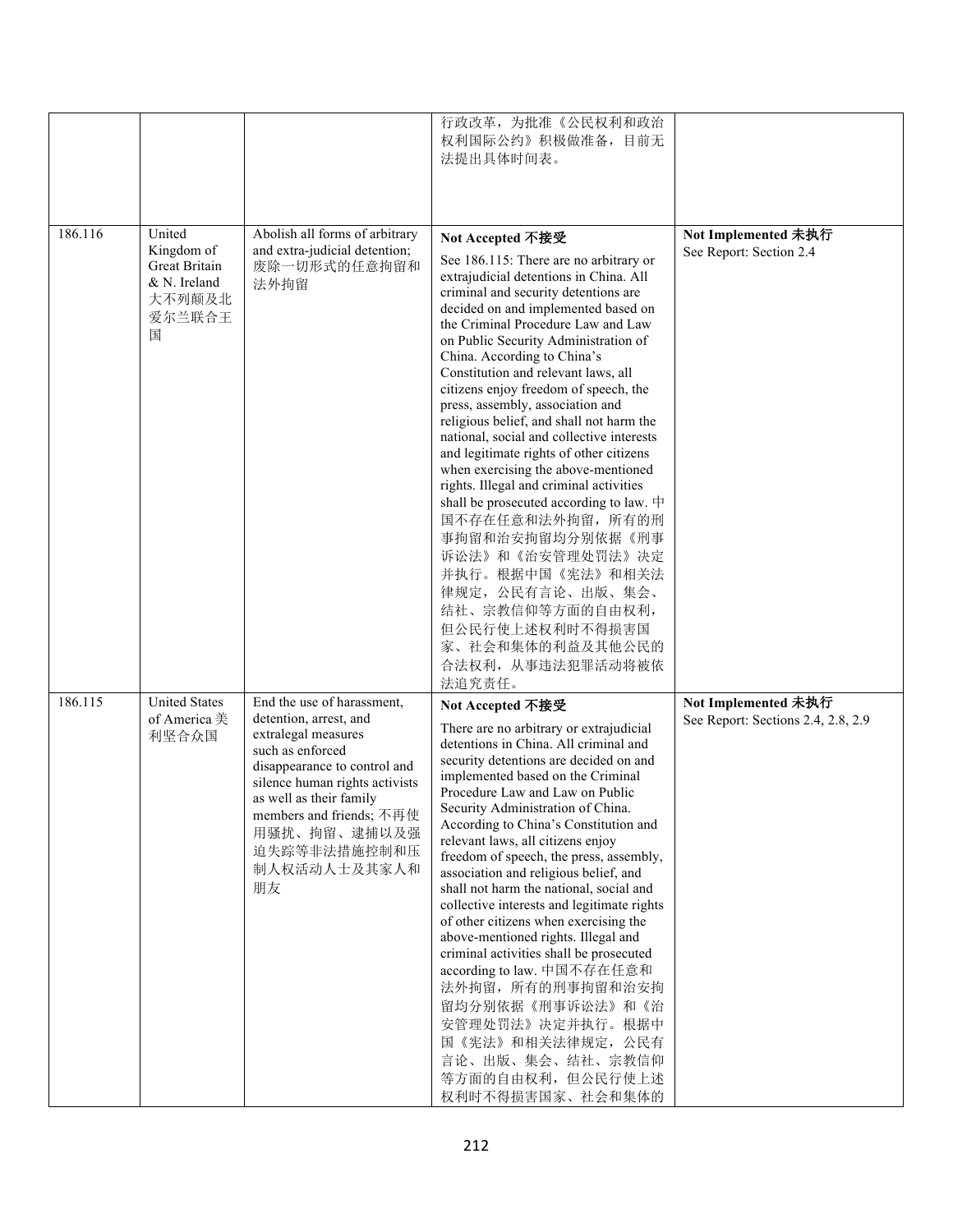|         |                                               |                                                                                                                                                                                                                                                         | 利益及其他公民的合法权利, 从事违                                                                                                                                                                                                                                                                                                                                                                                                                                                                                                                                                                                                                                                                                                                                                                                                                                                                                                                                                                                                                                                                |                                                                                                                                                                                                                                                                                                                                                                                                                                                                                                                                                                                                                                         |
|---------|-----------------------------------------------|---------------------------------------------------------------------------------------------------------------------------------------------------------------------------------------------------------------------------------------------------------|----------------------------------------------------------------------------------------------------------------------------------------------------------------------------------------------------------------------------------------------------------------------------------------------------------------------------------------------------------------------------------------------------------------------------------------------------------------------------------------------------------------------------------------------------------------------------------------------------------------------------------------------------------------------------------------------------------------------------------------------------------------------------------------------------------------------------------------------------------------------------------------------------------------------------------------------------------------------------------------------------------------------------------------------------------------------------------|-----------------------------------------------------------------------------------------------------------------------------------------------------------------------------------------------------------------------------------------------------------------------------------------------------------------------------------------------------------------------------------------------------------------------------------------------------------------------------------------------------------------------------------------------------------------------------------------------------------------------------------------|
|         |                                               |                                                                                                                                                                                                                                                         | 法犯罪活动将被依法追究责任。                                                                                                                                                                                                                                                                                                                                                                                                                                                                                                                                                                                                                                                                                                                                                                                                                                                                                                                                                                                                                                                                   |                                                                                                                                                                                                                                                                                                                                                                                                                                                                                                                                                                                                                                         |
| 186.127 | <b>United States</b><br>of America<br>美利坚合众国  | Reform its administrative<br>justice system, including by<br>eliminating "reeducation<br>through labour", and ratify<br>the ICCPR 改革中国的行政<br>司法制度,包括废止"劳教"<br>并批准《公民权利和政治权<br>利国际公约》                                                                    | Not Accepted 不接受<br>Concerning ICCPR ratification, see<br>186.1: China is now prudently carrying<br>out its judicial and administrative<br>reform to actively prepare for the<br>ratification of the ICCPR. No specific<br>timetable for the ratification of the<br>ICCPR could be set out so far.<br>Concerning the abolition of re-<br>education through labour, see 186.117:<br>Meeting of the Standing Committee of<br>NPC adopted the Resolution of the<br>Standing Committee of NPC on the<br>Abolition of Legal Documents on Re-<br>education through Labour, abolishing<br>the system of re-education through<br>labour. After the abolition of the<br>system, those still serving re-education<br>through labour were set free, and their<br>remaining terms will not be enforced.<br>关于批准《公民权利和政治权利国际<br>公约》问题, 同186.1: 中国正在稳<br>妥推进司法和行政改革, 为批准《公<br>民权利和政治权利国际公约》积极做<br>准备, 目前无法提出具体时间表。关<br>于废除劳教问题, 同 186.117: 2013<br>年12月28日, 第十二届全国人大常<br>委会第六次会议通过的《全国人民代<br>表大会常务委员会关于废止有关劳动<br>教养法律规定的决定》, 废除了劳动<br>教养制度。劳教制度废止后, 对正在<br>被依法执行劳动教养的人员, 解除劳<br>动教养, 剩余期限不再执行。 | Partially implemented 部分执行<br>See Report: Sections 1.1, 2.4<br>China abolished the RTL system in<br>December 2013, although other<br>forms of extra-judicial administrative<br>detention are still used.<br>http://news.xinhuanet.com/english/ch<br>ina/2013-12/28/c 133003042.htm                                                                                                                                                                                                                                                                                                                                                      |
| 186.234 | <b>United States</b><br>of America 美<br>利坚合众国 | Protect the rights of ethnic<br>minority groups, including<br>Tibetans, Uighurs, and<br>Mongolians, in accordance<br>with China's Constitution and<br>international human rights<br>commitments; 依照中国《宪<br>法》和国际人权承诺, 保护<br>包括藏族、维吾尔族和蒙古<br>族在内的少数民族的权利 | Accepted and already implemented<br>接受并已经执行<br>In accordance with China's<br>Constitution and international human<br>rights commitments, the Chinese<br>government guarantees that all ethnic<br>minorities fully exercise political,<br>economic, cultural, social, educational,<br>religious and other basic rights, and<br>vigorously promotes development of all<br>undertakings for ethnic minorities and<br>in ethnic minority areas. 中国政府切实<br>依照中国《宪法》和国际人权承诺,<br>保障所有少数民族充分行使政治、经<br>济、文化、社会、教育、宗教等各项<br>基本权利, 大力推动少数民族和民族<br>地区各项事业繁荣发展。                                                                                                                                                                                                                                                                                                                                                                                                                                                                                                                               | Not Implemented 未执行<br>China has not protected the rights of<br>ethnic and religious minorities in<br>accordance with China's Constitution<br>and international human rights<br>commitments. The UN High<br>Commissioner for Human Rights<br>said in a March 2016 statement that<br>he remains concerned about the<br>human rights situation in TAR and<br>XUAR.<br>http://ohchr.org/EN/NewsEvents/Pag<br>es/DisplayNews.aspx?NewsID=1720<br>0&LangID=E CESCR and CAT<br>expressed concern over rights<br>violations in their 2014 and 2015,<br>respectively, COBs<br>(E/C.12/CHN/CO/2, paras. 14, 38;<br>CAT/C/CHN/CO/5, para. 40-41). |
| 186.30  | Uruguay<br>乌拉圭                                | Consider the possibility of<br>acceding to the Rome Statute<br>of the ICC as well as its<br>Agreement on Privileges and<br>Immunities; 考虑加入《国际                                                                                                          | Accepted 接受                                                                                                                                                                                                                                                                                                                                                                                                                                                                                                                                                                                                                                                                                                                                                                                                                                                                                                                                                                                                                                                                      | Not Implemented 未执行<br>See Report: Section 1.1<br><b>Poor Recommendation</b><br>Given the lack of government<br>transparency, it's very difficult to<br>assess whether the government has                                                                                                                                                                                                                                                                                                                                                                                                                                               |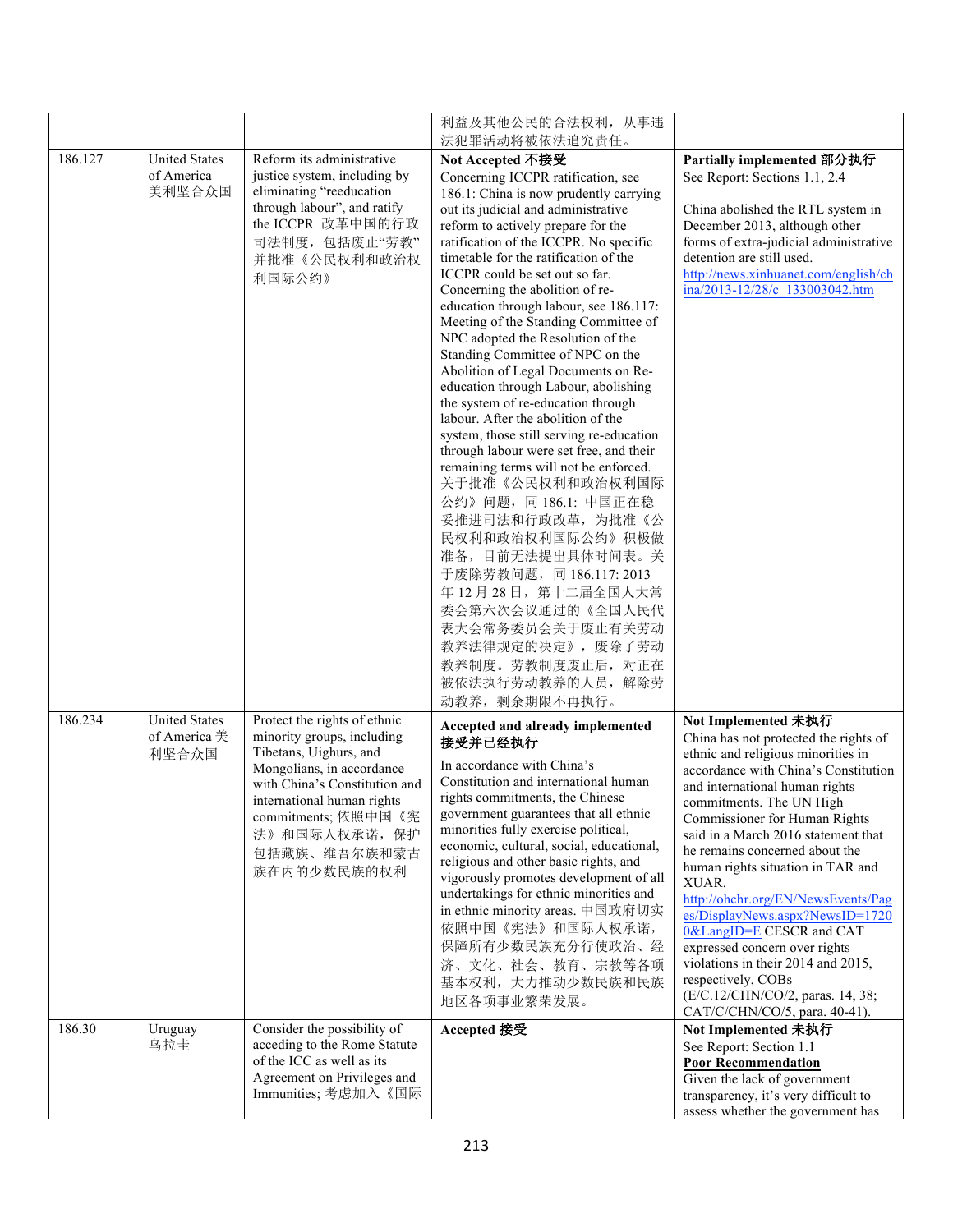| 186.31  | Uruguay               | 刑事法院罗马规约》及其<br>《特权和豁免协定》的可能<br>性<br>Consider the possibility of                                                                                                                                                                                                                                                                                                                                                                              | Accepted 接受 | "considered" doing this. Proposing<br>an action with no measurable<br>benchmark makes this<br>recommendation weak.<br>Not Implemented 未执行                                                                                                                                                                                                                                                                                                                                                                                                                                                                                                                                                                                                                                                                                                                                                                                                                                                                                                                                            |
|---------|-----------------------|----------------------------------------------------------------------------------------------------------------------------------------------------------------------------------------------------------------------------------------------------------------------------------------------------------------------------------------------------------------------------------------------------------------------------------------------|-------------|--------------------------------------------------------------------------------------------------------------------------------------------------------------------------------------------------------------------------------------------------------------------------------------------------------------------------------------------------------------------------------------------------------------------------------------------------------------------------------------------------------------------------------------------------------------------------------------------------------------------------------------------------------------------------------------------------------------------------------------------------------------------------------------------------------------------------------------------------------------------------------------------------------------------------------------------------------------------------------------------------------------------------------------------------------------------------------------|
|         | 乌拉圭                   | acceding to the CPED and<br>recognize the competence of<br>its Committee; 考虑加入《保<br>护所有人免遭强迫失踪国际<br>公约》的可能性,并承认<br>《公约》委员会的职权                                                                                                                                                                                                                                                                                                                |             | See Report: Section 1.1<br><b>Poor Recommendation</b><br>Given the lack of government<br>transparency, it's very difficult to<br>assess whether the government has<br>"considered" doing this. Proposing<br>an action with no measurable<br>benchmark makes this<br>recommendation weak.                                                                                                                                                                                                                                                                                                                                                                                                                                                                                                                                                                                                                                                                                                                                                                                             |
| 186.101 | Uruguay<br>乌拉圭        | Increase efforts to combat the<br>stigma associated with boys<br>and girls with disabilities and<br>review the family planning<br>policy with the aim of<br>combatting the deep causes of<br>abandonment of boys and<br>girls with disabilities as well<br>as to provide sufficient<br>community services and<br>assistance in rural regions; 加<br>大努力, 消除残疾男童和女<br>童被视为耻辱的现象, 审视<br>计划生育政策, 解决遗弃残<br>疾男童和女童的深层原因,<br>并在农村地区提供充分的社<br>区服务和援助 | Accepted 接受 | Partially implemented 部分执行<br>See Reports: Section 3.4                                                                                                                                                                                                                                                                                                                                                                                                                                                                                                                                                                                                                                                                                                                                                                                                                                                                                                                                                                                                                               |
| 186.238 | Uzbekistan 乌<br>兹别克斯坦 | Step up measures to bring to<br>justice persons who instigate<br>others to commit acts of self-<br>immolation; 加强措施, 将煽<br>动他人自焚的人员绳之以法                                                                                                                                                                                                                                                                                                      | Accepted 接受 | Assessment Unavailable 无法评估<br>The High Commissioner for Human<br>Rights said she was disturbed by<br>allegations of rights violations in<br>Tibet which led to an alarming<br>escalation in self-immolations as a<br>form of protest. The High<br>Commissioner urged China in 2012<br>to allow independent and impartial<br>monitors to visit and assess the<br>conditions on the ground in Tibet,<br>but to date no access has been<br>granted to the High Commissioner or<br>Special Procedures.<br>http://newsarchive.ohchr.org/EN/Ne<br>wsEvents/Pages/DisplayNews.aspx?<br>NewsID=12729&LangID=E<br><b>Inappropriate Recommendation</b><br>Uzbekistan in effect urged China to<br>systematically persecute ethnic<br>Tibetans whom the government<br>accused of "inciting self-<br>immolation." Such a<br>recommendation is not oriented to<br>address human rights abuses at the<br>roots of ethnic repression, cultural<br>destruction, deprivation of religious<br>freedom, exploitation of natural<br>resources, and ecological and<br>environmental degradation in Tibet, |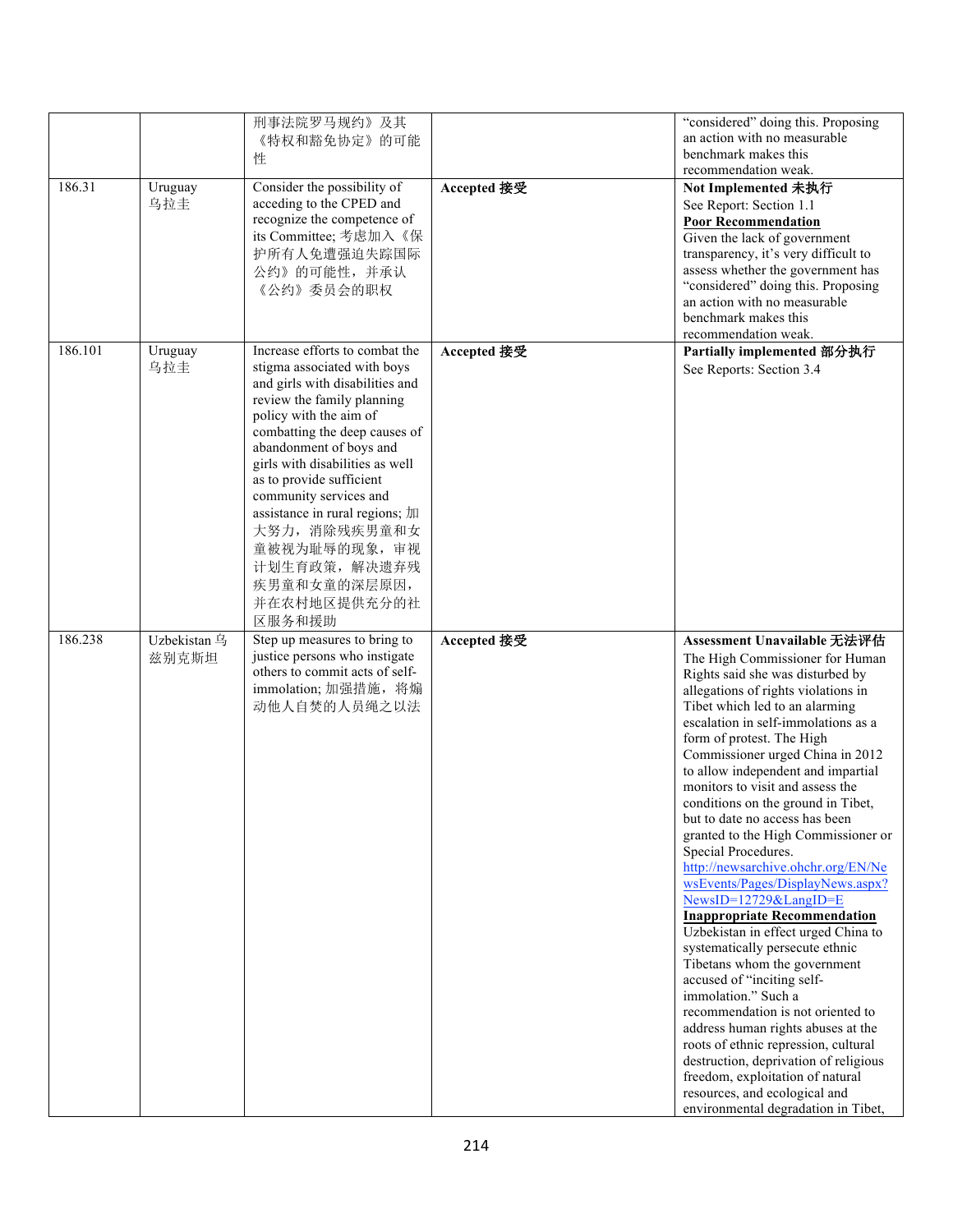|         |                                                              |                                                                                                                                                                                                                                                                                   |                                                                                                                                                                                                                                                                                                                                  | which ultimately led to this desperate<br>form of protest. Rather, it advocates<br>further political repression.                                                                                                                                                                                                                                                                                                                                                                                                                                                                                                                                    |
|---------|--------------------------------------------------------------|-----------------------------------------------------------------------------------------------------------------------------------------------------------------------------------------------------------------------------------------------------------------------------------|----------------------------------------------------------------------------------------------------------------------------------------------------------------------------------------------------------------------------------------------------------------------------------------------------------------------------------|-----------------------------------------------------------------------------------------------------------------------------------------------------------------------------------------------------------------------------------------------------------------------------------------------------------------------------------------------------------------------------------------------------------------------------------------------------------------------------------------------------------------------------------------------------------------------------------------------------------------------------------------------------|
| 186.48  | Uzbekistan 乌<br>兹别克斯坦                                        | Include human rights<br>education in training<br>programme for the<br>government officials; 将人权<br>教育纳入面向政府官员的培<br>训方案                                                                                                                                                            | Accepted and already implemented<br>接受并已经执行<br>See 186.39: The Chinese government<br>attaches great importance to human<br>rights education and promotes it at all<br>levels. China has included human rights<br>education in training programs of civil<br>servants. 中国政府高度重视人权教育<br>并在各个层面大力推进, 已在公务员<br>培训班次中纳入人权教育的有关内<br>容。 | Partially implemented 部分执行<br>See Report: Chapter 4                                                                                                                                                                                                                                                                                                                                                                                                                                                                                                                                                                                                 |
| 186.223 | Venezuela,<br>Bolivarian<br>Republic of 委<br>内瑞拉(玻利<br>瓦尔共和国 | Continue to guarantee the<br>rights of ethnic minorities on<br>an equal footing and in<br>accordance with the law; 继<br>续保障少数民族依法平等享<br>有各项权利                                                                                                                                     | Accepted 接受                                                                                                                                                                                                                                                                                                                      | Not Implemented 未执行<br>The UN High Commissioner for<br>Human Rights said in a March 2016<br>statement that he remains concerned<br>about the human rights situation in<br>TAR and XUAR.<br>http://ohchr.org/EN/NewsEvents/Pag<br>es/DisplayNews.aspx?NewsID=1720<br>0&LangID=E CESCR and CAT<br>expressed concern over rights<br>violations in their 2014 and 2015,<br>respectively, COBs<br>(E/C.12/CHN/CO/2, paras. 14, 38;<br>CAT/C/CHN/CO/5, para. 40-41).<br><b>Poor Recommendation</b><br>Ethnic minorities' rights are not<br>guaranteed $-$ it makes little sense to<br>ask the government to "continue"<br>something that it has not done. |
| 186.162 | Viet Nam<br>越南                                               | Further develop and manage<br>internet and communications<br>sectors, ensuring the<br>legitimate rights and interests<br>of ordinary people enjoying<br>safe and secure internet<br>usage; 进一步发展和管理互<br>联网和通信部门, 保障普通<br>大众安全安心上网的合法权<br>益                                        | Accepted 接受                                                                                                                                                                                                                                                                                                                      | Assessment Unavailable 无法评估<br>See Report: Section 2.5<br><b>Inappropriate Recommendation</b><br>This recommendation supports the<br>Chinese government's draconian<br>cyber policies and censorship in the<br>name of "public security" at the<br>expense of freedom of expression<br>and a free Internet. It it's counter-<br>productive to the UPR's objective to<br>protect and promote human rights.                                                                                                                                                                                                                                           |
| 186.228 | Viet Nam<br>越南                                               | Continue to carry out the<br>system of regional autonomy<br>in ethnic areas and give more<br>favourable conditions to<br>ethnic minorities for<br>participating in the fields of<br>politics, economy and culture;<br>继续在少数民族地区实行区<br>域自治制度, 并为少数民族<br>参与政治、经济和文化领域<br>工作提供更多便利条件 | Accepted 接受                                                                                                                                                                                                                                                                                                                      | Not Implemented 未执行<br>See Report: Section 2.1<br><b>Poor Recommendation</b><br>This recommends "continuing" a<br>system that has not provided genuine<br>autonomy in ethnic areas, where the<br>conditions for ethnic minorities to<br>exercise their political, economic and<br>cultural rights have deteriorated.<br>CESCR expressed concerns over<br>rights violations in ethnic minorities<br>autonomous regions in its 2014 COB<br>(E/C.12/CHN/CO/2, paras. 14, 38).                                                                                                                                                                          |
| 186.245 | Yemen 也门                                                     | Give priority to the right of<br>people to development and to<br>continue efforts to uplift the                                                                                                                                                                                   | Accepted 接受                                                                                                                                                                                                                                                                                                                      | Not Implemented 未执行<br>See Report: Section 3.3, 3.4, 3.5<br><b>Poor Recommendation</b>                                                                                                                                                                                                                                                                                                                                                                                                                                                                                                                                                              |